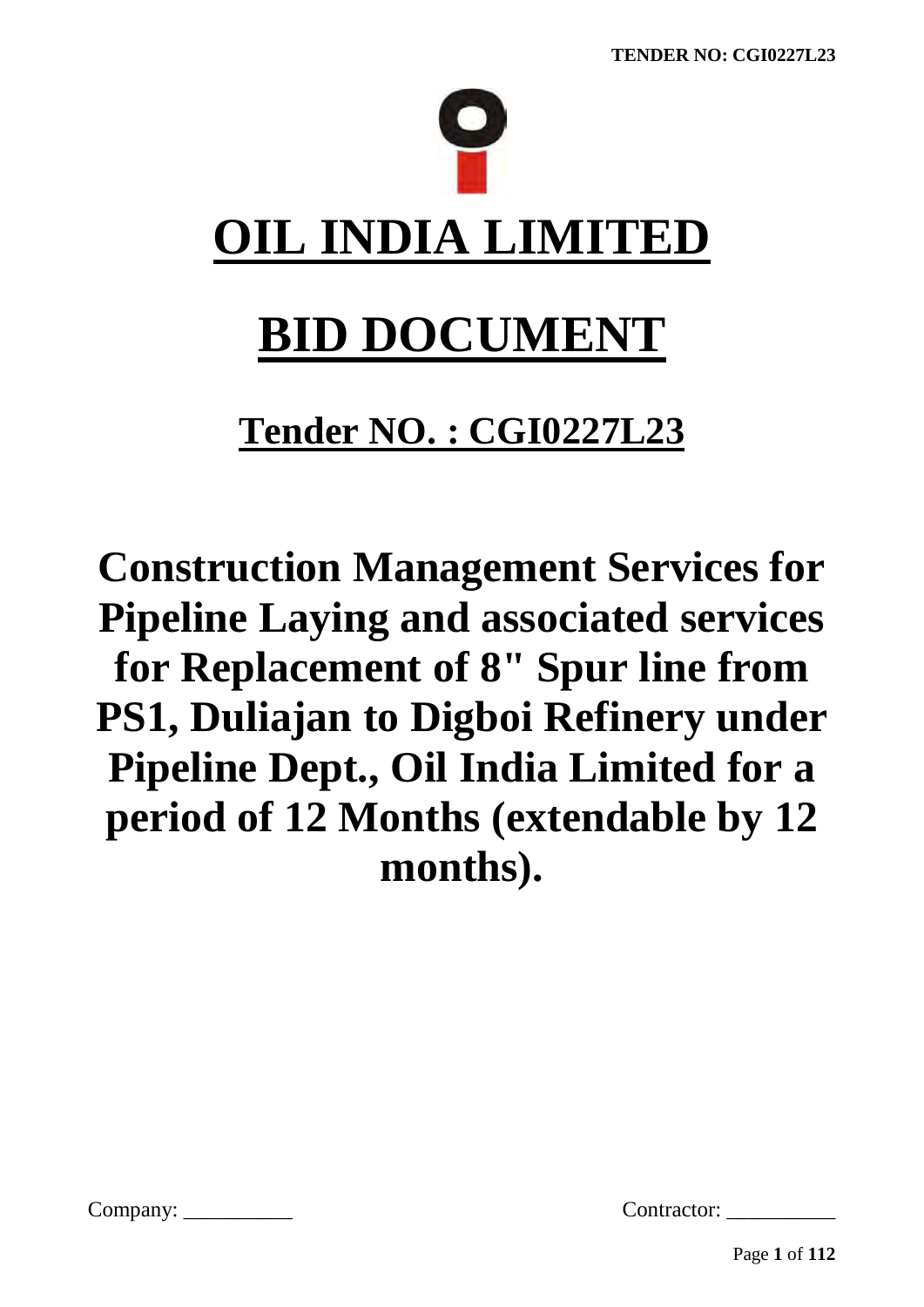# **:INDEX:**

# **Instruction to bidders :** Bidders are required to submit their bid through online with their quoted rates as per **Section-II** in **Price-Bid Format** along with all relevant documents as required.

| 1. Covering Letter with Salient features                                          |
|-----------------------------------------------------------------------------------|
| 2. Part –I Instruction to Bidders                                                 |
| 3. Part-II : Bid Rejection/Evaluation Criteria                                    |
| 4. Section-I General terms and Condition of the Contract                          |
| 5. Section - II: Schedule of Quantities, Service/work and Rates                   |
| 6. Section- III: Special Condition of the Contract, Scope of Work & Payment Terms |
| 7. Section- IV: Safety Measure and Compliance                                     |
| 8. Section - V : Integrity Pact                                                   |

| Proforma A | Price Bid Format                                        |  |  |
|------------|---------------------------------------------------------|--|--|
| Proforma B | <b>Bid Form</b>                                         |  |  |
| Proforma C | <b>Bid Security Declaration</b>                         |  |  |
| Proforma D | Bank Guarantee format for Performance Security deposit  |  |  |
| Proforma E | <b>Agreement Form</b>                                   |  |  |
| Proforma F | <b>Statement of Compliance/Non-Compliance</b>           |  |  |
| Proforma G | Format for court affidavit                              |  |  |
| Proforma H | Certificate of annual turnover & net worth              |  |  |
| Proforma I | E-Payments vide RTGS/NEFT                               |  |  |
| Proforma J | Authentic information/documents                         |  |  |
| Proforma K | Letter of Authority                                     |  |  |
| Proforma L | Undertaking by vendor on submission of performance bank |  |  |
|            | guarantee                                               |  |  |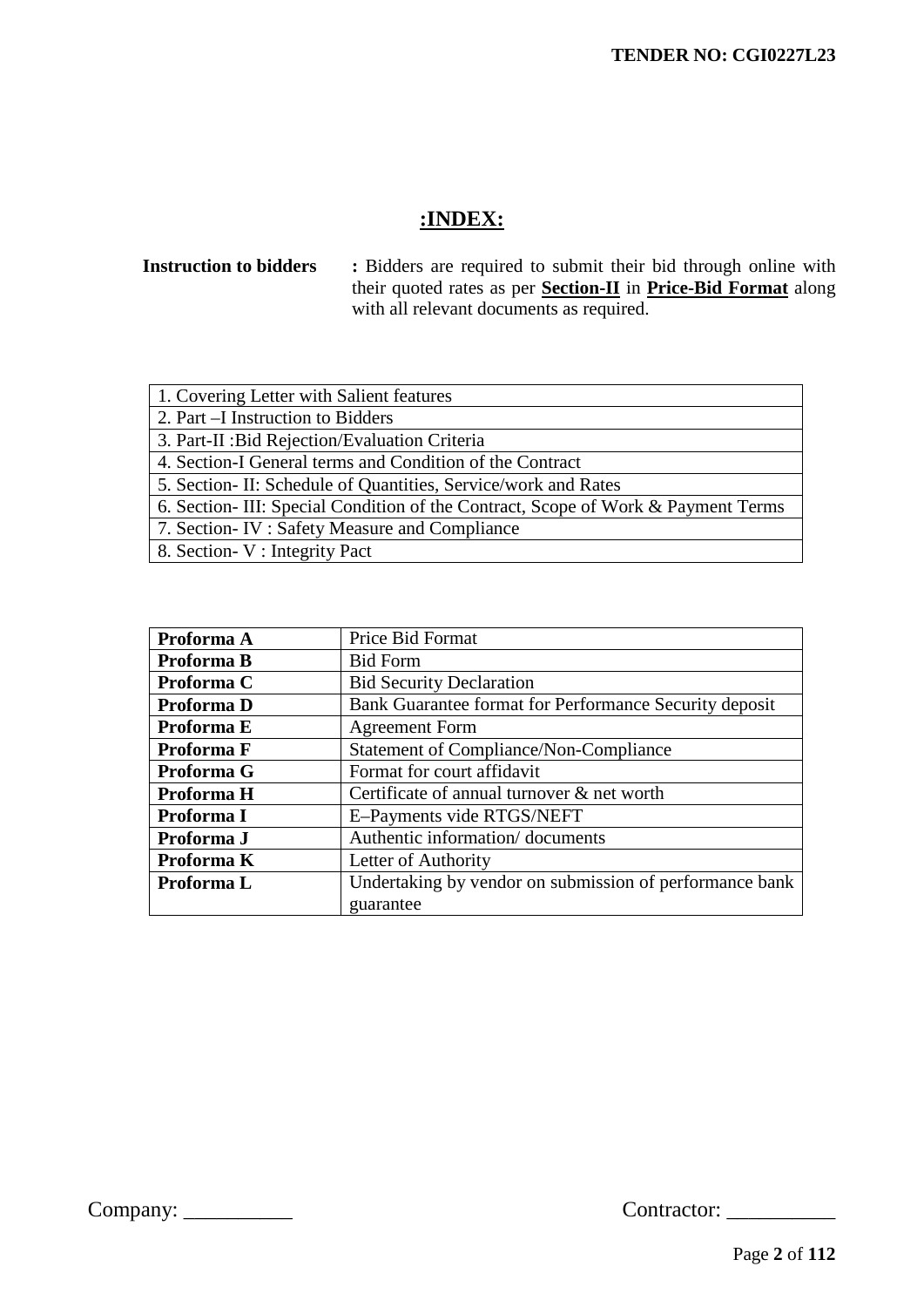

# **FORWARDING LETTER**

#### Sir,

- 1.0 OIL INDIA LIMITED (OIL), a "Navaratna" Category, Government of India Enterprise, is a premier oil Company engaged in exploration, production and transportation of crude oil & natural gas with its Headquarters at Duliajan, Assam. Duliajan is well connected by Air with nearest Airport being at Dibrugarh, 45 km away.
- 2.0 In connection with its operations, OIL invites Domestic Competitive Bids (DCB) from competent and experienced Contractors through OIL's e-procurement site **"CONSTRUCTION MANAGEMENT SERVICES FOR PIPELINE LAYING AND ASSOCIATED SERVICES FOR REPLACEMENT OF 8" SPUR LINE FROM PS1, DULIAJAN TO DIGBOI REFINERY UNDER PIPELINE DEPT., OIL INDIA LIMITED FOR A PERIOD OF 12 MONTHS (EXTENDABLE BY 12 MONTHS) ."** through OIL's e-procurement portal [https://etender.srm.oilindia.in/irj/portal.](https://etender.srm.oilindia.in/irj/portal)

You are invited to submit your most competitive bid on or before the scheduled bid closing date and time through OIL's e-procurement portal. For your ready reference, few salient points of the IFB (covered in detail in the Bid Document) are highlighted below:

| (i)        | IFB No.                                    | $\ddot{\phantom{a}}$ | CGI0227L23                                                                                               |
|------------|--------------------------------------------|----------------------|----------------------------------------------------------------------------------------------------------|
| (ii)       | Type of IFB                                |                      | : Single Stage-Single (Composite) Bid                                                                    |
| (iii)      | Pre-Bid Conference Date                    |                      | : Not Applicable                                                                                         |
| (iv)       | Venue of Pre-Bid Conference                |                      | : Not Applicable                                                                                         |
| (v)        | Last Date of Receipt of Pre-Bid<br>Queries |                      | : Not Applicable                                                                                         |
| (vi)       | Bid Closing Date & Time                    |                      | : As per online data                                                                                     |
| (vii)      | Bid Opening Date & Time                    |                      | : As per online data                                                                                     |
|            | (viii) Priced Bid Opening Date<br>& Time   |                      | : Same as Bid opening date $&$ time                                                                      |
| (ix)       | <b>Bid Submission Mode</b>                 |                      | : Bid should be uploaded in OIL's E-<br>Procurement portal                                               |
| (x)        | <b>Bid Opening Place</b>                   |                      | Office of the General Manager-<br>Contracts Oil India Limited, Pipeline<br>Head Quarter Guwahati-781171, |
| Company: _ |                                            |                      | Contractor:                                                                                              |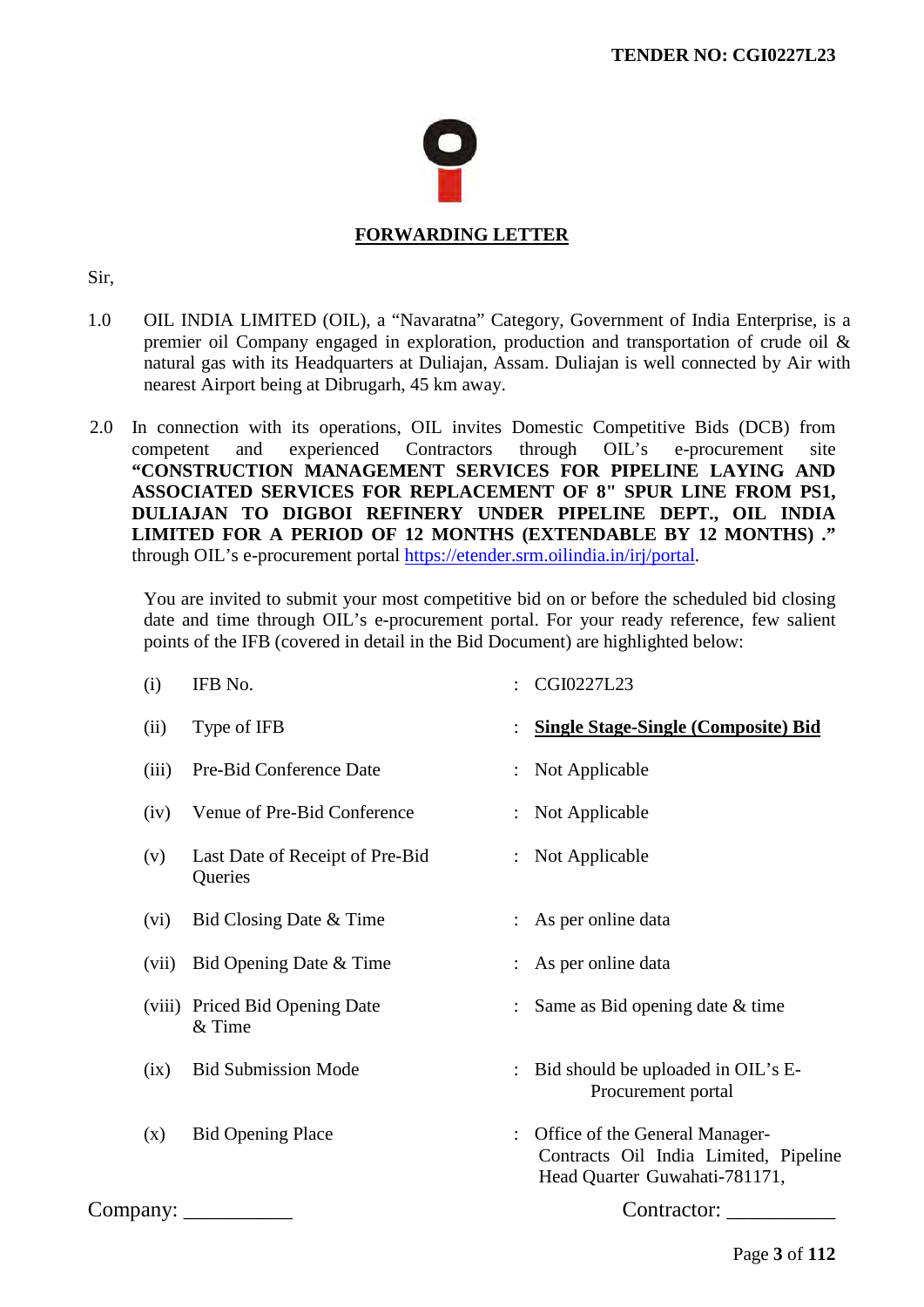|                    |                                        |                      | Assam, India                                                                                                                       |
|--------------------|----------------------------------------|----------------------|------------------------------------------------------------------------------------------------------------------------------------|
| $(x_i)$            | <b>Bid Validity</b>                    | ÷                    | 90 days from date of Closing of bid                                                                                                |
| (xii)              | <b>Mobilization Time</b><br>LOA.       |                      | 15 days from the date of issue of<br>by OIL                                                                                        |
|                    | (xiii) Bid Security Amount             | $\ddot{\phantom{a}}$ | $\overline{\text{NIL}}$                                                                                                            |
|                    | (xiv) Bid Security Validity            |                      | 90 days from date of closing of bid                                                                                                |
| $\left( xy\right)$ | <b>Amount of Performance Guarantee</b> |                      | $\frac{3\%}{6}$ of the annualized contract value                                                                                   |
|                    | (xvi) Validity of Performance Security |                      | Up to 3 months from date of completion<br>of contract                                                                              |
|                    | (xvii) Duration of the Contract        |                      | 12 (Twelve) Months (Extendable by<br>another 12 months)                                                                            |
|                    | (xviii) Bids to be addressed to:       |                      | : GENERAL MANAGER<br>(CONTRACTS), OIL INDIA LIMITED,<br>PIPELINE<br><b>HEAD</b><br><b>QUARTER</b><br>GUWAHATI-781171, ASSAM, INDIA |

#### 3.0 **INTEGRITY PACT-***Applicable for this tender*

OIL shall be entering into an Integrity Pact with the bidders as per format enclosed vide "**Section – V**" of the tender document. This Integrity Pact Proforma has been duly signed digitally by OIL's competent signatory (Digitally Signed). The Proforma has to be returned by the bidder (along with the technical bid) duly signed (digitally) by the same signatory who signed the bid, i.e., who is duly authorized to sign the bid. Uploading the Integrity Pact with digital signature will be construed that all pages of the Integrity Pact has been signed by the bidder's authorized signatory who sign the Bid.

#### 4.0 **GUIDELINES FOR PARTICIPATING IN OIL'S E-PROCUREMENT:**

All the Bids must be Digitally Signed using "Class 3" digital certificate [Organization] (ecommerce application) only as per Indian IT Act obtained from the licensed Certifying Authorities operating under the Root Certifying Authority of India (RCAI), Controller of Certifying Authorities (CCA) of India. The bid signed using other than "Class 3" digital certificate, will be liable for rejection. **Please note Encryption certificate is also required along with Digital Certificate Class III [Organization in order to submit bid in system**. Please refer "Guideline to Bidder for participating in OIL"

- 5.0 Bids received after closing hours as stipulated above will not be accepted. OIL will not be responsible for any delay in submission of bid because of connectivity problem and/or any other reasons whatsoever.
- 6.0 E-mail/Fax/Telegraphic/Telephone bids will not be accepted.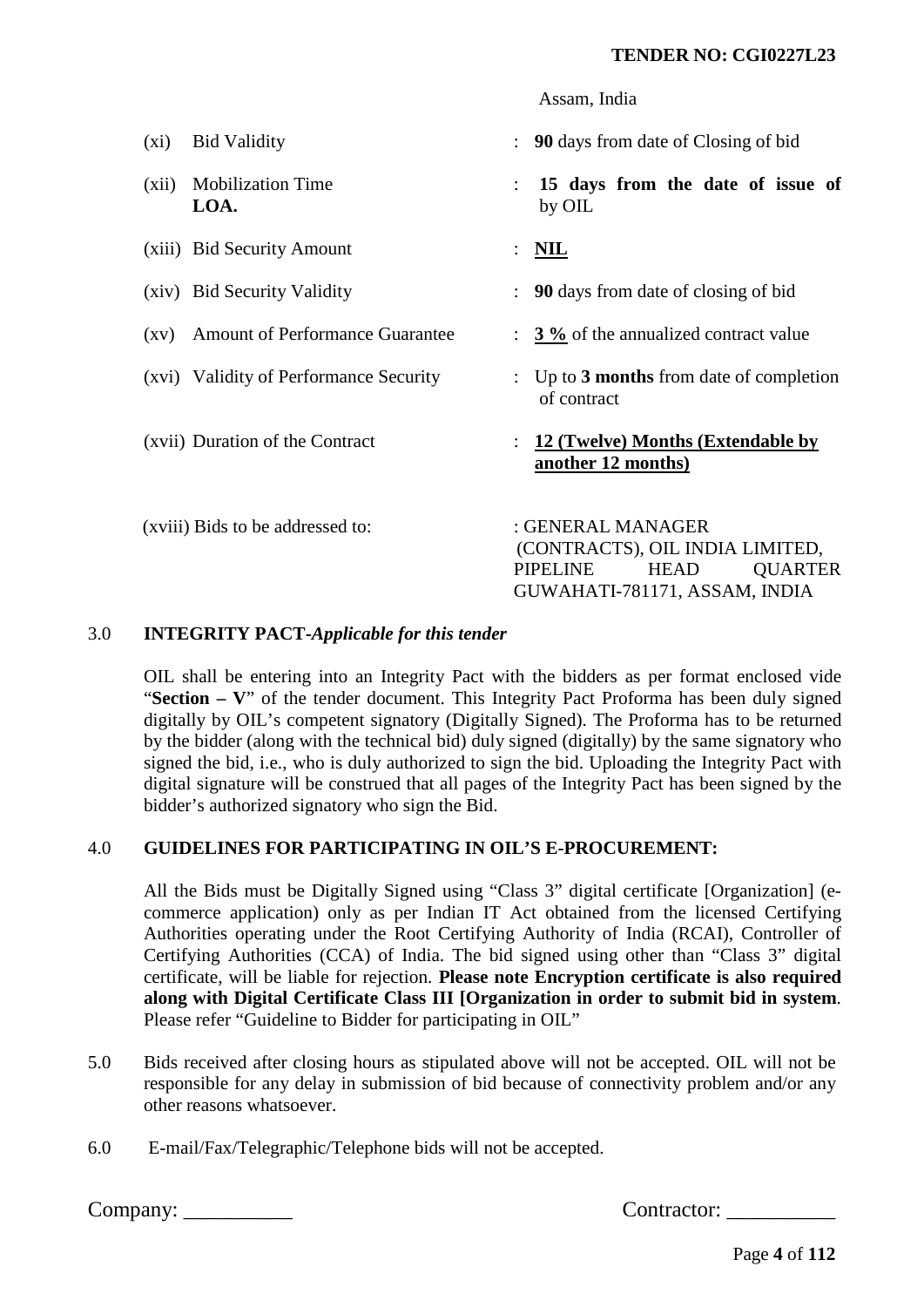7.0 Technical Bid opening, only Technical Rfx will be opened. Therefore, the bidder should ensure that "TECHNO-COMMERCIAL UNPRICED BID should contain details as mentioned in the technical specifications as well as BEC/ BRC and upload the same in the "**Technical Attachment"** area. **No price should be given in above , otherwise the offer will be rejected.** Please go through the help document in details before uploading the document and ensure uploading of technical bid in the only. The "PRICE BID" must contain the price schedule and the bidder's commercial terms and conditions. Details of prices as per Bid format / Commercial bid can be uploaded as Attachment under the attachment option under "Notes & Attachments". *The price quoted in the "PRICE BIDDING FORMAT" will only be considered for evaluation.*

*For any clarification in this regard, bidders may contact E-Tender Support Cell at Duliajan at erp\_mm@oilindia.in, Ph.: 0374-2807178/4903.* 

| <b>Notes and Attachments</b> | → Only Price Details Should Be Uploaded          |
|------------------------------|--------------------------------------------------|
| <b>Technical attachments</b> | All technical bid documents except price details |

Please do refer "NEW INSTRUCTION TO BIDDER FOR SUBMISSION" for the above two points and also please refer "New Vendor Manual (effective 12.0.2017) " available in the login Page of the **OIL's E-tender Portal.** 

Regarding new bid submission procedure (effective from 12.04.2017 onwards), please refer new vendor manual available in OIL's E-tender Site:

| O Oil India Limited e-Procurement                                                                                                                                                       |        |                                                      |
|-----------------------------------------------------------------------------------------------------------------------------------------------------------------------------------------|--------|------------------------------------------------------|
| User ID <sup>*</sup><br>Password*                                                                                                                                                       |        |                                                      |
| Guest User<br>Logan Problems? Get Support                                                                                                                                               | Log on |                                                      |
| Supplier Enlistment for E-Tender<br><b>Important Note for New Portal Users:</b><br>Click here to View Compatability Settings<br>General Guidelines to bidders<br>Click for User Manuals |        | Click here for<br>the New<br>Manual &<br>Instruction |
| @ 2012 Oil India Limited. All rights reserved.<br>Click for Terms of use, Privacy Policy, Retund Policy Docs                                                                            |        |                                                      |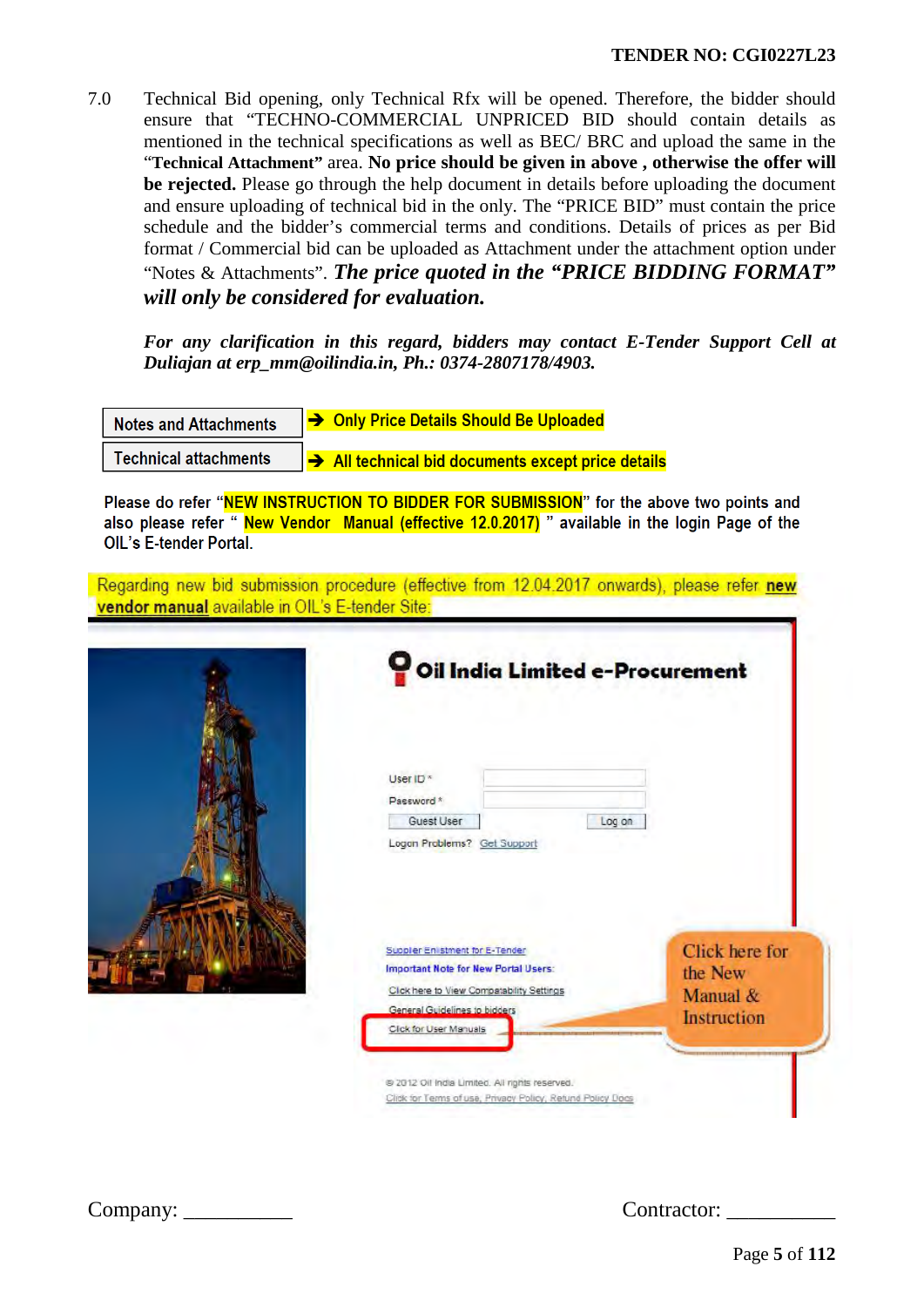#### **Notes :**

- \* The "Techno-Commercial Unpriced Bid" shall contain all techno-commercial details **except the prices**.
- \*\* The "Price bid" must contain the price schedule and the bidder's commercial terms and conditions. For uploading Price Bid, first click on Sign Attachment, a browser window will open, select the file from the PC and click on Sign to sign the Sign. On Signing a new file with extension .SIG will be created. Close that window. Next click on Add Atachment, a browser window will open, select the .SIG signed file from the PC and name the file under Description, Assigned to General Data and clock on OK to save the File.
- 8.0 Bidder is responsible for ensuring the validity of digital signature and its proper usage by their employee.
- 9.0 The bid including all uploaded documents shall be digitally signed by duly authorized representative of the bidding company.
- 10.0 OIL reserves the right to increase/decrease the quantum of job at the time of award of contract and it will be obligatory on the part of the successful bidder to accept the same at the offered rates.
- 11.0 The Company reserves the right to reject any or all the tenders or accept any tender without assigning any reason.
- 12.0 Offer must conform in all respect to the terms and conditions of the enquiry. Deviations, if any, must be clearly and specifically stated. Conditional bids are liable to be rejected at the discretion of the Company.

Thanking you,

Yours faithfully, OIL INDIA LIMITED

General Manager (Contracts) for CGM (PLS)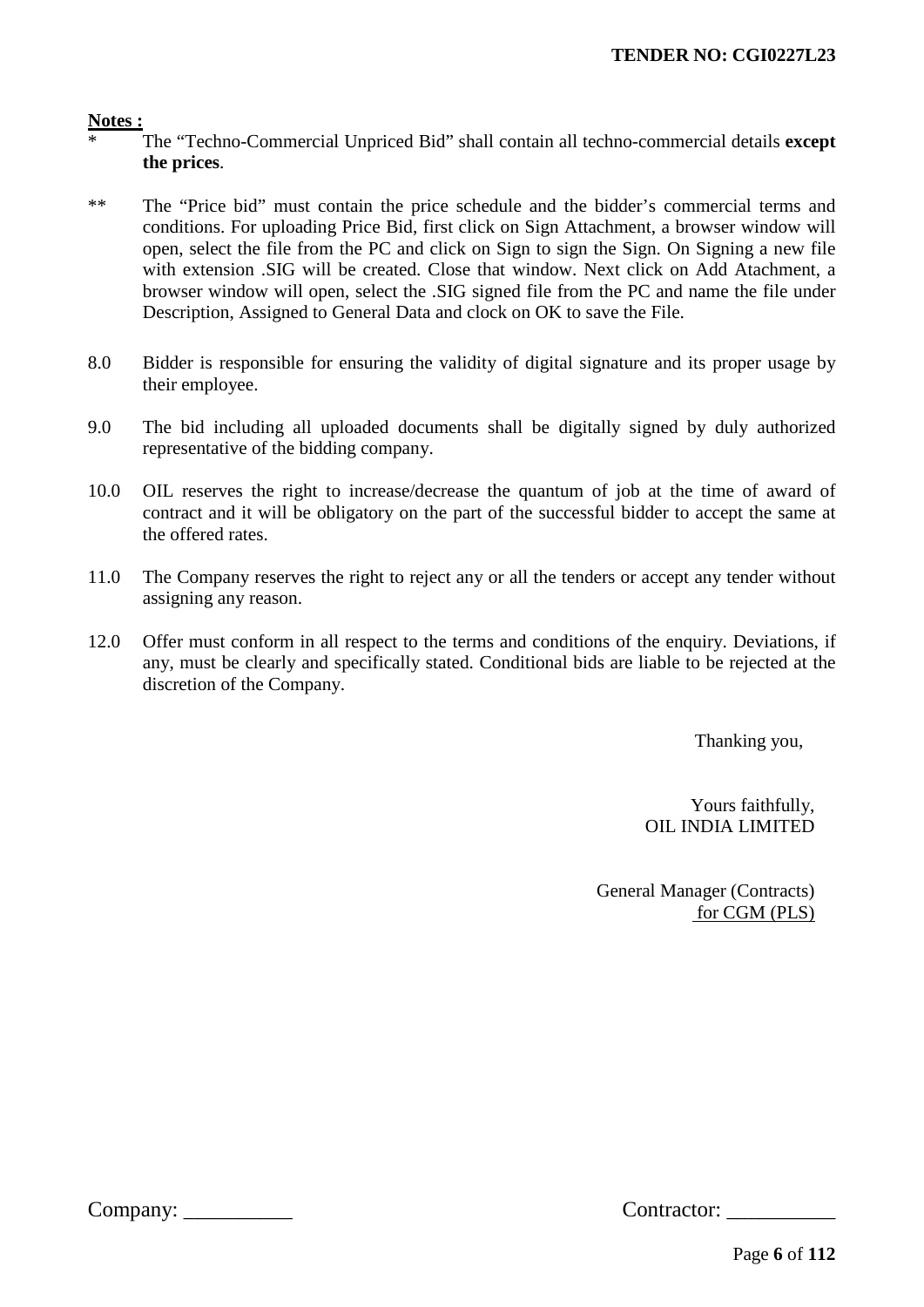# **PART-I**

## **INSTRUCTIONS TO BIDDERS**

**1.0** Bidder shall bear all costs associated with the preparation and submission of bid. Oil India Limited, hereinafter referred to as Company, will in no case be responsible or liable for those costs, regardless of the conduct or outcome of the bidding process.

#### **2.0 BIDDING DOCUMENTS**

**1.0** Bidder shall bear all costs associated with the preparation and submission of bid. Oil India Limited, hereinafter referred to as Company, will in no case be responsible or liable for those costs, regardless of the conduct or outcome of the bidding process.

#### **2.0 BIDDING DOCUMENTS**

#### 2.1 **TENDER FEE: NIL**

- a) Bidders without having E-tender Login ID and Password should complete their online registration at least seven (7) days prior to the scheduled bid closing date and time of the tender. For online registration, Bidder may visit the OIL's E-tender site <https://etender.srm.oilindia.in/irj/portal>
- b) Necessary Login ID & Password will be issued by OIL only after submitting the complete online registration by the Bidder. In the event of late registration/incomplete registration by Bidder, OIL INDIA LIMITED shall not be responsible for late allotment of User ID  $\&$ Password and request for bid closing date extension on that plea shall not be entertained by Company.

# 2.2 **EMD DECLARATION FORMAT:**

**No Bid security is applicable against this tender. However, Bid Security declaration as per Proforma C to be furnished by the bidders along with the technical RFx.**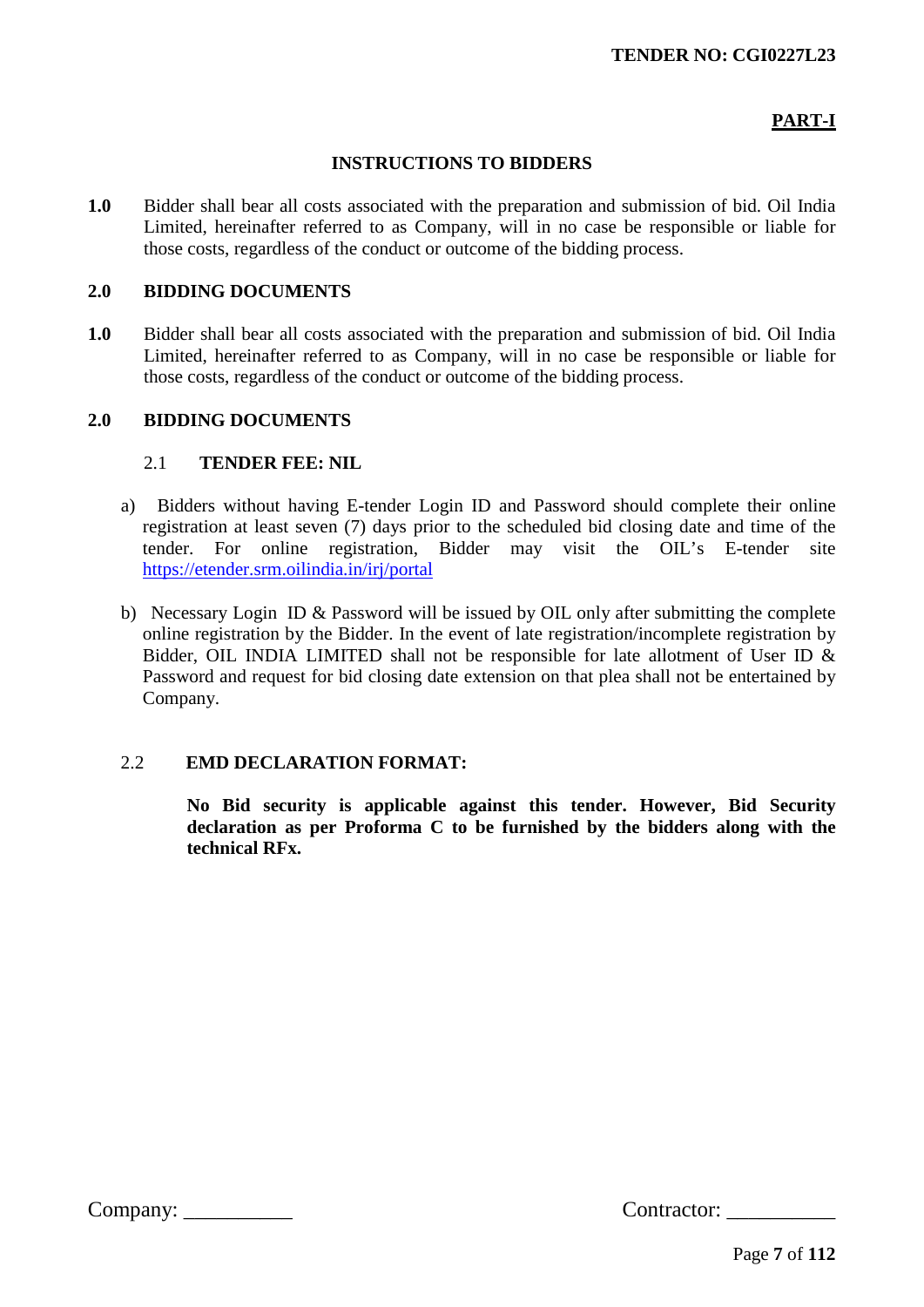# **PROFORMA - C**

## **DECLARATION FOR BID SECURITY**

To, M/s. Oil India Limited ……………………….., …………………………………

Sub: ……………………………………………… Tender No:……………………………………….

Dear Madam/Sir,

After examining / reviewing provisions of above referred tender documents (including all corrigendum/ Addenda), we M/s. …………… (Name of Bidder) have submitted our offer / bid no…………

We, M/s. ………………….(Name of Bidder) hereby understand that, according to your conditions, we are submitting this Declaration for Bid Security.

We understand that we will be put on watch list/holiday/banning list (as per policies of OIL INDIA in this regard), if we are in breach of our obligation(s) as per following:

have withdrawn/modified/amended, impairs or derogates from the tender, my/our Bid during the period of bid validity specified in the form of Bid; or

having been notified of the acceptance of our Bid by the OIL INDIA LIMITED during the period of bid validity:

fail or refuse to execute the Contract, if required, or

fail or refuse to furnish the Contract Performance Security, in accordance provisions of tender document.

Fail or refuse to accept 'arithmetical corrections' as per provision of tender document.

having indulged in corrupt/fraudulent/collusive/coercive practice as per procedure.

Place: [Signature of Authorized Signatory of Bidder] Date: Name: Designation: Seal:

\*\*\*\*\*\*\*\*\*\*\*\*\*\*\*\*\*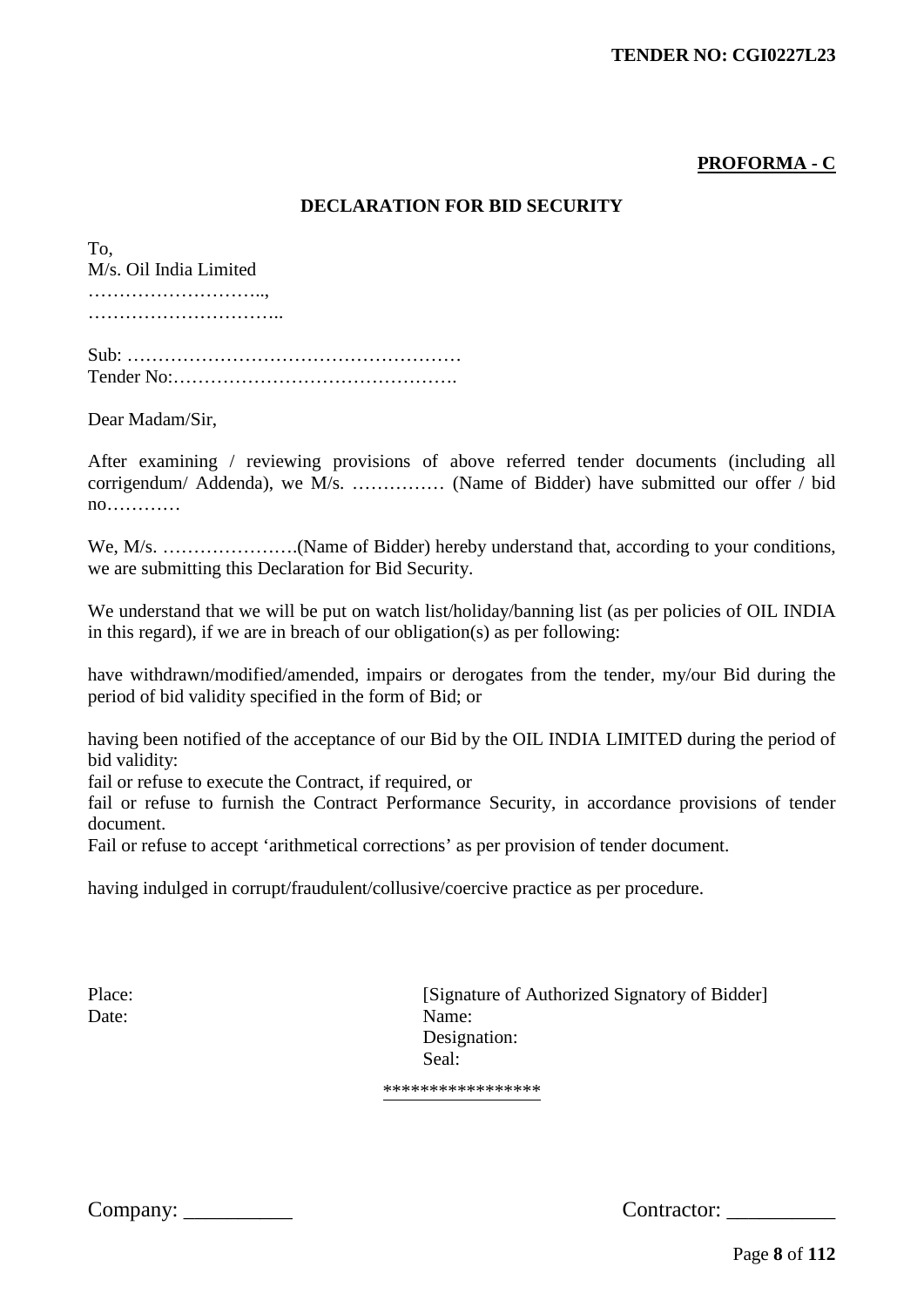All bidders should submit **the Proforma-C (Declaration for Bid security) confirming that the Bid is valid for minimum 90 days from the date of opening of Technical Bid. Bid without submission of Proforma-C will be summarily rejected.**

## 3.0 **TRANSFERABILITY OF BID DOCUMENTS**:

- 3.1 Bid Documents are non-transferable. Bid can be submitted only in the name of the bidder in whose name the Bid Document has been issued.
- 3.2 Unsolicited bids will not be considered and will be rejected straightway.

## 4.0 **DOCUMENT:**

The services required, bidding procedures and contract terms are prescribed in the Bidding Documents. This bidding document includes the following:

- a) A forwarding letter highlighting the following points. :
	- i) Company's Tender No.
	- ii) Bid closing date and time.
	- iii) Bid opening date, time and place.
	- iv) Bid submission place.
	- v) Bid opening place.

#### 1. Covering Letter with Salient features

- 2. Part –I Instruction to Bidders
- 3. Part-II: Bid Rejection/Evaluation Criteria
- 4. Section-I General terms and Condition of the Contract
- 5. Section- II: Schedule of Quantities, Service/work and Rates
- 6. Section- III: Special Condition of the Contract, Scope of Work & Payment Terms
- 7. Section- IV: Safety Measure and Compliance
- 8. Section- V: Integrity Pact-Not Applicable for this tender

**Proforma A:** Price Bid Format

**Proforma B:** Bid Form

**Proforma C:** Bid Security Declaration

**Proforma D:** Bank Guarantee format for Performance Security deposit

**Proforma E:** Agreement Form

**Proforma F:** Statement of Compliance/Non-Compliance

**Proforma G:** Format for court affidavit

**Proforma H:** Certificate of annual turnover & net worth

**Proforma I:** E–Payments vide RTGS/NEFT

**Proforma J:** Authentic information/ documents

**Proforma K:** Letter of Authority

**Proforma L:** Undertaking by vendor on submission of performance bank guarantee

4.1 The bidder is expected to examine all instructions, forms, terms and specifications in the Bidding Documents. Failure to furnish all information required in the Bidding Documents or submission of a bid not substantially responsive to the Bidding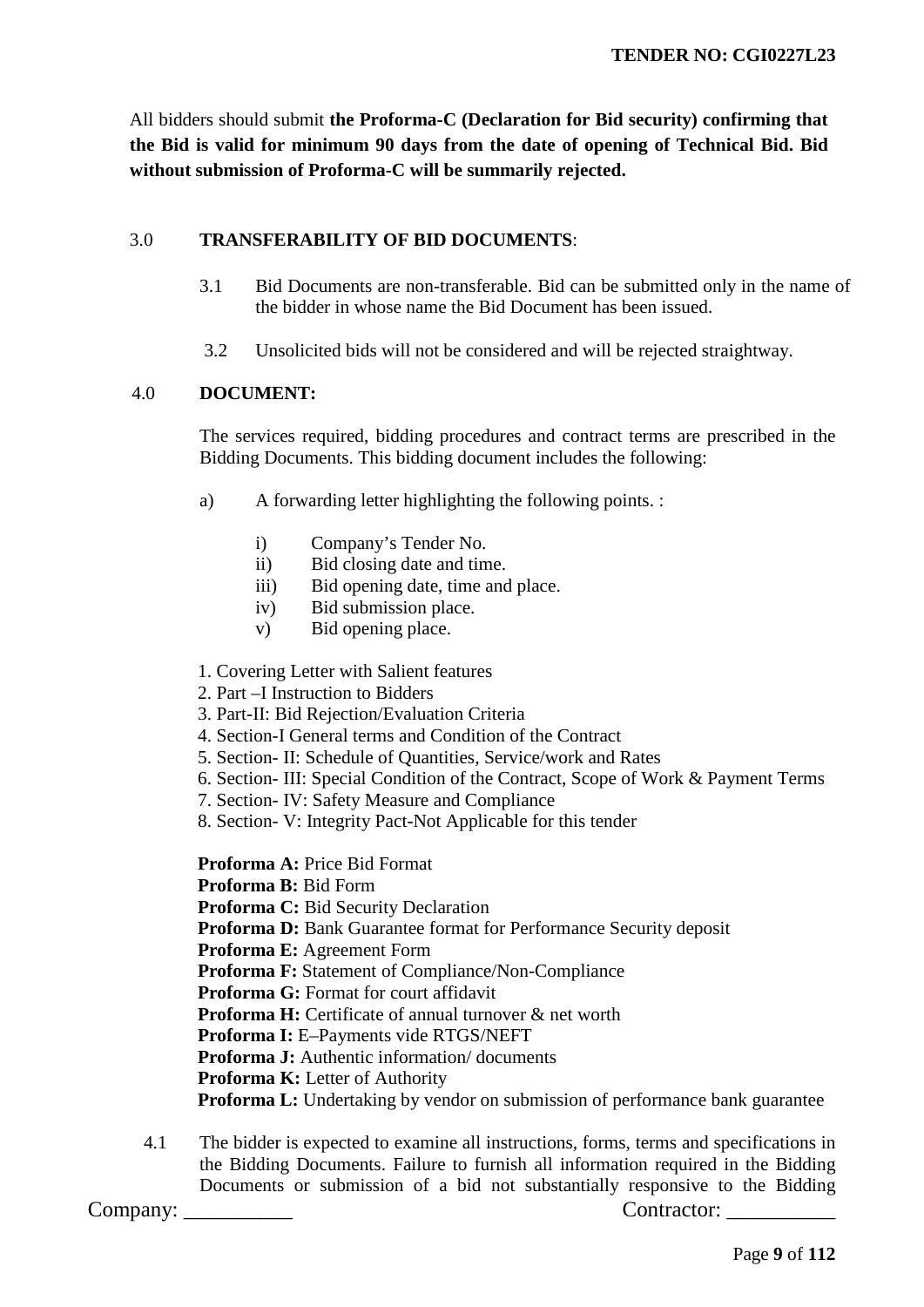Documents in every respect will be at the Bidder's risk & responsibility and may result in the rejection of its bid.

#### **5.0 AMENDMENT OF BIDDING DOCUMENTS:**

- 5.1 At any time prior to the deadline for submission of bids, the company may, for any reason, whether at its own initiative or in response to a clarification requested by a prospective Bidder, modify the Bidding Documents by the issuance of an Addendum.
- 5.2 *The Addendum will be uploaded and published in OIL's e-portal. However, Addendum shall be neither published in news paper nor sent to any of the participating Bidders. The company may, at its discretion, extend the deadline for bid submission, if the Bidders are expected to require additional time in which to take the Addendum into account in preparation of their bid or for any other reason.*

#### **6.0 PREPARATION OF BIDS**

## 6.1 **LANGUAGE OF BIDS**:

The bid as well as all correspondence and documents relating to the bid exchanged between the Bidder and the company shall be in English language, except that any printed literature may be in another language provided it is accompanied by an English translated version, which shall govern for the purpose of bid interpretation.

#### 6.2 **BIDDER'S NAME & ADDRESS**:

Bidders should indicate in their bids their detailed postal address including the Fax/Telephone / Cell Phone Nos. and E-mail address.

#### **7.0 DOCUMENTS COMPRISING THE BID**:

7.1 Bids are invited under **Single Stage Composite Bid System**. The bid along with all Annexure and copies of documents should be submitted in e-form only through OIL's e-bidding engine. The price bids submitted in physical form against procurement tenders shall not be given any cognizance. However, the following documents should necessarily be submitted in physical form in sealed envelope super scribed as "Tender Number and due for opening on The outer cover of the sealed envelope should duly bear the tender number and date of closing/opening prominently underlined, along with the address as under

> General Manager (Contracts), Oil India Limited Pipeline Head Quarter, Narangi P.O.: Udayan Vihar, Guwahati, Assam – 781171

# 7.2 **Envelope**:

i) Containing Valid and proper Bid Security in Original as per **Clause 10.0** and should reach the office of General Manager (Contracts) before Bid closing date and time, otherwise Bid will be rejected. *A scanned copy of this*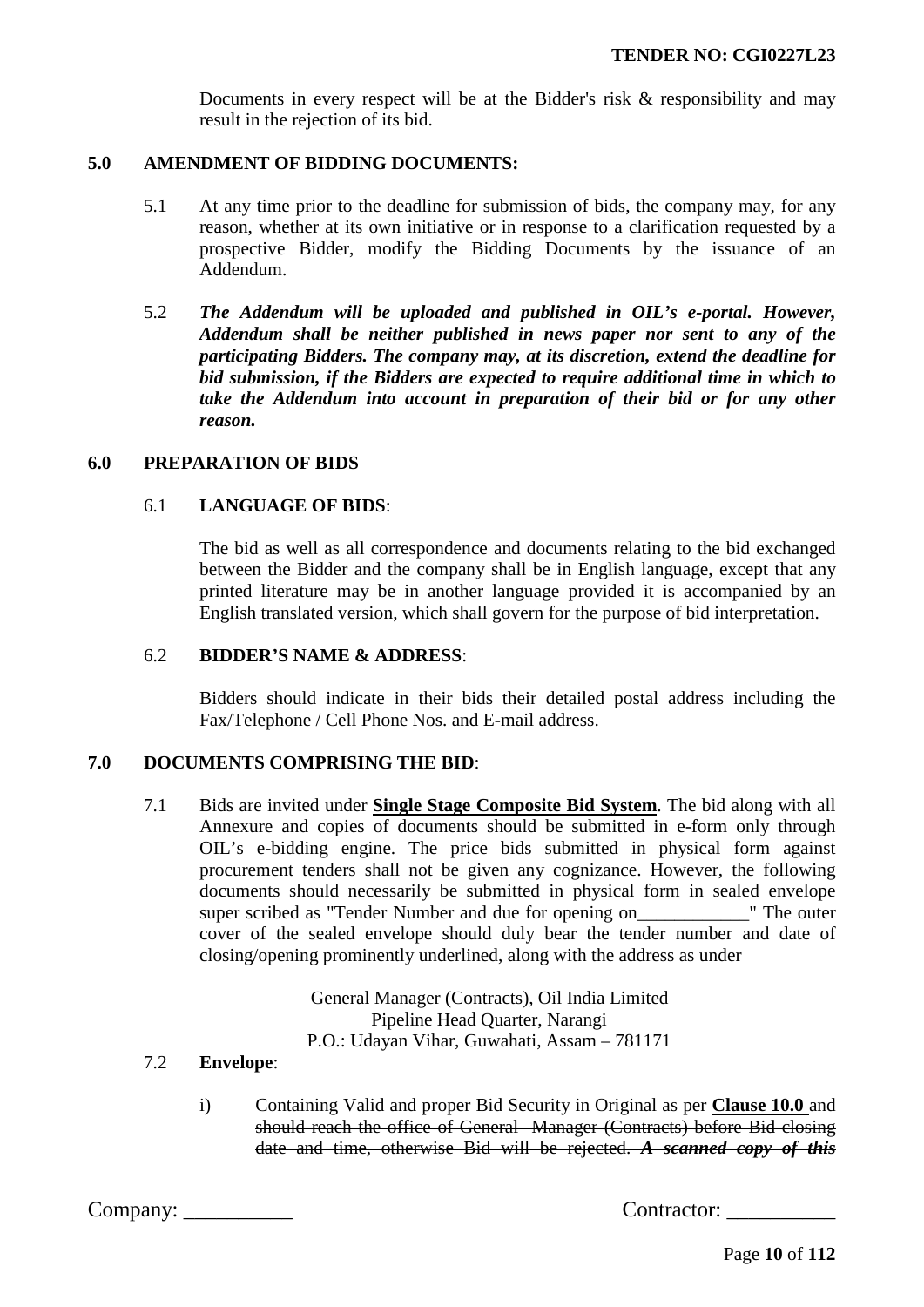## *document should also be uploaded along with the Un-priced (Technical) bid document.*

ii) Any other document required to be submitted in original as per tender requirement.

Documents sent through E-mail/Fax/Telex/Telegraphic/Telephonic will not be considered.

#### 8.0 **E- FORM FOR ONLINE SUBMISSION:**

- 8.1 **TECHNICAL BID (Un-Priced)** comprise of the following:
	- i) Containing Certificate of Compliance in respect of BRC of the Bid Document as per **Part-II**.
	- ii) Complete technical details of the services and equipment specifications with catalogue, etc
	- iii) Documentary evidence established in accordance with clause **9.0** of this section.
	- iv) Copy of Bid Security furnished in accordance with clause **10.0** of this section.
	- v) Statement of Non-compliance (for Technical Non-compliance only) (except BRC) as per **Proforma-F**.
	- vi) *Original Affidavit in Court Stamp Paper of Rs. 20.00, duly attested by Notary as per the prescribed format in Proforma-G.*
	- vi) *Copy of signed Bid document without indicating prices.*
- 8.2 **COMMERCIAL/PRICE BID** comprising of following:

Bidder shall quote their prices in the following Proforma and shall upload the same in the OIL's E-Portal :

- (i) Price-Bid Format as per **Proforma-A**
- (ii) Bid Form as per **Proforma -B**

The Priced Bid shall contain the prices along with the currency quoted and any other commercial information pertaining to the service offered.

#### **NOTE**:

**TECHNICAL BID** & **COMMERCIAL / PRICE BID** shall be submitted through e-tendering process only.

# **9.0 BID SECURITY DECLARATION FORM:**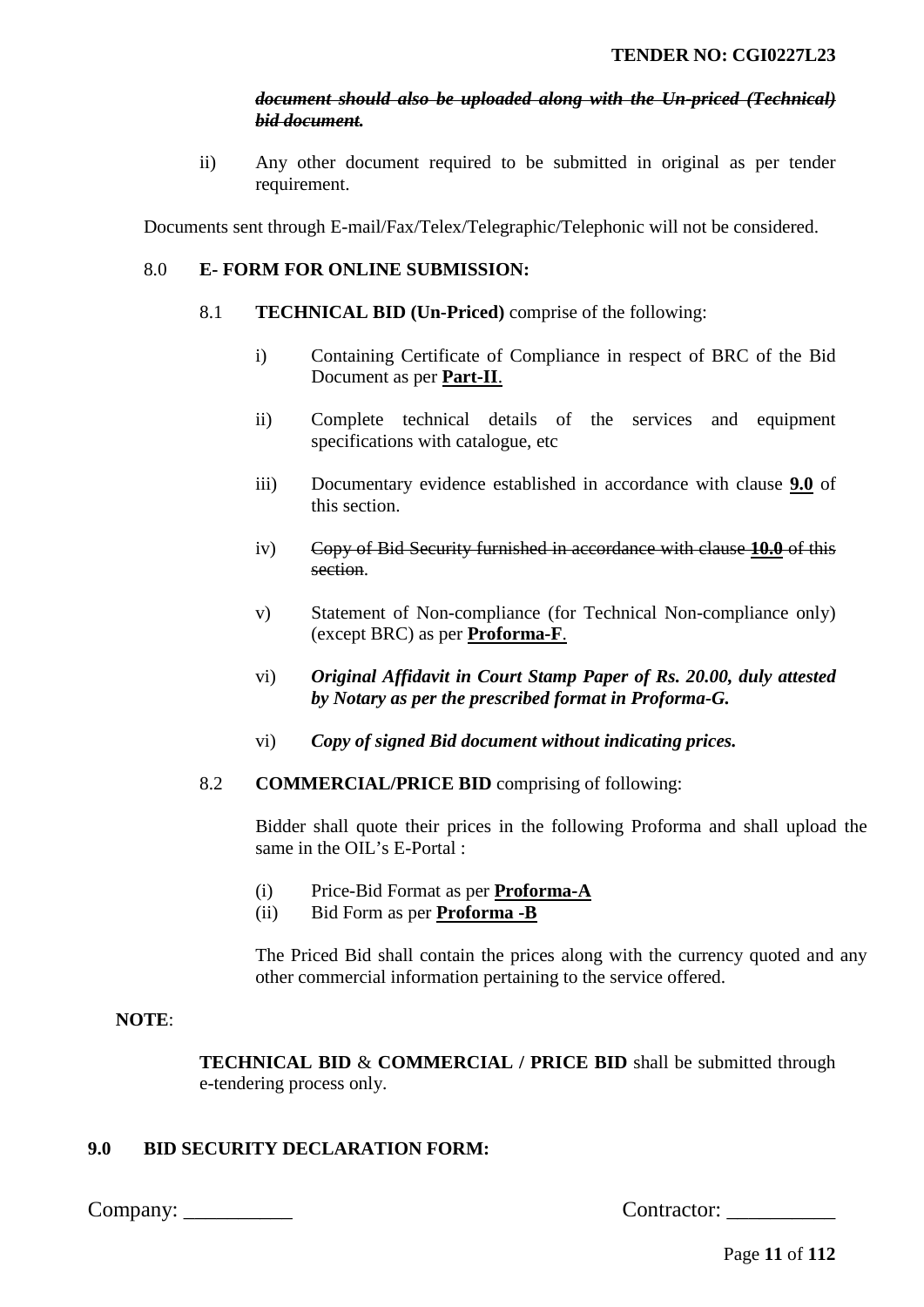*The bidder shall complete and submit the Bid Security Declaration Form (Proforma-C).*

#### **10.0 BID PRICE:**

- 10.1 *Unit prices must be quoted by the bidders both in words and in figures.*
- 10.2 Price quoted by the successful bidder must remain firm during its performance of the Contract and is not subject to variation on any account.
- 10.3 All duties and taxes including  $\overline{VAT}$ , Contract Tax, Corporate income Taxes and other levies but **exclusive of GST** payable by the successful bidder under the Contract for which this Bidding Document is being issued, shall be included in the rates, prices and total Bid Price submitted by the bidder, and the evaluation and comparison of bids shall be made accordingly. For example, personal taxes and/or any corporate taxes arising out of the profits on the contract as per rules of the country shall be borne by the bidder.

#### **11.0 CURRENCIES OF BID AND PAYMENT:**

11.1 Bid currency and payment shall be **INR**.

## **12.0 DOCUMENTS ESTABLISHING BIDDER'S ELIGIBILITY AND QUALIFICATIONS:**

These are listed in **Part-II** of the document.

#### **13.0 SIGNING OF BID:**

10.1 Bids are to be submitted online through OIL's E-procurement portal with digital signature. The bid and all attached documents should be digitally signed by the bidder using "Class 3" digital certificates with Organizations Name [e-commerce application (Certificate with personal verification and Organization Name)] as per Indian IT Act 2000 obtained from the licensed Certifying Authorities operating under the Root Certifying Authority of India (RCAI), Controller of Certifying Authorities(CCA) of India before bid is uploaded.

If any modifications are made to a document after attaching digital signature, the digital signature shall again be attached to such documents before uploading the same.

The authenticity of above digital signature shall be verified through authorized CA after bid opening and in case the digital signature is not of "Class-3" with organization name, the bid will be rejected.

Bidder is responsible for ensuring the validity of digital signature and it's proper usage by their employees.

13.2 *The original and all copies of the bid shall be typed or written in indelible inks and shall be signed by the Bidder or a person or persons duly authorized to bind the Bidder to the contract. The letter of authorization (as per Proforma-K) shall be accompanying the Bid. All pages of the Bid, drawings and other accompanying*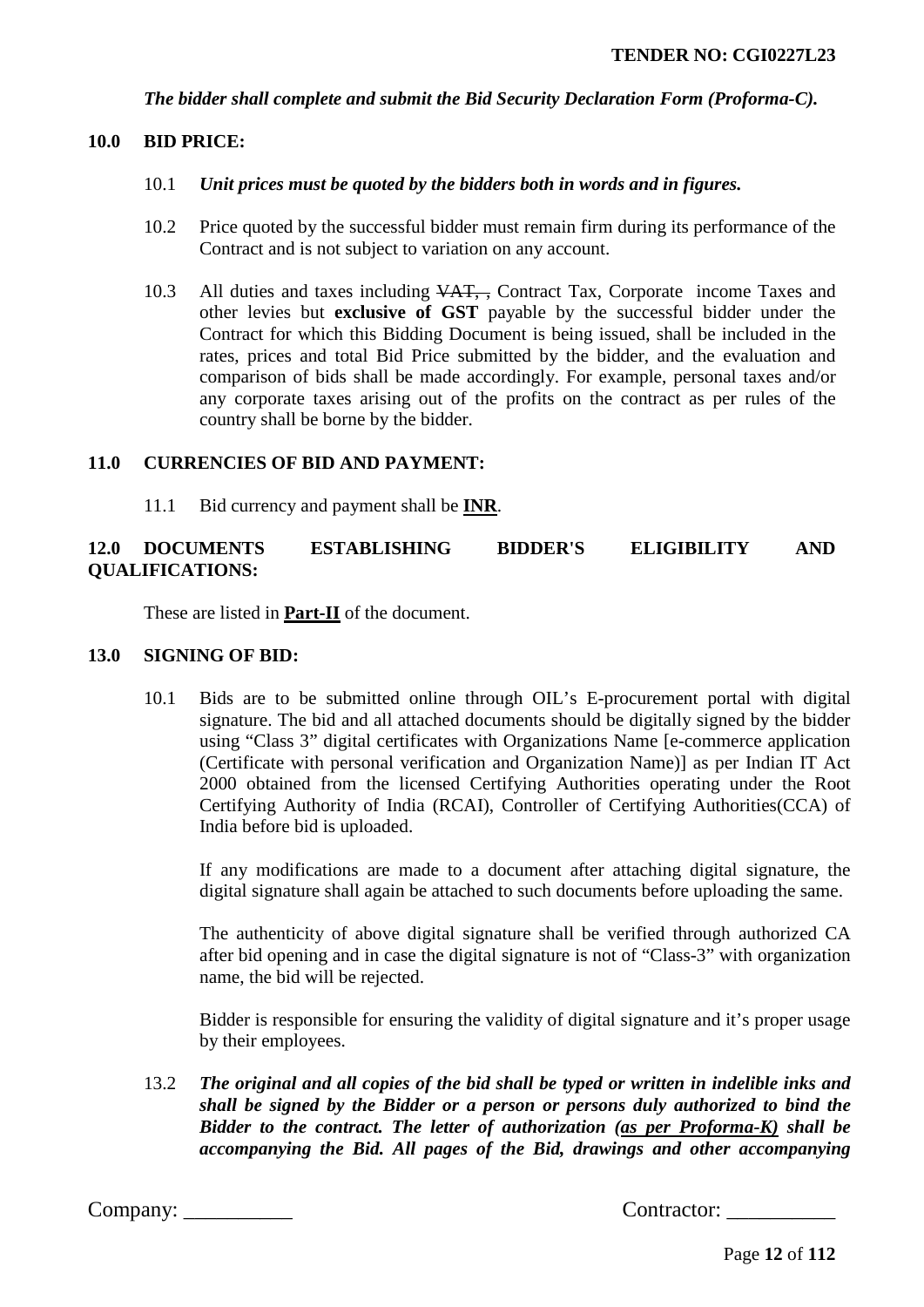# *documents except for un-amended printed literature, shall be initialed by the person or persons signing the Bid Document.*

- 13.3 Any person signing the Bid or any other document in respect of this Bid Document or other relevant documents on behalf of the Bidder without disclosing his authority to do so shall be deemed to have the authority to bind the Bidder. If it is discovered at any time that the person so signing has no authority to do so, the Company (OIL) may, without prejudice to any other right or remedy, cancel his Bid or Contract and hold the Bidder liable to the Company (OIL) for all costs and damages arising from the cancellation of the Bid or Contract including any loss which the Company (OIL) may sustain on account thereof.
- 13.4 *Any physical documents submitted by bidders shall contain no interlineations, white fluid erasures or overwriting except as necessary to correct errors made by the Bidder, in which case such correction shall be initialed by the person or persons who has/have digitally signed the Bid.*
- 13.5 Any Bid, which is incomplete, ambiguous, or not in compliance with the Bidding process will be rejected.

## **14.0 BID SECURITY: NOT APPLICABLE**

- 14.1 Pursuant to clause **5.0** the Bidder shall furnish as part of its Technical bid, Bid Security for an amount of **NIL**
- 14.2 The Bid Security is required to protect the Company against the risk of Bidder's conduct, which would warrant the security's forfeiture, pursuant to sub-clause **11.7**.
- 14.3 The Bid Security shall be denominated in the currency of the bid and shall be in one of the following form:
	- (a) A Bank Guarantee in the prescribed format vide **Proforma-E** issued by any of the following Banks **is acceptable**:
	- i) Any schedule Indian Bank or Any Branch of an International bank situated in India and registered with Reserve Bank of India as scheduled foreign bank in case of domestic bidder **OR**

ii) Any foreign Bank which is not a Scheduled Bank in India, provided the Bank Guarantee issued by such Bank is counter-guaranteed by any Branch situated in India of any Scheduled Bank incorporated in India.

#### (b)**Bank Guarantee issued by a scheduled Bank in India at the request of some other Non-Scheduled Bank of India shall not be acceptable**

The Bank Guarantee shall be valid for 30 days beyond the validity of the bids asked for in the Bid Document.

*Bank Guarantees issued by Banks in India should be on non-judicial stamp paper of requisite value, as per Indian Stamp Act, purchased in the name of the Banker.*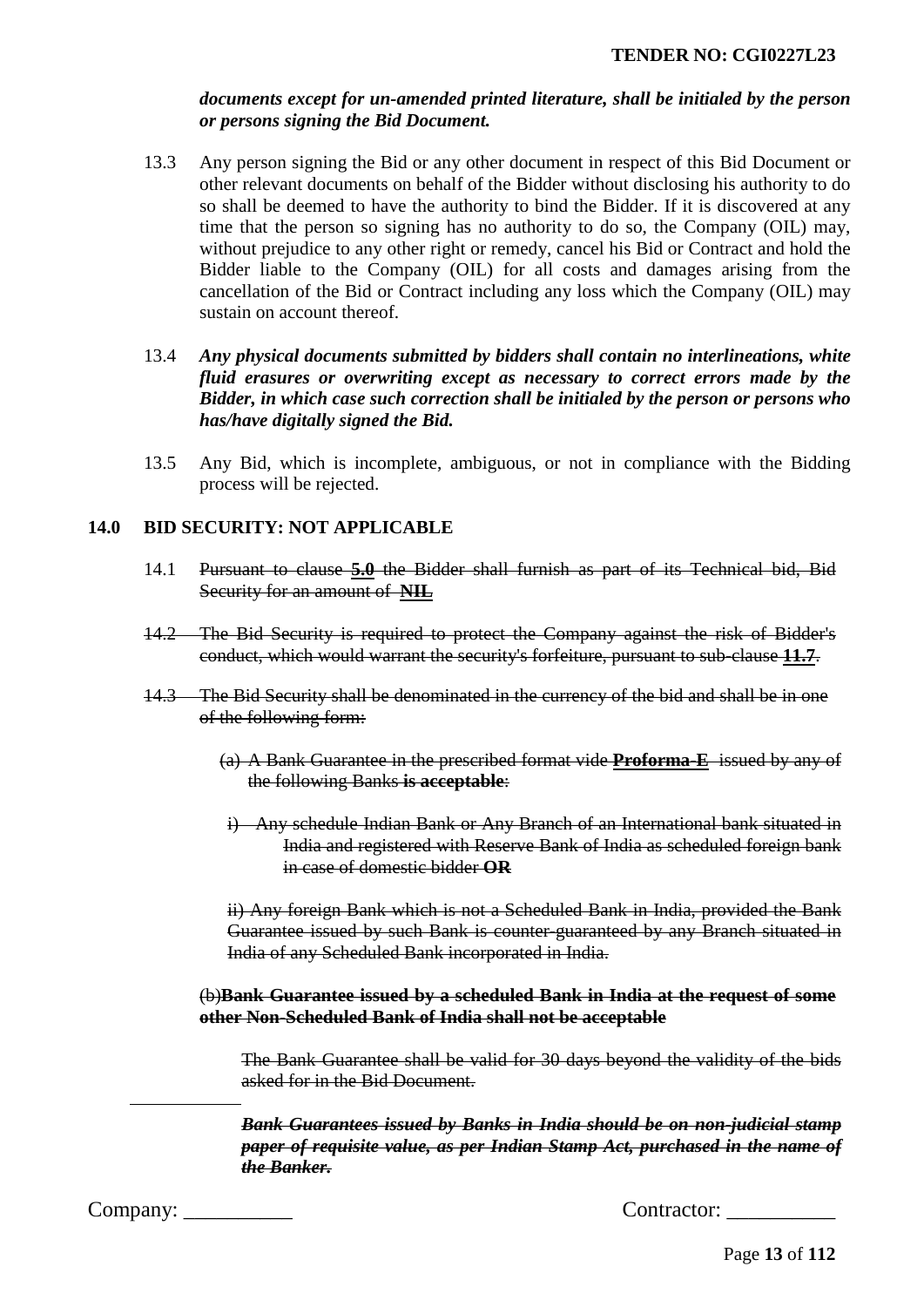*The bank guarantee issued by the bank must be routed through SFMS platform as per the following details:* 

*a. (i) "MT760/ MT760 COV for issuance of bank guarantee" (ii) "MT767/ MT767 COV for issuance of bank guarantee"* 

*The above message/ intimation shall be sent through SFMS by the BG issuing bank branch to Axis Bank, Guwahati Branch, IFS Code- UTIB0000140, Branch Address – Axis Bank Ltd, Guwahati Branch, chibber House , G S Road, dispur,Assam , PIN- 781005."* 

*b)The vendor shall submit to OIL the copy of SFMS message as sent by the issuing bank branch along with the original bank guarantee* 

(b) A Cashier's cheque or Demand Draft drawn on 'Oil India Limited' valid for **90**  days from the date of issue and payable at Guwahati, Assam.

(c) Buy online Transaction

- 14.4 **Any bid not secured in accordance with sub-clause 11.1 and /or 11.3 shall be rejected by the Company as non-responsive.**
- 14.5 Unsuccessful Bidder's Bid Security will be discharged and/or returned within 30 days of expiry of the period of bid validity.
- 14.6 Successful Bidder's Bid Security will be discharged upon the Bidder's signing of the contract and furnishing the performance security.
- 14.7 The Bid Security may be forfeited:
	- a) If any Bidder withdraws or modifies their bid during the period of bid validity (including any subsequent extension)

**or** 

b) If a successful Bidder fails:

i) **to sign the contract within stipulated reasonable time & within the period of bid validity, and/or** 

- ii) to furnish the Performance Security.
- 14.8 *In case any bidder withdraws their bid during the period of bid validity, Bid Security will be forfeited and the party shall be debarred for a period of 2(two) yeas to participate any future tender.*
- 14.9 *Central Govt. offices and Central Public Sector undertakings are exempted from submitting Bid Security.*

## **15.0 PERIOD OF VALIDITY OF BIDS:**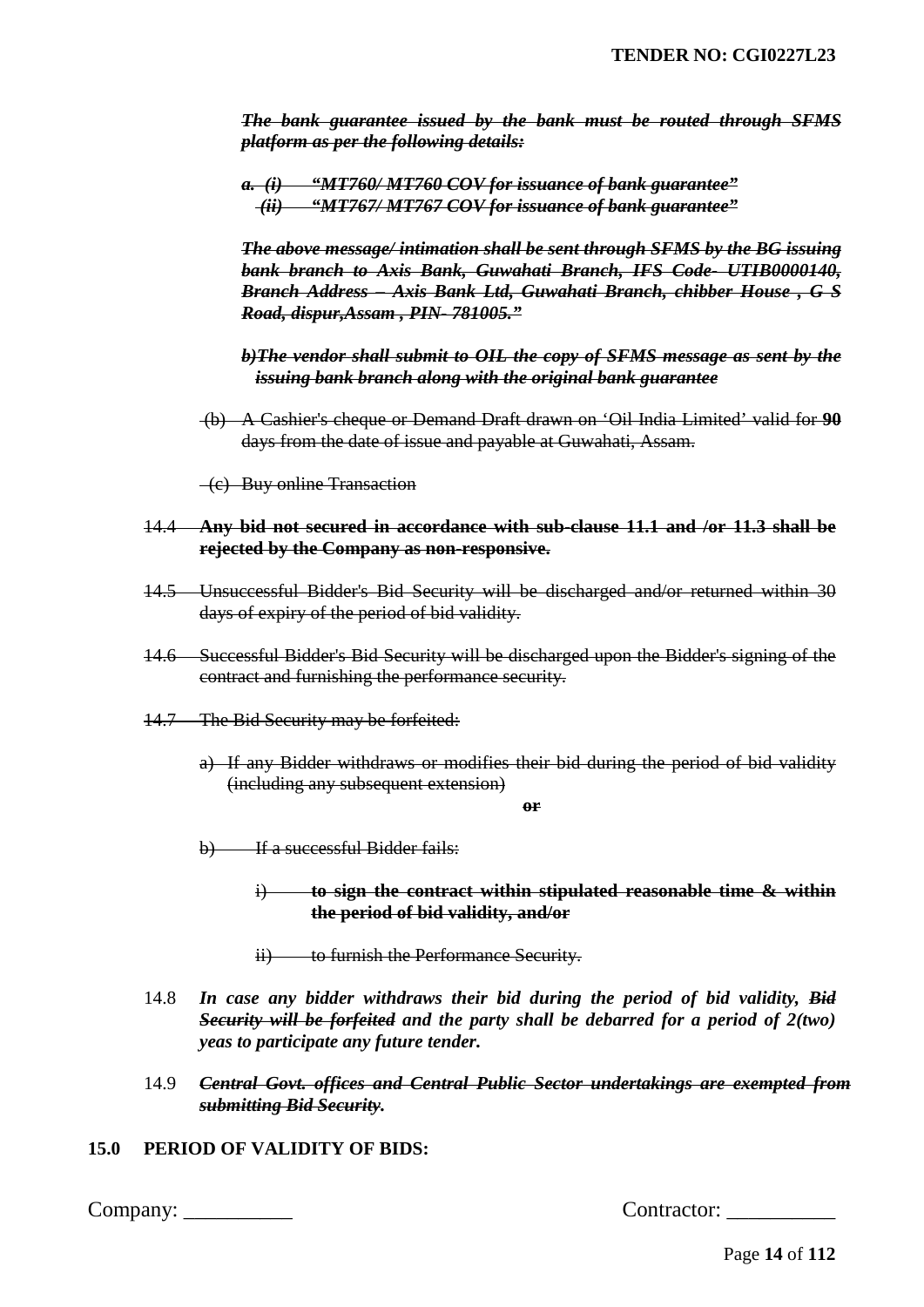- 15.1 Bids shall remain valid for **90 days** after the date of bid opening (technical) prescribed by the Company.
- 15.2 In exceptional circumstances, the Company may solicit the Bidder's consent to an extension of the period of validity. The request and the response thereto shall be made in writing/email (or by Fax). The bid Security provided under **Clause 11.0** shall also be suitably extended. A Bidder may refuse the request without forfeiting its Bid Security. A Bidder granting the request will neither be required nor permitted to modify their bid.
- 15.3 Bid Security shall not accrue any interest during its period of validity or extended validity.
- **16.0** All the conditions of the contract to be made with the successful bidder are given in various Sections of this document. Bidders are requested to state their compliance/ non-compliance to each clause as per **Proforma-F.**
- **17.0** Timely delivery of the bids is the responsibility of the Bidder. Company shall not be responsible for any delay.

## **18.0 DEADLINE FOR SUBMISSION OF BIDS:**

Bids must be received by the company within Bid Closing Date as specified in the "Forwarding Letter".

#### **19.0 LATE BIDS:**

Any Bid received by the Company after the deadline for submission of bids prescribed by the Company shall be rejected.

#### **20.0 MODIFICATION AND WITHDRAWAL OF BIDS**:

- 20.1 The Bidder after submission of bid may withdraw its bid by written notice prior to bid closing.
- 20.2 The Bidder's withdrawal notice shall be prepared sealed, marked and dispatched in accordance with the provisions of **Clause 5.1**. A withdrawal notice may also be sent by fax but followed by a signed confirmation copy, postmarked not later than the deadline for submission of bids.
- 20.3 No bid can be modified subsequent to the uploading in the e-tendering system.
- 20.4 No bid may be withdrawn in the interval between the deadline for submission of bids and the expiry of the period of bid validity specified by the Bidder on the Bid Form. Withdrawal of a bid during this interval shall result in the Bidder's forfeiture of its Bid Security.

## **21.0 PRE-BID CONFERENCE/ MEETING:**

*Not Applicable for this Tender.* 

## **22.0 FURNISHING FRAUDULENT INFORMATION/DOCUMENTS:**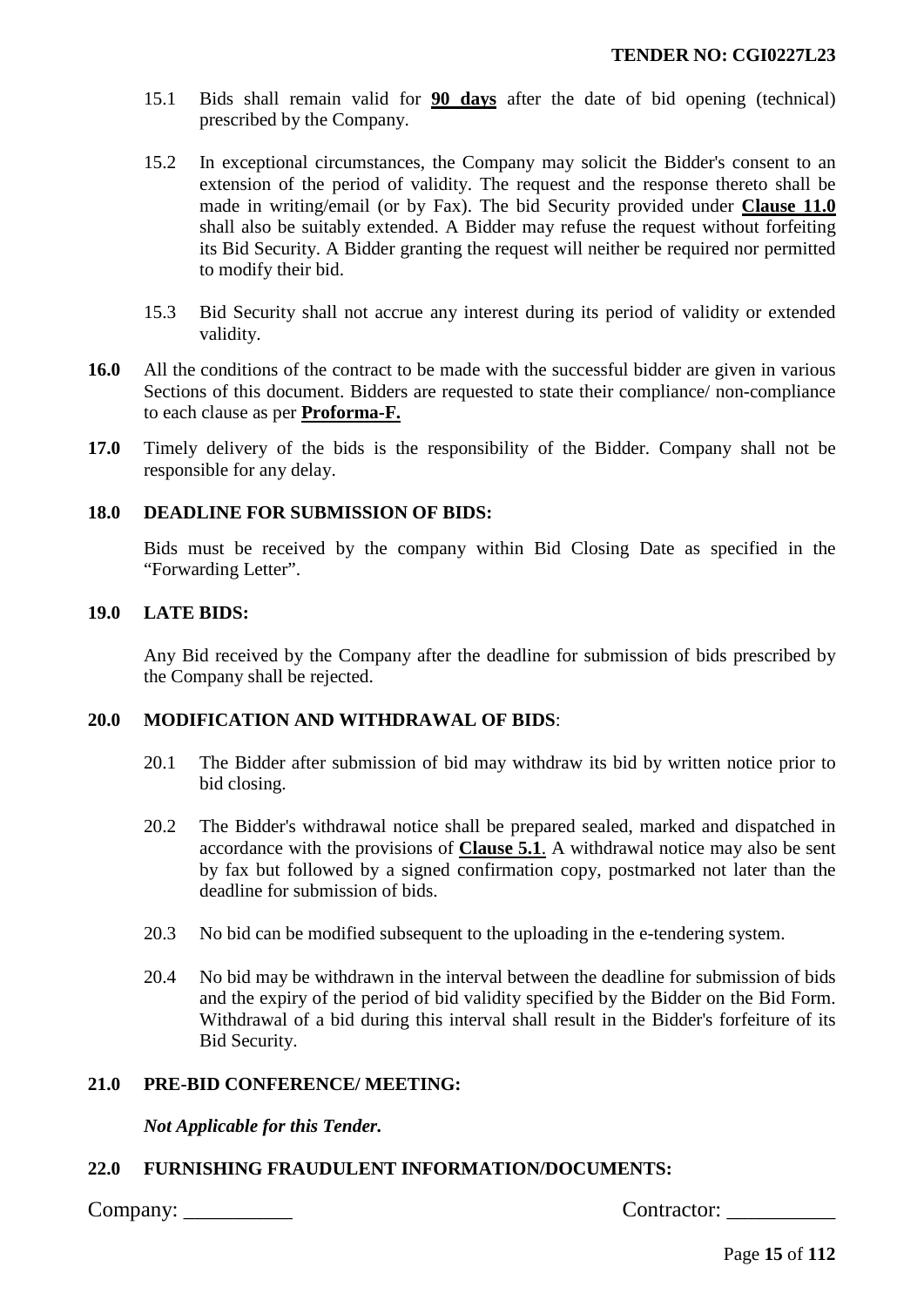If it is found that a bidder/contractor has furnished fraudulent information / documents, the Bid Security/Performance Security shall be forfeited and the party shall be debarred for a period of 3(three) years from the date of detection of such fraudulent act besides the legal action. **In case of major and serious fraud, period of debarment may be enhanced.**

## **23.0 OPENING AND EVALUATION OF BID:**

- 23.1 Company will open the Bids in the presence of Bidder's representatives who choose to attend at the date, time and place mentioned in the Forwarding Letter. However, an authorization letter from the bidder must be produced by the Bidder's representative at the time of bid opening. Unless this Letter is presented, the representative will not be allowed to attend the bid opening. Only one representative against each bid will be allowed to attend.
- 23.2 Bid for which an acceptable notice of withdrawal has been received shall not be opened. Company will examine bids to determine whether they are complete, whether requisite Bid Securities have been furnished, whether documents have been properly signed and whether the bids are generally in order.
- 23.3 At bid opening, Company will announce the Bidder's names, written notifications of bid modifications or withdrawal, if any, the presence of requisite Bid Security and such other details as the Company may consider appropriate.
- 23.4 Company shall prepare, for its own records, document containing the information disclosed to those present in accordance.
- 23.5 **To assist in the examination, evaluation and comparison of bids the Company may at its discretion, ask the Bidder for clarifications of its bid. The request for clarification and the response shall be in writing and no change in the price or substance of the bid shall be sought, offered or permitted.**
- 23.6 Prior to the detailed evaluation, Company will determine the substantial responsiveness of each bid to the requirement of the Bidding Documents. For purpose of these paragraphs, a substantially responsive bid is one, which conforms to all the terms and conditions of the Bidding Document without deviations or reservation. A deviation or reservation is one which affects in any way substantial way the scope, quality, or performance of work, or which limits in any substantial way, in-consistent way with the bidding documents, the Company's right or the bidder's obligations under the contract, and the rectification of which deviation or reservation would affect unfairly the competitive position of other bidders presenting substantial responsive bids. The Company's determination of bid's responsiveness is to be based on the contents of the Bid itself without recourse to extrinsic evidence.
- 23.7 A Bid determined as not substantially responsive will be rejected by the Company and may not subsequently be made responsive by the Bidder by correction of the non-conformity.
- 23.8 The Company may waive minor informality or nonconformity or irregularity in a bid, which does not constitute a material deviation, provided such waiver, does not prejudice or affect the relative ranking of any Bidder.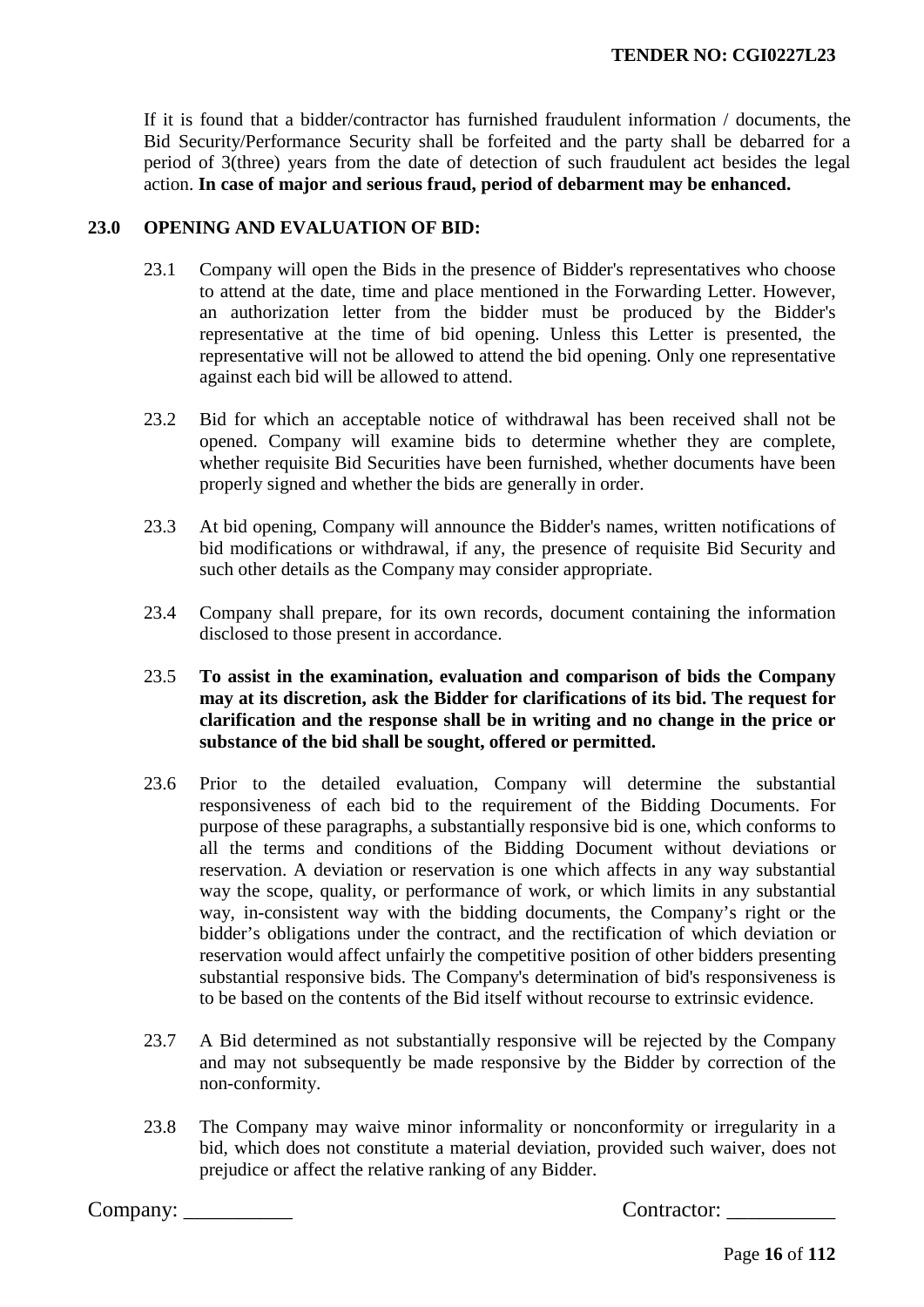## **24.0 OPENING OF COMMERCIAL/ PRICE BIDS:**

## 24.1 *Company will open the Commercial/Price Bids of all the Bidders on a specific date as mentioned in portal in presence of interested bidders.*

- 24.2 The Company will examine the Price quoted by Bidders to determine whether they are complete, any computational errors have been made, the documents have been properly signed, and the bids are generally in order.
- 24.3 *Arithmetical errors will be rectified on the following basis. If there is a discrepancy between the unit price and the total price (that is obtained by multiplying the unit price and quantity) the unit price shall prevail and the total price shall be corrected accordingly. If any Bidder does not accept the correction of the errors, their bid will be rejected. Similarly, if there is any discrepancy between words and figure, the amounts in words shall prevail and will adopted for evaluation.*

#### **25.0 EVALUATION AND COMPARISON OF BIDS:**

- 25.1 The Company will evaluate and compare the bids as per **Bid Evaluation Criteria in Part-II** of the bidding documents.
- 25.2 DISCOUNTS / REBATES: Unconditional discounts/rebates, if any, given in the bid or along with the bid will be considered for evaluation.
- 25.3 Post bid or conditional discounts/rebates offered by any bidder shall not be considered for evaluation of bids. However, if the lowest bidder happens to be the final acceptable bidder for award of contract, and if they have offered any discounts/rebates, the contract shall be awarded after taking into account such discounts/rebates.

#### **26.0 CONTACTING THE COMPANY:**

- 26.1 Except as otherwise provided, no Bidder shall contact Company on any matter relating to its bid, from the time of the bid opening to the time the Contract is awarded except as required by Company.
- 26.2 An effort by a Bidder to influence the Company in the Company's bid evaluation, bid comparison or Contract award decisions may result in the rejection of their bid.

# **27.0 AWARD OF CONTRACT**

#### **AWARD CRITERIA:**

The Company will award the Contract to the successful Bidder whose bid has been determined to be substantially responsive and has been determined as the lowest evaluated bid, provided further that the Bidder is determined to be qualified to perform the Contract satisfactorily.

# **28.0 COMPANY'S RIGHT TO ACCEPT OR REJECT ANY BID:**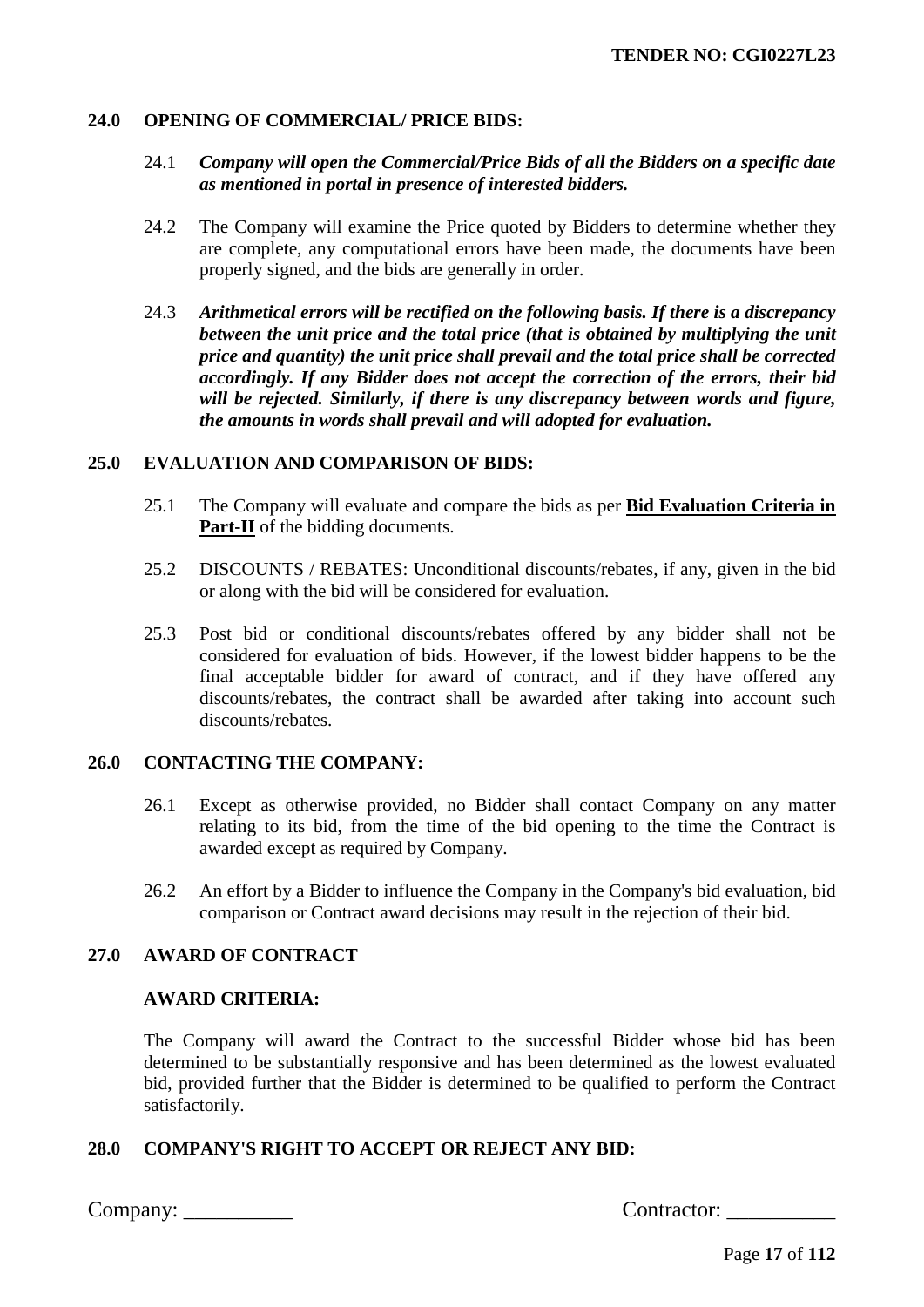Company reserves the right to accept or reject any or all bids and to annul the bidding process and reject all bids, at any time prior to award of contract, without thereby incurring any liability to the affected bidder, or bidders or any obligation to inform the affected bidder of the grounds for Company's action.

#### **29.0 NOTIFICATION OF AWARD**:

29.1 Prior to the expiry of the period of bid validity or extended validity, the company will notify the successful Bidder in writing by registered letter or email or fax (to be confirmed in writing by registered / couriered letter) that its bid has been accepted.

## 29.2 *The notification of award will constitute the formation of the Contract.*

29.3 Upon the successful Bidder's furnishing of Performance Security, the company will promptly notify each un-successful Bidder and will discharge their Bid Security.

## **30.0 SIGNING OF CONTRACT**:

- 30.1 At the same time as the Company notifies the successful Bidder that its Bid has been accepted, the Company will either call the successful bidder for signing of the agreement or send the **Contract document** with General & Special Conditions of Contract, Technical Specifications, Schedule of rates incorporating all agreements between the parties.
- 30.2 Within 30 days of receipt of the final contract document, the successful Bidder shall sign and date the contract and return it to the company.

## **31.0 PERFORMANCE SECURITY**:

- 31.1 Successful bidder shall be required to furnish an amount equivalent to **3%** of the annualized contract value as Performance Security Deposit within 15 days of notification of award of contract and before signing of the formal contract. In case of default the award of contract may be canceled and Security deposit forfeited. The Performance Security Deposit may be in the form of a Bank Guarantee issued by a Nationalized Bank, and shall remain valid for **3** (**Three)** more months beyond validity of the contract. A copy of the Bank Guarantee format is enclosed as **Proforma** –**D.** The same will be discharged by company not later than 30 days following its expiry.
	- (b) A Bank Guarantee in the prescribed format vide **Proforma-D issued** by any of the following Banks **is acceptable**:
	- ii) Any schedule Indian Bank or Any Branch of an International bank situated in India and registered with Reserve Bank of India as scheduled foreign bank in case of domestic bidder **OR**

ii) Any foreign Bank which is not a Scheduled Bank in India, provided the Bank Guarantee issued by such Bank is counter-guaranteed by any Branch situated in India of any Scheduled Bank incorporated in India.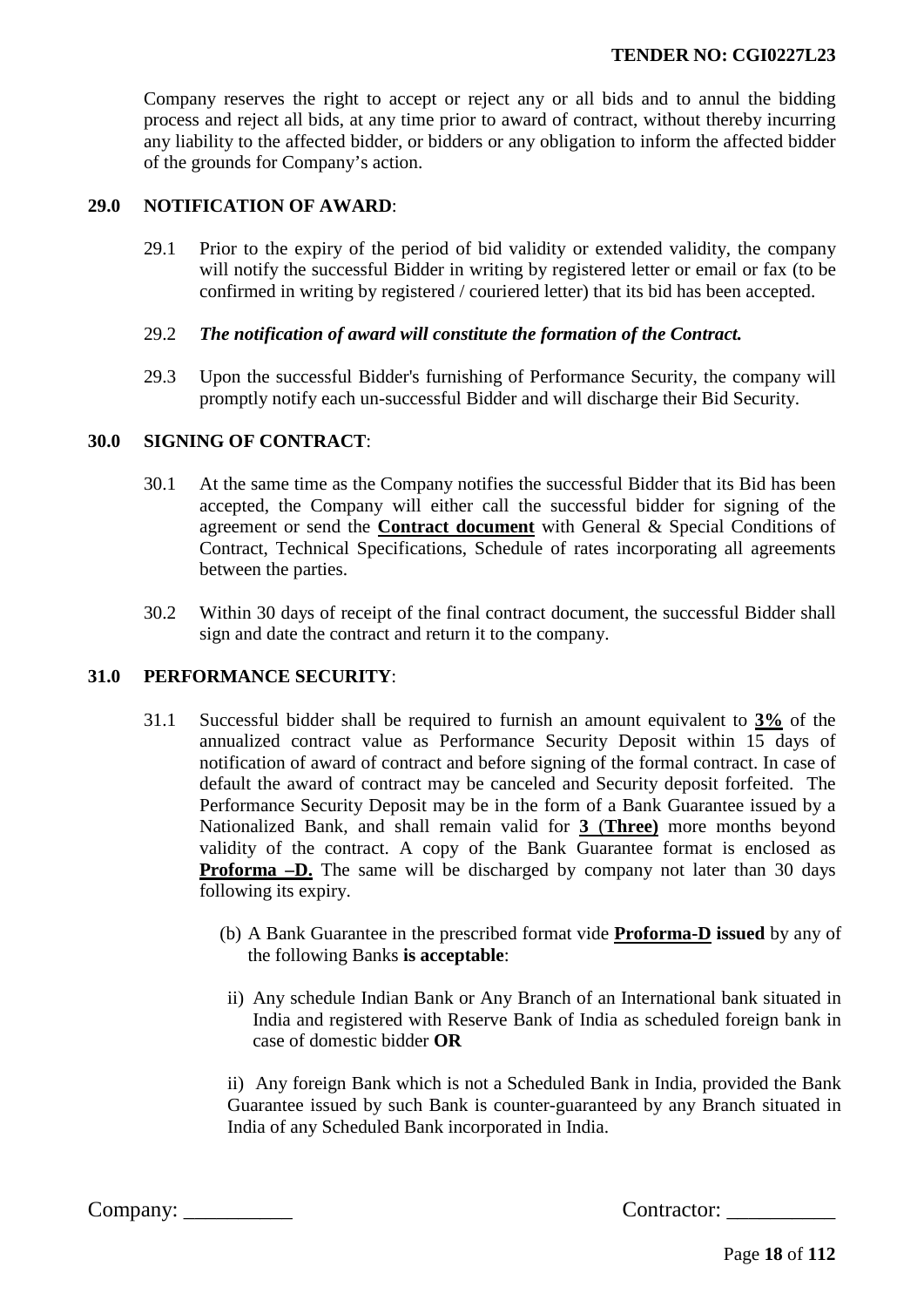(b)**Bank Guarantee issued by a scheduled Bank in India at the request of some other Non-Scheduled Bank of India shall not be acceptable**

*Bank Guarantees issued by Banks in India should be on non-judicial stamp paper of requisite value, as per Indian Stamp Act, purchased in the name of the Banker.*

*The bank guarantee issued by the bank must be routed through SFMS platform as per the following details:*

- *a. (i) "MT760/ MT760 COV for issuance of bank guarantee"* 
	- *(ii) "MT767/ MT767 COV for issuance of bank guarantee"*

*The above message/ intimation shall be sent through SFMS by the BG issuing bank branch to Axis Bank, Guwahati Branch, IFS Code- UTIB0000140, Branch Address – Axis Bank Ltd, Guwahati Branch, chibber House, G S Road, Dispur, Assam, PIN- 781005."* 

*b)The vendor shall submit to OIL the copy of SFMS message as sent by the issuing bank branch along with the original bank guarantee* 

- 31.2 The performance security money shall be payable to Company as compensation for any loss resulting from Contractor's failure to fulfill its obligations under the Contract.
- 31.3 Failure of the successful Bidder to comply with the requirements of clause **28.1** shall constitute sufficient grounds for annulment of the award and forfeiture of the Bid Security. In such an event the Company may award the contract to the next evaluated Bidder or call for new bid or negotiate with the next lowest bidder as then case may be.

#### **32.0 INTEGRITY PACT (***Applicable for this tender***):**

- 32.1 OIL shall be entering into an Integrity Pact with the bidders as per format enclosed vide "**SECTION –V- Integrity Pact** "of the tender document. This Integrity Pact Proforma has been duly signed digitally by OIL's competent signatory (Digitally Signed). The proforma has to be returned by the bidder (alongwith the technical bid) duly signed (digitally) by the same signatory who signed the bid, i.e., who is duly authorized to sign the bid. Uploading the Integrity Pact with digital signature will be construed that all pages of the Integrity Pact has been signed by the bidder's authorized signatory who sign the Bid.
	- 32.2 OIL has appointed Shri Sutanu Behuria, IAS (Retd.), Shri Rudra Gangadharan, IAS (Retd.), and Shri Om Prakash Singh, IPS(Retd.) as Independent Monitors (IEM) for a period of 3 (three) years to oversee implementation of Integrity Pact in OIL Bidders may contact the Independent External Monitors for any matter relating to the IFB at the following addresses:
		- a. Shri Sutanu Behuria, IAS (Retd.), E-mail: [sutanu2911@gmaiI.com](mailto:sutanu2911@gmaiI.com)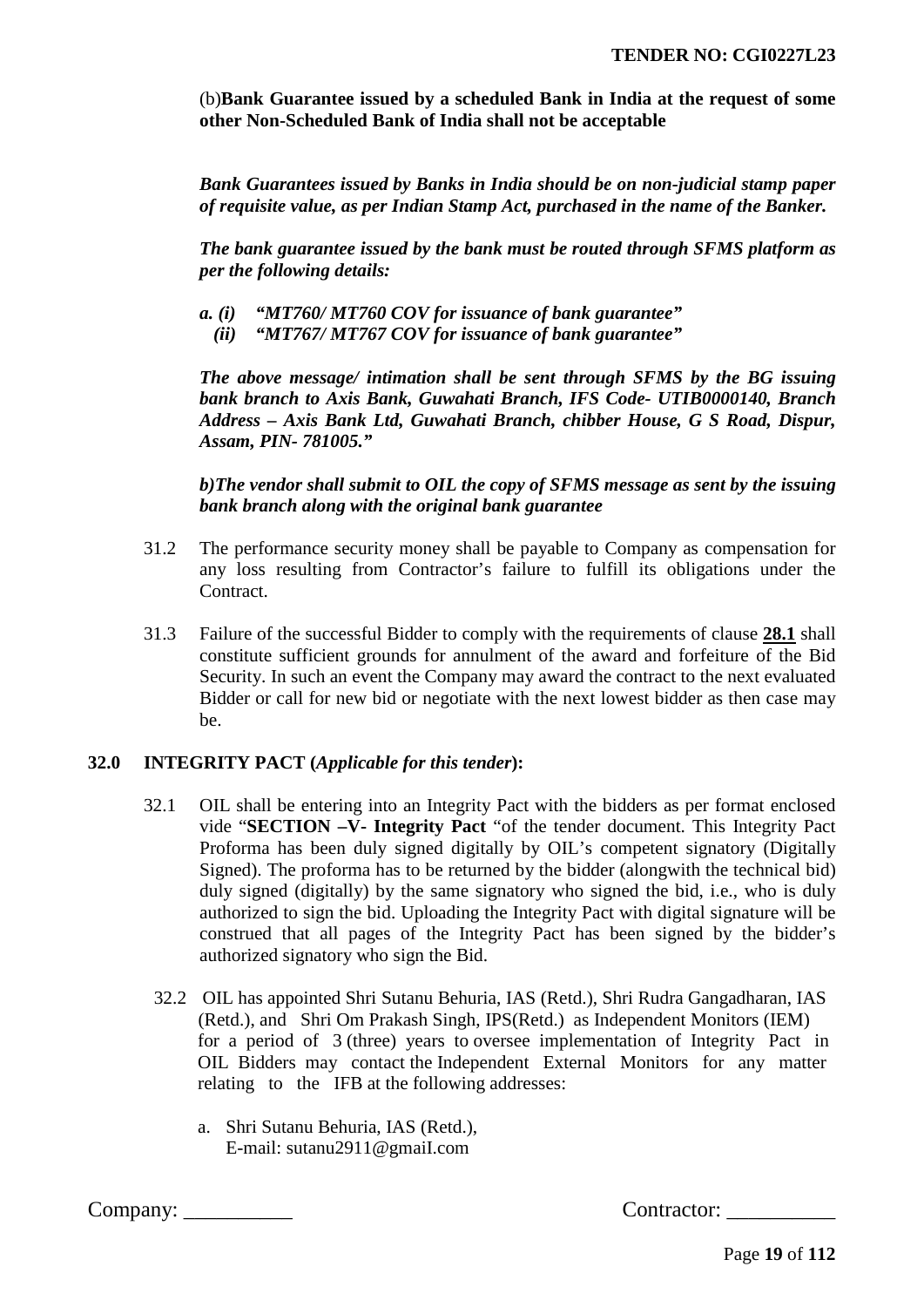- b. Shri Rudra Gangadharan, IAS (Retd.) E-mail: [rudhra.gangadharan@gmail.com](mailto:rudhra.gangadharan@gmail.com)
- c. Shri Om Prakash Singh, IPS(Retd.) , E-Mail : Ops2020@rediffmail.com

# **33.0 COST OF BIDDING:**

- 33.1 The bidder shall bear all cost associated with the preparation and submission of its bid and OIL will in no case be responsible or liable for those costs, regardless of the conduct or outcome of the bidding process.
- 33.2 The Bidder is expected to examine all instructions, forms, terms and specifications in the bidding documents. Failure to furnish all information required by the bidding documents or submission of bid not substantially responsive to the bidding documents in every respect will be at the Bidder's risk and may result in the rejection of its bid without seeking any clarifications.

#### **34.0 SITE VISIT:**

The Bidder, at the Bidder's own cost, responsibility and risk is encouraged to visit and examine the site of work and its surroundings, understand the logistics and obtain all information that may be necessary for preparing the Bid and entering into a Contract for the required services/work. The Contractor shall be deemed prior to Pre-Bid Conference & submitting their Bid to have:

- a) Inspected and examined the Site and its surroundings and carried out such surveys as it considers necessary;
- b) Satisfied itself as to the nature of the work and materials necessary for the execution of the Works;
- c) Satisfied itself as to the circumstances at the Site, including, without limitation, the ground and sub-soil, the form and nature of the Site and the climate and hydrological conditions of the Site;
- d) Satisfied itself as to the means of communication with and access to & through the Site, the accommodation it may require and the precautions and the times and methods of working;
- e) Obtained for itself all necessary information as to the risks, contingencies and all other circumstances, which may influence or affect the Contract price and its obligations under the Contract;
- f) Satisfied itself with all the Indian as well as local conditions, factors and legislation which may have any effect on the execution of the work covered under the Bid Document.
- g) Ascertained the general labour position at the Site and have understood the cost associated with engagement of the labours.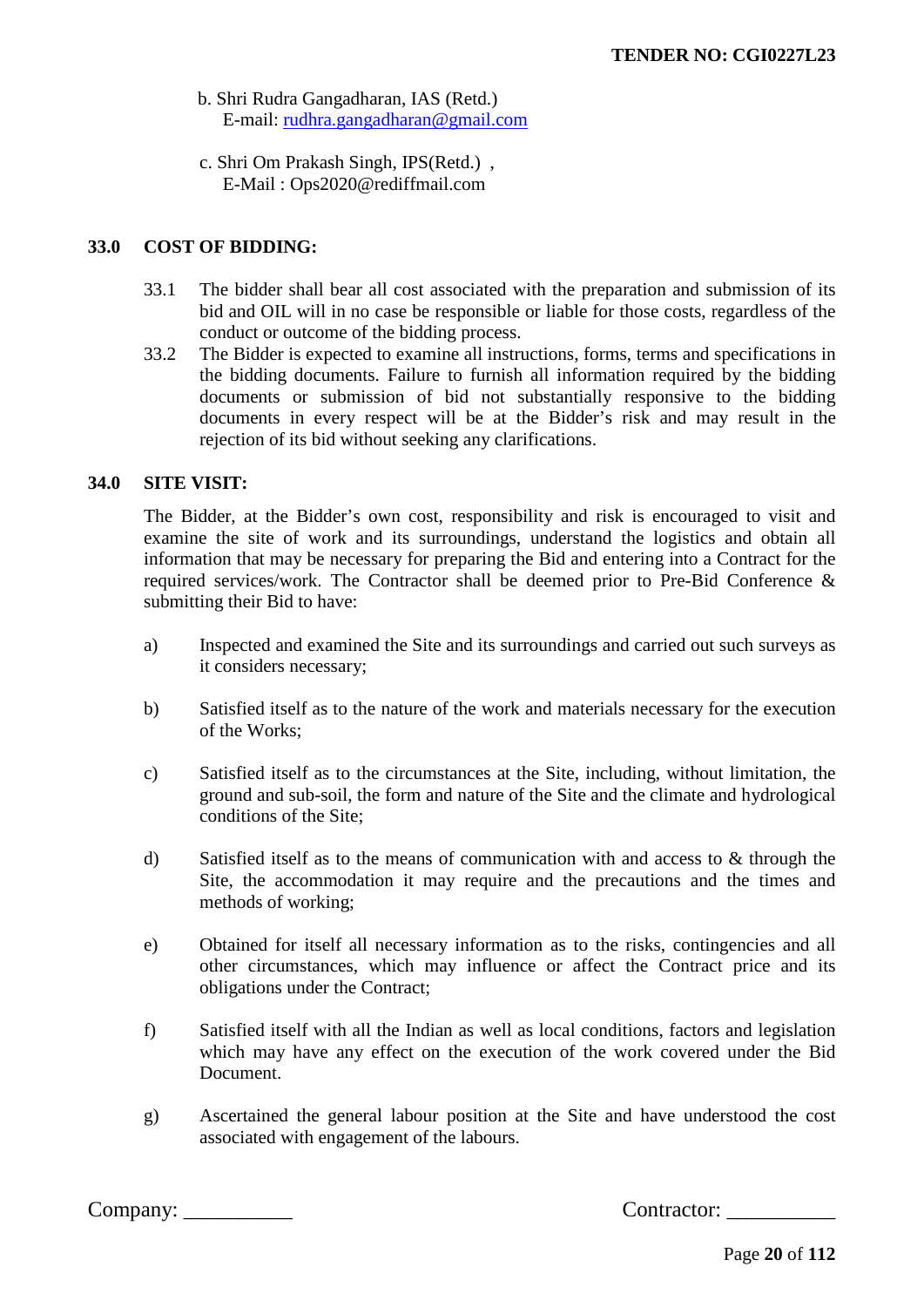# **35.0 GENERAL:**

- 35.1 The bids can only be submitted in the name of the Bidder who has been permitted to participate in the bid. The bid papers, duly filled in and complete in all respects shall be submitted together with requisite information and Annexures. It shall be complete and free from ambiguity, change or interlineations.
- 35.2 The bidder should indicate at the time of quoting against this tender their full postal and Fax/Email addresses.
- 35.3 The bid including all attached documents shall be digitally signed by duly authorized representative of the bidding company.

#### **36.0 SPECIFICATIONS:**

Before submission of Bids, Bidders are requested to make themselves fully conversant with all Conditions of the Bid Document and other relevant information related to the works/services to be executed under the contract.

- **37.0** The bidders are required to furnish the composition and status of ownership of the firm in whose name tender documents have been purchased /issued along with one or more of the following documentary evidences(which are applicable to the bidder) in support of the same.
	- 37.1. **In case of Sole Proprietorship Firm**-Copies of Telephone/Electricity/Mobile Bill, PAN, latest Income Tax Return indicating therein the name, business and residential address, E-mail and telephone numbers of the owner and copies of GST and Central Excise Registration Certificate.
	- 37.2 **In case of HUF**-Copies of Telephone/Electricity/Mobile Bill, PAN, latest Income Tax Return, Family Arrangement indicating therein the name, residential address, E-mail and telephone numbers of the owners in general and Karta in particular and copies of GST and Central Excise Registration Certificate.
	- 37.3 **In case of Partnership Firm**-Copies of Telephone/Electricity/Mobile Bill, PAN, latest Income Tax Return indicating therein the name, residential address, E-mail and telephone numbers of all the partners(including the Managing Partner), registered partnership agreement/deed and copies of GST and Central Excise Registration Certificate.
	- 37.4 **In case of Co-Operative Societies**-Copies of Telephone/Electricity/Mobile Bill, PAN, latest Income Tax Return indicating therein the name, residential address, Email and telephone numbers of all the Directors or persons who are at the helm of affairs, registration certificate from Registrar of Co-Operative Societies and copies of GST and Central Excise Registration Certificate.
	- 37.5 **In case of Societies registered under the Societies Registration Act** -Copies of Telephone/Electricity/Mobile Bill, PAN, latest Income Tax Return indicating therein the name, residential address, E-mail and telephone numbers of all the Directors or persons who are at the helm of affairs, registration certificate from the Registrar of the state and copies GST and Central Excise Registration Certificate.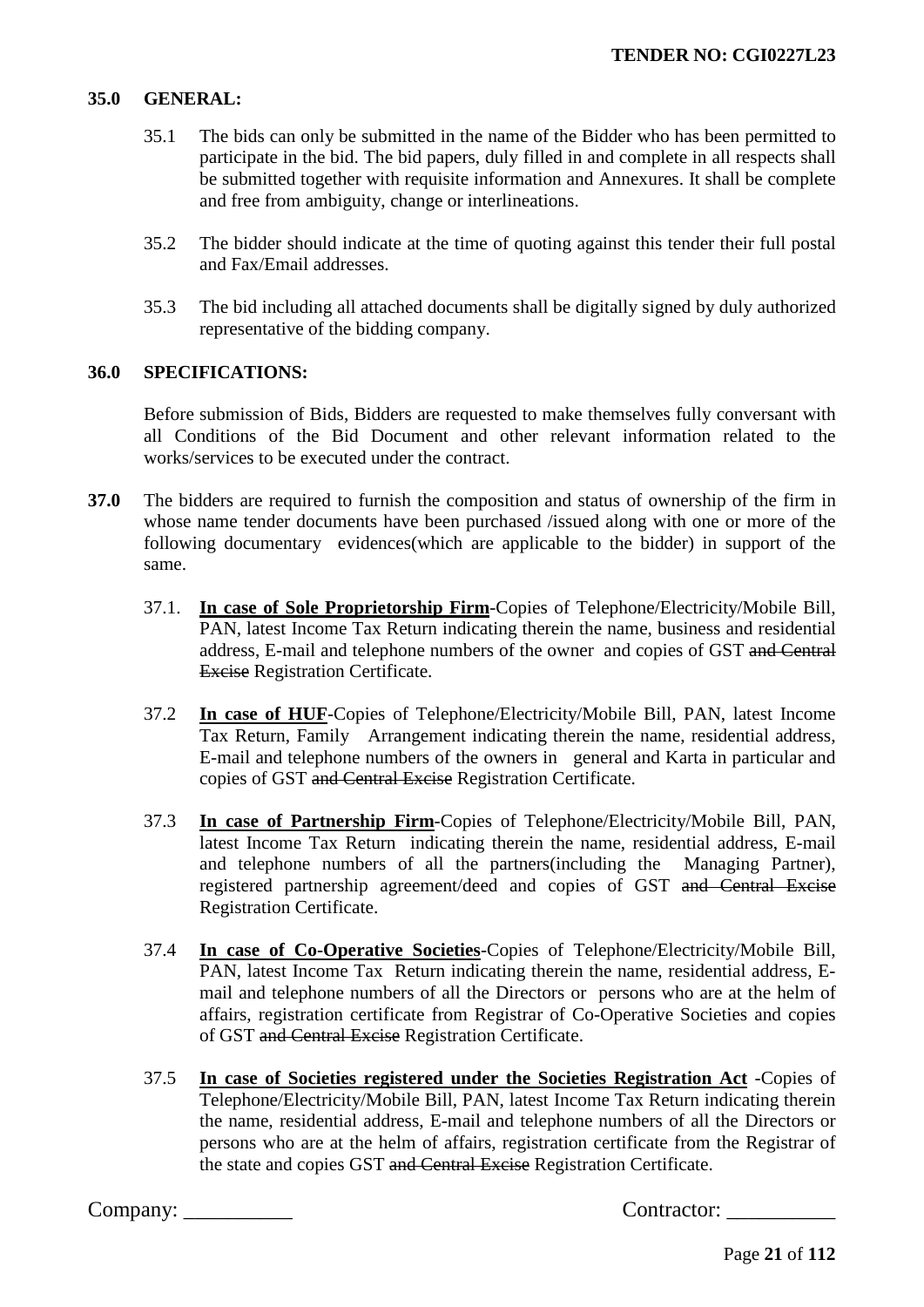- 37.6 **In case of Joint Stock Companies registered under the Indian Companies Act** Copies of Telephone/Electricity/Mobile Bill, PAN, latest Income Tax Return indicating therein the name, residential address, E-mail and telephone numbers of all the Directors or persons who are at the helm of affairs, Certificate of Incorporation from the Registrar of Companies, Memorandum and Articles and copies of GST and Central Excise Registration Certificate.
- 37.7 **In case of Trusts registered under the Indian Trust Act** Copies of Telephone/Electricity/Mobile Bill, PAN, latest Income Tax Return indicating therein the name, residential address, E-mail and telephone numbers of all the Trustee or persons who are at the helm of affairs, registration certificate from the Registrar of the state, Trust Deed and copies GST and Central Excise Registration Certificate.

----------------- \*\*\*\*\*\*\*\*\*\*\*\*\*\*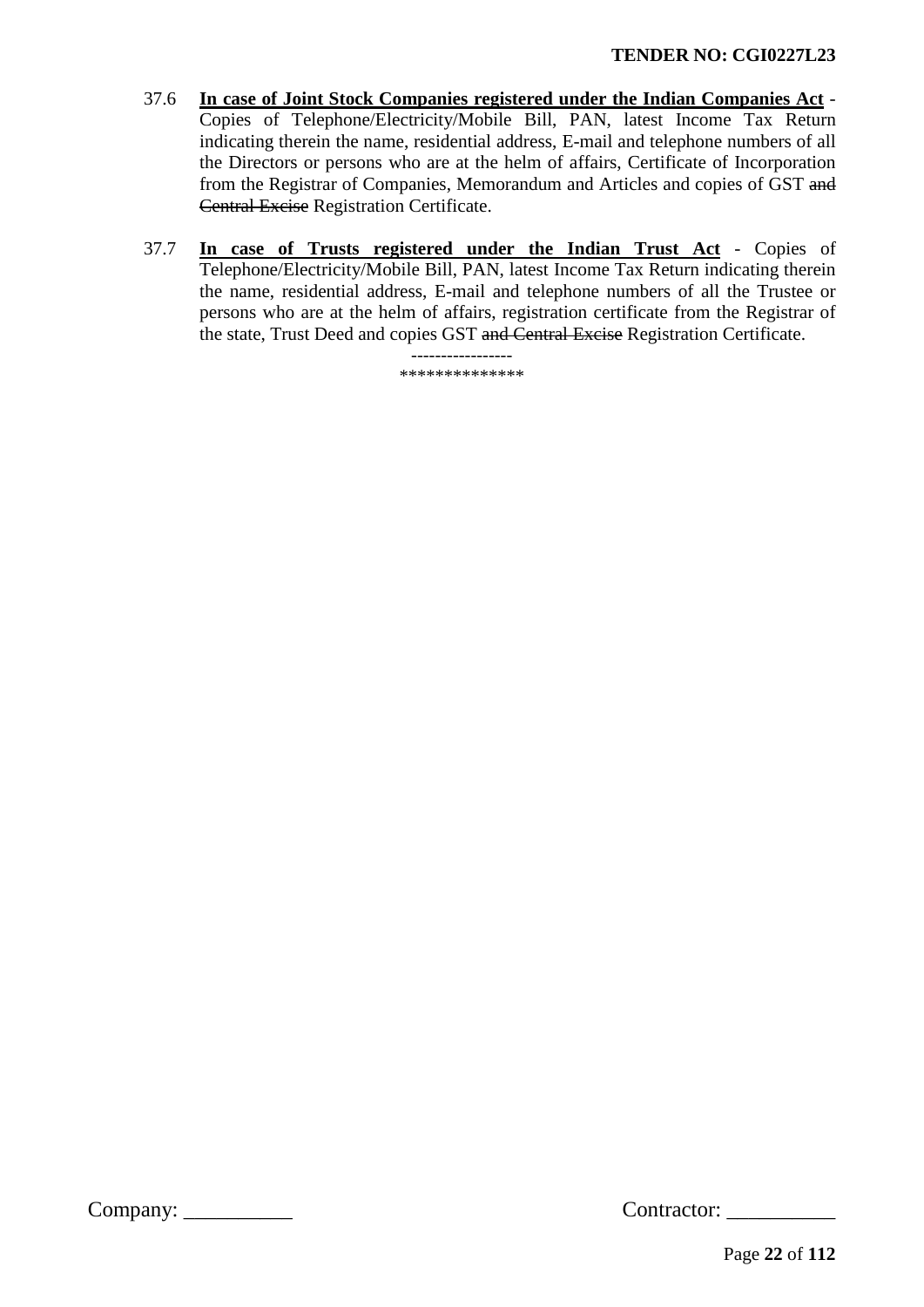# **PART – II**

## **BID REJECTION CRITERIA (BRC) / BID EVALUATION CRITERIA (BEC)**

#### **1.0. BID REJECTION CRITERIA (BRC):**

The bid shall conform to the specifications and terms and conditions given in the Bidding Documents. Bids will be rejected in case material and services offered do not conform to the required parameters stipulated in the technical specifications. Notwithstanding the general conformity of the bid to the stipulated specifications, the following requirements will have to be particularly met by the Bidders without which the same will be considered as non-responsive and rejected. All the documents related to BRC shall be submitted along with the Techno-Commercial Bid.

- 1.1 All the supporting documents in compliance to BEC/BRC requirements shall be scanned and uploaded along with the technical bid. Non-submission of the documents will result in rejection of bids.
- 1.2 Any bid not complying BEC/BRC requirements shall be summarily rejected.
- 1.3 Bidders must have **PF Account** in their name issued by Regional Provident Fund Commissioner. Bidders must have **ESI Account** in their name. Documentary evidence of the same is to be submitted.
- 1.4 Deviation to the following provision of the tender document liable for rejection of Bid:
	- i. Firm price ii. EMD / Bid Bond Bid Security Declaration iii. Scope of work iv. Specifications v. Price Schedule vi. Delivery / Completion Schedule vii. Period of Validity of Bid viii. Liquidated Damages ix. Performance Bank Guarantee / Security deposit x. Guarantee of material / work xi. Arbitration / Resolution of Dispute xii. Force Majeure xiii. Applicable Laws xiv. Integrity Pact, if applicable xv. Any other condition specifically mentioned in the tender documents elsewhere that non-compliance of the clause lead to rejection of the bid.
- 1.5 Other Information /Documents: Bidders must furnish the following information with relevant documents wherever necessary:
- a) Tax Exemption Certificate, if any, if /applicable.
- b) PAN no. (photocopy of the PAN card required).
- c) GST registration No.
- d) Bank account No. with name of Bank, Type of account, Bank address.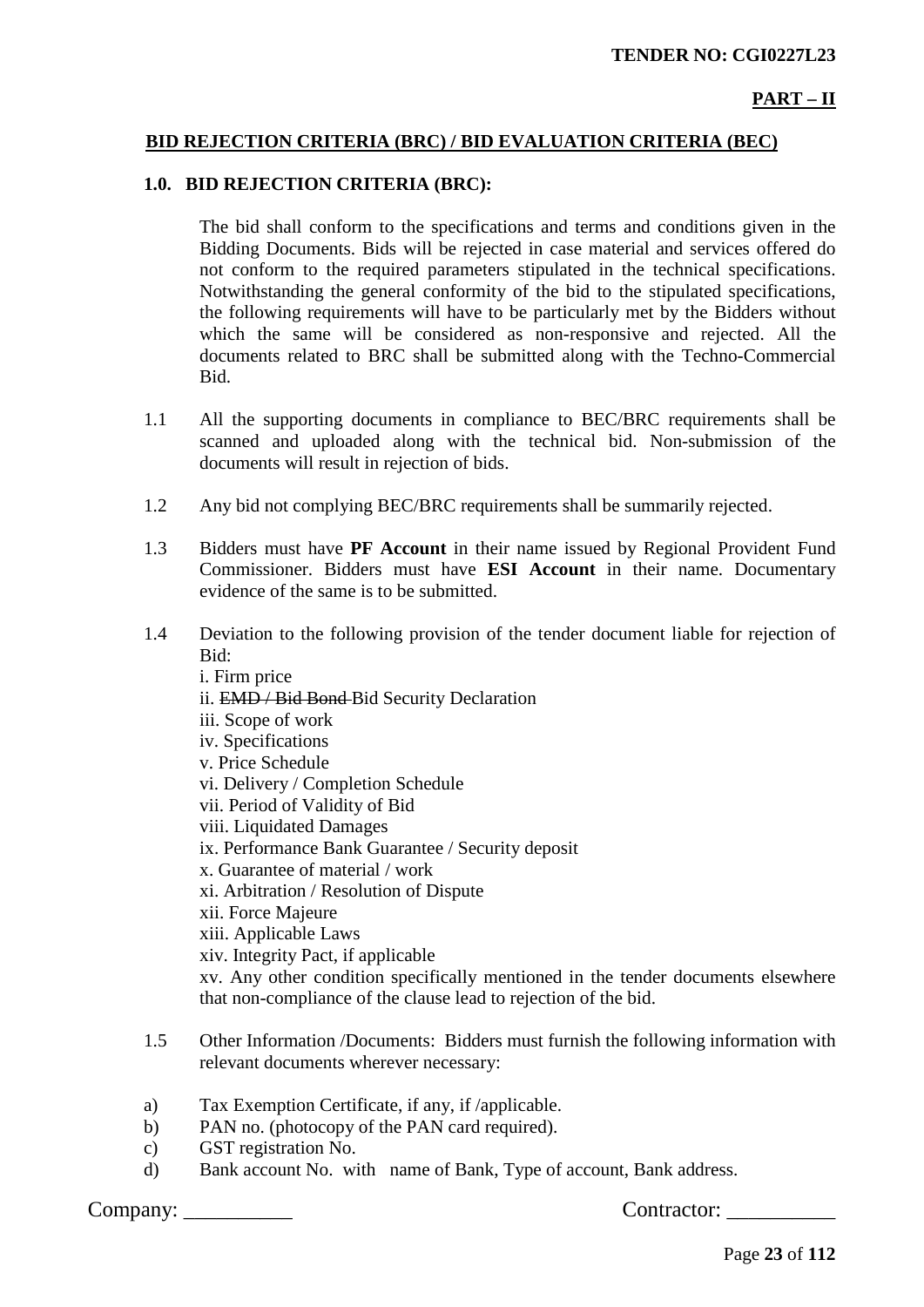- e) P.F. Account No. / Code.
- f) ESI registration no.
- 1.6 The successful bidder /contractor shall undertake to indemnify the company against all claims which may arise under the under noted Acts during signing of the contract:
- a) The FACTORY Act 1948
- b) The Minimum Wages Act 1948
- c) The Workman's compensation Act 1923
- d) The payment of wages Act 1963
- e) The payment of Bonus Act 1965
- f) The Contract Labour (Regulation and Abolition) Act 1970 and the rules framed thereunder.
- g) Employees' Pension Scheme 1995.
- h) Interstate Migrant (regulation of Employment and Condition of Service) Act 1979
- i) The Employees Provident Fund and Miscellaneous Provisions Act 1952
- j) AGST Act/VAT
- k) GST Act
- 1.7 Documentary Evidence in support of sound financial standing, Bank Account Number from any Nationalized Bank and PAN card number to be submitted by bidder.

# 1.8. **COMMERCIAL:**

- 1.8.1. Bidder shall submit the offer under "**Single Stage Single Bid System"** "Technical bid" and the "Price Bid".
- 1.8.2. The Integrity Pact as per Section-V has to be submitted/uploaded by the bidder (along with the technical bid) duly signed (digitally) by the same signatory who signed the bid, i.e., who is duly authorized to sign the bid. Uploading the Integrity Pact with digital signature will be construed that all pages of the Integrity Pact has been signed by the bidder's authorized signatory who sign the Bid. A bid submitted without integrity pact will be summarily rejected.
- 1.8.3. The Technical Bid should not have any price indication.
- 1.8.4. Bidder shall upload Bid Security Declaration as referred in Relevant Section of the Bid document along with technical bid. Any bid for which bid security declaration is not received before due Date of Bid Closing will be rejected.
- 1.8.5. Validity of the bid shall be minimum **90 days**. Bids with lesser validity will be rejected.
- 1.8.6. Any bid received in the form of Telex/Cable/Fax/E-mail/ Telephone call will not be accepted.
- 1.8.7. Bidders must quote clearly and strictly in accordance with the price schedule outlined in relevant section of Bidding Documents; otherwise the bid will be rejected.
- 1.8.8. Any bid containing false statement will be rejected.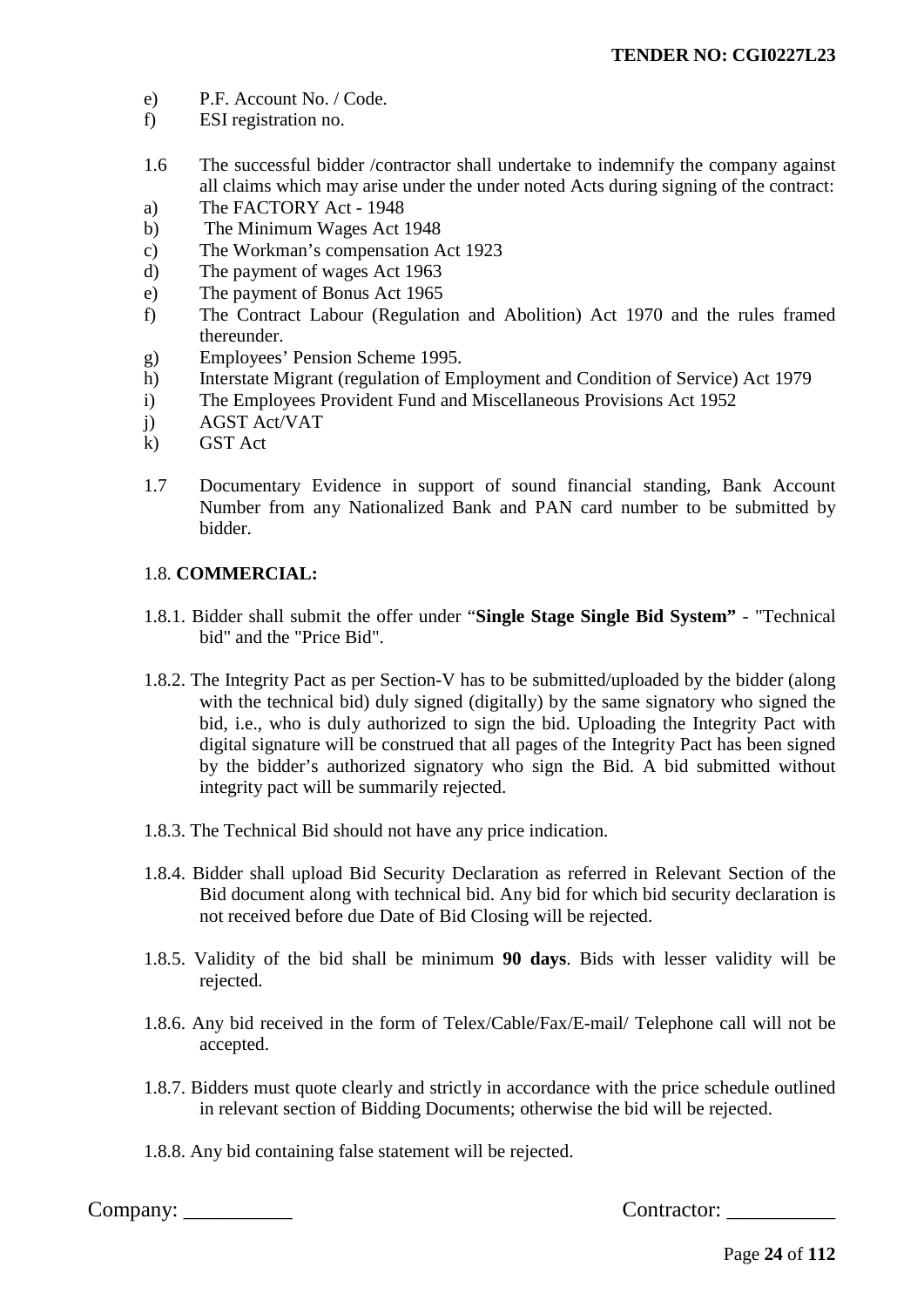- 1.8.9. The Bid Documents are not transferable. Bids made by parties who have not purchased the Bid Documents from the Company will be rejected.
- 1.8.10. Any Bid received by the Company after the deadline for submission of bids prescribed by the Company will be rejected.
- 1.8.11. Price quoted by the successful Bidder must be firm during the performance of the Contract and not subject to variation on any account. A bid submitted with an adjustable price will be treated as non-responsive and rejected.
- 1.8.12. The following Clauses with all its sub-clauses should be agreed in toto, failing which the bid will be rejected. To this effect Bidder shall submit an undertaking along with the Technical Bid.
	- a) Performance Security Clause
	- b) Force Majeure Clause
	- c) Termination Clause
	- d) Settlement of disputes Clause
	- e) Liquidated Damages Clause.
	- f) Acceptance of Jurisdiction and applicable law.
	- g) Tax liabilities clause.
	- h) Insurance clause.
	- i) With holding clause.
	- j) Liability clause.
	- k) Set off clause

# 1.9. **GENERAL:**

- 1.9.1. In case Bidder takes exception to any clause of Tender Document not covered under BEC/BRC, then the Company has the discretion to load or reject the offer on account of such exception if the Bidder does not withdraw/ modify the deviation when/as advised by the Company. The loading so done by the Company will be final and binding on the Bidders. No deviation will however, be accepted in the clauses covered under BEC/BRC.
- 1.9.2. **To ascertain the substantial responsiveness of the bid the Company reserves the right to ask the Bidder for clarification in respect of clauses covered under BEC/BRC also and such clarification fulfilling the BEC/BRC clauses must be received on or before the deadline given by the Company, failing which the offer will summarily be rejected.**
- 1.9.3. In case, any of the clauses in the BEC/BRC contradict with other clauses of Bid Document elsewhere, then the clauses in the BEC/BRC shall prevail.
- 1.9.4. Bidder shall fulfill all the relevant clauses applicable for this e-Tender.
- 1.9.5. The original copy of documents [submitted by bidders(s)] shall have to be produced by bidder(s) to OIL as and when asked for.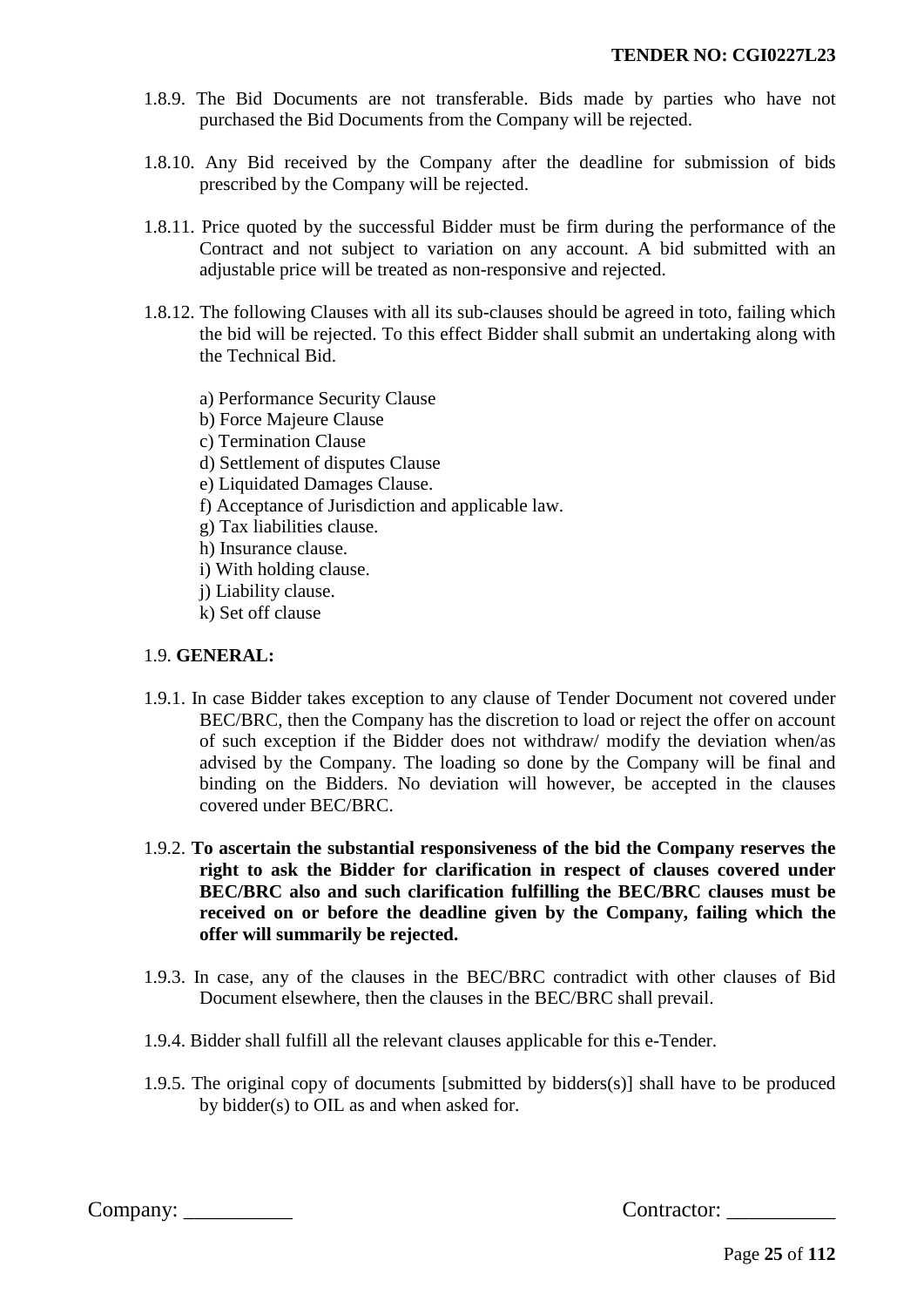# 2. **BID EVALUATION CRITERIA (BEC):**

- 2.1. The bids conforming to the technical specifications, terms and conditions stipulated in the bid documents and considered to be responsive after subjecting to the Bid Rejection Criteria will be considered for further evaluation as per the Bid Evaluation Criteria.
- 2.2. To ascertain the inter-se-ranking, the comparison of the responsive bids will be made on the basis of total amount quoted for the items of SOQ.
- 2.3. Quoted rates must be in conformity with the applicable minimum wage as applicable otherwise bid will be rejected. The original rates quoted by the bidders will not be allowed to increase under any circumstances.
- 2.4 **Original Bid closing date will be considered for evaluation of BRC criteria even in case of any extension of the original Bid Closing Date.**

\*\*\*\*\*\*\*\*\*\*\*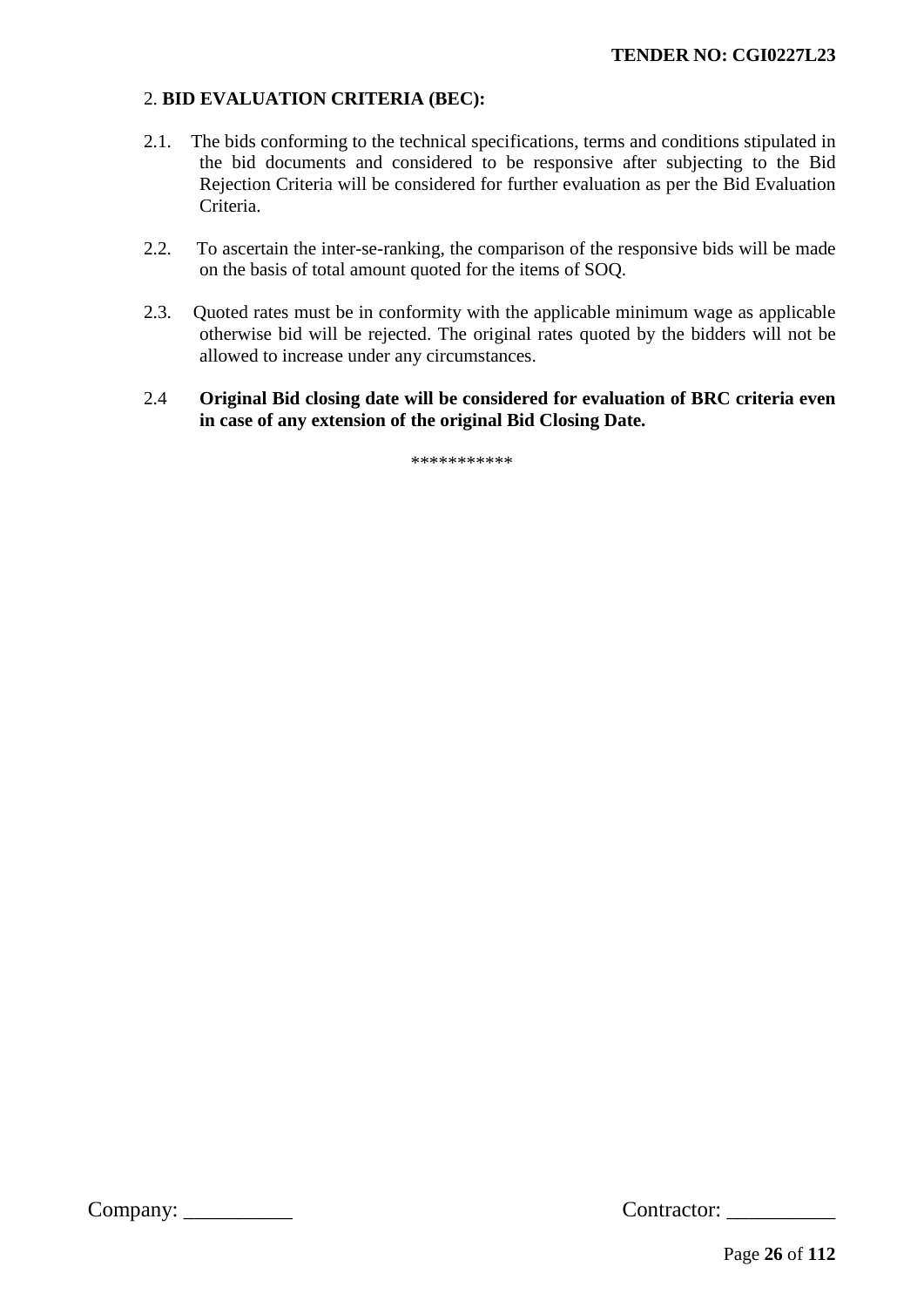## **SECTION-I**

# **GENERAL CONDITIONS OF CONTRACT**

#### 1.0 **APPLICABILITY, DEFINITION & INTERPRETATION**

#### 1.1 **Applicability**

 All clauses in the General Conditions of Contract [GCC] shall apply to all transactions except as otherwise stated in the Special Conditions of Contract [SCC] and/or BEC/BRC. Furthermore, in the event if there is any conflict between the Principal text of the Agreement and the Appendixes, the Principal text will prevail.

#### 1.2 **Definition & Interpretation**

In the contract (as hereinafter defined) the following words and expressions shall have the meaning hereby assigned to them except where the context otherwise requires:

#### 1.2.1 **COMPANY/OIL/Operator:**

 Shall mean Oil India Limited [OIL] a public sector undertaking, incorporated under COMPANY's Act 1956 having its registered office at Duliajan-786602, Assam, India and includes its successor and permitted assigns.

#### 1.2.2 **CONTRACTOR:**

 Shall mean the person or persons, firm or COMPANY or corporation incorporated in India or abroad, who has been awarded with the contract and includes contractor's legal representatives, his successors and permitted assigns.

#### 1.2.3 **Contract:**

Shall mean a written agreement between the COMPANY and the CONTRACTOR for execution of the services/works including all contract documents and subsequent amendments, if any.

#### 1.2.4 **Site:**

Shall mean the place in which the operations/services are to be carried out or places approved by OIL for the purposes of the CONTRACT together with any other places designated in the CONTRACT as forming part of the site.

#### 1.2.5 **COMPANY's Site Representative/Engineer:**

 Shall mean the person or the persons appointed by the COMPANY from time to time to act on its behalf at the site for overall co-ordination, supervision and project management at site.

#### 1.2.6 **Sub-Contract:**

Shall mean order/contract placed by the CONTRACTOR for any portion of the CONTRACT or work sublet with necessary written consent of COMPANY on third party. Such sub-letting shall not relieve the CONTRACTOR from any obligation, duty or responsibility under the CONTRACT.

## 1.2.7 **Sub-Contractor:**

Shall mean any person or firm or COMPANY (other than CONTRACTOR) to whom any part of the work has been entrusted by CONTRACTOR, with written consent of OIL or the persons appointed by OIL, successors and permitted assigns of such persons, firm or COMPANY).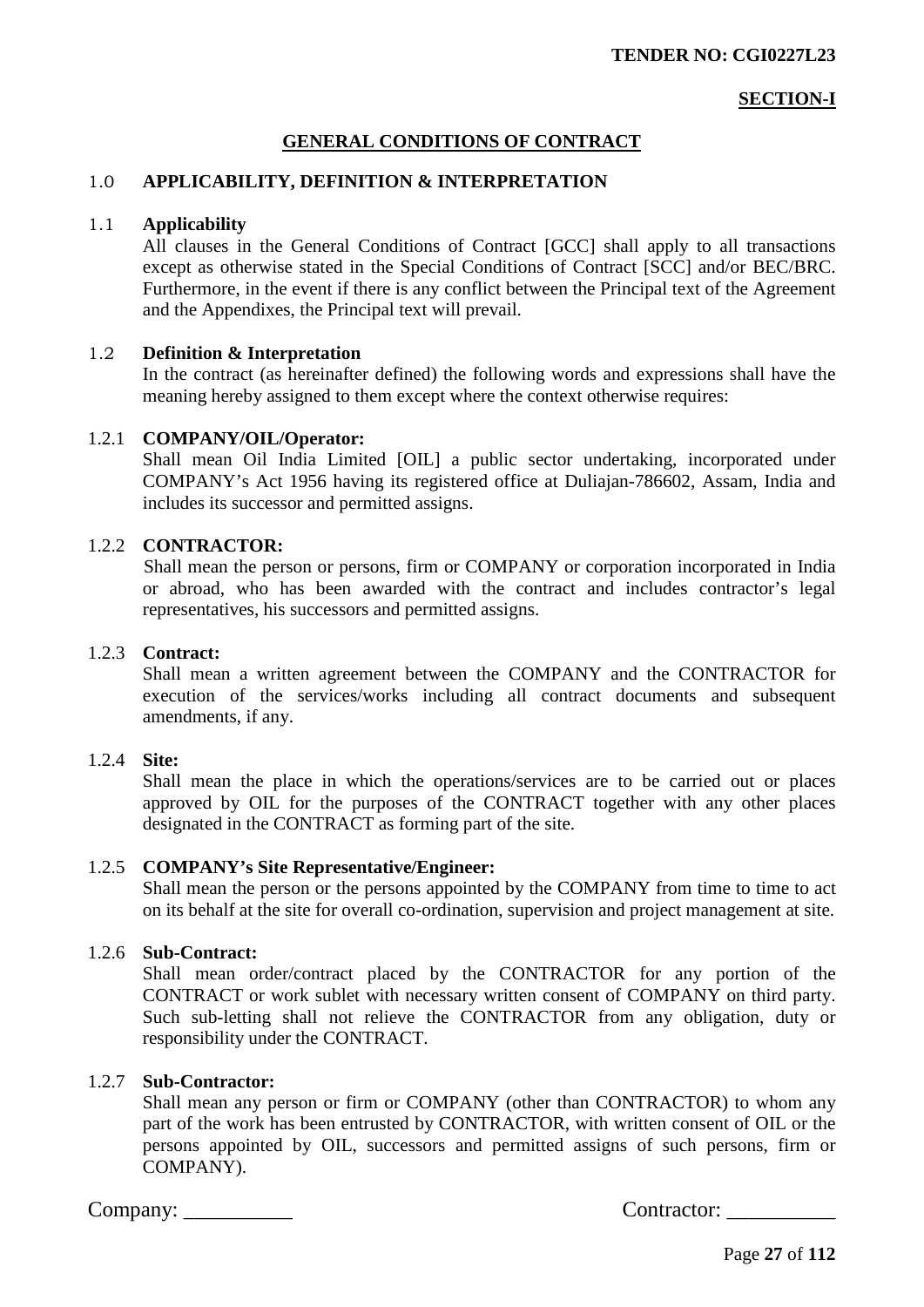#### 1.2.8 **Contractor's Representative:**

Shall mean such person/or persons duly appointed representative at the site and base as the CONTRACTOR may designate in writing to the COMPANY as having authority to act for the CONTRACTOR in matters affecting the work and to provide the requisite services.

# 1.2.9 **Contract Price/Value:**

Shall mean the sum accepted or the sum calculated in accordance with the rates accepted in tender and/or the contract rates as payable to the CONTRACTOR for the entire execution and completion of the services/works, including amendments/modification/change order issued by the COMPANY.

#### 1.2.10 **Firm price:**

The prices will remain unchanged, except for statutory changes, during currency of the CONTRACT unless specifically agreed to in writing by COMPANY.

#### 1.2.11 **Service/Works/Operations:**

Shall mean and include all items and things to be supplied/done and all work/Service to be performed by the CONTRACTOR as specified in the Scope of Work under this CONTRACT and shall also include all extra, additional, altered or substituted works/services as required for the purpose of successful execution of the Contract.

#### 1.2.12 **Equipment/Materials/Goods:**

Shall mean and include any equipment, machinery, instruments, stores, goods which CONTRACTOR is required to provide to the COMPANY for/under the CONTRACT and amendments thereto.

#### 1.2.13 **Drawings:**

Shall mean and include all Engineering sketches, general arrangements/ layout drawings, sectional plans, all elevations, photographs, etc. related to the CONTRACT together with modification and revision thereto.

#### 1.2.14 **Specifications:**

Means and includes all technical specifications, provision attached and referred to in the tender/contract document regarding method and manner of performing the services and qualities of the service/materials to be provided under the contract and also as modified by the COMPANY/its site representative during the execution of contract in the best interest of service.

#### 1.2.15 **Engineer In-charge (EIC):**

Shall mean the person designated from time to time by the COMPANY and shall include those who are expressly authorized by the COMPANY to act for and on its behalf for operation of the contract.

#### 1.2.16 **Inspectors:**

Shall mean any person or outside Agency nominated by COMPANY to inspect equipment, materials and services, if any, in the CONTRACT (stage wise as well as final) as per the terms of the CONTRACT.

#### 1.2.17 **Tests:**

Shall mean such process or processes to be carried out by the CONTRACTOR as are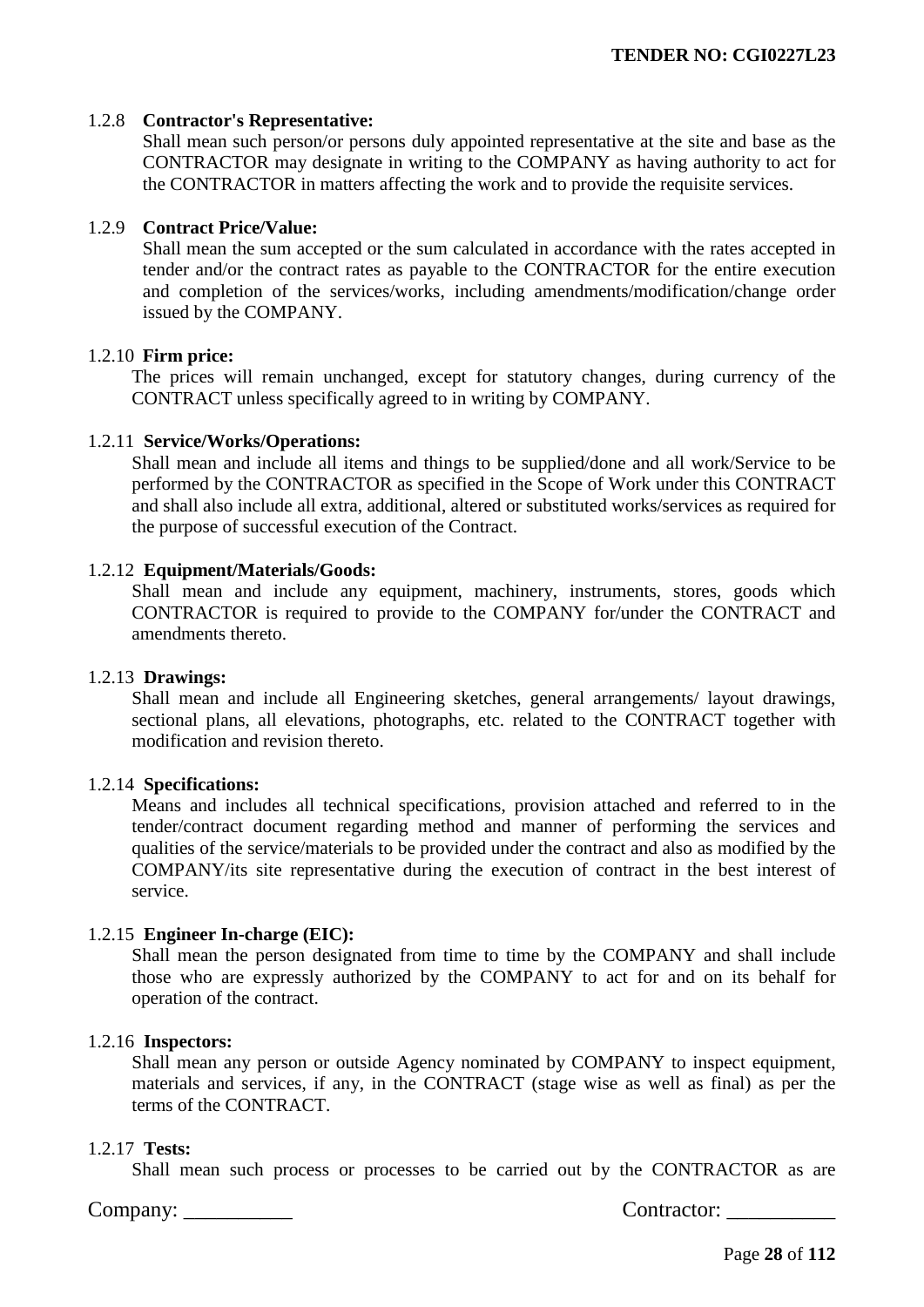prescribed in the CONTRACT, considered necessary by the COMPANY or their representative to ascertain quality, workmanship, performance and efficiency of equipment or services thereof.

#### 1.2.18 **Approval:**

Shall mean and include the written consent duly signed by COMPANY or their authorized official in respect of all documents, drawings or other particulars in relation to the CONTRACT.

## 1.2.19 **Day:**

Shall mean a calendar day of twenty –four (24) consecutive hours beginning at 00:00 hours with reference to local time at the site.

## 1.2.20 **Month:**

Shall mean a calendar month as per Gregorian calendar.

#### 1.2.21 **Year:**

Shall mean calendar year as per Gregorian calendar.

#### 1.2.22 **Working day:**

Means any day which is not declared to be holiday by the COMPANY.

#### 1.2.23 **Bid/offer:**

Shall mean the proposal/Offer along with supporting documents submitted by the bidder in response to the tender or enquiry in accordance with the terms of Tender or Enquiry, for consideration by COMPANY, prior to award of contract.

#### 1.2.24 **Guarantee:**

Shall mean the period and other conditions governing the warranty/guarantee of the services as provided in the CONTRACT.

#### 1.2.25 **Mobilization:**

Shall mean rendering the equipment fully manned and equipped as per CONTRACT and ready to begin work at site designated by the COMPANY and accepted by the COMPANY after inspection.

#### 1.2.26 **De-mobilization:**

Shall mean the removal of all items forming part of the mobilization from the site of the COMPANY and inspection and acceptance thereafter by the COMPANY including compliance of requirement in relation to re-export of imported equipment/materials under concessional duty scheme in accordance with relevant notification from Customs Authorities.

#### 1.2.27 **Willful Misconduct:**

Shall mean intentional disregard of good and prudent standards of performance or proper conduct under the Contract with knowledge that it is likely to result in any injury to any person or persons or loss or damage of property of the Company or Third Party.

#### 1.2.28 **Gross Negligence:**

Shall mean any act or failure to act (whether sole, joint or concurrent) by a person or entity which was intended to cause, or which was in reckless disregard of or unjustifiable indifference to, avoidable and harmful consequences such person or entity knew, or should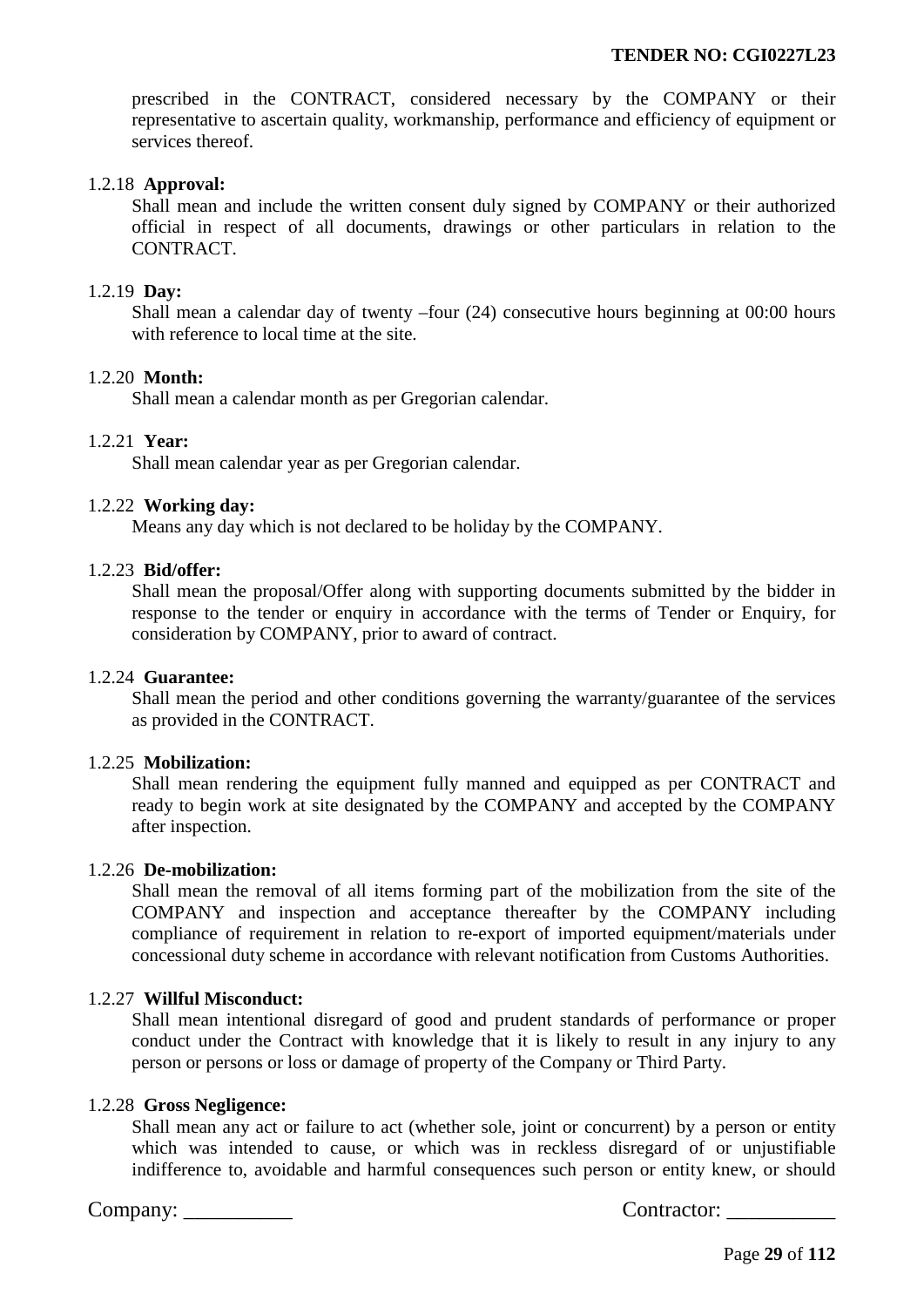have known, would result from such act or failure to act. Notwithstanding the foregoing, Gross negligence shall not include any action taken in good faith for the safeguard of life or property.

#### 1.2.29 **Criminal Negligence:**

Shall mean that the crime happened negligently, there was duty of care upon the Person but inadvertently due to his negligence, the duty was breached, which causes harm to the people in the form of death or serious injury.

#### 1.2.30 **GST Legislations:**

'GST legislations' means 'any or all of the following legislations as may be applicable to the CONTRACTOR and OIL:

- (A) The Central Goods & Services Tax Act, 2017;
- (B) The Integrated Goods & Services Act, 2017;
- (C) The Union Territory Goods & Services Tax Act, 2017;<br>
(D) The respective State Goods & Service Tax Acts'
- The respective State Goods & Service Tax Acts'
- (E) The Goods and Services (Compensation to States) Act, 2017
- (F) The Customs Act and the Customs Tariff Act.
- (G) Any other applicable Act related to GST

#### 2.0 **CONTRACT DOCUMENT:**

- 2.1 **Governing language:** The governing language for the CONTRACT shall be English. All CONTRACT documents and all correspondence and communication to be given and all other documentation to be prepared and supplied under the CONTRACT shall be written in English and the CONTRACT shall be construed and interpreted in accordance with English language.
- 2.2 **Entire Agreement:** The CONTRACT constitutes the entire agreement between OIL and the CONTRACTOR with respect to the subject matter of the CONTRACT and supersedes all communication, negotiations and agreement (whether written or oral) of the parties with respect thereto made prior to the date of this agreement, unless such communication(s) expressly forms part of the contract or included by reference.
- 2.3 **Amendment in CONTRACT:** No Amendment of the Contract shall be valid unless it is in writing, is dated, expressly refers to the Contract, and is signed by a duly authorized representative of each party thereto. OIL shall not be bound by any printed conditions, provisions in the CONTRACTOR's BID, forms of acknowledgement of CONTRACT, invoice and other documents which purport to impose any condition at variance with or supplement to CONTRACT.

#### 3.0 **WAIVERS AND AMENDMENTS:**

- 3.1 **Waivers:** It is fully understood and agreed that none of the terms and conditions of this contract shall be deemed waived by either party unless such waiver is executed in writing only by the duly authorized representatives of both the parties. The failure of either party to execute any right shall not act as a waiver of such right by such party.
- 3.2 **Change Program:** It is agreed that CONTRACTOR shall carry out work in accordance with the completion program to be furnished by the COMPANY, which may be changed from time to time by reasonable modifications in the program as COMPANY sees fit. COMPANY's instruction in this regard shall be final and binding.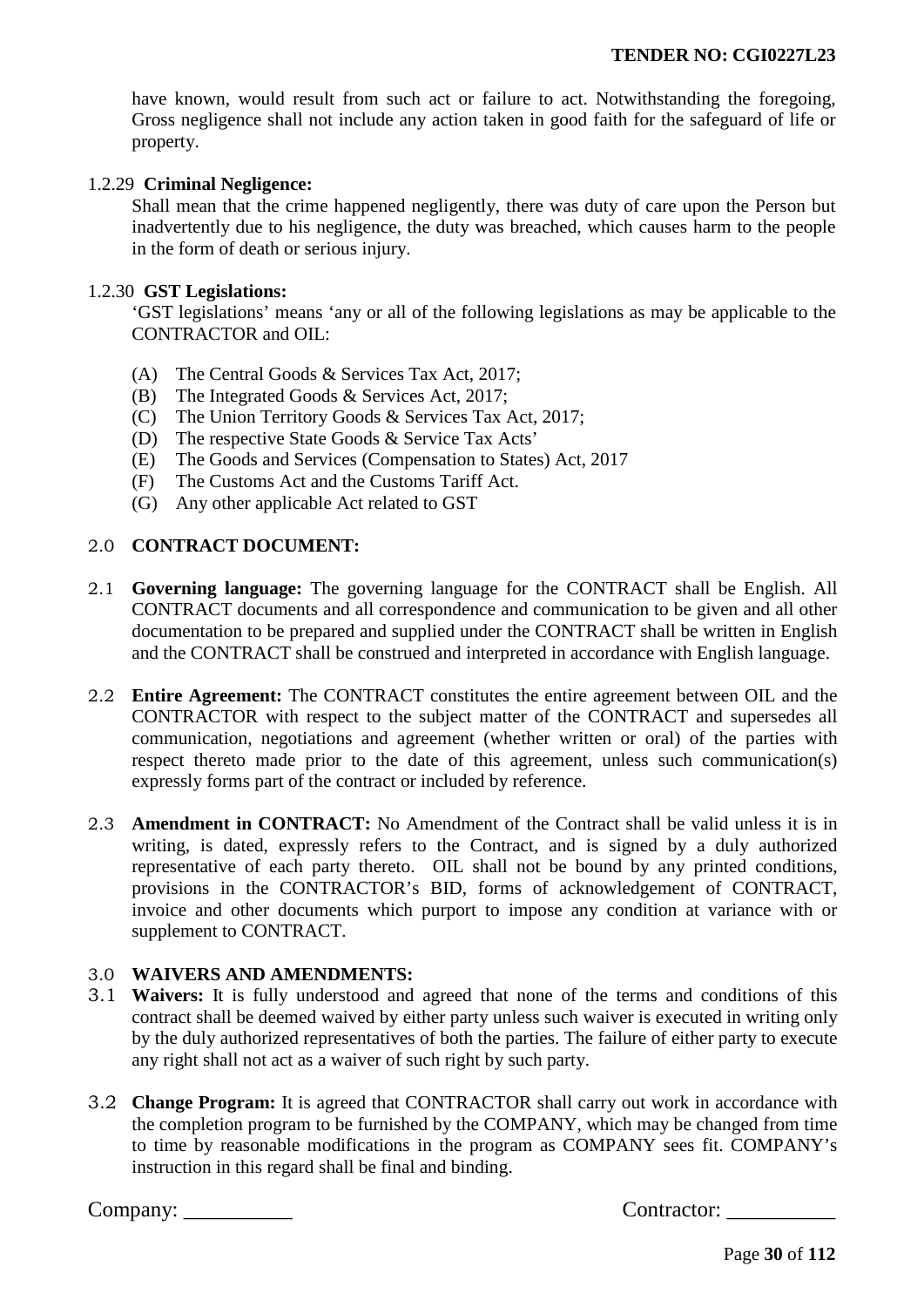# 4.0 **CONTRACT TIMELINE:**

## 4.1 **Effective Date of Contract:**

The contract shall become effective as of the date COMPANY notifies the CONTRACTOR in writing that it has been awarded the contract. This date of issuance of Letter of Award (LOA) by the COMPANY will be the effective date of contract. All terms and conditions of the contract shall come into force with the date of issuance of LOA.

## 4.2 **Date of Commencement of Operation:**

The date on which the mobilization is completed in all respects and CONTRACTOR is ready to commence operation as per the contract provision [Certified by the COMPANY's representative] will be treated as the date of Commencement of Operation.

#### 4.3 **Duration of the contract:**

The contract shall be valid for a period as defined in the LOA and Special Conditions of Contract [SCC].

## 5.0 **SCOPE OF WORK/CONTRACT:**

Scope of the CONTRACT shall be as defined in the CONTRACT, specifications, drawings and Appendices.

## 6.0 **GENERAL OBLIGATION OF CONTRACTOR:**

CONTRACTOR shall, in accordance with and subject to the terms and conditions of this Contract:

- 6.1 Perform the work described in the Terms of Reference/Scope of Work. The CONTRACTOR shall execute the work with professional competence and in an efficient and workman like manner.
- 6.2 Except as otherwise provided in the Terms of Reference and the special Conditions of the contract, employ all labours/personnel as required to perform the work.
- 6.3 Perform all other obligations, work and services which are required by the terms of this contract or which reasonably can be implied from such terms as being necessary for the successful and timely completion of the work.
- 6.4 Comply with all applicable statutory obligations specified in the contract.
- 6.5 CONTRACTOR shall be deemed to have satisfied himself before submitting their bid as to the correctness and sufficiency of its bid for the services required and of the rates and prices quoted, which rates and prices shall, except insofar as otherwise provided, cover all its obligations under the contract.
- 6.6 CONTRACTOR shall be deemed, prior to submitting their bids, to have satisfied themselves about the weather conditions, working culture in the area, socio-political environment, safety & security aspects, law & order situation and law of the land, and obtain for themselves all necessary information as to the risks, contingencies and all other circumstances, which may influence or affect the various obligations under the Contract.
- 6.7 CONTRACTOR shall give or provide all necessary supervision during the performance of the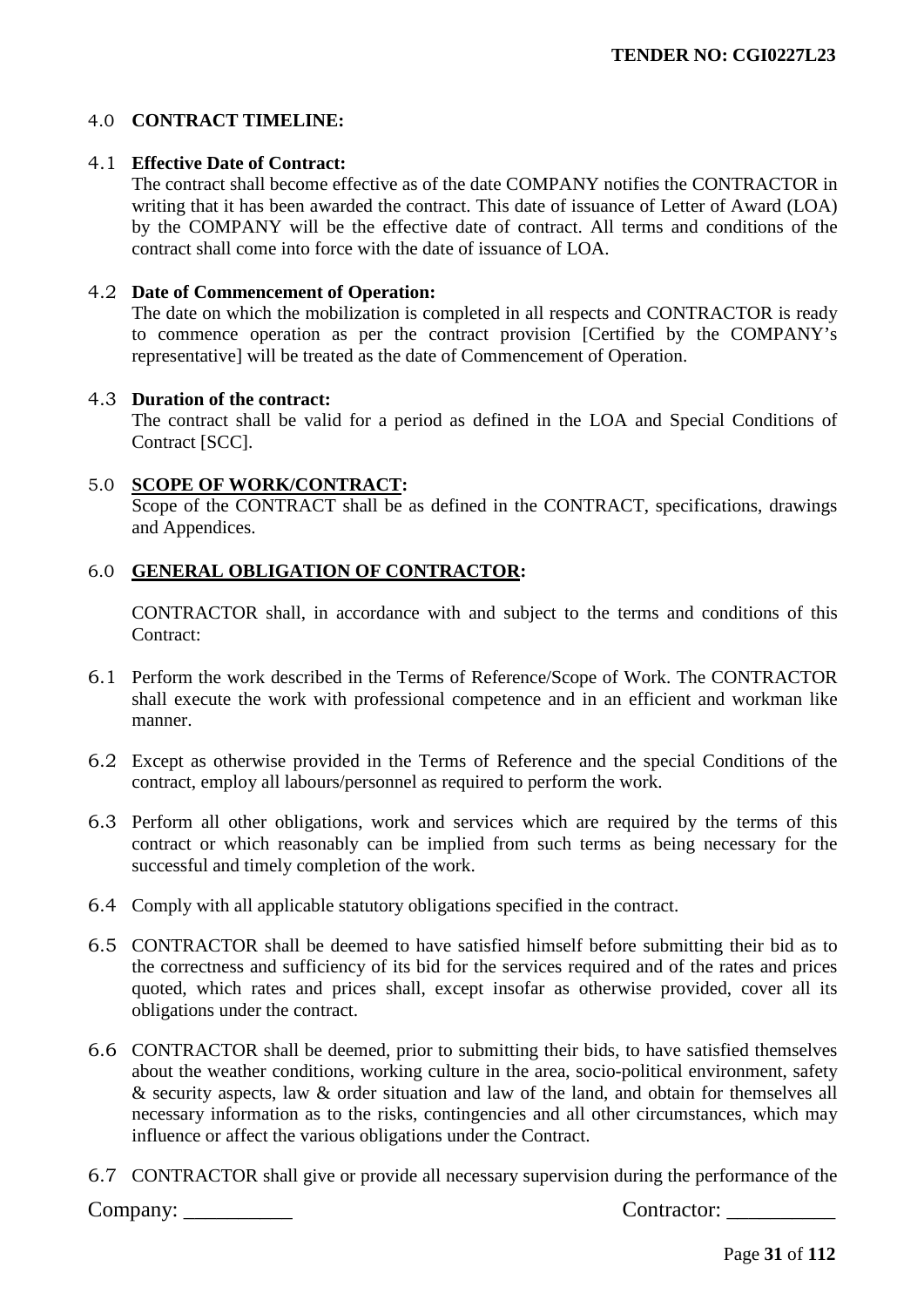services and as long thereafter within the warranty period as COMPANY may consider necessary for the proper fulfilling of CONTRACTOR's obligations under the contract.

## 7.0 **GENERAL OBLIGATION OF COMPANY:**

COMPANY shall, in accordance with and subject to the terms and conditions of this contract:

- 7.1 Pay CONTRACTOR in accordance with terms and conditions of the contract.
- 7.2 Allow CONTRACTOR access, subject to normal security and safety procedures, to all areas as required for orderly performance of the work as specified in the Scope of Works of the contract or work connected therewith.
- 7.3 Perform all other obligations required of COMPANY by the terms of this contract.

#### 8.0 **DUTIES AND POWER/AUTHORITY:**

#### 8.1 **OIL's site representative/engineer:**

The duties and authorities of OIL's site representative/engineer are to act on behalf of OIL for:

- (a) Overall supervision, co-ordination and Project Management at site.
- (b) Proper and optimum utilization of equipment and services.
- (c) Monitoring of performance and progress
- (d) Commenting/countersigning on reports made by the CONTRACTOR's representative at site in respect of works, receipts, consumption etc. after satisfying himself with the facts of the respective cases.
- (e) He shall have the authority, but not obligation at all times and any time to inspect/test/examine/verify any equipment machinery, instruments, tools, materials, personnel, procedures and reports etc. directly or indirectly pertaining to the execution of the work. However, this shall not construe to imply an acceptance by the inspector. Hence, the overall responsibility of quality of work shall rest solely with the CONTRACTOR.
- (f) Each and every document emerging from site in support of any claim by the CONTRACTOR has to have the countersignature/comments of the OIL's representative/engineer without which no claim shall be entertained by the OIL.

#### 8.2 **CONTRACTOR's representative:**

- (a) The CONTRACTOR's representative shall have all the powers requisite for the performance of the Service/Works, subject to holding due authorization from the CONTRACTOR.
- (b) Representative(s) shall liaise with OIL's representative/engineer for the proper coordination and timely completion of the works and on any matter pertaining to the works.
- (c) Representative(s) shall extend full co-operation to OIL's representative/inspector/engineer in the manner required by them for supervision/inspection/observation of equipment, material, procedures, performance, reports and records pertaining to works.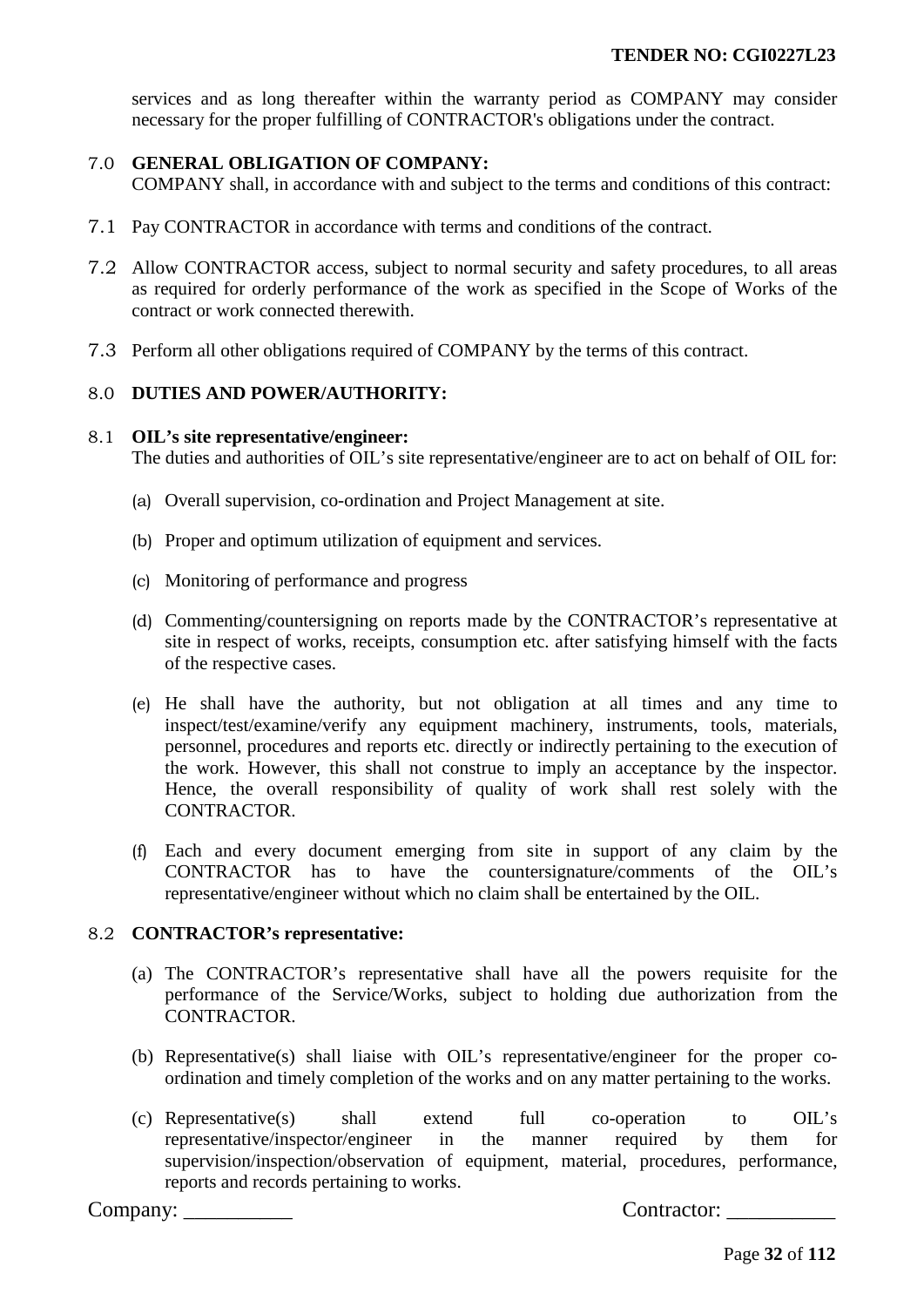(d) To have complete charge of CONTRACTOR's personnel engaged in the performance of the work and to ensure compliance of rules and regulations and safety practice.

# 9.0 **Personnel to be deployed by contractor:**

CONTRACTOR warrants that it shall provide competent, qualified and sufficiently experienced personnel to perform the work correctly and efficiently.

- 9.1 The CONTRACTOR should ensure that their personnel observe all statutory safety requirement including those prescribed by the COMPANY. Upon COMPANY's written request, CONTRACTOR, entirely at its own expense, shall remove immediately any personnel of the CONTRACTOR determined by the COMPANY to be unsuitable and shall promptly replace such personnel with personnel acceptable to the COMPANY. Replacement personnel should be mobilized within 15 days from the date of issuance of notice without affecting the operation of the COMPANY.
- 9.2 The CONTRACTOR shall be solely responsible throughout the period of the contract for providing all requirements of their personnel including but not limited to, their transportation to & fro from field site, enroute/ local boarding, lodging, personal protective gear & medical attention etc. COMPANY shall have no responsibility or liability in this regard.
- 9.3 However, COMPANY shall provide available medical assistance/facilities to CONTRACTOR's Personnel in case of emergency at its own establishment on chargeable basis.
- 9.4 CONTRACTOR's key personnel shall be fluent in English language (both writing and speaking).

# <span id="page-32-0"></span>10.0 **PERFORMANCE SECURITY:**<br>10.1 On receipt of notification of aw

- 10.1 On receipt of notification of award from the COMPANY, the CONTRACTOR shall furnish the Performance Security to COMPANY within 15 (fifteen) days from the date of issue of LOA for an amount specified in the Forwarding Letter and Letter of Award (LOA) as per Proforma-F and must be in the form of a Bank Draft/Cashier's cheque/Banker's cheque\*/ NEFT/RTGS/Electronic fund transfer to designated account of  $OIL^*$  or Fixed Deposit Receipt (account OIL INDIA LIMITED) or irrevocable Bank Guarantee from Any schedule Indian Bank or Any Branch of an International bank situated in India and registered with Reserve Bank of India as scheduled foreign bank in case of domestic CONTRACTOR/service provider.
- 10.2 Bank Guarantee issued by a Bank, amongst others, must contain the following particulars of such bank:

Full address. Branch Code. Code Nos. of the authorized signatory with full name and designation. Phone Nos., Fax Nos., E-mail address.

- 10.3 The domestic CONTRACTOR/service provider(s) will have to submit the Bank Guarantee from any of the scheduled banks and on non-judicial stamp paper of requisite value as per the Indian Stamp Act, purchased in the name of the issuing banker.
- 10.4 The Performance Security shall be denominated in the currency of the contract.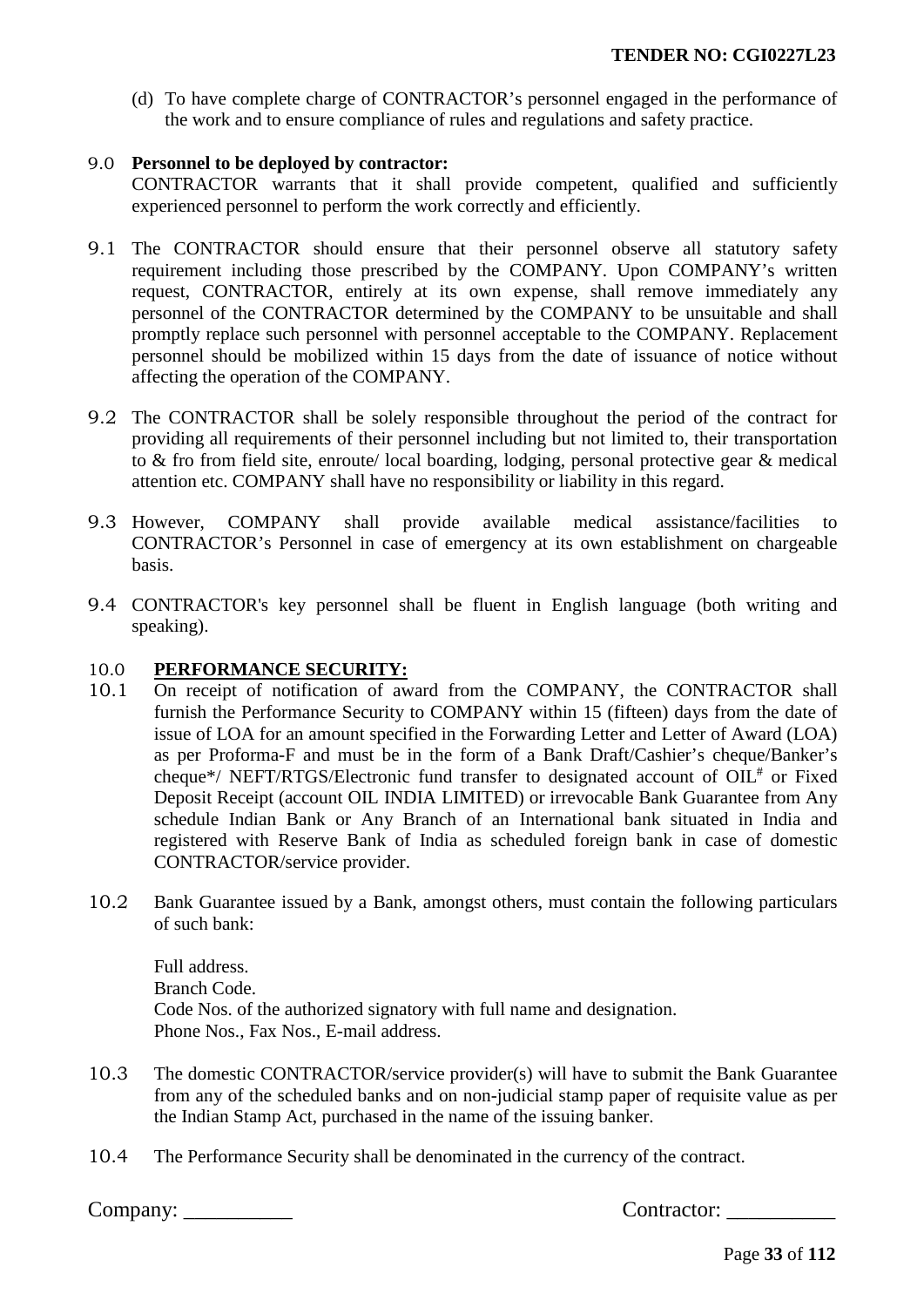- 10.5 The Performance Security specified above must be valid for the entire duration of the Contract and claim period should be valid for a minimum of 03 (three) months beyond the contract period. The Performance Security will be discharged by COMPANY not later than 30 days following its expiry of claim period. In the event of any extension of the Contract period, Bank Guarantee should be extended by CONTRACTOR by the period equivalent to the extended period.
- 10.6 The Performance Security shall be encashed by COMPANY on account of CONTRACTOR's failure to fulfil its obligations under the Contract and/or nonperformance/un-satisfactory of the Contractor. Company shall not be required to proof any loss or damage on account of Contractor's non-performance/un-satisfactory performance.
- 10.7 The Performance Security will not accrue any interest during its period of validity or extended validity.
- 10.8 Failure of the successful Bidder to comply with the requirements of clause [10.0](#page-32-0) shall constitute sufficient grounds for annulment of the award and forfeiture of the Bid Security. In such an eventuality, action will be initiated as per the Banning Policy of OIL in vogue.

 *#Subject to credit in OIL's account within prescribed time* 

*\*The validity of Bank Draft/Cashier's/Banker's cheque (as applicable) should not be less than 3 months.* 

In the event CONTRACTOR fails to honour any of the commitments entered into under this agreement, and/or in the event of termination of the contract under provisions of Integrity Pact and/or in respect of any amount due from the CONTRACTOR to OIL, OIL shall have unconditional option under the guarantee to invoke the above bank guarantee and claim the amount from the bank. The bank shall be obliged to pay the amount to OIL on demand.

# 11.0 **SIGNING OF CONTRACT:**

The successful bidder is required to sign a formal detailed contract with OIL within a maximum period of 60 days of date of LOA. Until the contract is signed, the LOA as well as GCC & SCC as prescribed in the Tender, shall remain binding amongst the two parties. In the event of failure on the part of the successful Bidder to sign the contract, OIL reserves the right to terminate the LOA issued to the successful Bidder and invoke the Performance Security if submitted by the successful Bidder. Such CONTRACTOR shall be put on holiday as per the Banning Policy of OIL [available at [www.oil-india.in\]](http://www.oil-india.in/).

# 12.0 **CLAIMS, TAXES & DUTIES:**

# 12.1 **Claims:**

CONTRACTOR agrees to pay all claims, taxes and fees for equipment, labour, materials, services and supplies to be furnished by it hereunder and agrees to allow no lien or charge resulting from such claims to be fixed upon any property of COMPANY. COMPANY may, at its option, pay and discharge any liens or overdue charges for CONTRACTOR's equipment, labour, materials, services and supplies under this CONTRACT and may thereupon deduct the amount or amounts so paid from any sum due, or thereafter become due, to CONTRACTOR hereunder.

# 12.2 **Notice of claims:**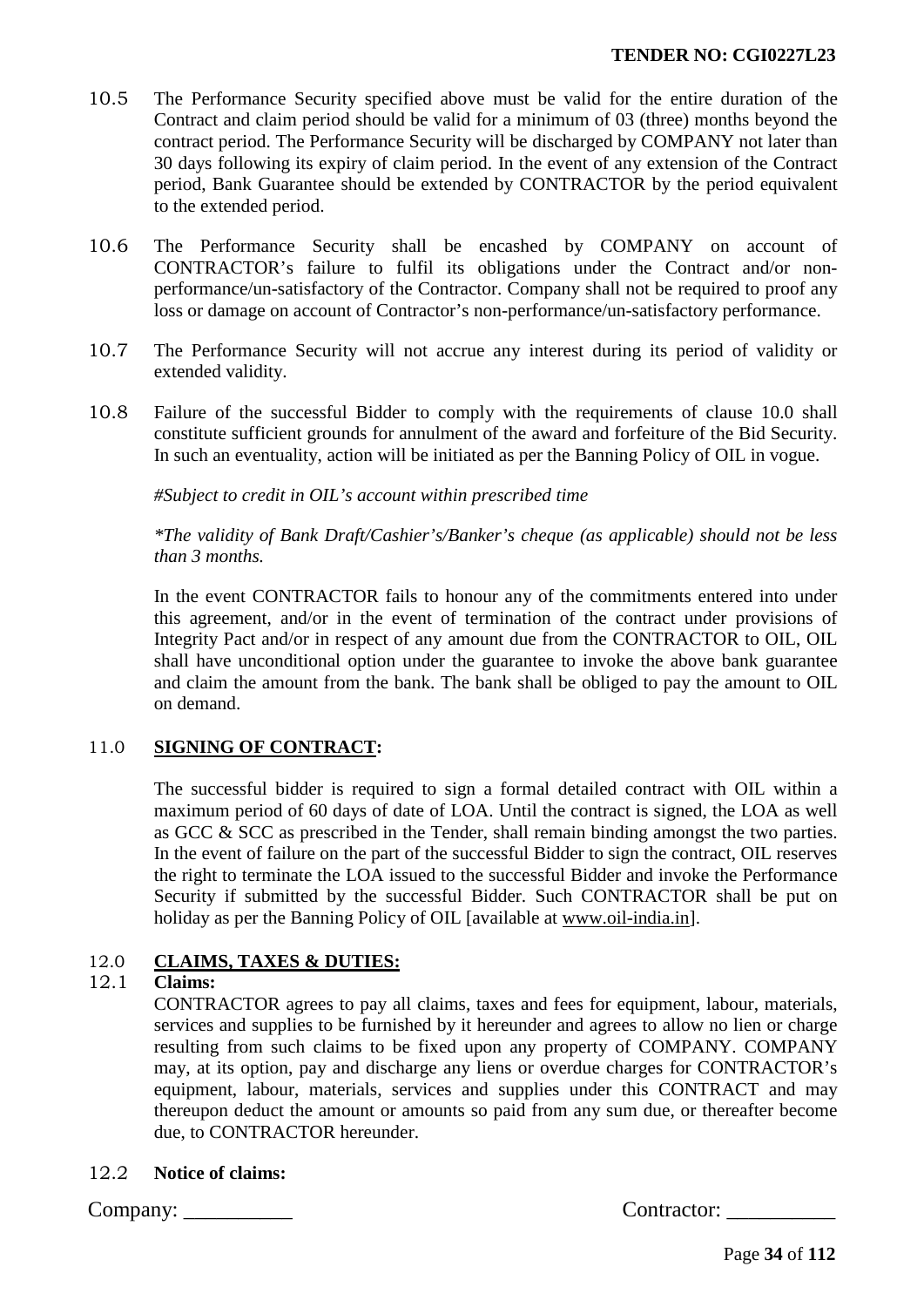CONTRACTOR or COMPANY, as the case may be, shall promptly give the other, notice in writing of any claim made or proceeding commenced for which that party is entitled to indemnification under the CONTRACT. Each party shall confer with the other concerning the defense of any such claims or proceeding, shall permit the other to be represented by counsel in defense thereof, and shall not affect settlement of or compromise any such claim or proceeding without the other's written consent.

# 12.3 **Taxes:**

- 12.3.1 CONTRACTOR, unless specified otherwise in the CONTRACT, shall bear all tax liabilities, duties, Govt. levies etc. including GST and customs duty, Corporate and personnel taxes levied or imposed on the CONTRACTOR on account of payments received by it from the COMPNAY for the work done under this CONTRACT. It shall be the responsibility of CONTRACTOR to submit to the concerned Indian authorities, the returns and all other concerned documents required for this purpose and to comply in all respects with the requirements of the laws in this regard, in time.
- 12.3.2 Tax levied on CONTRACTOR as per the provisions of Indian Income Tax Act and any other enactment/rules on income derived/payments received under the contract will be on CONTRACTOR's account.
- 12.3.3 CONTRACTOR shall be responsible for payment of personal taxes, if any, for all the personnel deployed in India by CONTRACTOR.
- 12.3.4 The CONTRACTOR shall furnish to the COMPANY, if and when called upon to do so, relevant statement of accounts or any other information pertaining to work done under the contract for submitting the same to the Tax authorities, on specific request from them in accordance with provisions under the law. CONTRACTOR shall be responsible for preparing and filing the return of income etc. within the prescribed time limit to the appropriate authority.
- 12.3.5 Prior to start of operations under the contract, the CONTRACTOR shall furnish the COMPANY with the necessary documents, as asked for by the COMPANY and/or any other information pertaining to the contract, which may be required to be submitted to the Income Tax authorities at the time of obtaining "No Objection Certificate" for releasing payments to the CONTRACTOR.
- 12.3.6 Corporate income tax will be deducted at source from the invoice at the specified rate of income tax as per the provisions of Indian Income Tax Act as may be in force from time to time and COMPANY will issue TDS Certificate to the CONTRACTOR as per the provisions of Income Tax Act.
- 12.3.7 Corporate and personnel taxes on CONTRACTOR shall be the liability of the CONTRACTOR and the COMPANY shall not assume any responsibility on this account.
- 12.3.8 All local taxes, levies and duties, sales tax, octroi, etc. on purchases and sales made by CONTRACTOR shall be borne by the CONTRACTOR.
- 12.3.9 CONTRACTOR shall provide all the necessary compliances/invoice/ documents for enabling OIL to avail Input tax credit benefits in respect of the payments of GST which are payable against the CONTRACT. The CONTRACTOR should provide tax invoice issued under GST legislations for the goods and Services (indicating GST). Payment towards the components of GST shall be released by OIL only against appropriate documents i.e.: Tax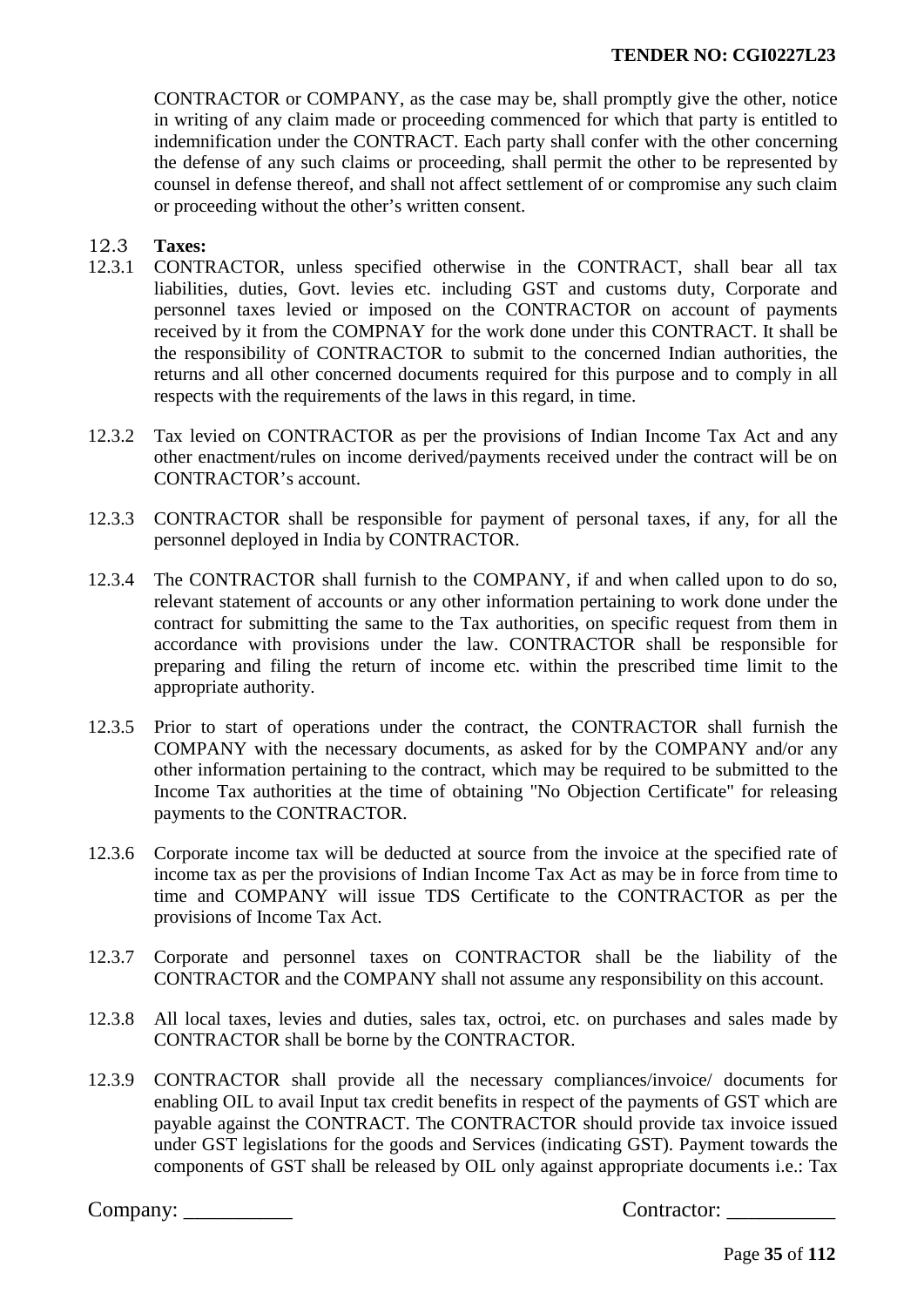Invoice/Bill of entry for availing input tax credit (as applicable).

- 12.3.10 The tax invoices as per above provisions should contain all the particulars as required under the invoicing rules under the GST legislations, including, but not limited to the following:
	- (i) Name, Address and the GST Registration Number (under the relevant Tax Rules) of the Service Provider (CONTRACTOR).
	- (ii) Name and Address and GST Registration Number of the Service Receiver (Address of OIL).
	- (iii) Description, Classification and Value of taxable service/goods and the amount of applicable tax (CGST, SGST, IGST, UTGST and cess).
- 12.3.11 In case of imported goods, CONTRACTOR/supplier is required to provide original Bill of Entry or copy of Bill of Entry duly attested by Custom authority.
- 12.3.12 The CONTRACTOR should mention the Place of supply in the invoice raised under GST Law.
- 12.3.13 OIL would not accept any invoice without its GSTIN mentioned on the invoice

*Note: CONTRACTOR who is under composition levy of the GST legislation would raise Bill of supply instead of Tax invoice, which will have GSTIN of supplier as well as OIL.* 

#### 12.4 **Goods and Services Tax:**

- 12.4.1 "GST" shall mean Goods and Services Tax charged on the supply of material(s) and services. The term "GST" shall be construed to include the Integrated Goods and Services Tax (hereinafter referred to as "IGST") or Central Goods and Services Tax (hereinafter referred to as "CGST") or State Goods and Services Tax (hereinafter referred to as "SGST") or Union Territory Goods and Services Tax (hereinafter referred to as "UTGST") depending upon the import/ interstate or intrastate supplies, as the case may be. It shall also mean GST compensation Cess, if applicable.
- 12.4.2 Where the OIL is entitled to avail the input tax credit of GST:

OIL will reimburse the GST to the Supplier of Goods/Services (Service Provider) at actual against submission of Invoices as per format specified in rules/regulation of GST to enable OIL to claim input tax credit of GST paid. In case of any variation in the executed quantities, the amount on which the GST is applicable shall be modified in same proportion. Returns and details required to be filled under GST laws &rules should be timely filed by supplier with requisite details.

12.4.3 Where the OIL is not entitled to avail/take the full input tax credit of GST:

OIL will reimburse GST to the Supplier of Goods/Services (Service Provider) at actual against submission of Invoices as per format specified in rules/ regulation of GST subject to the ceiling amount of GST as quoted by the bidder. In case of any variation in the executed quantities (If directed and/or certified by the In-Charge) the ceiling amount on which GST is applicable will be modified on pro-rata basis.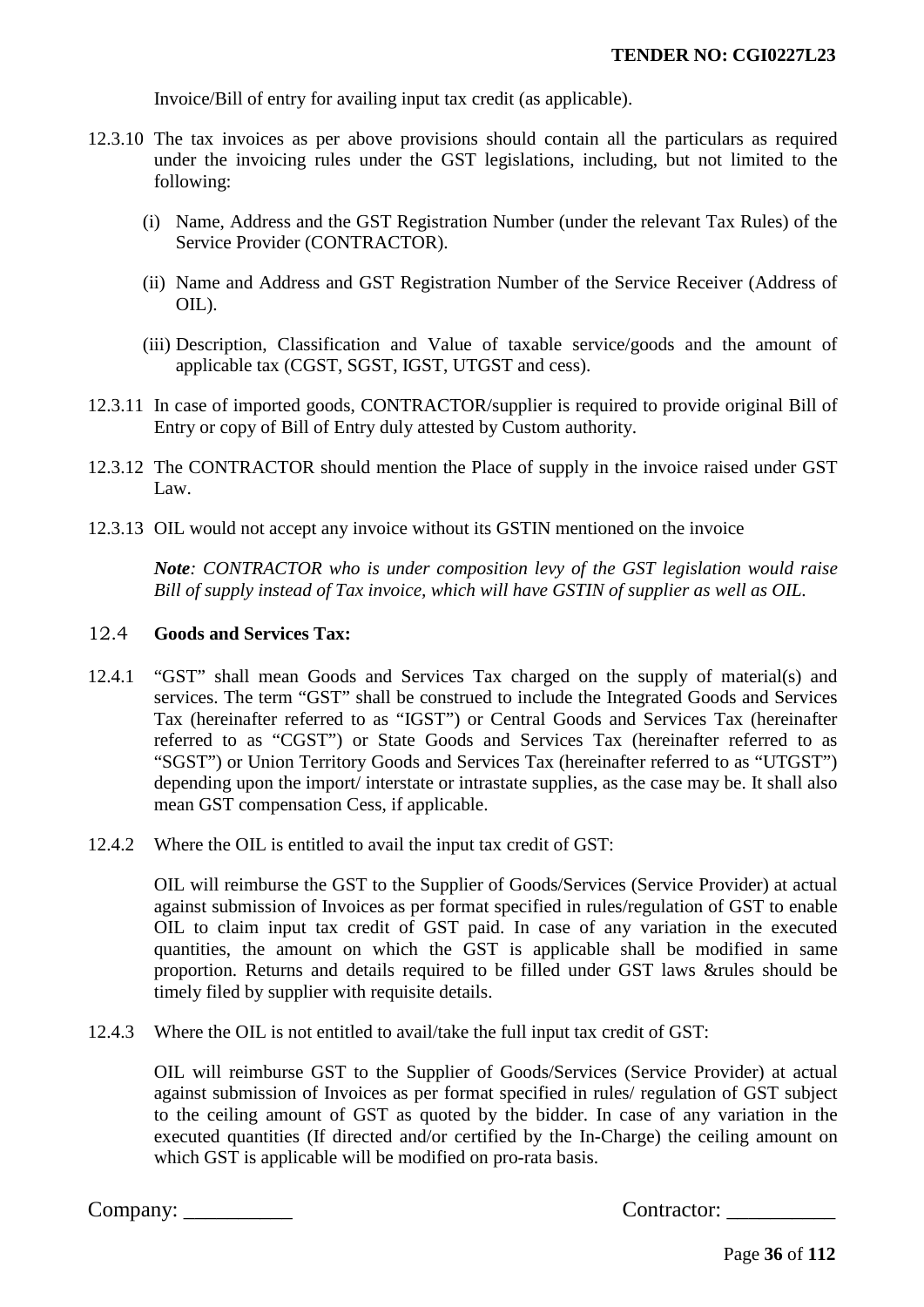- 12.4.4 The CONTRACTOR will be under obligation for charging correct rate of tax as prescribed under the respective tax laws. Further the CONTRACTOR shall avail and pass on benefits of all exemptions/concessions available under tax laws. Any error of interpretation of applicability of taxes/duties by the CONTRACTOR shall be to CONTRACTOR's account.
- 12.4.5 In case of statutory variation in GST, other than due to change in turnover, payable on the contract value during contract period, the Supplier of Goods/Services (Service Provider) shall submit a copy of the 'Government Notification' to evidence the rate as applicable on the Bid due date and on the date of revision.
- 12.4.6 Beyond the contract period, in case OIL is not entitled for input tax credit of GST, then any increase in the rate of GST beyond the contractual delivery period shall be to Service provider's account whereas any decrease in the rate GST shall be passed on to the OIL.
- 12.4.7 Beyond the contract period, in case OIL is entitled for input tax credit of GST, then statutory variation in applicable GST on supply and on incidental services, shall be to OIL's account.
- 12.4.8 Claim for payment of GST/Statutory variation, should be raised within two [02] months from the date of issue of 'Government Notification' for payment of differential (in %) GST, otherwise claim in respect of above shall not be entertained for payment of arrears.
- 12.4.9 The base date for the purpose of applying statutory variation shall be the Bid Opening Date.
- 12.4.10 The CONTRACTOR will be liable to ensure to have registered with the respective tax authorities, wherever applicable and to submit self-attested copy of such registration certificate(s) and the CONTRACTOR will be responsible for procurement of material in its own registration (GSTIN) and also to issue its own Road Permit/E-way Bill, if applicable etc.

## 12.5 **Anti-profiteering clause**

- 12.5.1 As per Clause 171 of GST Act it is mandatory to pass on the benefit due to reduction in rate of tax or from input tax credit to the consumer by way of commensurate reduction in prices.
- 12.5.2 In case rating of Contractor is negative/black listed after award of work for supply of goods/services, then OIL shall not be obligated or liable to pay or reimburse GST to such vendor/Contractor and shall also be entitled to deduct/recover such GST along with all penalties/interest, if any, incurred by OIL.

# 13.0 **CUSTOMS DUTY, IF APPLICABLE**: NOT APPLICABLE

## 14.0 **INSURANCE**:

14.1 CONTRACTOR shall at his own expense arrange secure and maintain insurance with reputed insurance companies to the satisfaction of the Company as follows:

Contractor at his cost shall arrange, secure and maintain insurance as may be necessary and to its full value for all such amounts to protect the works in progress from time to time and the interest of Company against all risks as detailed herein. The form and the limit of such insurance, as defined here in together with the under works thereof in each case should be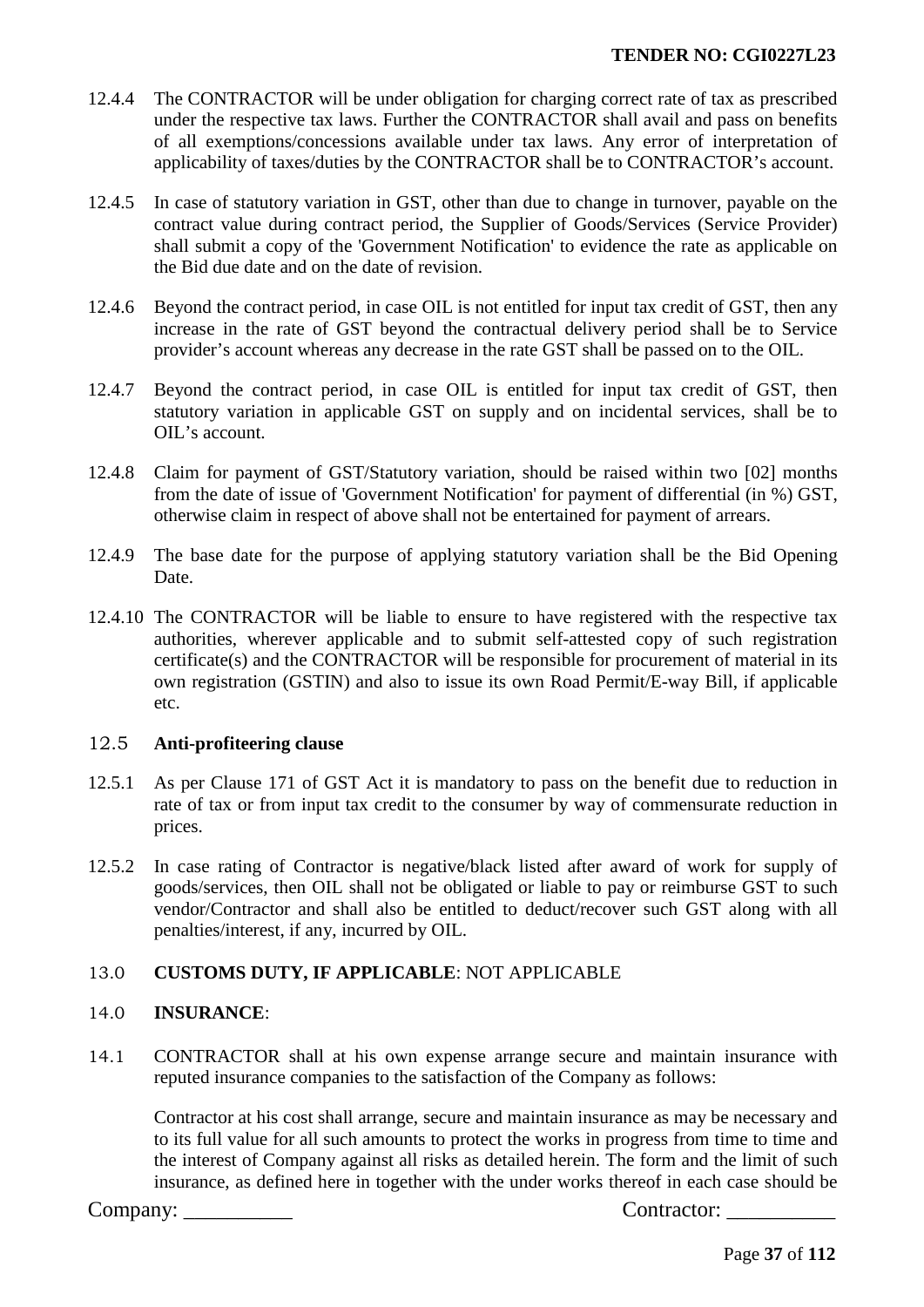as acceptable to the Company. However, irrespective of work acceptance the responsibility to maintain adequate insurance coverage at all times during the period of Contract shall be that of Contractor alone. Contractor's failure in this regard shall not relieve him of any of his responsibilities & obligations under Contract. All costs on account of insurance liabilities covered under Contract will be to Contractor's account and will be included in Value of Contract. However, the Company may from time to time, during the currency of the Contract, ask the Contractor in writing to limit the insurance coverage risk and in such a case, the parties to the Contract will agree for a mutual settlement, for reduction in value of Contract to the extent of reduced premium amounts. Contractor shall cover insurance with Indian Insurance Companies.

- 14.2 Any deductible set forth in any of the above insurance shall be borne by Contractor.
- 14.3 CONTRACTOR shall require all of his sub-Contractor to provide such of the foregoing insurance coverage as Contractor is obliged to provide under this Contract and inform the Company about the coverage prior to the commencement of agreements with its sub-Contractors.
- 14.4 All insurance taken out by Contractor or their sub-contractor shall be endorsed to provide that the underwriters waive their rights of recourse on the Company and to the extent of the liabilities assumed by Contractor under this Contract.

## 14.5 **Certificate of Insurance:**

Before commencing performance of the CONTRACT, CONTRACTOR shall furnish OIL with certificates of insurance indicating:

- a) Kinds and amounts of insurance as required herein
- b) Details of coverage
- c) Insurance corporation or companies carrying the aforesaid coverage
- d) Effective and expiry dates of policies
- e) That OIL shall be given thirty (30) days written advance notice of any material change in the policy
- f) Waiver of subrogation endorsement has been attached to all policies and
- g) The territorial limits of all policies.
- 14.6 Contractor shall also inform the Company at least 60 days in advance regarding the expiry cancellation and/or changes in any of such documents & ensure revalidation/renewal, etc., as may be necessary well in time.
- 14.7 If any of the above policy expire or/are cancelled during the term of this CONTRACT and CONTRACTOR fails for any reason to renew such policies, OIL in no case shall be liable for any loss/damage occurred during the term when the policy is not effective. Furthermore, a penal interest @1% of the Total contract value shall be charged towards not fulfilling of the contractual obligations. Notwithstanding above, should there be a lapse in any insurance required to be taken by the Contractor for any reason whatsoever, loss/damage claims resulting therefrom shall be to the sole account of Contractor.
- 14.8 Contractor on demand from Company shall furnish the Insurance Policy having detail terms and conditions, with respect to any Certificate of Insurance submitted to the Company.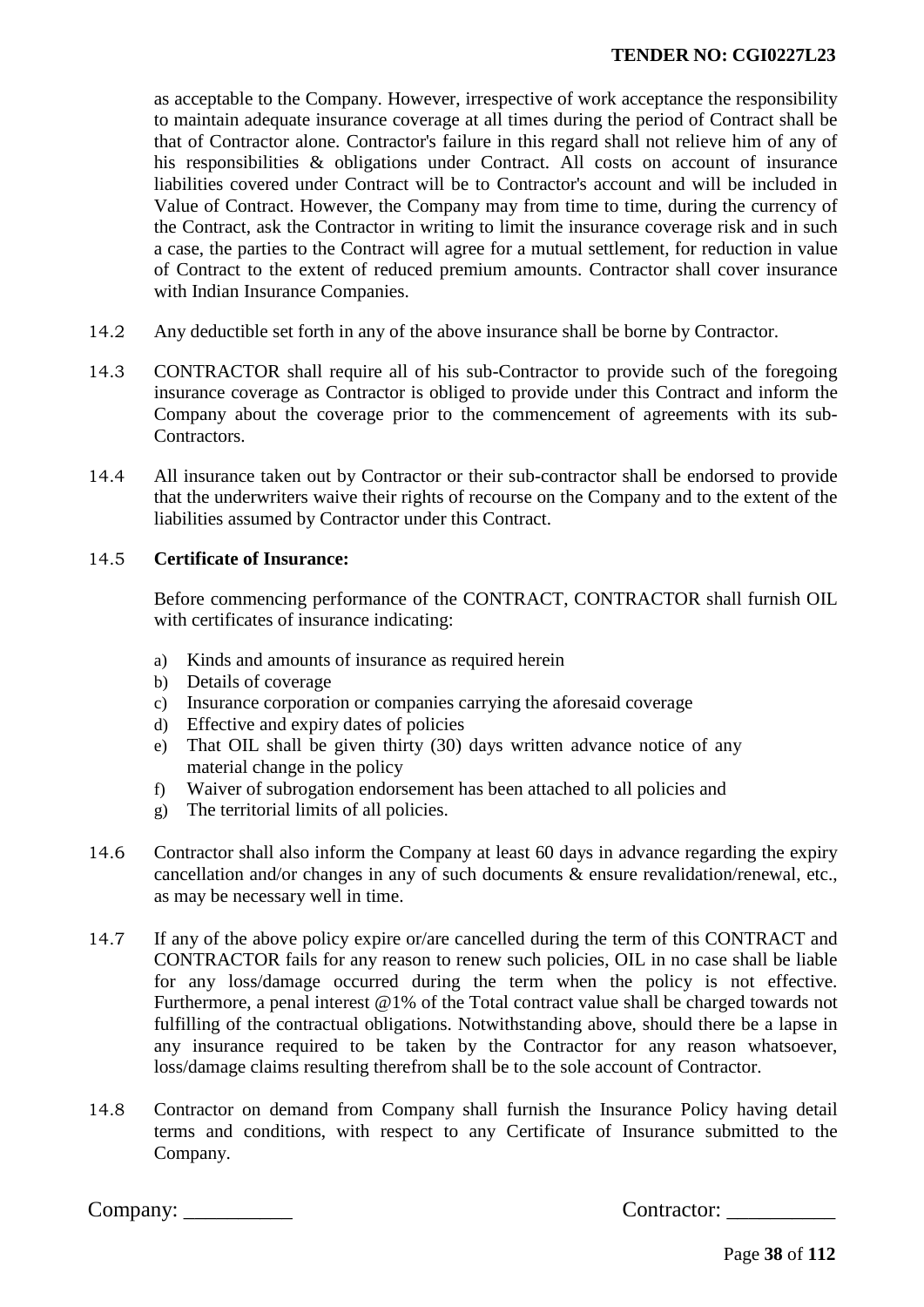CONTRACTOR shall, at his own expense, arrange appropriate comprehensive insurance to cover all risks assumed by the CONTRACTOR under this CONTRACT in respect of CONTRACTOR's equipment, tools and any other belongings of the CONTRACTOR and its personnel as well deputed under this CONTRACT during the entire period of their engagement in connection with this CONTRACT including extensions if any. The CONTRACTOR shall also carry adequate insurance cover against damage/loss to third party person/property. OIL will have no liability on this account.

## 14.9 **Principal Assured**

The following are to be included as Principal Assured(s) in the Insurance Policies (except in case of Workmen's Compensation/Employer's Liability insurance): "Oil India Limited, and CONTRACTOR's name (as appearing in the Contract /LOA)".

## 14.10 **Waiver of subrogation:**

All insurance policies of the CONTRACTOR with respect to the operations conducted hereunder as set forth in clauses hereof, shall be endorsed by the underwriter in accordance with the following policy wording:

"The insurers hereby waive their rights of subrogation against Oil India Limited or any of their employees or their affiliates and assignees".

### 14.11 **Deductible:**

The CONTRACTOR shall take policy with minimum deductible as per IRDA prescribed for the policy(ies). That portion of any loss not covered by insurance provided for in this article solely by reason of deductible provision in such insurance policies shall be to the account of the CONTRACTOR.

## 14.12 **Compliance with Sec 25(1), of "The General Insurance Business (Nationalization) Act 1972"**

Section 25(1) of "The General Insurance Business (Nationalization) Act 1972" is reproduced below:

"No person shall take out or renew any policy of insurance in respect of any property in India or any ship or other vessel or aircraft registered in India with an insurer whose principal place of business is outside India save with the prior permission of the Central Government".

The above requirement of aforesaid Act needs to be complied with by the CONTRACTOR wherever the aforesaid provisions of Act apply, and compliance confirmations submitted.

## 14.13 **Loss Payee Clause:**

 The Insurance Policies should mention the following in Loss Payee Clause: "In respect of Insurance claims in which OIL's interest is involved, written consent of OIL will be required".

## 14.14 **On account payment to OIL in case of claim**

 In case any loss or damage happen and where OIL's interest is involved, OIL reserves the right to recover the loss amount from the CONTRACTOR prior to final settlement of the claim.

14.15 CONTRACTOR shall require all of its SUB-CONTRACTORs to provide such of the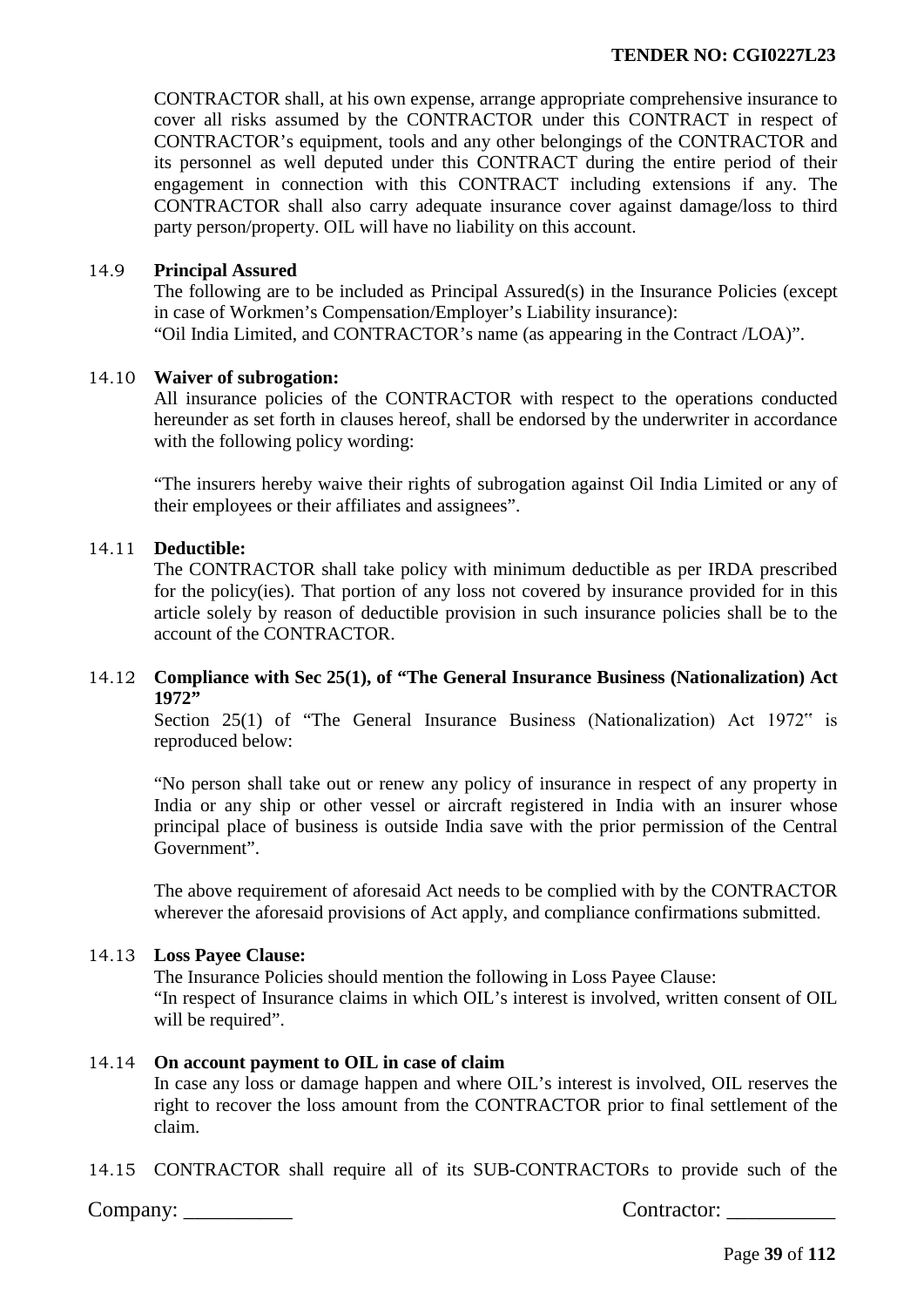foregoing insurance cover as the CONTRACTOR is obligated to provide under this CONTRACT.

- 14.16 CONTRACTOR shall at all time during the currency of the contract provide, pay for and maintain the following insurance amongst others:
	- i) **Workman Compensation and/Employers' Liability Insurance**: Workmen's compensation and employer's liability insurance as required by the laws of the country of origin of the employee.
	- ii) **Commercial General Liability Insurance**: Commercial General Public Liability Insurance covering liabilities including contractual liability for bodily injury, including death of persons, and liabilities for damage of property. This insurance must cover all operations of CONTRACTOR required to fulfil the provisions under this Contract.
	- iii) **Comprehensive General Automotive Liability**: Automobile Public Liability Insurance covering owned, non-owned and hired automobiles used in the performance of the work hereunder, with bodily injury limits and property damage limits shall be governed by Indian Insurance Regulations.
	- iv) **Carrier's Legal Liability Insurance:** Carrier's Legal Liability Insurance in respect of all CONTRACTOR's items to be transported by the CONTRACTOR to the site of work, for physical loss or destruction of or damage to goods or merchandise, while in transit.
	- v) **Public Liability Act Policy:** Public Liability Act Policy covering the statutory liability arising out of accidents occurring during the currency of the contract due to handling hazardous substances as provided in the Public Liability Insurance Act 1991 and the Rules framed there under.
	- vi) **Pradhan Mantri Suraksha Bima Yojana (PMSBY) and Pradhan Mantri Jeevan Jyoti Bima Yojana (PMJJBY):** CONTRACTOR shall, ensure that all his/its personnel deployed under this contract have obtained additional insurance coverage under the Pradhan Mantri Suraksha Bima Yojana (PMSBY) and Pradhan Mantri Jeevan Jyoti Bima Yojana (PMJJBY) through the participating banks and submit the proof of such insurance coverage to the satisfaction of OIL.
	- vii) CONTRACTOR's equipment used for execution of the work hereunder shall have an insurance cover with a suitable limit (as per international standards).

# viii)**Any other insurance policy set forth in the SCC**

**Note: An undertaking by the service provider has to be mandatorily provided during the Mobilization time that they have taken all the Insurance provisions as per the contract and as the Law and Insurance Regulation.**

# 15.0 **LIABILITY:**

15.1 Except as otherwise expressly provided herein, neither COMPANY nor its servants, agents, nominees, CONTRACTORs, or sub-CONTRACTORs shall have any liability or responsibility whatsoever to whomsoever for loss of or damage to the equipment and/or loss of or damage to the property of the CONTRACTOR and/or their CONTRACTORs or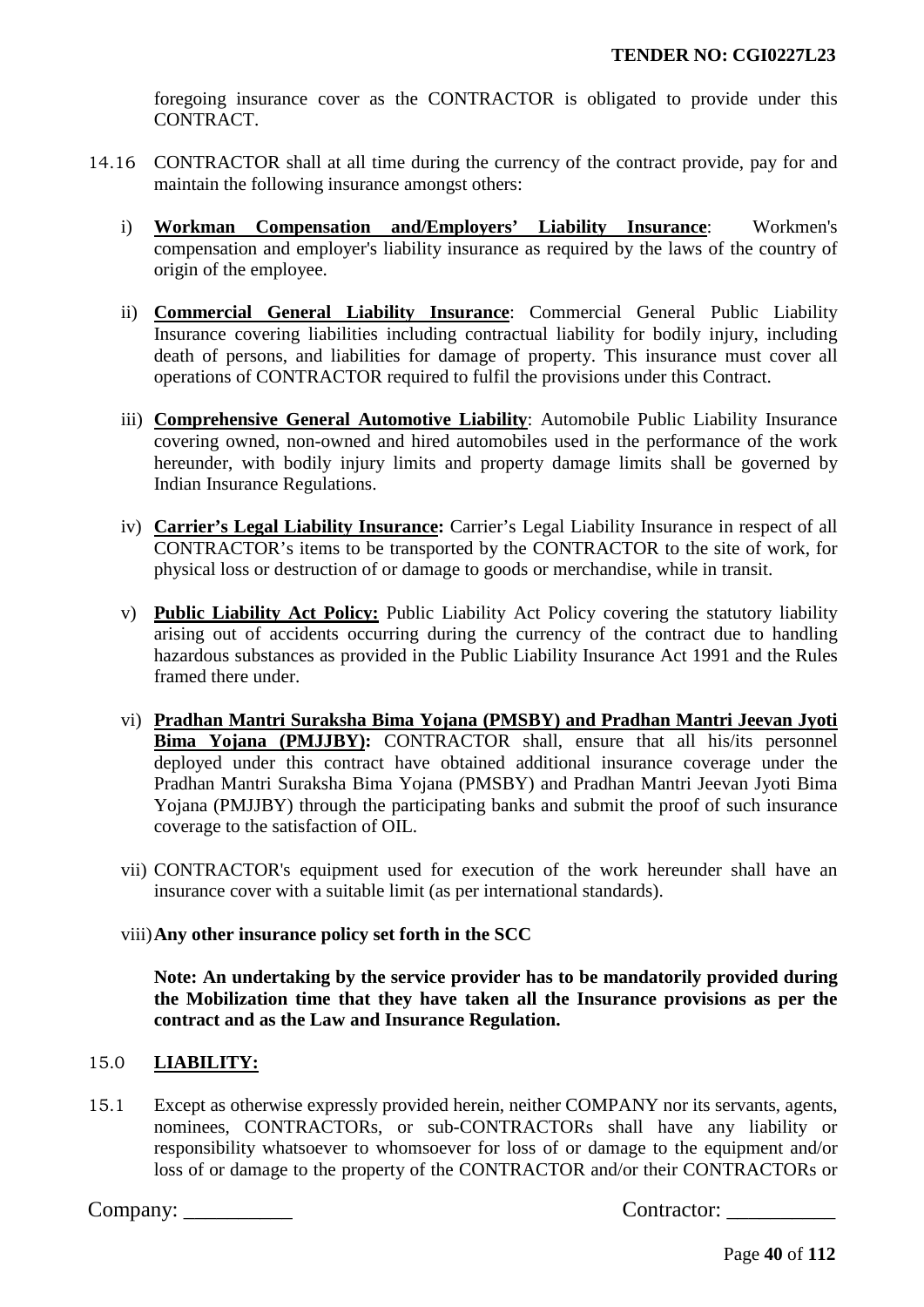sub-CONTRACTORs, irrespective of how such loss or damage is caused and even if caused by the negligence of COMPANY and/or its servants, agent, nominees, assignees, CONTRACTORs and sub-CONTRACTORs.

- 15.2 The CONTRACTOR shall protect, defend, indemnify and hold harmless COMPANY from and against such loss or damage and any suit, claim or expense resulting there from. Neither COMPANY nor its servants, agents, nominees, assignees, CONTRACTORs, sub-CONTRACTORs shall have any liability or responsibility whatsoever for injury to, illness, or death of any employee of the CONTRACTOR and/or of its CONTRACTORs or sub-CONTRACTOR irrespective of how such injury, illness or death is caused and even if caused by the negligence of COMPANY and/or its servants, agents nominees, assignees, CONTRACTORs and sub-CONTRACTORs. CONTRACTOR shall protect, defend, indemnify and hold harmless COMPANY from and against such liabilities and any suit, claim or expense resulting there from.
- 15.3 The CONTRACTOR hereby agrees to waive its right of recourse and further agrees to cause its underwriters to waive their right of subrogation against COMPANY and/or its underwriters, servants, agents, nominees, assignees, CONTRACTORs and sub-CONTRACTORs for loss or damage to the equipment of the CONTRACTOR and/or its sub-CONTRACTORs and/or their employees when such loss or damage or liabilities arises out of or in connection with the performance of the contract limited to the CONTRACTOR's liabilities agreed to under this Contract.
- 15.4 The CONTRACTOR hereby further agrees to waive its right of recourse and agrees to cause its underwriters to waive their right of subrogation against COMPANY and/or its underwriters, servants, agents, nominees, assignees, CONTRACTORs and sub-CONTRACTORs for injury to, illness or death of any employee of the CONTRACTOR and of its CONTRACTORs, sub-CONTRACTORs and/or their employees when such injury, illness or death arises out of or in connection with the performance of the contract limited to the CONTRACTOR's liabilities agreed to under this Contract.
- 15.5 Except as otherwise expressly provided herein, neither CONTRACTOR nor its servants, agents, nominees, CONTRACTORs or sub-CONTRACTORs shall have any liability or responsibility whatsoever to whomsoever for loss of or damage to the equipment and/or loss or damage to the property of the COMPANY and/or their CONTRACTORs or sub-CONTRACTORs, irrespective of how such loss or damage is caused and even if caused by the negligence of CONTRACTOR and/or its servants, agents, nominees, assignees, CONTRACTORs and sub-CONTRACTORs. The COMPANY shall protect, defend, indemnify and hold harmless CONTRACTOR from and against such loss or damage and any suit, claim or expense resulting there from.
- 15.6 Except as otherwise expressly provided herein, neither CONTRACTOR nor its servants, agents, nominees, assignees, CONTRACTORs, sub-CONTRACTORs shall have any liability or responsibility whatsoever to whomsoever for injury or illness, or death of any employee of the COMPANY and/or of its CONTRACTORs or sub-CONTRACTORs irrespective of how such injury, illness or death is caused and even if caused by the negligence of CONTRACTOR and/or its servants, agents, nominees, assignees, CONTRACTORs and sub-CONTRACTORs. COMPANY shall protect, defend indemnify and hold harmless CONTRACTOR from and against such liabilities and any suit, claim or expense resulting there from.
- 15.7 The COMPANY agrees to waive its right of recourse and further agrees to cause its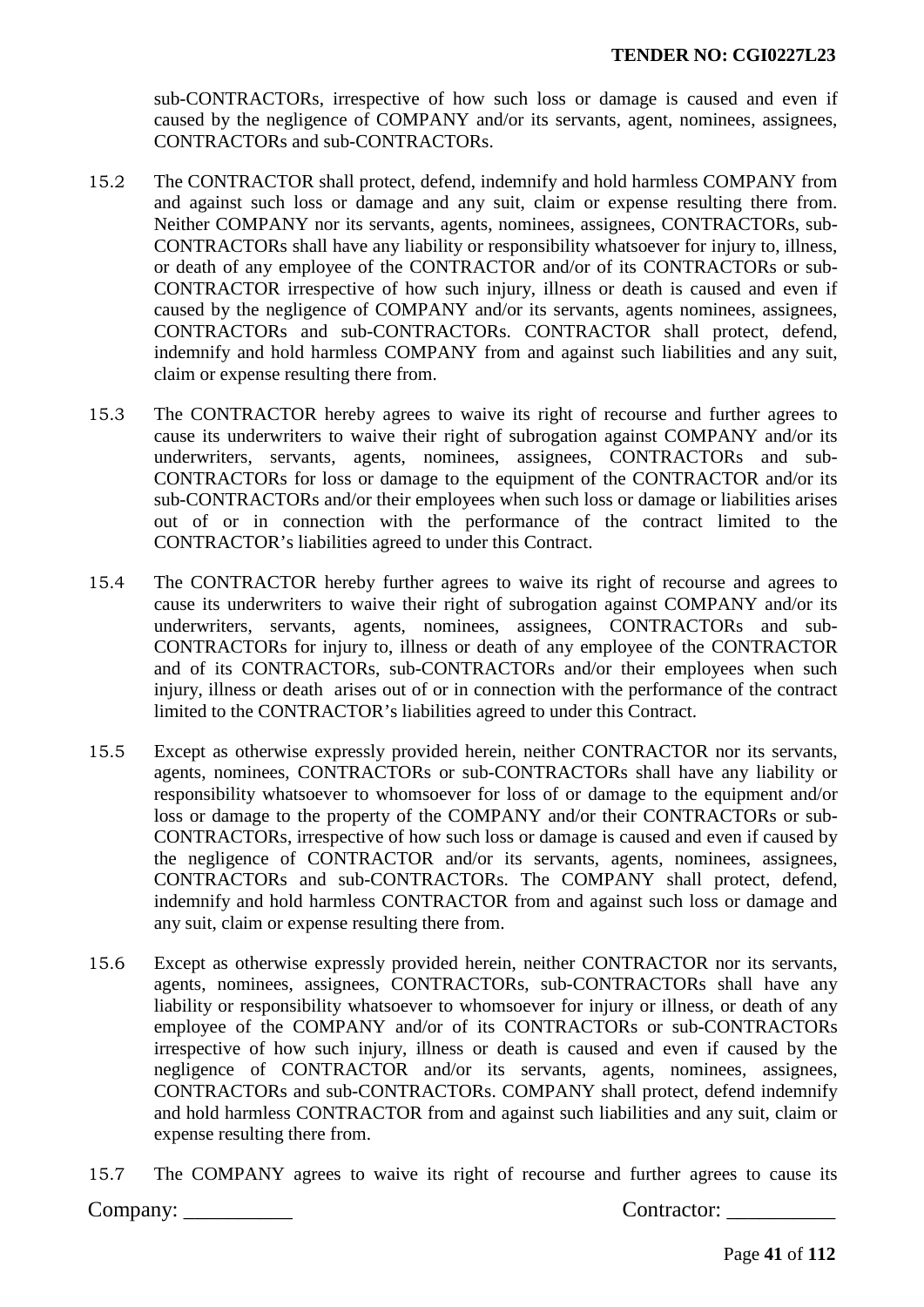underwriters to waive their right of subrogation against CONTRACTOR and/or its underwriters, servants, agents, nominees, assignees, CONTRACTORs and sub-CONTRACTORs for loss or damage to the equipment of COMPANY and/or its CONTRACTORs or sub-CONTRACTORs when such loss or damage or liabilities arises out of or in connection with the performance of the contract.

15.8 The COMPANY hereby further agrees to waive its right of recourse and agrees to cause it underwriters to waive their right of subrogation against CONTRACTOR and/or its underwriters, servants, agents, nominees, assignees, CONTRACTORs and sub-CONTRACTORs for injury to, illness or death of any employee of the COMPANY and of its CONTRACTORs, sub-CONTRACTORs and/or their employees when such injury, illness or death arises out of or in connection with the performance of the Contract.

# 16.0 **LIMITATION OF LIABILITY**:

- a) Notwithstanding any other provisions herein to the contrary, except only in cases of willful misconduct and/or criminal acts and/or criminal negligence, neither the CONTRACTOR nor the COMPANY (OIL) shall be liable to the other, whether in Contract, tort, or otherwise, for any consequential loss or damage, loss of use, loss of production, or loss of profits or interest costs, provided however that this exclusion shall not apply to any obligation of the CONTRACTOR to pay Liquidated Damages to the COMPANY and/or COMPANY's right to forfeit the Performance Bank Guarantee(s) in terms of the contract.
- b) Notwithstanding any other provisions incorporated elsewhere in the contract, the aggregate liability of the CONTRACTOR in respect of this contract, whether under Contract, in tort or otherwise, shall not exceed 100% of the Contract Price (if not specified otherwise in SCC), provided however that this limitation shall not apply to the cost of repairing or replacing defective equipment by the CONTRACTOR, or to any obligation of the CONTRACTOR to indemnify the COMPANY with respect to Intellectual Property Rights.
- c) COMPANY shall indemnify and keep indemnified CONTRACTOR harmless from and against any and all claims, costs, losses and liabilities in excess of the aggregate liability amount in terms of clause (b) above.

## 17.0 **LIABILITY OF UNION GOVERNMENT OF INDIA:**

It is expressly understood and agreed upon by and between CONTRACTOR and OIL INDIA LIMITED, and that OIL INDIA LIMITED is entering into this agreement solely on its own behalf and not on behalf of any other person or entity. In particular, it is expressly understood and agreed that Union of India is not a party to this agreement and has no liabilities, obligations or rights, whatsoever hereunder. It is expressly understood and agreed that OIL INDIA LIMITED is an independent legal entity with power and authority to enter into contracts solely on its own behalf under the applicable laws of India and general principles of the Contract law. The bidder/CONTRACTOR expressly agrees, acknowledges and understands that OIL INDIA LIMITED is not an agent, representative or delegate of the Union of India. It is further understood and agreed that Union of India is not and shall not be liable for any acts, omissions, commissions, breaches or other wrongs arising out of the contract. Accordingly, bidder/ CONTRACTOR hereby expressly waives, releases and foregoes any and all actions or claims, including cross claims, impleader claims or counter claims against the Union of India arising out of this contract and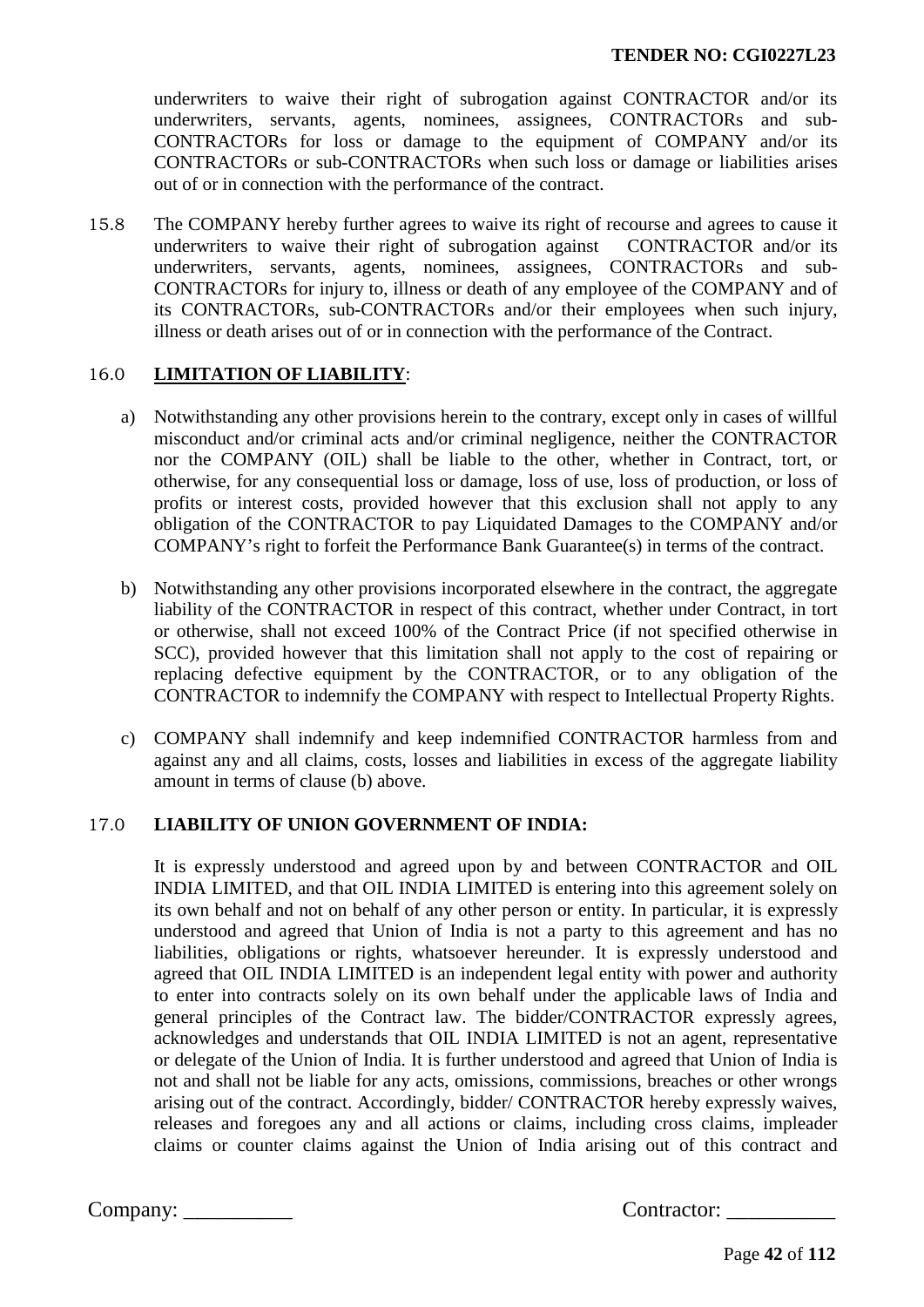covenants not to sue the Union of India as to any manner, claim, cause of action or thing whatsoever arising of or under this agreement.

## 18.0 **CONSEQUENTIAL DAMAGE:**

Except as otherwise expressly provided, neither party shall be liable to the other for special, indirect or consequential damages resulting from or arising out of the contract, including but without limitation, to loss or profit or business interruptions, howsoever caused and regardless of whether such loss or damage was caused by the negligence (either sole or concurrent) of either party, its employees, agents or sub-CONTRACTORs.

### 19.0 **RISK PURCHASE:**

In the event, CONTRACTOR's failure to provide the services as per the Contractual scope, terms and conditions, COMPANY (OIL) reserves the right to hire the services from any other source at the CONTRACTOR's risk & cost and the difference in cost shall be borne by the CONTRACTOR. Further, OIL shall retain the right of forfeiture of Performance Bank Guarantee and any other action as deemed fit. In certain operational situations OIL reserves the right to take over the site including the service equipment at the risk and cost of the CONTRACTOR.

### 20.0 **INDEMNITY AGREEMENT:**

- 20.1 Except as provided hereof CONTRACTOR agrees to protect, defend, indemnify and hold COMPANY harmless from and against all claims, suits, demands and causes of action, liabilities, expenses, cost, liens and judgments of every kind and character, without limit, which may arise in favour of CONTRACTOR's employees, agents, CONTRACTORs and sub-CONTRACTORs or their employees or in favour of any third party(is) on account of bodily injury or death, or damage to personnel/property as a result of the operations contemplated hereby, regardless of whether or not said claims, demands or causes of action arise out of the negligence or otherwise, in whole or in part or other faults.
- 20.2 Except as provided hereof COMPANY agrees to protect, defend, indemnify and hold CONTRACTOR harmless from and against all claims, suits, demands and causes of action, liabilities, expenses, cost, liens and judgments of every kind and character, without limit, which may arise in favour of COMPANY's employees, agents, CONTRACTORs and sub-CONTRACTORs or their employees or in favour of any third party(is) on account of bodily injury or death, or damage to personnel/property as a result of the operations contemplated hereby, regardless of whether or not said claims, demands or causes of action arise out of the negligence or otherwise, in whole or in part or other faults.

# 21.0 **INDEMNITY APPLICATION:**

The indemnities given herein above, whether given by COMPANY or CONTRACTOR shall be without regard to fault or to the negligence of either party even though said loss, damage, liability, claim, demand, expense, cost or cause of action may be caused, occasioned by or contributed to by the negligence, either sole or concurrent of either party.

## 22.0 **ROYALTY PATENTS:**

| Contractor: |  |
|-------------|--|
|             |  |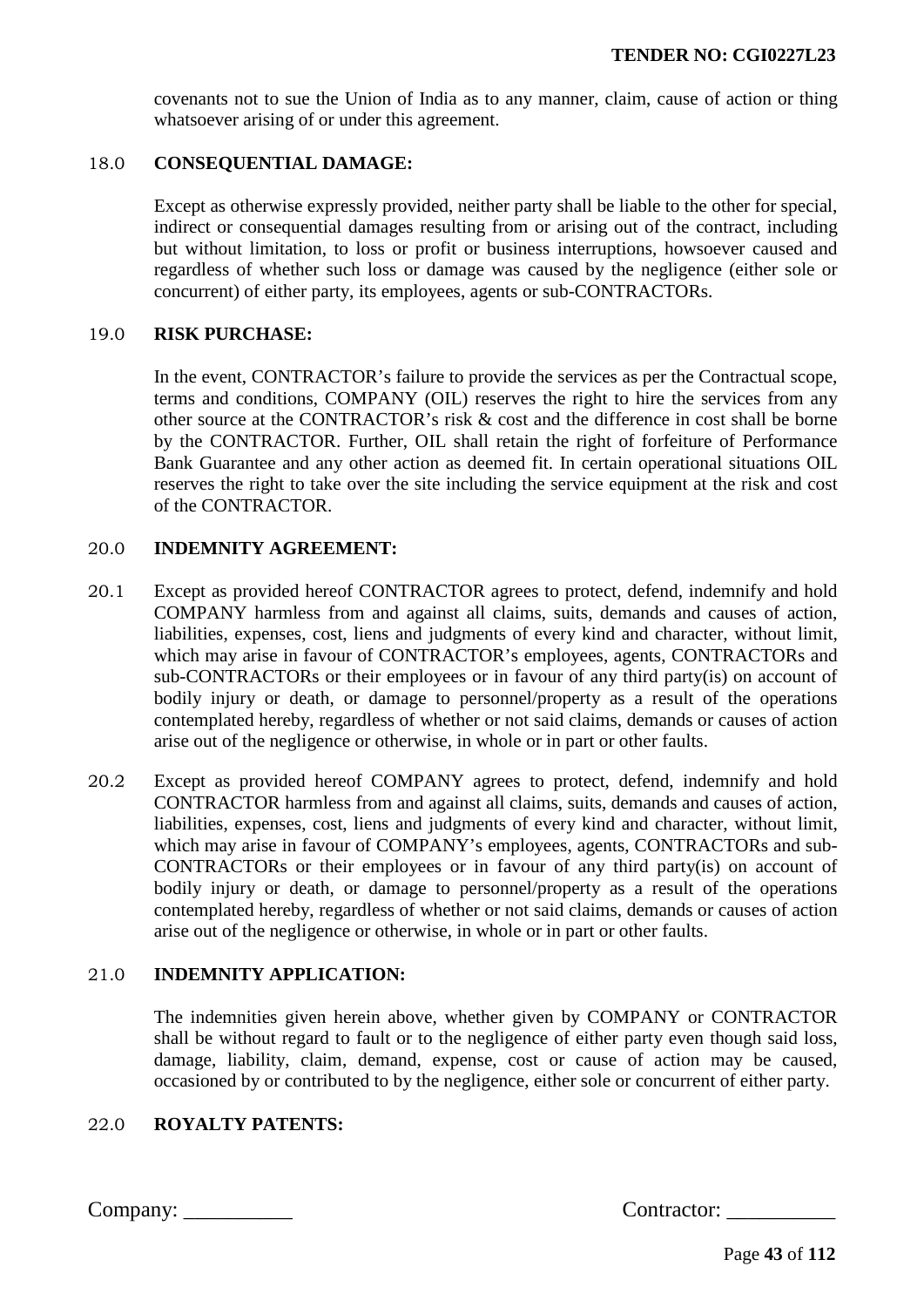Each party shall hold harmless and indemnify the other from and against all claim and proceedings for or on account of any patent rights, design, trade mark or other protected rights arising from any use of materials, equipment, processes, inventions and methods, which have not been imposed on the attending party by the terms of the contract or the specifications forming part thereof.

## 23.0 **WARRANTY AND REMEDY OF DEFECTS:**

- 23.1 CONTRACTOR warrants that they shall perform the work in a first class, workmanlike, and professional manner and in accordance with their highest degree of quality, efficiency and current state of the art technology/industry practices and in conformity with all specifications, standards and drawings set forth or referred to in the Terms of Reference and with instructions and guidance, which COMPANY may, from time to time, furnish to the CONTRACTOR.
- 23.2 Should COMPANY discover at any time during the tenure of the Contract or till the Unit/equipment/tools are demobilized from site or base camp (if applicable) that the work does not conform to the foregoing warranty, CONTRACTOR shall after receipt of notice from COMPANY, promptly perform any and all corrective work required to make the services conform to the Warranty. Such corrective Work shall be performed entirely at CONTRACTOR's own expenses. If such corrective Work is not performed within a reasonable time, the COMPANY, at its option may have such remedial Work performed by others and charge the cost thereof to CONTRACTOR subject to a maximum of the contract value payable for the defective work which needs corrective action which the CONTRACTOR must pay promptly. In case CONTRACTOR fails to perform remedial work, or pay promptly in respect thereof, the performance security shall be forfeited.

## 24.0 **SUBCONTRACTING/ASSIGNMENT:**

- 24.1 CONTRACTOR shall not subcontract, transfer or assign the contract, or any part under this contract, to any third party(ies). Except for the main services under this contract, CONTRACTOR may sub-contract the petty support services subject to COMPANY's prior written approval. However, CONTRACTOR shall be fully responsible for complete execution and performance of the services under the Contract.
- 24.2 Consequent upon of placement of contract, if successful bidder(s)(other than Micro/Small Enterprise) is procuring materials/services from their sub-vendor, who is a Micro or Small Enterprise registered with District Industry Centers or Khadi and Village Industries Commission or Khadi and Village Industries Board or Coir Board or National Small Industries Corporation or Directorate of Handicrafts and Handloom or any other body specified by Ministry of MSME with prior consent in writing of the purchasing authority/Engineer in Charge the details like Name, Registration No., Address, Contact No., details of material and value of procurement made, etc. of such enterprises shall be furnished by the CONTRACTOR at the time of submission of invoice/bill.

# 25.0 **RECORDS, REPORTS AND INSPECTION:**

The CONTRACTOR shall, at all times during the currency of the contract, permit the COMPANY and its authorized employees and representatives to inspect all the Work performed and to witness and check all the measurements and tests made in connection with the said work. The CONTRACTOR shall keep an authentic, accurate history and logs including safety records of each service item with major items consumed, which shall be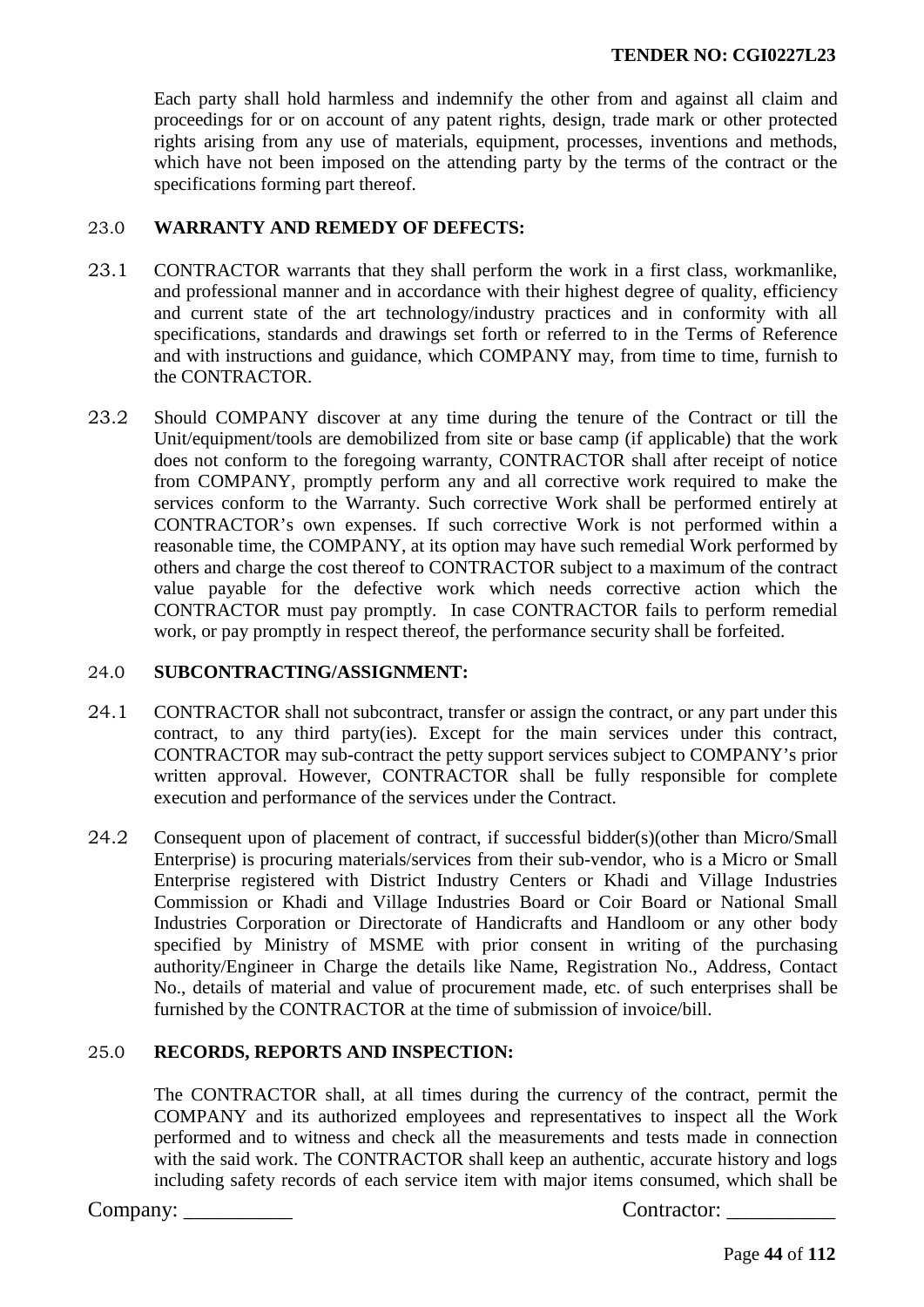open at all reasonable times for inspection by the COMPANY's designated representatives and its authorized employees. The CONTRACTOR shall provide the COMPANY's designated representatives with a daily written report, on form prescribed by the COMPANY showing details of operations during the preceding 24 hours and any other information related to the said services requested by the COMPANY whenever so requested. The CONTRACTOR shall not, without COMPANY's written consent allow any third person(s) access to the said information or give out to any third person information in connection therewith.

# 26.0 **CONFIDENTIALITY, USE OF CONTRACT DOCUMENTS AND INFORMATION:**

- 26.1 CONTRACTOR shall not, without COMPANY's prior written consent, disclose the contract, or any provision thereof, or any specification, plan, drawing pattern, sample or information furnished by or on behalf of COMPANY in connection therewith, to any person other than a person employed by CONTRACTOR in the performance of the contract. Disclosure to any such employed person shall be made in confidence and shall extend only, as may be necessary for purposes of such performance with prior permission from COMPANY. However, nothing hereinabove contained shall deprive the CONTRACTOR of the right to use or disclose any information which is:
	- a) possessed by the CONTRACTOR, as evidenced by the CONTRACTOR's written records, before receipt thereof from the COMPANY which however the CONTRACTOR shall immediately inform to COMPANY; or
	- b) required to be disclosed by the CONTRACTOR pursuant to an order of a court of competent jurisdiction or other governmental agency having the power to order such disclosure, provided the CONTRACTOR uses its best efforts to provide timely notice to COMPANY of such order to permit COMPANY an opportunity to contest such order subject to prior permission from COMPANY.
- 26.2 CONTRACTOR shall not, without COMPANY's prior written consent, make use of any document or information except for purposes of performing the contract.
- 26.3 Any document supplied to the CONTRACTOR in relation to the contract other than the Contract itself remain the property of COMPANY and shall be returned (in all copies) to COMPANY on completion of CONTRACTOR's performance under the Contract if so required by COMPANY.
- 26.4 During the currency of the Contract, COMPANY and its employees, agents, other CONTRACTORs, sub-CONTRACTORs (of any tier) and their employees etc. may be exposed to certain confidential information and data of the CONTRACTOR. Such information and data held by the COMPANY, its employees, agents, other CONTRACTORs, sub-CONTRACTORs (of any tier) and their employees in the strictest Confidence and shall not be disclosed to any other party except on a need to know basis.

However, the above obligation shall not extend to information which:

- i) is, at the time of disclosure, known to the public which CONTRACTOR shall immediately inform COMPANY;
- ii) is lawfully becomes at a later date known to the public through no fault of CONTRACTOR subject to CONTRACTOR's undertaking that no information has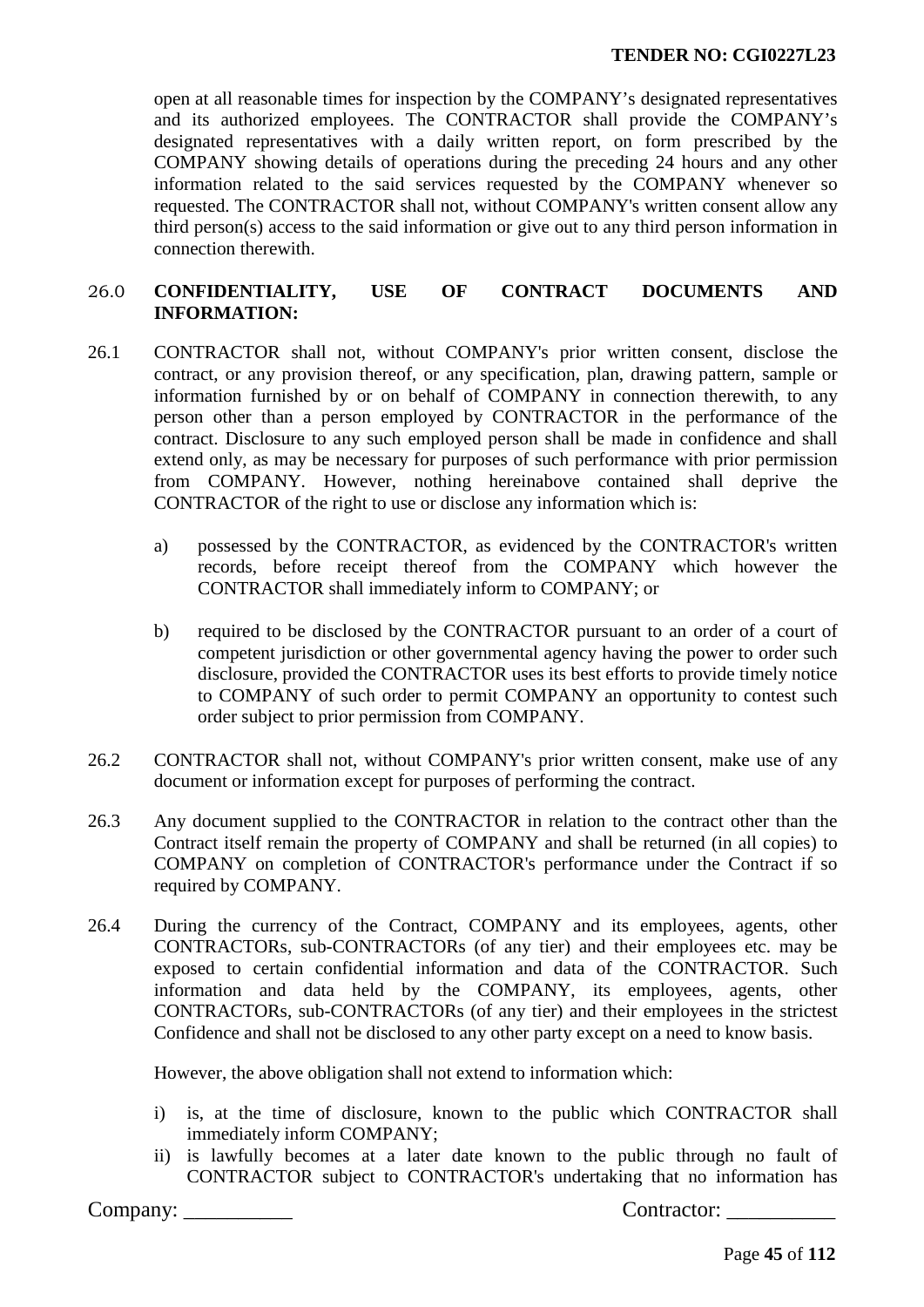been divulged by them to the public;

- iii) is lawfully possessed by CONTRACTOR before receipt thereof from COMPANY which should be immediately informed to COMPANY;
- iv) is developed by CONTRACTOR independently of the information disclosed by COMPANY which should be shared with the COMPANY;
- v) CONTRACTOR is required to produce before competent authorities or by court order subject to prior permission from COMPANY;

## 27.0 **REMUNERATION AND TERMS OF PAYMENT:**

- 27.1 COMPANY shall pay to the CONTRACTOR during the term of the Contract the amount due from time to time calculated according to the rates of payment set and in accordance with other provisions hereof. No other payments shall be due from COMPANY unless specifically provided for in the Contract. All payments will be made in accordance with the terms hereinafter described.
- 27.2 Request for payment/part payment to third party i.e. other than the party on whom the contract has been awarded will not be entertained by OIL under any circumstances.
- 27.3 MANNER OF PAYMENT: All payments due by COMPANY to CONTRACTOR hereunder shall be made at CONTRACTOR's designated bank. Bank charges, if any will be on account of the CONTRACTOR.
- 27.4 Payment of any invoices shall not prejudice the right of COMPANY to question the validity of any charges therein, provided COMPANY within one year after the date of payment shall make and deliver to CONTRACTOR written notice of objection to any item or items the validity of which COMPANY questions.
- 27.5 INVOICES: Mobilization charges will be invoiced only upon completion of mobilization as certified by COMPANY representative and CONTRACTOR is ready at site for starting the services/operation. Payment of mobilization charges shall be made within 45 days following the date of receipt of undisputed invoices by COMPANY.
- 27.6 CONTRACTOR shall send invoice to COMPANY on the day following the end of each month for all daily or monthly charges due to the CONTRACTOR.
- 27.7 CONTRACTOR will submit 02 (Two) sets of all invoices duly super scribed `Original' and `copy' as applicable to the COMPANY for processing payment. Separate invoices for the charges payable under the contract shall be submitted by the CONTRACTOR for foreign currency and Indian currency.
- 27.8 Payment of monthly invoices, if undisputed, shall be made within 30 days following the date of receipt of invoice by COMPANY.
- 27.9 COMPANY shall within 30 days of receipt of the invoice notify the CONTRACTOR of any item under dispute, specifying the reasons thereof, in which event, payment of the disputed amount may be withheld until settlement of the dispute, but payment shall be made of any undisputed portion on or before the due date. This will not prejudice the COMPANY's right to question the validity of the payment at a later date as envisaged in clause no. 27.4 above.
- 27.10 The acceptance by CONTRACTOR of part payment on any billing not paid on or before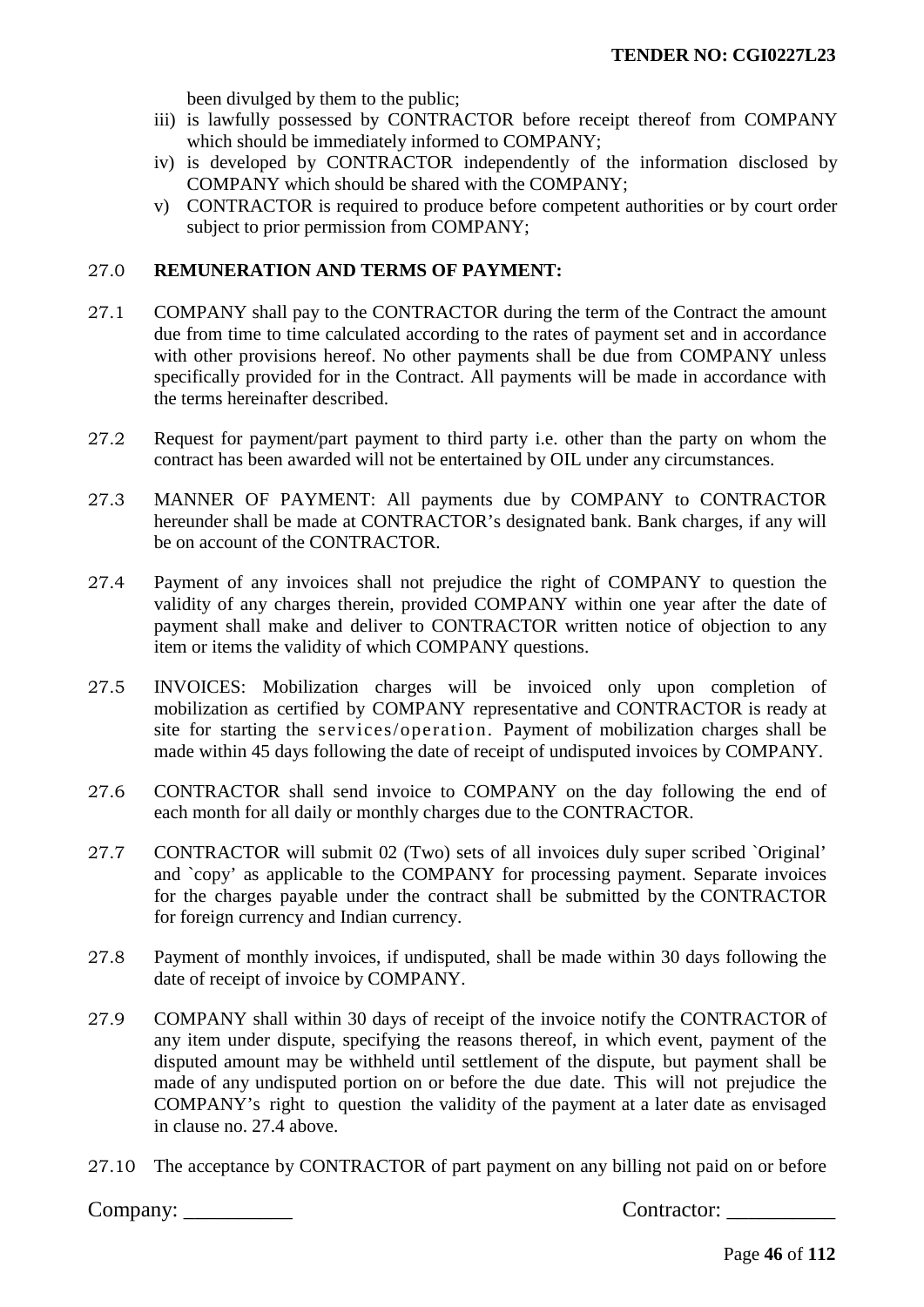the due date shall not be deemed a waiver of CONTRACTOR's rights in any other billing, the payment of which may then or thereafter be due.

- 27.11 Payment of Final demobilization charges shall be made if applicable within 45 days on receipt of invoice by COMPANY accompanied by the following documents from the CONTRACTOR:
	- a) Audited account up to completion of the Contract.
	- b) Tax audit report for the above period as required under the Indian Tax Laws.
	- c) Documentary evidence regarding the submission of returns and payment to taxes for the expatriate personnel engaged by the CONTRACTOR or by its sub-CONTRACTOR.
	- d) Proof of re-export of all items including the unutilized spares and consumables (excepting consumables consumed during the contract period) and also cancellation of re-export bond if any.
	- e) Any other documents as required by applicable Indian Laws.

 In case, no demobilization charges are payable, the documents mentioned above will have to be submitted by the CONTRACTOR before release of the final payment by the COMPANY. A certificate from Chartered Accountant on (a), (b) & (c) above will suffice.

27.12 CONTRACTOR shall maintain complete and correct records of all information on which CONTRACTOR's invoice are based upto 02 (two) years from the date of last invoice. Such records shall be required for making appropriate adjustments or payments by either party in case of subsequent audit query/objection.

# 28.0 **PAYMENT OF COMMISSION/FEE/REMUNERATION OF INDIAN AGENT /CONSULTANT/REPRESENTATIVE/RETAINER/ASSOCIATE OF FOREIGN PRINCIPAL (APPLICABLE IN ICB TENDERS ONLY):**

The Commission/fee/remuneration of the Indian agent/ consultant/ associate/ representative/retainer, if any, will be paid within 30 days of the payment of invoice made to the CONTRACTOR, the amount of commission/ fee/remuneration as a percentage of invoice value as per contract provisions will be deducted by COMPANY/OIL from the monthly invoices of the CONTRACTOR and paid to the Indian agent/ consultant/ representative/retainer/associate.

# 29.0 **DETAILS OF STATUTORY PAYMENTS LIKE EPF AND ESI ETC.**

Wherever applicable, the CONTRACTOR (including those engaging 'International Workers') shall have itself registered under Employees' Provident Fund and Miscellaneous Provisions Act, 1952 and Employees' State Insurance Act, 1948 and follow the relevant statutory provisions including Rules made there-under concerning contractual workers.

The CONTRACTOR shall be required to submit the following documents/details to the Corporation:

(i) Copy of PF-ECR duly stamped by the designated Bank, alongwith a print of the digitally signed PDF data sheet of the ECR, as proof of payment, each month, details of this PDF data sheet shall be verified by the appropriate authority (i.e. Payment Making Authority) in the COMPANY from the official website of EPFO [\(http://www.epfindia.gov.in\)](http://www.epfindia.gov.in/).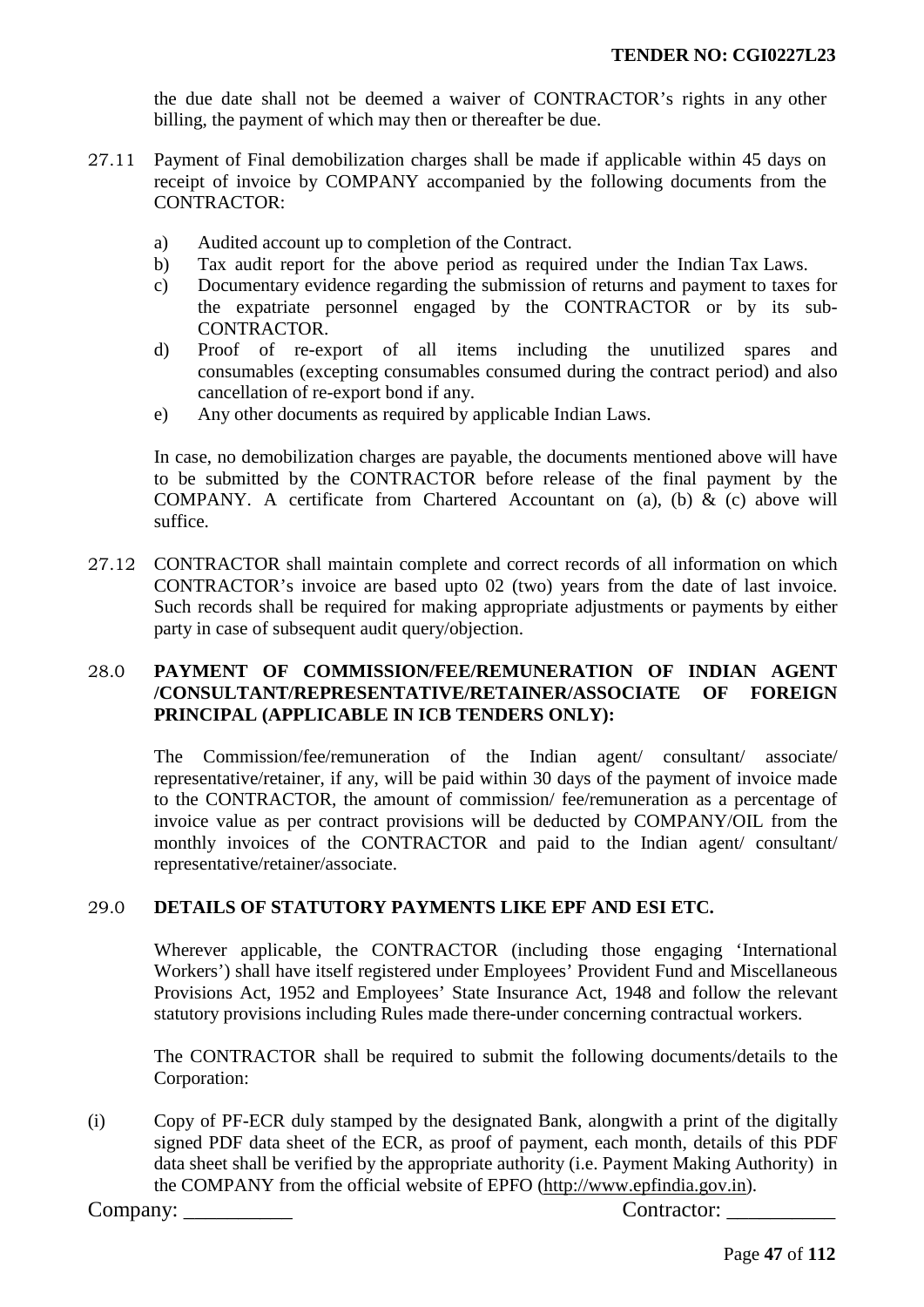(a) Copy of the online challan endorsed/stamped by the designated bank as proof of receipt of payment towards monthly contribution of ESI contribution.

(b) Copy of Return of contribution in respect of ESI for each contribution period of the six months i.e. for the contribution period ended 30th Sept and the contribution period ended 31st March.

- (ii) As an Annexure to each EPF-ECR and ESI Challan(s), CONTRACTOR shall also furnish the following Certificates:
	- 1) The furnished information is correct to the best of his knowledge.<br>2) In case any discrepancies or irregularities is/are noticed in this un
	- In case any discrepancies or irregularities is/are noticed in this undertaking, then OIL is free to inform the PF/ESIC Authorities.
	- 3) Before the completion of contract, CONTRACTOR shall serve one-month notice to all his contractual workers, informing that their services will be terminated.
	- 4) Within one month on completion/expiry of the contract, CONTRACTOR shall pay all the dues/terminal dues such as leave with wages, bonus (if applicable), Gratuity (if applicable), to all his contractual workmen, failing which CONTRACTOR's Bank Guarantee/Security Deposit may be withheld by OIL.

COMPANY may verify the deposit of statutory contribution made by the CONTRACTORs with the EPFO/ESI authorities, where deemed necessary. However, before making payment of the last bill/invoice of the CONTRACTOR, the COMPANY may verify the details/status of the payment towards EPF/ESI made by the CONTRACTOR from the authorities/official website of EPF/ESI (i.e. http://www.epfindia.gov.in and http://www.esic.in). In case the information furnished by the CONTRACTOR is found to be incorrect the COMPANY shall take appropriate action against the CONTRACTOR in accordance with law.

The CONTRACTOR agrees and undertakes to indemnify OIL for any liabilities arising out of declarations made by him in future on violation or provisions of the EPF Act 1952 and ESI Act 1948.

# 30.0 **TIMELY MOBILISATION AND LIQUIDATED DAMAGES:**

- a) Time is the essence of this Contract. If the CONTRACTOR fails to mobilize and deploy the required manpower/equipment and/or fails to commence the operation within the period specified as specified under mobilization clause under SCC, OIL shall have, without prejudice to any other right or remedy in law or contract including sub clause (b) below, the right to terminate the contract.
- b) If the contractor is unable to mobilize/deploy and commence the operation within the period specified in sub clause (a) above, it may request OIL for extension of the time with unconditionally agreeing for levy and recovery of LD. Upon receipt of such a request, OIL may at its discretion, extend the period of mobilization and shall recover from the CONTRACTOR, as an ascertained and agreed Liquidated Damages, a sum equivalent to @ 0.5% of contract value including mobilization cost, per week or part thereof of delay subject to maximum of 7.5% of the Contract Price.
- c) The parties agree that the sum specified above is not a penalty but a genuine preestimate of the loss/damage which will be suffered by OIL on account of delay on the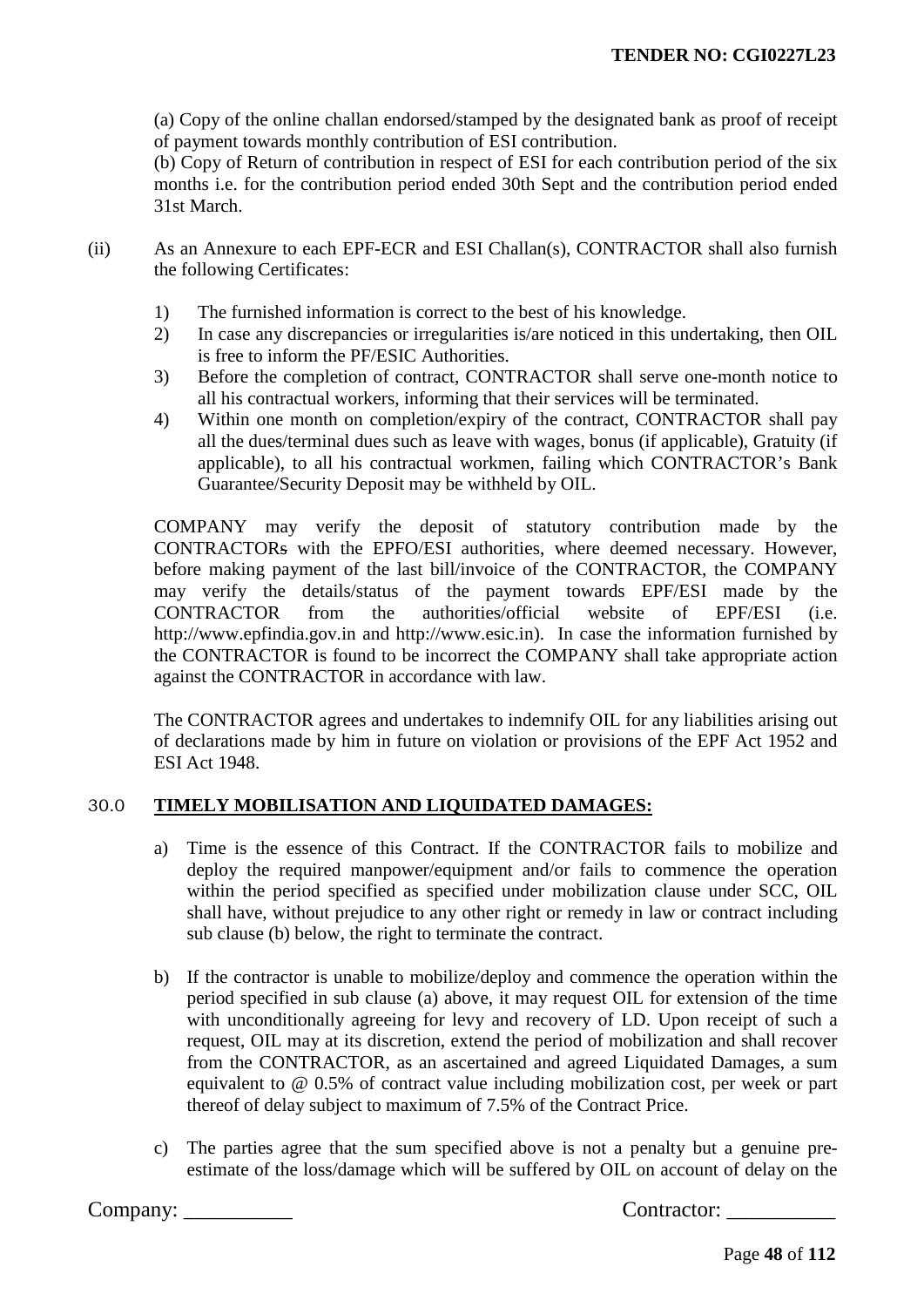part of the CONTRACTOR and the said amount will be payable without proof of actual loss or damage caused by such delay.

d) LD will be calculated on the basis of Total Contract value [(if not specified otherwise in SCC] excluding duties and taxes, where such duties/taxes have been shown separately in the contract. However, the applicable GST on the LD shall have to be borne by the CONTRACTOR. Accordingly, the liquidated damages shall be recovered from the CONTRACTOR along with applicable GST.

### 31.0 **FORCE MAJEURE:**

In the event of either party being rendered unable by `Force Majeure' to perform any obligation required to be performed by them under the contract, the relative obligation of the party affected by such `Force Majeure' will stand suspended as provided herein. The term force majeure as employed herein shall mean Acts of God such as earthquake, hurricane, typhoon, flood, volcanic activity etc.; war (declared/undeclared); riot, revolts, rebellion, terrorism, sabotage by persons other than the CONTRACTOR's Personnel; fires, explosions, ionising radiation or contamination by radio-activity or noxious gas, if not caused by CONTRACTOR's fault; declared epidemic or disaster; acts and regulations of respective Govt. of the two parties, namely the COMPANY and the CONTRACTOR and civil commotions, lockout not attributable to the CONTRACTOR.

Upon occurrence of such cause, the party claiming that it has been rendered unable as aforesaid thereby, shall notify the other party in writing within 72 (Seventy-Two) hours of the alleged beginning and ending thereof, giving full particulars and satisfactory evidence in support of its claim.

Should 'force majeure' condition as stated above occurs and should the same be notified within 72 (Seventy-two) hours after its occurrence the 'force majeure' rate (if specified in the SCC of the Contract) shall apply for the first 15 (fifteen) days for each such occasion*.* 

Either party shall have the right to terminate the Contract if such `force majeure' conditions continue beyond successive 60 (Sixty) days [or exclusively mentioned in the SCC of the Contract] with prior written notice of 15 days, provided termination of the Contract does not result into safety hazard to the life and property on account of withdrawal of operations or the operation is at critical stage. COMPANY shall have the absolute right to decide whether any safety hazard exists or operation is at critical position and decision of the COMPANY shall binding upon the CONTRACTOR.

Should either party decide not to terminate the Contract even under such condition, no payment would apply after expiry of fifteen (15) days force majeure period*.* [or exclusively mentioned in the SCC of the Contract]

Time for performance of the relative obligation suspended by Force Majeure shall then stand extended by the period for which such cause lasts.

If however, relative obligation of the party affected by such 'Force Majeure' is limited to part of the obligation(s), the contract shall not be terminated and the parties shall continue to perform their respective obligations, which are not affected by the 'force majeure' condition, provided the obligations affected by the 'force majeure' do not preclude the parties in performing the obligations not affected by such conditions.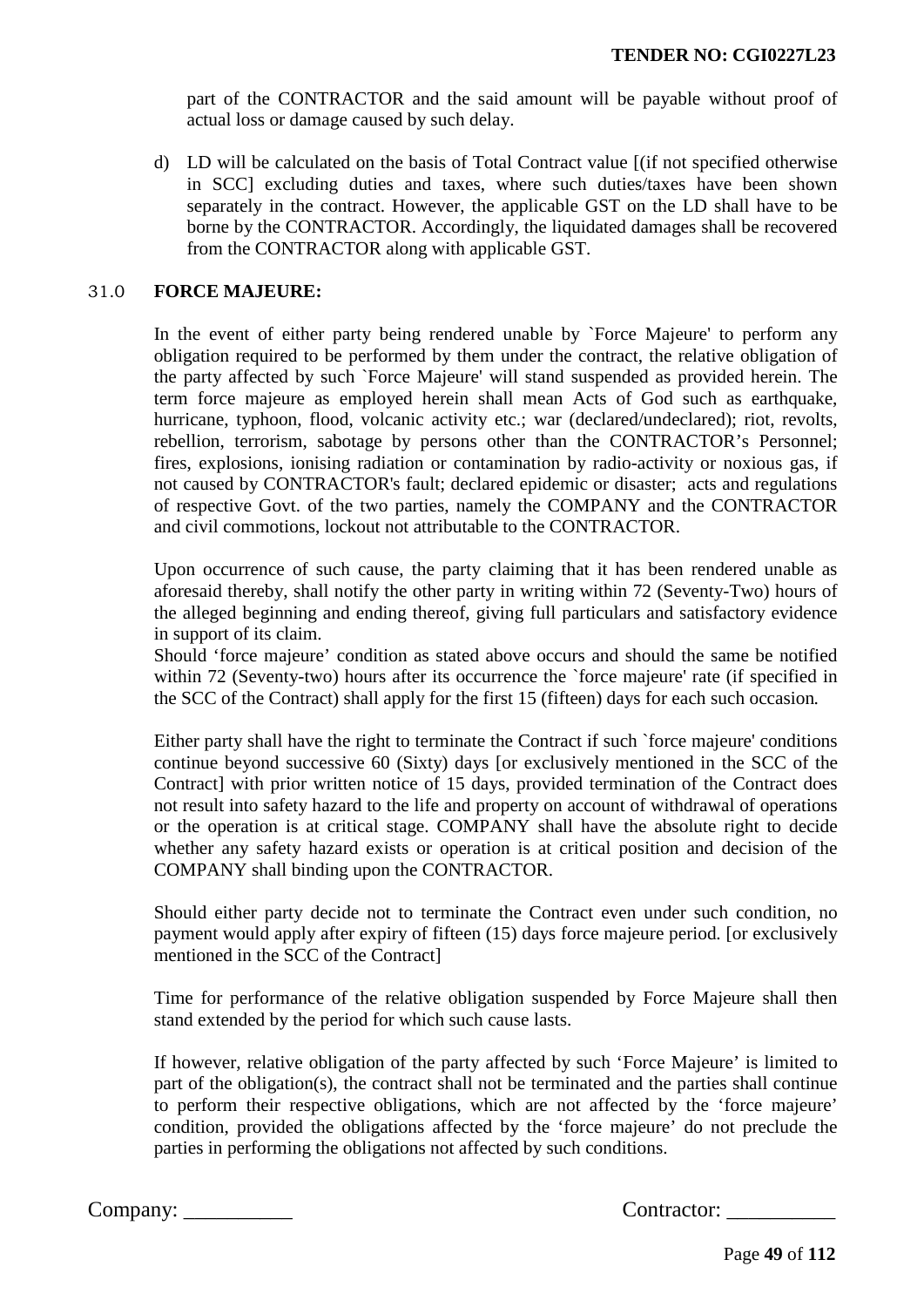### 32.0 **SET-OFF:**

Any sum of money due and payable to the CONTRACTOR (including Performance Security refundable to them) under this or any other Contract, whether in progress or in future, may be appropriated by OIL and set-off against any claim of OIL (or such other person or persons contracting through OIL) for payment of a sum of money arising out of this contract or under any other contract made by the CONTRACTOR with OIL (or such other person or persons contracting through OIL).

### 33.0 **WITHHOLDING:**

COMPANY may withhold or nullify the whole or any part of the amount due to CONTRACTOR, after informing the CONTRACTOR of the reasons in writing, on account of subsequently discovered evidence in order to protect COMPANY from loss on account of:

- 33.1 For non-completion of jobs assigned as per Scope of Work/Terms of Reference.
- 33.2 Defective work not remedied by CONTRACTOR.
- 33.3 Claims by COMPANY's recognized sub-CONTRACTOR of CONTRACTOR or others filed or on the basis of reasonable evidence indicating probable filing of such claims against CONTRACTOR.
- 33.4 Failure of CONTRACTOR to pay or provide for the payment of salaries/ wages, contributions, taxes or enforced savings with-held from wages etc. with respect to personnel engaged by the CONTRACTOR.
- 33.5 Failure of CONTRACTOR to pay the cost of removal of unnecessary debris, materials, tools, or machinery.
- 33.6 Any failure by CONTRACTOR to fully reimburse COMPANY under any of the indemnification provisions of this Contract. If, during the progress of the work CONTRACTOR shall allow any indebtedness to accrue for which CONTRACTOR, under any circumstances in the opinion of COMPANY, may be primarily or contingently liable or ultimately responsible and CONTRACTOR shall, within five days after demand is made by COMPANY, fail to pay and discharge such indebtedness, then COMPANY may during the period for which such indebtedness shall remain unpaid, with-hold from the amounts due to CONTRACTOR, a sum equal to the amount of such unpaid indebtedness.
- 33.7 Withholding will also be effected on account of the following:
	- i) Order issued by a Court of Law or statutory authority in India.
	- ii) Income-tax deductible at source according to law prevalent from time to time in the country.
	- iii) Any obligation of CONTRACTOR which by any law prevalent from time to time to be discharged by COMPANY in the event of CONTRACTOR's failure to adhere to such laws.
	- iv) Any payment due from CONTRACTOR in respect of unauthorized imports.

When all the above grounds for withholding payments are removed, payment shall thereafter be made for amounts so with-held.

33.8 COMPANY reserves the right to disburse or deposit the amount so withheld to the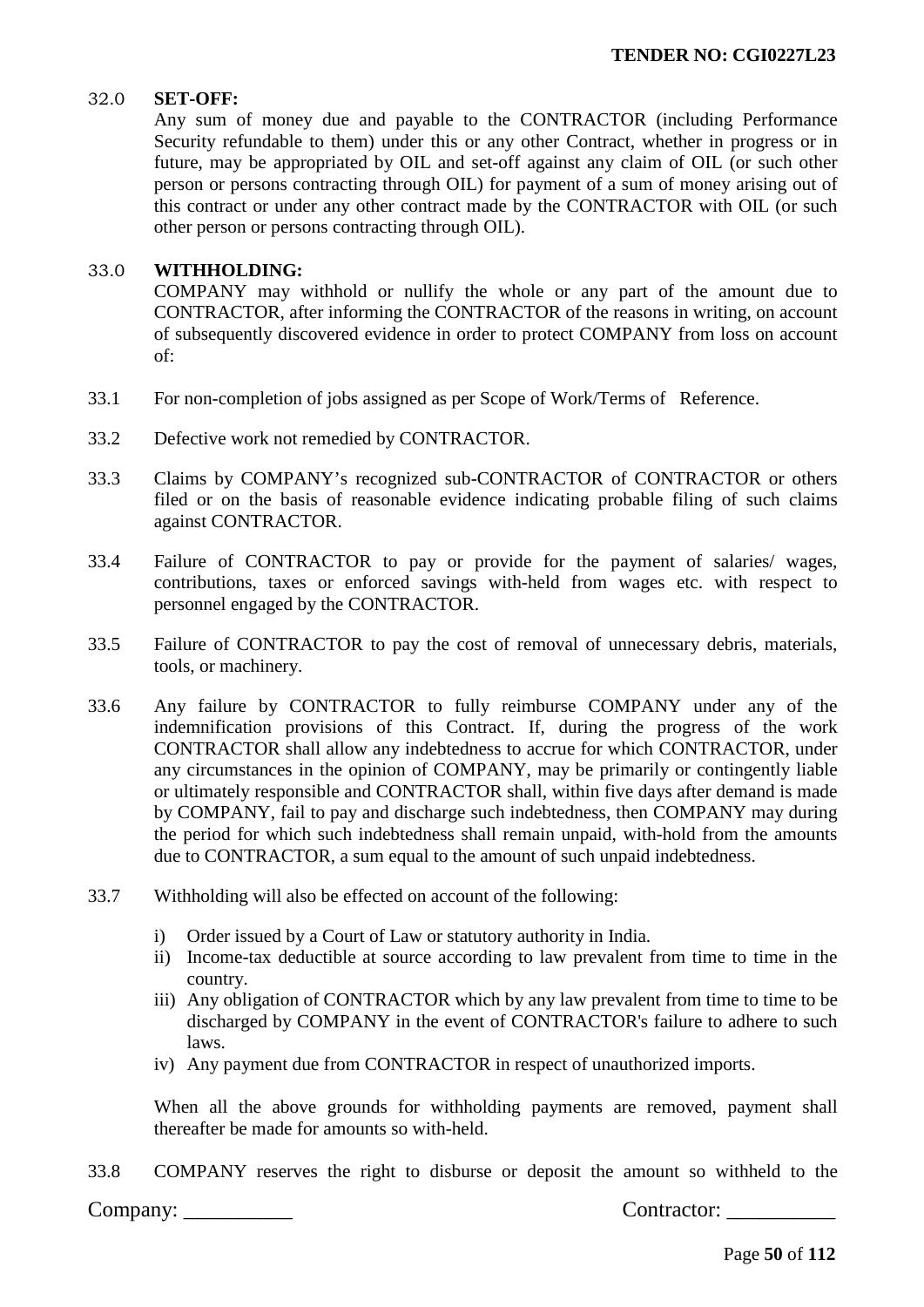concerned person(s) or agency or government authority, as the case may be, besides nullifying such amount on account of loss suffered by the COMPANY against 33.2, 33.3, 33.6 & 33.7 above.

## 34.0 **APPLICABLE LAWS:**

The Contract shall be deemed to be a Contract made under, governed by and construed in accordance with the laws of India for the time being in force and shall be subject to the sole and exclusive jurisdiction of Courts situated in Guwahati and Principal Bench of Guwahati High Court.

This Agreement including all matter connected with this Agreement, shall be governed by the laws of India (both substantive and procedural) for the time being in force and shall be subject to exclusive jurisdiction of Courts, mentioned hereinabove. Foreign companies, operating in India or entering into Joint ventures in India, shall also be governed by the laws of India and shall be subject to sole and exclusive jurisdiction of above Courts.

The CONTRACTOR shall ensure full compliance of various Indian Laws and Statutory Regulations, as stated below, to the extent applicable, as stated below, but not limited to, in force from time to time and obtain necessary permits/licenses etc. from appropriate authorities for conducting operations under the Contract:

- a) The Mines Act 1952
- b) The Oil Mines Regulations, 1984
- c) The Employees' Compensation Act, 1923
- d) The Code of Wages, 2019
- e) The Contract Labour (Regulation & Abolition) Act, 1970 and the rules framed there under
- f) The Employees Pension Scheme, 1995
- g) The Interstate Migrant Workmen Act., 1979 (Regulation of employment and conditions of service).
- h) The Employees Provident Fund and Miscellaneous Provisions Act, 1952
- i) Goods and Service Tax Act
- j) Customs & Excise Act & Rules
- k) Factories Act, 1948
- l) Industrial Disputes Act, 1947
- m) Payment of Gratuity Act, 1972
- n) Environmental Protection Act, 1986 & other pollution control Acts.

**Note:** The above Acts are only indicative and not exhaustive. The Acts shall include the rules and regulations framed thereunder.

## 35.0 **LABOUR LAWS:**

i) CONTRACTOR shall comply with the provisions of various labour related laws, including but not limited to the Code of Wages, 2019, Employee Provident Fund and Miscellaneous Provisions Act 1952, COMPANY's Liability Act 1938, Employees' Compensation Act 1923, Industrial Disputes Act 1947, the Maternity Benefit Act 1961 and Contract Labour (Regulation and Abolition) Act 1970, Employment of Children Act 1938, Employees' State Insurance Act, 1948 or any Children Act 1938, Employees' State Insurance Act, 1948 or any modifications/amendment thereof or any other law relating thereto and rules made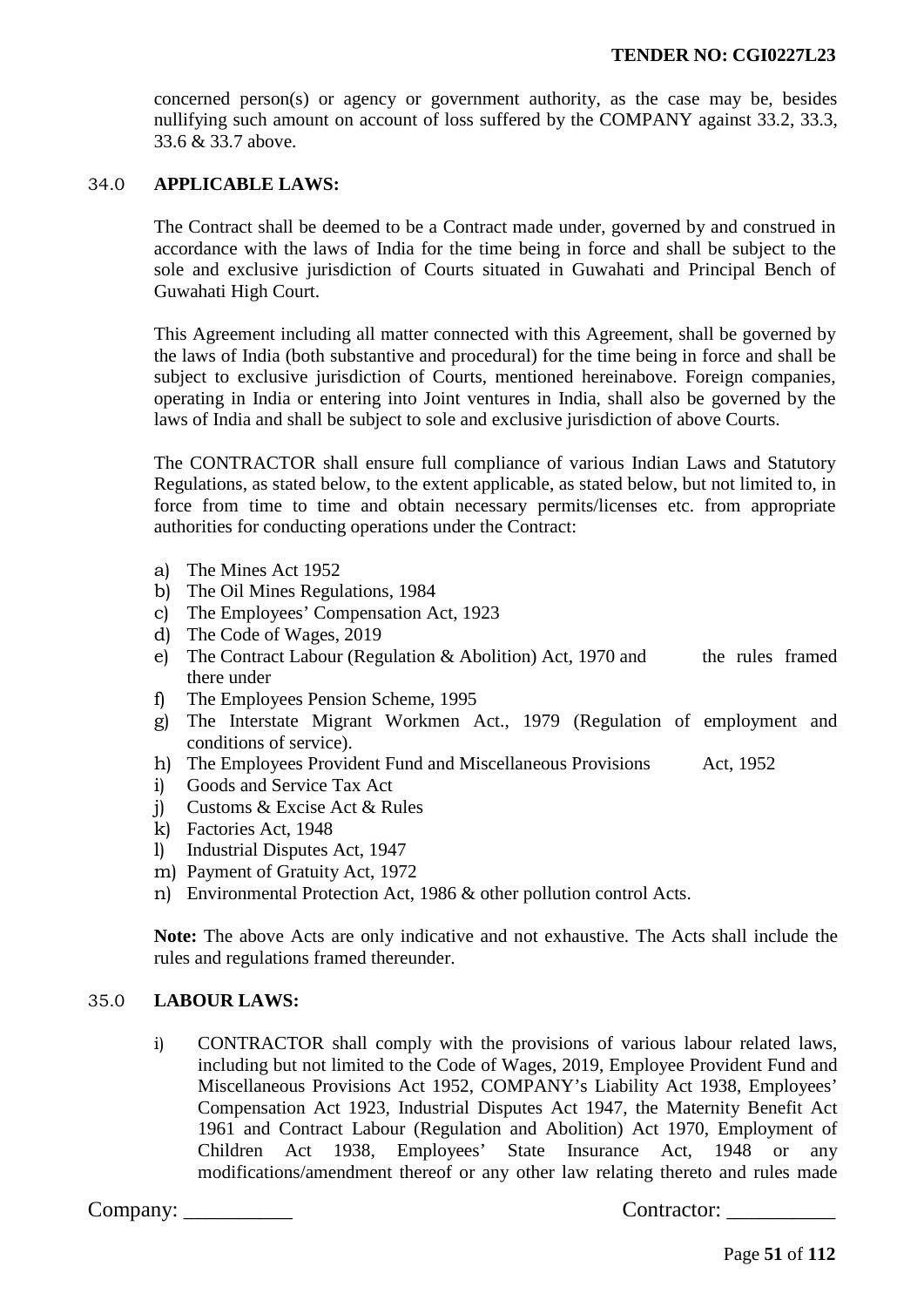there under from time to time.

- ii) No Labour below the age of eighteen [18] years shall be employed on the work.
- iii) CONTRACTOR shall not pay less than what is provided under law to labourers engaged by him on the work.
- iv) CONTRACTOR shall at his expense comply with all labour laws and keep the COMPANY indemnified in respect thereof.
- v) CONTRACTOR shall pay equal wages for men and women in accordance with applicable Labour laws.
- vi) If the CONTRACTOR is covered under the Contract Labour (Regulation and Abolition) Act, he shall obtain a license from licensing authority [i.e. office of the Labour Commissioner] by payment of necessary prescribed fee and the deposit, if any, before starting the work under the Contract. Such fee/deposit shall be borne by the CONTRACTOR.
- vii) CONTRACTOR must obtain the PF Code from the concerned PF Authority under Employees Provident Fund and Miscellaneous Provisions Act, 1952. Similarly, CONTRACTOR must obtain ESI Code under Employees State Insurance Act.
- viii) CONTRACTOR being the employer of the labours/personnel to be engaged under the contract shall be liable to pay gratuity to the labours/personnel as per the provision of the Payment of Gratuity Act, 1972 and accordingly, shall keep the COMPANY indemnified in respect thereof. If however, COMPANY requires to pay gratuity to such labour(s) as per the direction of the competent authority under the Act, COMPANY shall recover such amount from the outstanding dues payable to the CONTRACTOR under the contract or any other contract(s).
- ix) CONTRACTOR shall furnish to Engineer in Charge the distribution return of the number & description, by trades of the work people employed on the works. CONTRACTOR shall also submit on the 4th& 19th of every month to Engineer in Charge a true statement showing in respect of the 2nd half of the preceding month  $\&$ the 1st half of the current month (1) the accidents that occurred during the said fortnight showing the circumstances under which they happened and the extent of damage and injury caused by them and (2) the number of female workers who have been allowed Maternity Benefit as provided in the Maternity Benefit Act 1961 on Rules made there under and the amount paid to them.
- x) Engineer in Charge shall on a report having been made by an inspecting officer as defined in Contract Labour (Regulation and Abolition) Act 1970 have the power to deduct from the money due to the CONTRACTOR any sum required or estimated to be required for making good the loss suffered by a worker or workers by reason of non-fulfillment of the conditions of the Contract for the benefit of workers, nonpayment of wages or of deductions made from his or their wages which are not justified by the terms of the Contract or non-observance of the said regulations.
- xi) The CONTRACTOR shall indemnify the COMPANY against any payments to be made under and for the observance of the provisions of the aforesaid acts without prejudice to his right to obtain indemnity from his sub-CONTRACTOR.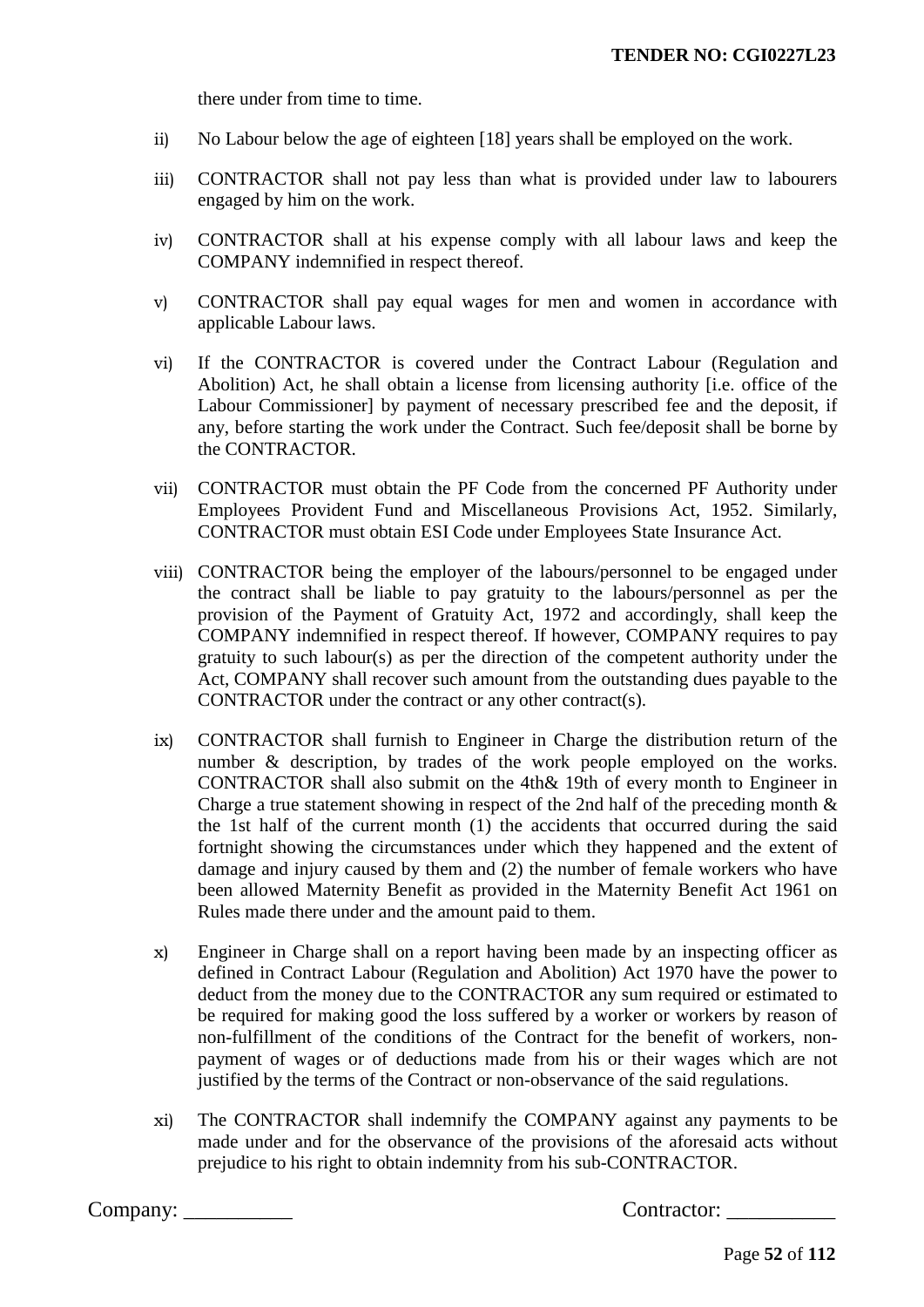36.0 **STATUTORY REQUIREMENTS:** During the tenure of this CONTRACT nothing shall be done by the CONTRACTOR in contravention of any law, act and/or rules/regulations, thereunder or any amendment.

## 37.0 **GENERAL HEALTH, SAFETY & ENVIRONMENT (HSE) GUIDELINES:**

- 37.1 It will be solely the CONTRACTOR's responsibility to fulfil all the legal formalities with respect to the Health, Safety and Environmental aspects of the entire job (namely; the person employed by him, the equipment, the environment, etc.) under the jurisdiction of the district of that state where it is operating. Ensure that all sub-CONTRACTORs hired by CONTRACTOR comply with the same requirement as the CONTRACTOR himself and shall be liable for ensuring compliance all HSE laws.
- 37.2 It will be entirely the responsibility of the Contractor / his Supervisor / representative to ensure strict adherence to all HSE measures and statutory rules during operation in OIL's installations and safety of workers engaged by him. The crew members will not refuse to follow any instruction given by company's Installation Manager / Safety Officer / Engineer / Official / Supervisor / Junior Engineer for safe operation.
- 37.3 Any compensation arising out of the job carried out by the Contractor whether related to pollution, Safety or Health will be paid by the contractor only.
- 37.4 Any compensation arising due to accident of the Contractor's personnel while carrying out the job, will be payable by the contractor.
- 37.5 When there is a significant risk to health, environment or safety of a person or place arising because of a non-compliance of HSE Measures Company shall have the right to direct the contractor to cease work until the non-compliance is corrected.

## 38.0 **POLLUTION AND CONTAMINATION:**

The CONTRACTOR shall be liable for all surface and sub-surface pollution to the extent caused by CONTRACTOR and resulting from CONTRACTOR's operation/service or spillage or dumping of solvents/additive substances or pollutants, which the CONTRACTOR brings to the Site for use in connection with Work to be performed under this Contract.

Notwithstanding anything to the contrary contained herein, it is agreed that except on the ground of willful misconduct or criminal misconduct, COMPANY shall release, indemnify and hold CONTRACTOR and its sub-CONTRACTORs harmless from any and all claims, judgments, losses, expenses and any costs related thereto (including but not limited to Court costs and "Attorney's fees") for:

- a) Damage to or loss of any reservoir or producing formation; and/ or
- b) Damage to or loss of any well; and/or
- c) Any other subsurface damage or loss; and/ or
- d) Any property damage or loss or personal injury or death arising out of or in connection with a blowout, fire explosion and loss of well control regardless of cause.

## 39.0 **STATUTORY VARIATION/NEWLY ENACTED LAW:**

Company: \_\_\_\_\_\_\_\_\_\_ Contractor: \_\_\_\_\_\_\_\_\_\_ 39.1 All duties, taxes except otherwise specified in the Contract as applicable on the closing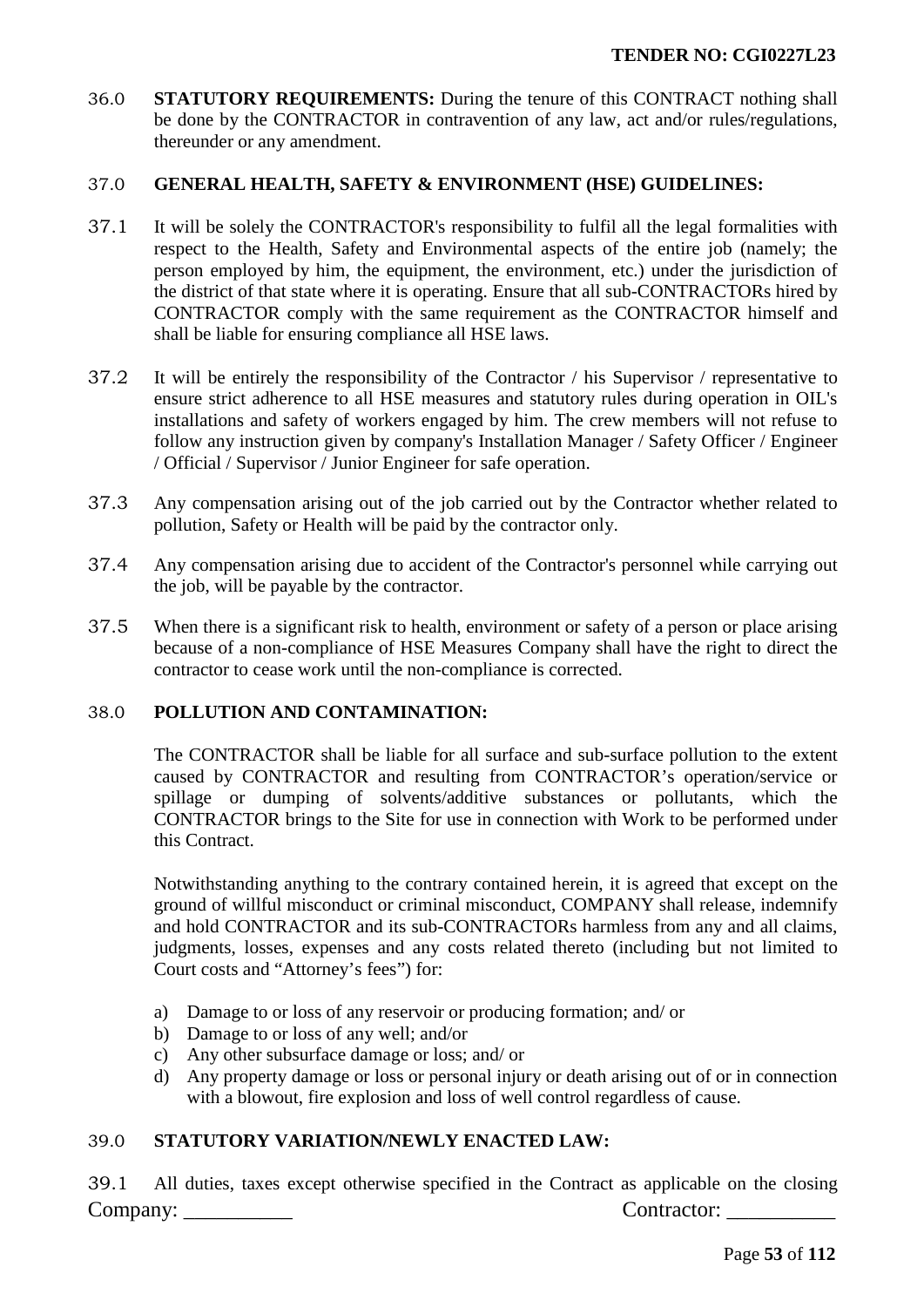date of bid submission as per relevant acts and rules shall be in CONTRACTOR's account. Variation in case of custom duty on CIF value declared by the bidder shall be to COMPANY account.

- 39.2 In the event of introduction of any new legislation or any amendment or enforcement of any Act or Law, rules or regulations of Government of India or State Government(s) or Public Body, which becomes effective after the date of submission of Price Bid or revised price bid, if any, for this CONTRACT and which results in increased/decreased cost of the works under the CONTRACT through increased/decreased liability of taxes and/or duties, required to be paid by the CONTRACTOR, (other than personnel and Corporate taxes), the Parties shall agree to a revision in pricing to reflect such change subject to the production of documentary proof to the satisfaction of the COMPANY/CONTRACTOR as applicable to the extent which directly is attributable to such introduction of new legislation or change or amendment as mentioned above and adjudication by the competent authority (applicable when disputed by COMPANY)  $\&$  the courts wherever levy of such taxes/duties are disputed by COMPANY/CONTRACTOR.
- 39.3 Any increase in net amount of the duties and taxes (i.e. the amount of taxes/duties payable minus eligible credit of taxes/duties paid on input services/inputs) after the contractual completion/mobilization date during the extended period will be to the CONTRACTOR's account, where delay in completion/mobilization period is attributable to the CONTRACTOR. However, any decrease in net amount of the duties and taxes (i.e. the amount of taxes/duties payable minus eligible credit of taxes/duties paid on input services/inputs) after the contractual completion/mobilization date will be to COMPANY's account.
- 39.4 The Contract Price and other prices given in the Schedule of Prices are based on the applicable tariff as indicated by the CONTRACTOR in the Schedule of Prices. In case this information subsequently proves to be wrong, incorrect or misleading, COMPANY will have no liability to reimburse/pay to the CONTRACTOR the excess duties, taxes, fees, if any finally levied/imposed by the concerned authorities. However, in such an event, COMPANY will have the right to recover the difference in case the rate of duty/tax finally assessed is on the lower side.
- 39.5 Notwithstanding the provision contained in Clause-39.1 to 39.4 above, the COMPANY shall not bear any liability in respect of:
	- i. Personal taxes on the personnel deployed by CONTRACTOR, his sub-CONTRACTOR/sub-sub-CONTRACTORs and Agents etc.
	- ii. Corporate taxes and Fringe benefit tax in respect of CONTRACTOR and all of their sub-CONTRACTORs, agents etc.
	- iii. Other taxes & duties including Customs Duty and GST in addition to new taxes etc. in respect of sub-CONTRACTORs, vendors, agents etc. of the CONTRACTOR.
	- iv. Any liability on the CONTRACTOR, which was accrued under the old law or contract, which the CONTRACTOR is obligated to pay either to the COMPANY or to the Government Authority.
- 39.6 In order to ascertain the net impact of the amendment/ revisions/enactment of various provisions of taxes/duties, the CONTRACTOR is liable to provide following disclosure to COMPANY: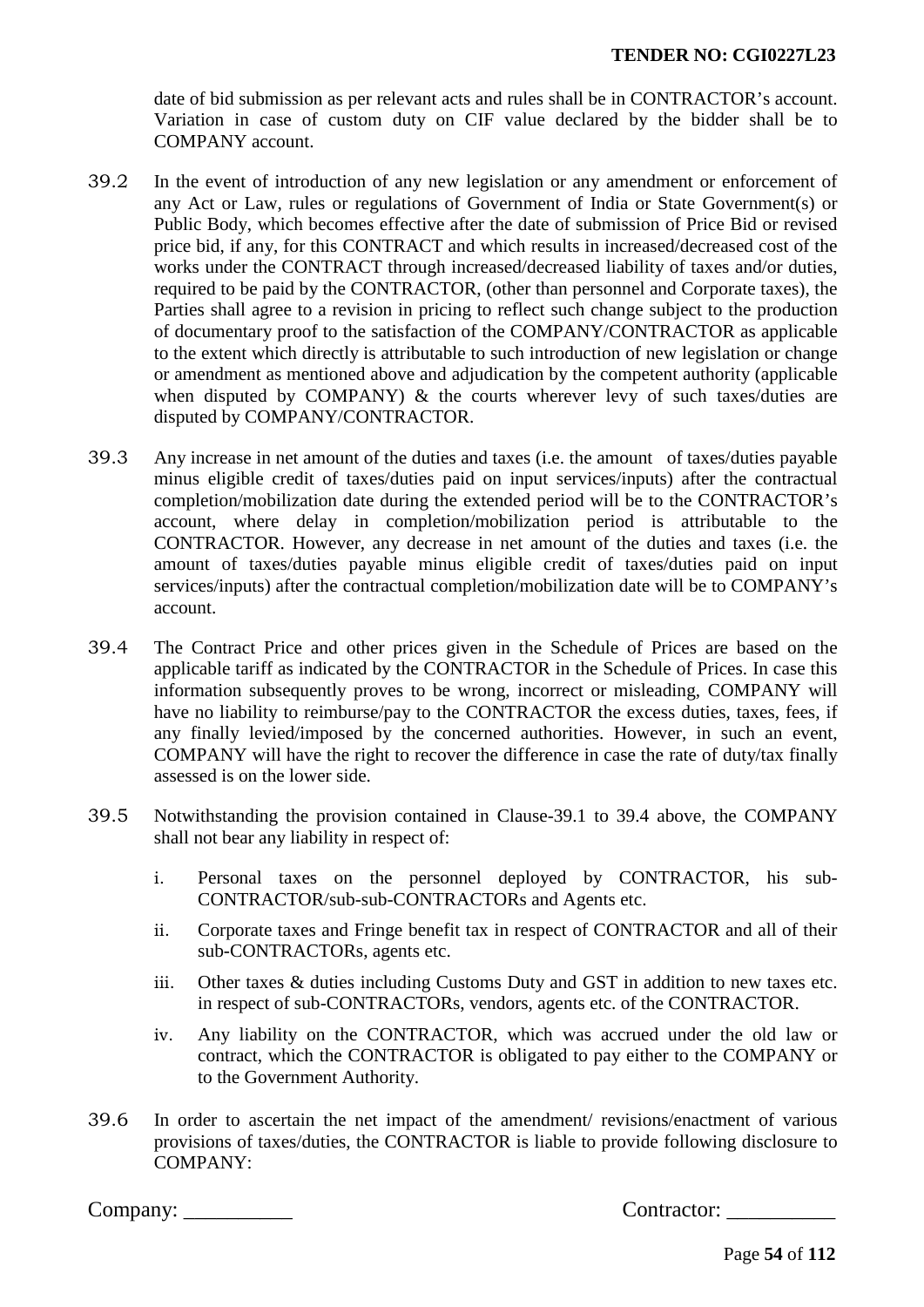- i. Details of each of the input services used in relation to providing service to COMPANY including estimated monthly value of input service and GST tax amount.
- ii. Details of Inputs (material/consumable) used/required for providing service to COMPANY including estimated monthly value of input and GST paid/payable on purchase of inputs.
- 39.7 The above provisions would be applicable only in case of variation in rate of taxes and duties on supply of services to OIL and not applicable on taxes and duties on input (goods and services) towards such services.
- 39.8 Any claim or reduction on account of change in law shall be accompanied with undertaking that the provisions of anti-profiteering clause under GST Act have been complied with.

## 40.0 **SEVERABILITY:**

Should any provision of this agreement be found to be invalid, illegal or otherwise not enforceable by any court of law, such finding shall not affect the remaining provisions hereto and they shall remain binding on the parties hereto.

## 41.0 **Commission of misconduct/submission of fraudulent document by the bidder/contractor and Banning thereof:**

The information and documents furnished by the bidder/CONTRACTOR in respect of the tender/contract are accepted by COMPANY to be true and genuine. However, if it comes to the notice of the COMPANY anytime either during the pendency of the tender or after award of the contract or after completion the contract that a Bidder/CONTRACTOR furnished fraudulent document/false information in relation to the subject tender/contract or committed any misconduct, appropriate action shall be taken against the Bidder/CONTRACTOR for debarment/banning of the bidder/CONTRACTOR from participating in any future tender of the COMPANY in terms of the COMPANY's Banning Policy, 2017 besides making the CONTRACTOR liable for other penal action including termination of ongoing contract(s) at his/her risk and peril. In such event, the Bid Performance Security in respect of ongoing contract(s) shall be forfeited by the COMPANY.

## 42.0 **SETTLEMENT OF DISPUTES:**

# 42.1 **Arbitration (Applicable for Suppliers/CONTRACTORs other than PSU and MSME):**

- 1. Except as otherwise provided elsewhere in the contract, if any dispute, difference, question or disagreement arises between the parties hereto or their respective representatives or assignees, in connection with construction, meaning, operation, effect, interpretation of the contract or breach thereof which parties are unable to settle mutually, the same shall be referred to Arbitration as provided hereunder:
- 2. A party wishing to commence arbitration proceeding shall invoke Arbitration Clause by giving 30 days' notice to the other party. The notice invoking arbitration shall specify all the points of dispute with details of the amount claimed to be referred to arbitration at the time of invocation of arbitration and not thereafter. If the claim is in foreign currency, the claimant shall indicate its value in Indian Rupee for the purpose of constitution of the arbitral tribunal.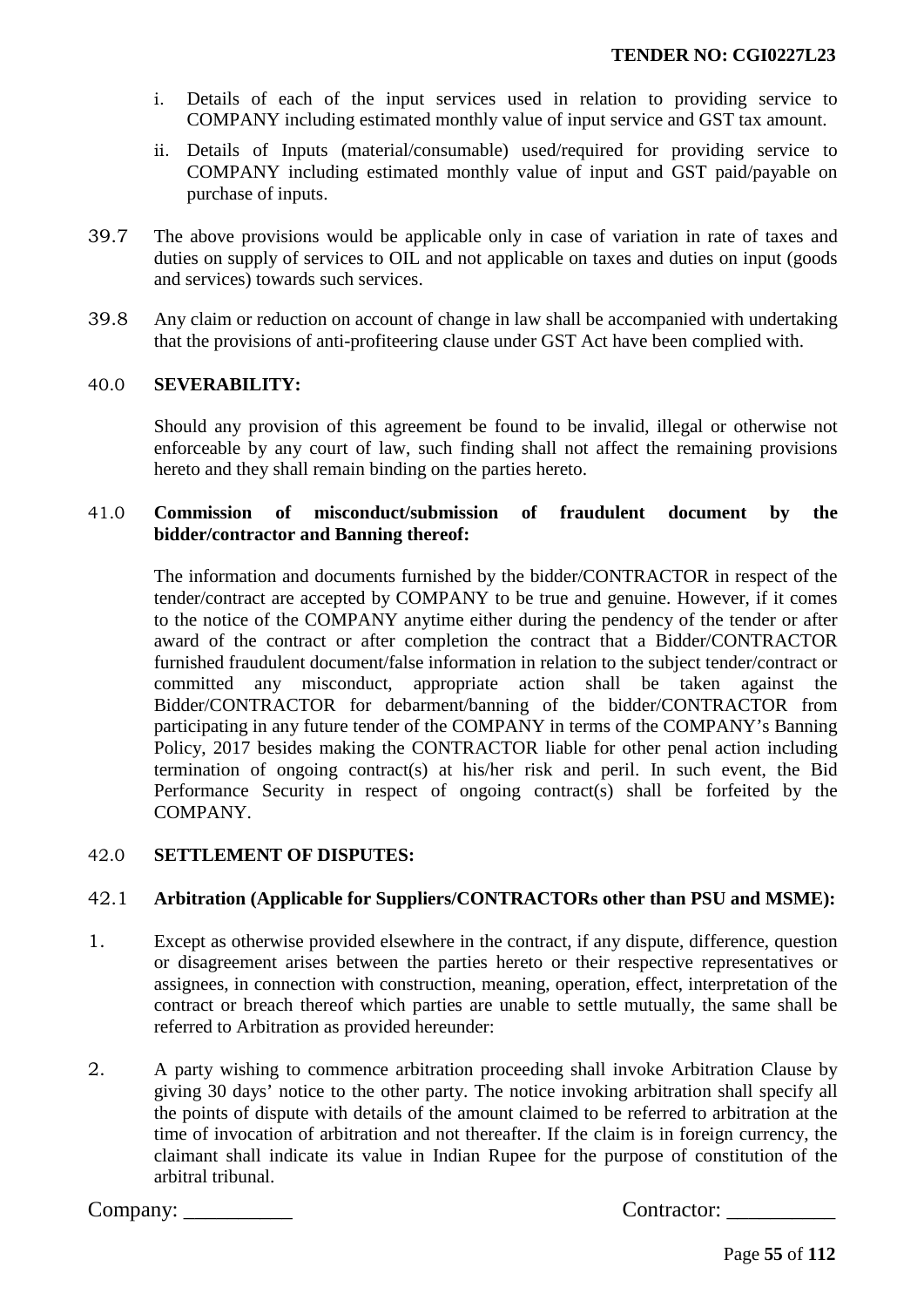3. It is agreed and undertaken by the Parties that irrespective of country of origin of the CONTRACTOR, the arbitration proceedings shall be governed by the Arbitration and Conciliation Act, 1996 and under no circumstances, the proceedings shall be construed as International Arbitration.

| Claim amount (excluding)        | Number of       | <b>Appointing Authority</b>          |
|---------------------------------|-----------------|--------------------------------------|
| claim for interest and          | Arbitrator      |                                      |
| counter claim, if any)          |                 |                                      |
| Upto INR 25.00 Lakh             | Not applicable  | Not applicable                       |
| Above INR 25.00 Lakh            | Sole Arbitrator | OIL                                  |
| $\bigcup_{h}$ Upto INR 25 Crore |                 |                                      |
| $A$ bove INR 25 Crore           | 3 Arbitrators   | One Arbitrator by each party and the |
|                                 |                 | 3rd Arbitrator, who shall be the     |
|                                 |                 | presiding Arbitrator, by the two     |
|                                 |                 | Arbitrators.                         |

4. The number of arbitrators and the appointing authority will be as under:

rties agree that they shall appoint only those persons as arbitrators who accept the conditions of the arbitration clause. No person shall be appointed as Arbitrator or Presiding Arbitrator who does not accept the conditions of the arbitration clause.

- 6. If any of the Arbitrators so appointed dies, resigns, becomes incapacitated or withdraws for any reason from the proceedings, it shall be lawful for the concerned party/arbitrators to appoint another person in his place in the same manner as aforesaid. Such person shall proceed with the reference from the stage where his predecessor had left if both parties consent for the same; otherwise, he shall proceed de novo.
- 7. Parties agree and undertake that neither shall be entitled for any pre-reference or pendentelite interest on its claims. Parties agree that any claim for such interest made by any party shall be void.
- 8. The arbitral tribunal shall complete the proceedings, make and publish the award within time stipulated in the Arbitration and Conciliation Act, 1996(as amended).
- 9. If after commencement of the arbitration proceedings, the parties agree to settle the dispute mutually or refer the dispute to conciliation, the arbitrators shall put the proceedings in abeyance until such period as requested by the parties. Where the proceedings are put in abeyance or terminated on account of mutual settlement of dispute by the parties, the fees payable to the arbitrators shall be determined as under:
	- (i) 20% of the fees if the claimant has not submitted statement of claim.
	- (ii) 40% of the fees if the pleadings are complete
	- (iii) 60% of the fees if the hearing has commenced.
	- (iv) 80% of the fees if the hearing is concluded but the award is yet to be passed.
- 10. Each party shall be responsible to make arrangements for the travel and stay etc. of the arbitrator appointed by it. Claimant shall also be responsible for making arrangements for travel/stay arrangements of the Presiding Arbitrator and the expenses incurred shall be shared equally by the parties.

Company: \_\_\_\_\_\_\_\_\_\_ Contractor: \_\_\_\_\_\_\_\_\_\_

 $5.$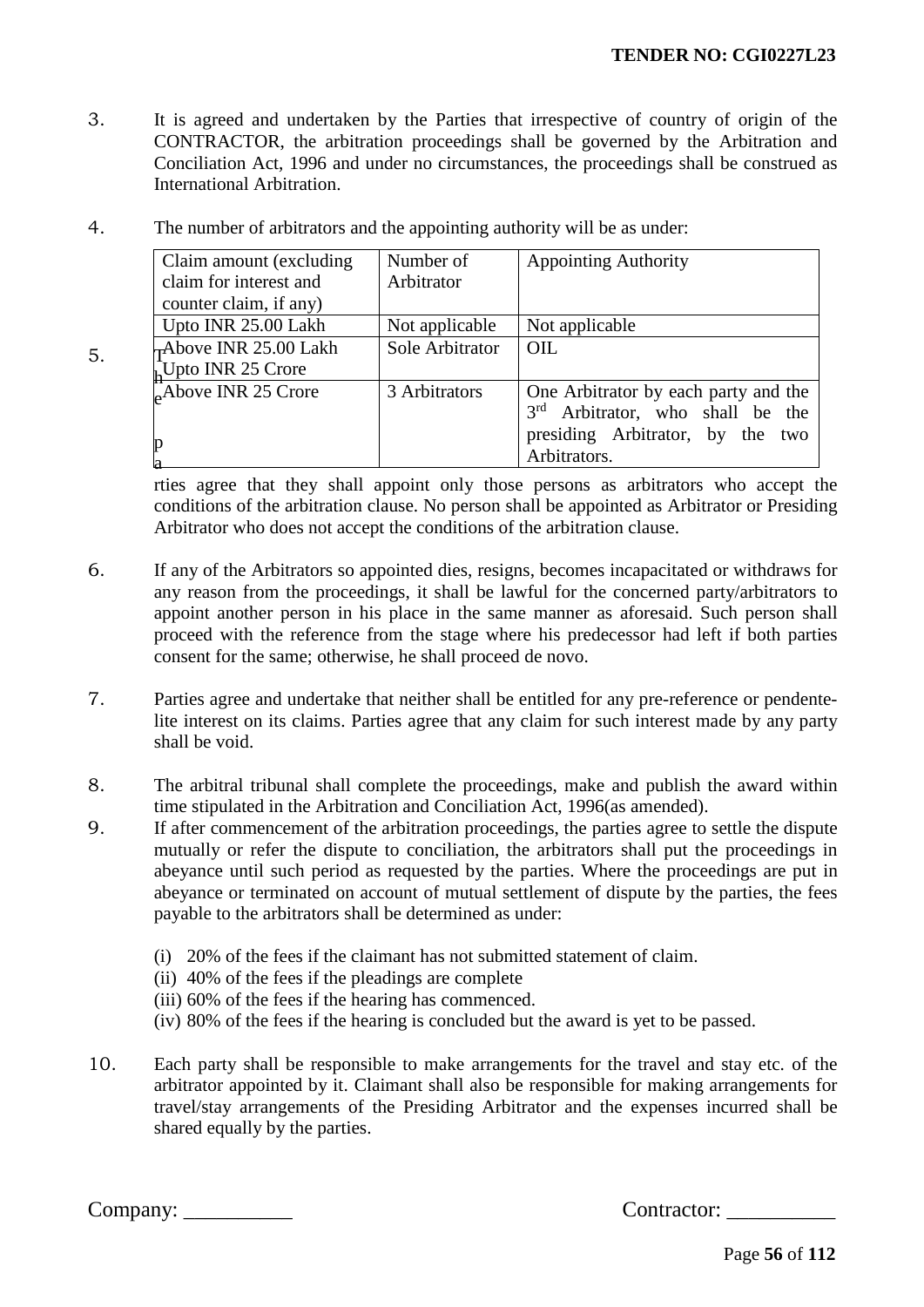In case of sole arbitrator, both parties shall equally share all expenditures that may be required to be incurred.

- 11. The fees and other administrative/secretarial expenses of the arbitrator(s) shall not exceed the model fee as stipulated in Schedule--- of the Act and such expenses shall be equally borne by the parties.
- 12. The Place/Seat of Arbitration shall be Guwahati or the place where the contract is executed. The venue of the arbitration shall be decided by the Arbitrator(s) in discussion with the parties. The cost of arbitration sittings shall be equally borne by the parties.
- 13. The Arbitrator(s) shall give reasoned and speaking award and it shall be final and binding on the parties.
- 14. Subject to aforesaid, provisions of the Arbitration and Conciliation Act, 1996 and any statutory modifications or re-enactment thereof shall apply to the arbitration proceedings under this clause.

## 42.2 **Arbitration (applicable in case of Contract awarded on Public Sector Enterprise):**

- a) In the event of any dispute or difference relating to the interpretation and application of the provisions of commercial contract (s) between Central Public Sector Enterprises (CPSEs) and also between CPSEs and Government Departments/Organizations (excluding disputes -concerning Railways, Income Tax, Customs & Excise Departments), such dispute or difference shall be taken up by either party for resolution through AMRCD as mentioned in OPE OM No. 4(1)/2013-DPE(GM)/FTS-1835 dated 22-05-2018.
- b) A party wishing to commence arbitration proceeding shall invoke Arbitration Clause and refer the dispute(s) to AMRCD with a copy to the other party. The notice invoking arbitration shall specify all the points of dispute with details of the amount claimed to be referred to arbitration at the time of invocation of arbitration and not thereafter.
- c) Upon such reference, the dispute shall be decided by the Competent Authority appointed under the AMRCD, whose decision shall bind the parties finally and conclusively. The parties in the dispute will share equally the cost of the arbitration as intimated by the Arbitrator.

## 42.3 **Arbitration (Applicable to Micro, Small and Medium Enterprise)**

In the event of any dispute or difference relating to, arising from or connected with the Contract, efforts shall be made to resolve the dispute(s) amicably by mutual consultation and in case such dispute(s) cannot be resolved through mutual consultation, then same shall be resolved through the procedure as prescribed in Section-18 of the Micro, Small and Medium Enterprises Development Act, 2006.

## 42.4 **Resolution of disputes through conciliation by OEC**

(Not Applicable in cases where value of dispute is less than Rs. 25 Lakhs and more than 2 Crore)

| Company: |  |
|----------|--|
|          |  |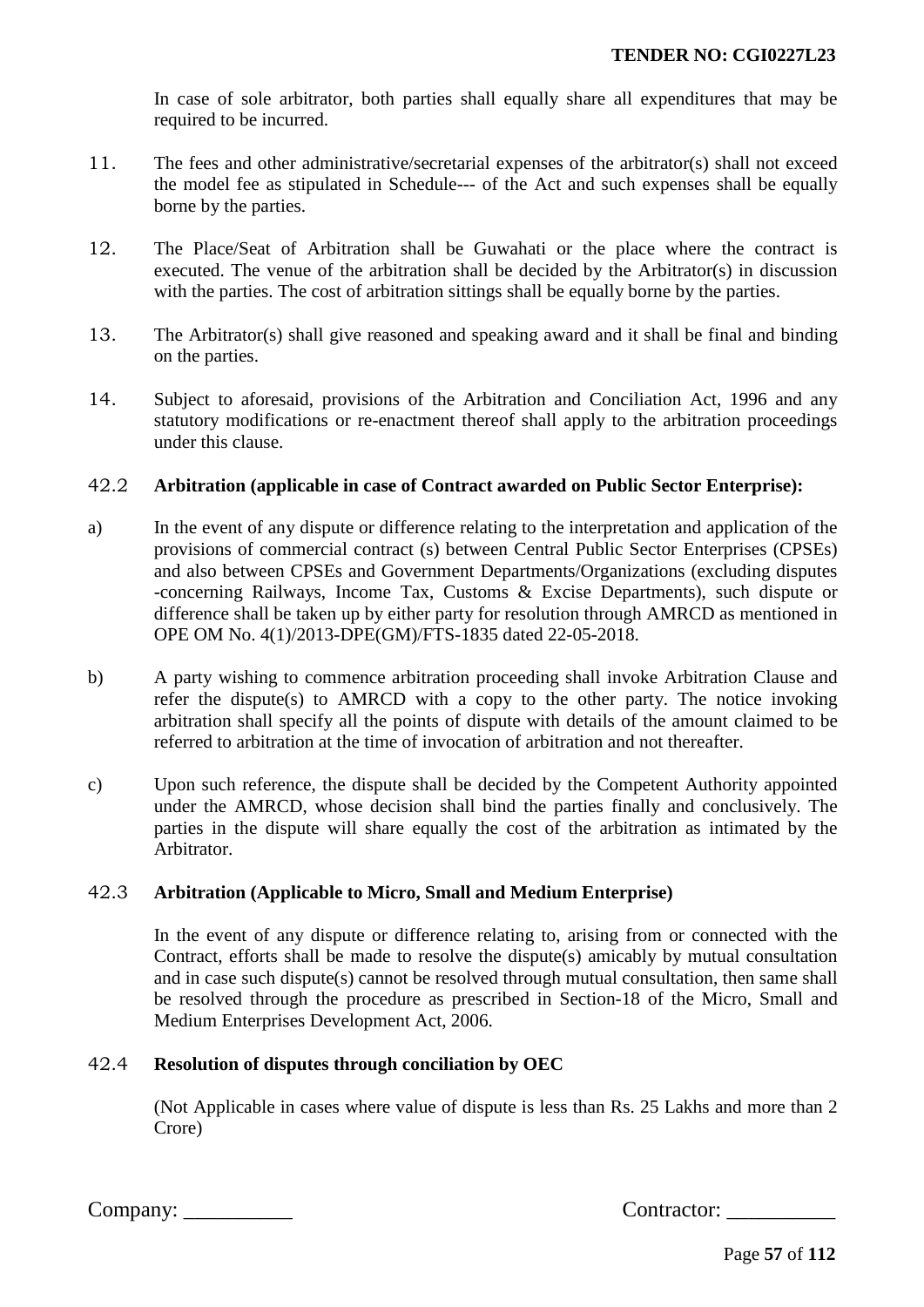If any dispute, difference, question or disagreement arises between the parties hereto or their respective representatives or assignees, in connection with construction, meaning, operation, effect, interpretation of the contract or breach thereof which parties are unable to settle mutually, Company at its discretion, on its own or on the request of the CONTRACTOR, may refer the dispute to Outside Expert Committee ("OEC") to be constituted by Corporate Business Committee (CBC), OIL as provided hereunder:

- a) The party desirous of resorting to conciliation shall send a notice of 30 (thirty) days to the other party of its intention of referring the dispute for resolution through OEC. The notice invoking conciliation shall specify all the points of disputes with details of the amount claimed to be referred to OEC and the party concerned shall not raise any new issue thereafter.
- b) OIL shall nominate three outside experts, one each from Financial/commercial, Technical and Legal fields from the Panel of Outside Experts maintained by OIL who shall together be referred to as OEC (Outside Experts Committee).
- c) Parties shall not claim any interest on claims/counterclaims from the date of notice invoking conciliation till execution of settlement agreement, if so arrived at. In case, parties are unable to reach a settlement, no interest shall be claimed by either party for the period from the date of notice invoking conciliation till the date of OEC recommendations in any further proceeding.
- d) The Proceedings of the OEC shall be broadly governed by Part III of the Arbitration and Conciliation Act, 1996 including any modifications thereof. Notwithstanding above, the proceedings shall be summary in nature and Parties agree to rely only upon documentary evidence in support of their claims and not to bring any oral evidence in the OEC proceedings.
- e) OEC shall hear both the parties and recommend possible terms of settlement between the parties. The recommendations of OEC shall be non-binding and the parties may decide to accept or not to accept the same. Parties shall be at liberty to accept the OEC recommendation with any modification they may deem fit.
- f) Where recommendations are acceptable to both the parties, a settlement agreement will be drawn up in terms of the OEC recommendations or with such modifications as may be agreed upon by the parties. The settlement agreement shall be signed by both the parties and authenticated by all the OEC members either in person or through circulation. This settlement agreement shall have the same legal status and effect as that of an arbitration award on agreed terms on the substance of the dispute rendered by an arbitral tribunal under Section 30 of the Arbitration and Conciliation Act, 1996.
- g) OIL will share all other guidelines regarding reconciliation through OEC with the CONTRACTOR when it resorts to settlement through OEC. Both parties agree to adhere to these guidelines.
- h) All the expenditure incurred in the OEC proceedings shall be shared by the parties in equal proportion. The parties shall maintain account of expenditure and present to the other for the purpose of sharing on conclusion of the OEC proceedings.
- i) The OEC proceedings must be completed within a period of 3(three) months from the date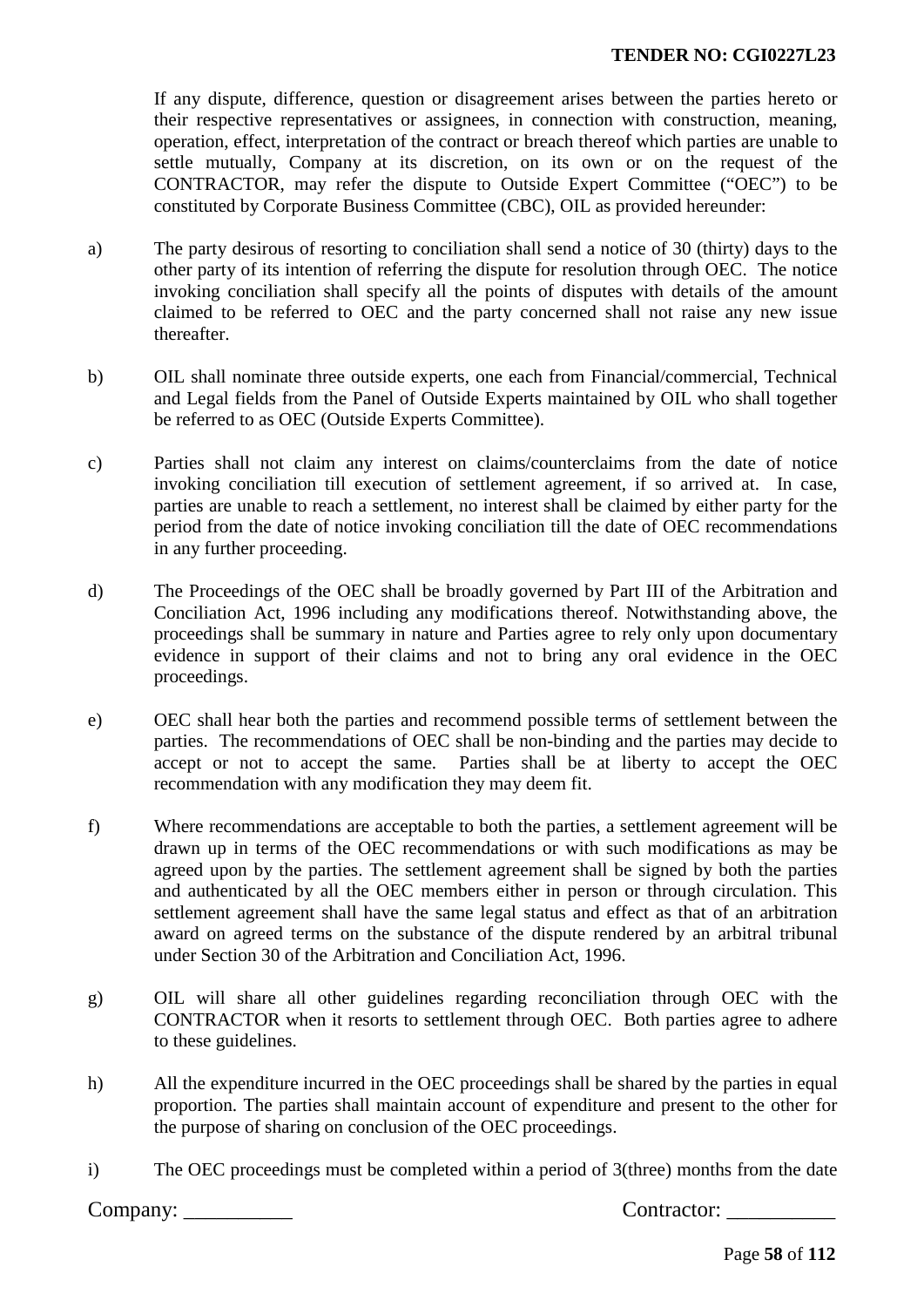of constitution of the OEC with a provision of extension of one months, subject to mutual agreement. The Place of OEC shall be either at New Delhi or Guwahati.

- j) If the parties are not able to resolve the dispute through OEC or do not opt for conciliation through OEC, the party may invoke arbitration clause as provided in the contract.
- k) The parties shall be represented by their in-house employees/executives. No party shall bring any advocate or outside consultant/advisor/agent. Ex-officers of OIL who have handled the matter in any capacity directly or indirectly shall not be allowed to attend and present the case before OEC on behalf of Contractor. However, ex- employees of parties may represent their respective organizations.
- l) Solicitation or any attempt to bring influence of any kind on either OEC Members or OIL is completely prohibited in conciliation proceedings and OIL reserves the absolute right to close the conciliation proceedings at its sole discretion if it apprehends any kind of such attempt made by the Contractor or its representatives.

## 42.5 **Exclusions**

Parties agree that following matters shall not be referred to conciliation or arbitration:

- i) Any claim, difference or dispute relating to, connected with or arising out of OIL's decision to initiate any proceedings for suspension or debarment or banning, or decision to suspend or to ban or to debar business dealings with the bidder/CONTRACTOR and/or with any other person involved or connected or dealing with bid/contract/bidder/CONTRACTOR.
- ii) Any claim, difference or dispute relating to, connected with or arising out of OIL's decision under the provisions of Integrity Pact executed between OIL and the Bidder/CONTRACTOR.
- iii) Any claim, difference or dispute relating to, connected with or arising out of OIL's decision to comply with any order or directive of any statutory or government authority.
- iv) Any claim which is less than Rs. 25 Lakh.

# 43.0 **COMPLETION OF CONTRACT:**

Unless otherwise terminated under the provisions of any other relevant Clause or extended through written communication, this Contract shall be deemed to have been completed at the expiry of the Period specified in the contract or period of defect liability, as provided for under the Contract, whichever is later.

## 44.0 **TERMINATION:**

- 44.1 **Termination on expiry of the contract**: This Agreement shall be deemed to have been automatically terminated on the expiry of the contract period unless OIL has exercised its option to extend this contract in accordance with the provisions, if any, of this contract.
- 44.2 **Termination of contract for death**: If the CONTRACTOR is an individual or a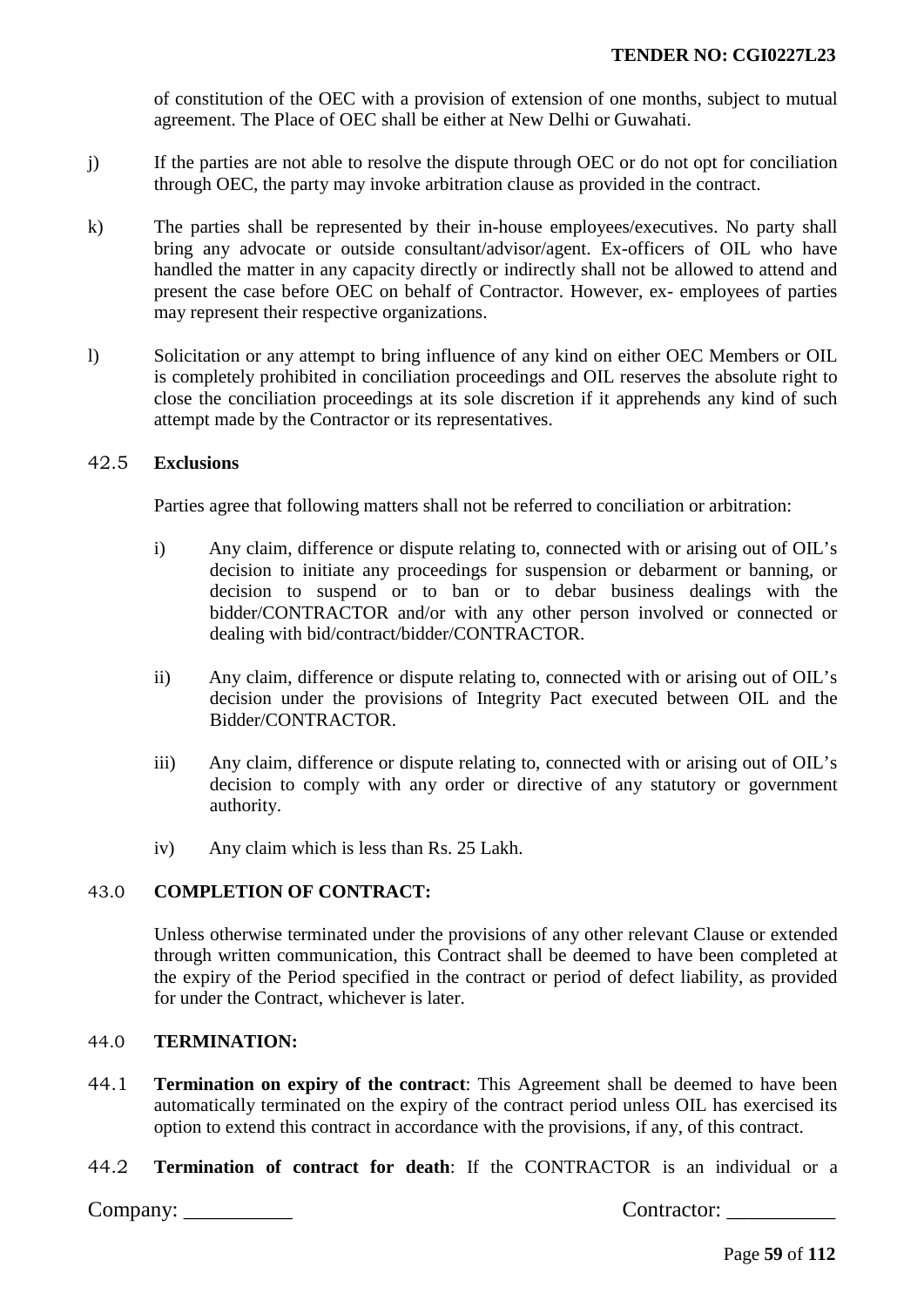proprietary concern and the individual or the proprietor dies or if the CONTRACTOR is a partnership concern and one of the partners dies then unless, the COMPANY is satisfied that the legal heir of the individual or the proprietary concern or the surviving partners are capable of carrying out and completing Contract, the COMPANY is entitled to cancel the Contract for the uncompleted part without being in any way liable for any compensation payment to the estate of the deceased CONTRACTOR and/or to the surviving partners of the CONTRACTOR's firm on account of the cancellation of Contract. The decision of the COMPANY in such assessment shall be final & binding on the parties. In the event of such cancellation, the COMPANY shall not hold the estate of the deceased CONTRACTOR and/or the surviving partners of CONTRACTOR's firm liable for any damages for noncompletion of the Contract.

- 44.3 **Termination on account of Force Majeure**: Unless the contract provides otherwise, either party shall have the right to terminate this Contract on account of Force Majeure as set forth in Article-31.0 above.
- 44.4 **Termination on account of insolvency**: In the event that the CONTRACTOR or its collaborator or its guarantor at any time during the term of the Contract, becomes insolvent or makes a voluntary assignment of its assets for the benefit of creditors or is adjudged bankrupt or under the process of insolvency or liquidation, then the COMPANY shall, by a notice in writing have the right to terminate the Contract and all the CONTRACTOR's rights and privileges hereunder, shall stand terminated forthwith.

However, COMPANY shall be at liberty to give the Receiver or Liquidator or Insolvency Professional Manager, as appointed by the Competent Court/Tribunal, the option of carrying out the Contract subject to its technical & financial competence and his providing a guarantee for due and faithful performance of the Contract.

- 44.5 **Termination for Unsatisfactory Performance**: If the COMPANY considers that, the performance of the CONTRACTOR is unsatisfactory, or not as per the provision of the Contract, the COMPANY shall notify the CONTRACTOR in writing and specify in details the cause of dissatisfaction. The COMPANY shall have the option to terminate the Contract by giving 15 days' notice in writing to the CONTRACTOR, if CONTRACTOR fails to comply with the requisitions contained in the said written notice issued by the COMPANY. In the event CONTRACTOR rectifies its non-performance to the satisfaction of the COMPANY, the option of termination may not be exercised by the COMPANY. If however CONTRACTOR repeats non-performance subsequently, COMPANY shall exercise the option to terminate contract by giving 07 days' notice. Such CONTRACTOR shall be put on holiday as per the Banning Policy of OIL [available at [www.oil-india.in\]](http://www.oil-india.in/).
- 44.6 **Termination due to change of ownership and Assignment**: In case the CONTRACTOR's rights and/or obligations under this Contract and/or the CONTRACTOR's rights, title and interest to the equipment/ material, are transferred or assigned without the COMPANY's written consent, the COMPANY may at its option, terminate this Contract. COMPANY shall not be however under any obligation to accord consent to the CONTRACTOR for change of ownership & assignment of the contract.
- 44.7 If at any time during the term of this Contract, breakdown of CONTRACTOR's equipment results in CONTRACTORs being unable to perform their obligations hereunder for a period of 15 successive days, COMPANY at its option, may terminate this Contract in its entirely or partially to the extent non-performance, without any further right or obligation on the part of the COMPANY, except for the payment of money then due. No notice shall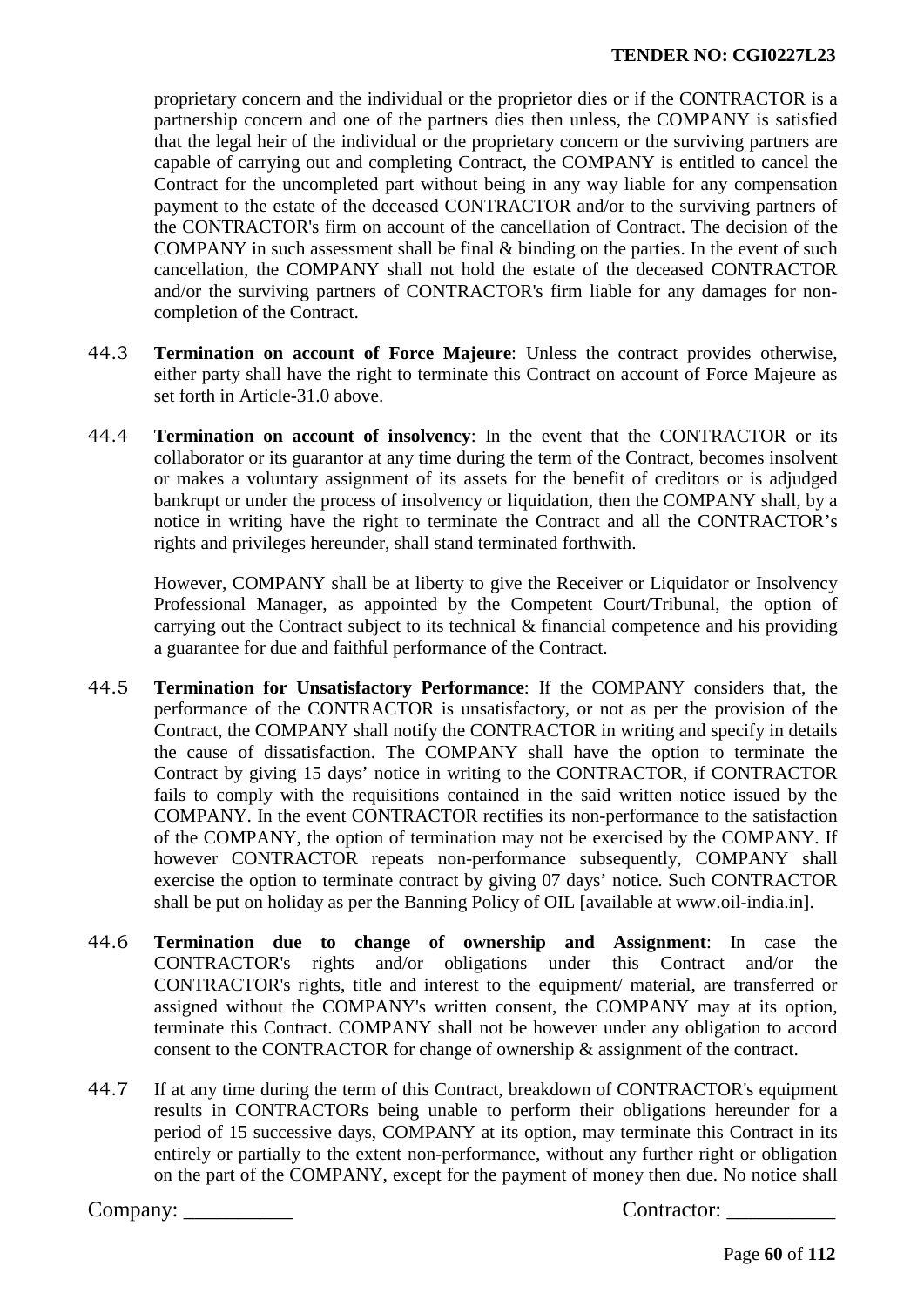be served by the COMPANY under the condition stated above.

- 44.8 **Termination for delay in mobilization**: CONTRACTOR is required to mobilize complete equipment alongwith crew for commencement of services at the specified site within the maximum allowed number of days from the date of LOA/Notice for Mobilization as specified in the special conditions of contract. If the CONTRACTOR (successful bidder) fails to complete the mobilization as above, OIL shall have, without prejudice to any other clause of the CONTRACT, the right to terminate the contract.
- 44.9 Notwithstanding any provisions herein to the contrary, the Contract may be terminated at any time by the COMPANY on giving 30 (thirty) days written notice to the CONTRACTOR due to any other reason not covered under the above Article from 44.1 to 44.8 and in the event of such termination the COMPANY shall not be liable to pay any cost or damage to the CONTRACTOR except for payment of services as per the Contract upto the date of termination.
- 44.10 **Consequence of Termination**: In all cases of termination herein set forth, the relative obligations of the parties to the Contract shall be limited to the period up to the date of termination. Notwithstanding the termination of this Contract, the parties shall continue to be bound by the provisions of this Contract that reasonably require some action or forbearance after such termination.

Upon termination of this Contract, CONTRACTOR shall return to COMPANY all of COMPANY's properties, which are at the time in CONTRACTOR's possession.

In the event of termination of contract, COMPANY will issue Notice of termination of the contract with date or event after which the contract will be terminated. The contract shall then stand terminated and the CONTRACTOR shall demobilize their personnel & materials.

Demobilization charges shall not be payable by COMPANY in case of Article from 44.4 to 44.7.

# 45.0 **TO DETERMINE THE CONTRACT:**

In such an event the contract shall stand terminated and shall cease to be in force from the date of such notification by the COMPANY. Thereafter the CONTRACTOR shall stop forthwith any of the work then in progress, except those work which the COMPANY may, in writing, require to be done to safeguard any property or work, or installations from damages, and the COMPANY may take over the remaining unfinished work of the CONTRACTOR and complete the same through a fresh CONTRACTOR or by other means, at the risk and cost of the CONTRACTOR, and any of its sureties if any, shall be liable to the COMPANY for any excess cost occasioned by such work having to be so taken over and completed by the COMPANY over and above the cost at the rate/cost specified in the schedule of quantities and rates/prices.

## 46.0 **WITHOUT DETERMINING THE CONTRACT:**

To take over the work of the CONTRACTOR or any part thereof and complete the same through a fresh CONTRACTOR or by other means, at the risk and cost of the CONTRACTOR. The CONTRACTOR and any of its sureties are liable to the COMPANY for any excess cost over and above the cost at the rates specified in the schedule of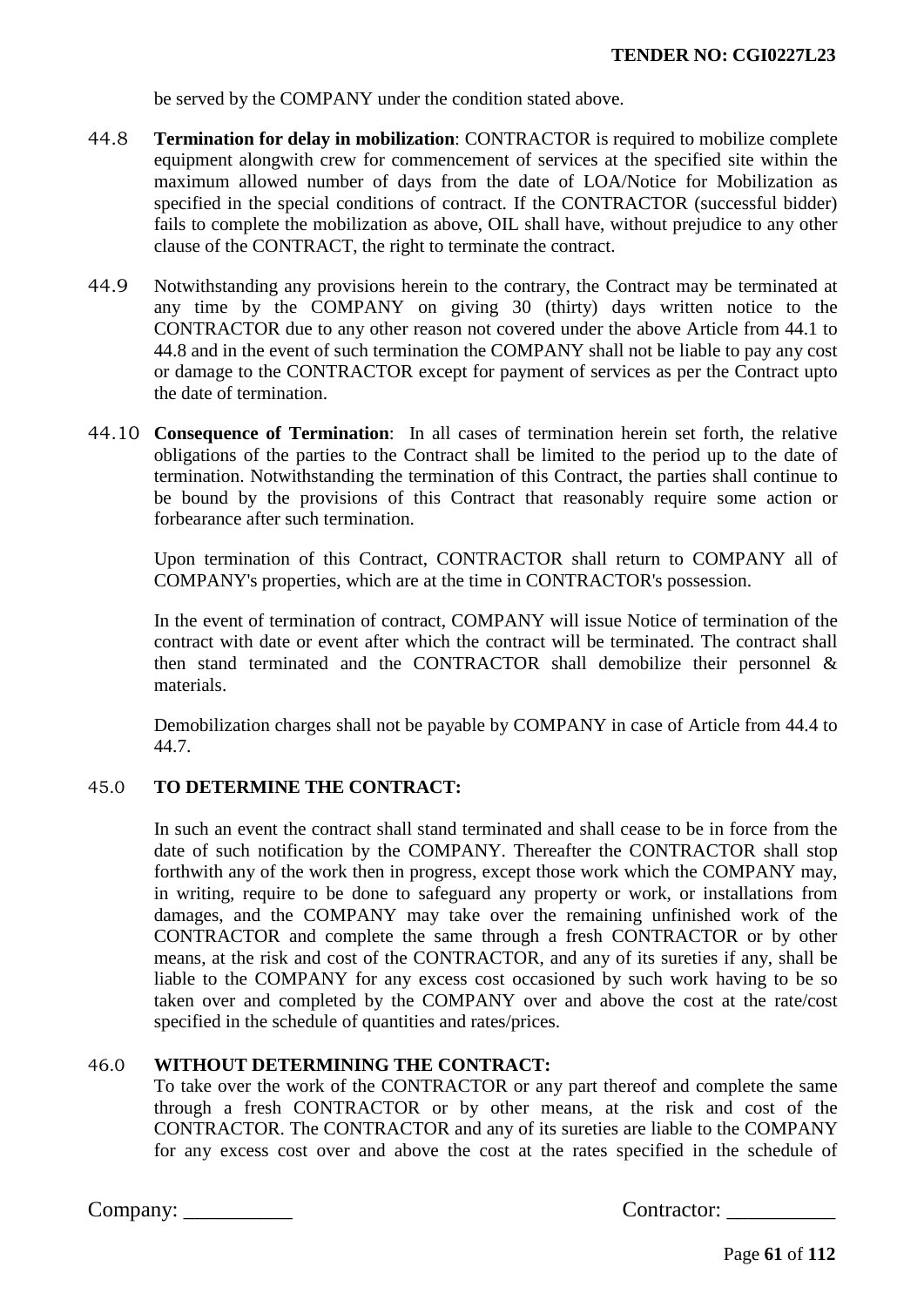quantities and rates/prices, occasioned by such work having been taken over and completed by the COMPANY.

## 47.0 **ERRING/DEFAULTING AGENCIES:**

Erring and defaulting agencies like bidder, CONTRACTOR, supplier, vendor, service provider will be dealt as per OIL's Banning Policy dated 6th January, 2017 available in OIL's website: www.oil-india.com. Moreover, OIL reserves the right to take legal or any other action on the basis of merit of the case.

#### 48.0 **MISCELLANEOUS PROVISIONS:**

- 48.1 CONTRACTOR shall give notices and pay all fees at their own cost required to be given or paid by any National or State Statute, Ordinance, or other Law or any regulation, or byelaw of any local or other duly constituted authority as may be in force from time to time in India, in relation to the performance of the services and by the rules & regulations of all public bodies and companies whose property or rights are affected or may be affected in any way by the services.
- 48.2 CONTRACTOR shall conform in all respects with the provisions of any Statute, Ordinance of Law as aforesaid and the regulations or bye-law of any local or other duly constituted authority which may be applicable to the services and with such rules and regulation, public bodies and Companies as aforesaid and shall keep COMPANY indemnified against all penalties and liability of every kind for breach of any such Statute, Ordinance or Law, regulation or bye-law.
- 48.3 During the tenure of the Contract, CONTRACTOR shall keep the site where the services are being performed reasonably free from all unnecessary obstruction and shall store or dispose of any equipment and surplus materials and clear away and remove from the site any wreckage, rubbish or temporary works no longer required. On the completion of the services, CONTRACTOR shall clear away and remove from the site any surplus materials; rubbish or temporary works of every kind and leave the whole of the site clean and in workmanlike condition to the satisfaction of the COMPANY.
- 48.4 Key personnel cannot be changed during the tenure of the Contract except due to sickness/death/resignation of the personnel or any other justified situation in which case the replaced person should have equal experience and qualification, which will be again subject to prior approval, by the COMPANY.

# **\*\*\*\*\*\* END OF SECTION-I**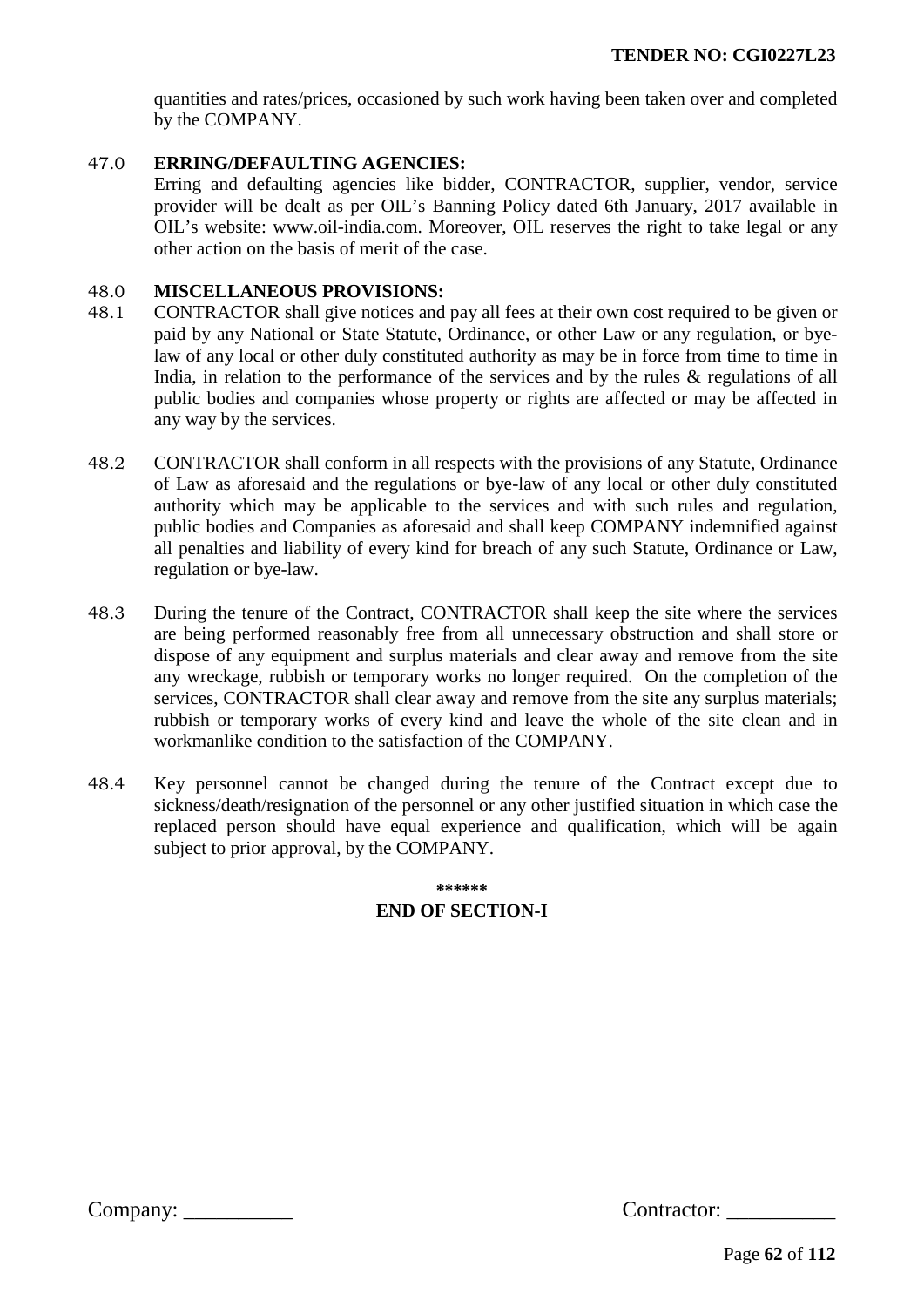## **TENDER NO: CGI0227L23**

### **SECTION-II PROFORMA-A**

## **SCHEDULE OF SERVICES AND RATES TENDER NO: CGI0227L23**

## **DESCRIPTION OF SERVICES**

# **CONSTRUCTION MANAGEMENT SERVICES FOR PIPELINE LAYING AND ASSOCIATED SERVICES FOR REPLACEMENT OF 8" SPUR LINE FROM PS1, DULIAJAN TO DIGBOI REFINERY UNDER PIPELINE DEPT., OIL INDIA LIMITED FOR A PERIOD OF 12 MONTHS (EXTENDABLE BY 12 MONTHS)**

2.0 For the services rendered the contractor is entitled for payment at the following rates,

|                             | Name of Bidder:                                          |                                                                                                                                                |           |         |                         |             |
|-----------------------------|----------------------------------------------------------|------------------------------------------------------------------------------------------------------------------------------------------------|-----------|---------|-------------------------|-------------|
| $\underline{\mathbf{I}}$    | <b>SOR</b> Item                                          | Item Description                                                                                                                               | Unit      | Quantit | Offered Unit Rate (Rs.) | Sub-total   |
| $\underline{e}$             |                                                          |                                                                                                                                                |           | y       |                         |             |
| $\underline{\underline{m}}$ |                                                          |                                                                                                                                                |           |         |                         |             |
| $\mathbf{A}$                | B                                                        |                                                                                                                                                | D         | E       | G                       | $H = E X G$ |
| $\theta$                    | Services of Resident<br><b>Construction Manager</b>      | <b>Services of Resident Construction</b><br>Manager as per required profile and as<br>per scope of work for the contract<br>(unit: Man-Month)  | Man-month | 12      |                         | ₹           |
| $\mathbf{2}$<br>$\theta$    | Services of Quality/Safety/<br>Planning/Site engineers   | Services of Quality/ Safety/ Planning/<br>Site engineers as per required profile<br>and as per scope of work for the<br>contract               | Man-month | 36      |                         | ₹           |
| 3<br>$\overline{0}$         | Fixed charges for Office<br>Infrastructure, vehicle etc. | Lump sum charges for Office<br>establishment, vehicle and all other<br>costs for construction supervision<br>services except GST (unit: Month) | Month     | 12      |                         | ₹           |
|                             |                                                          |                                                                                                                                                |           |         | <b>SUM ABOVE OF ALL</b> | ₹           |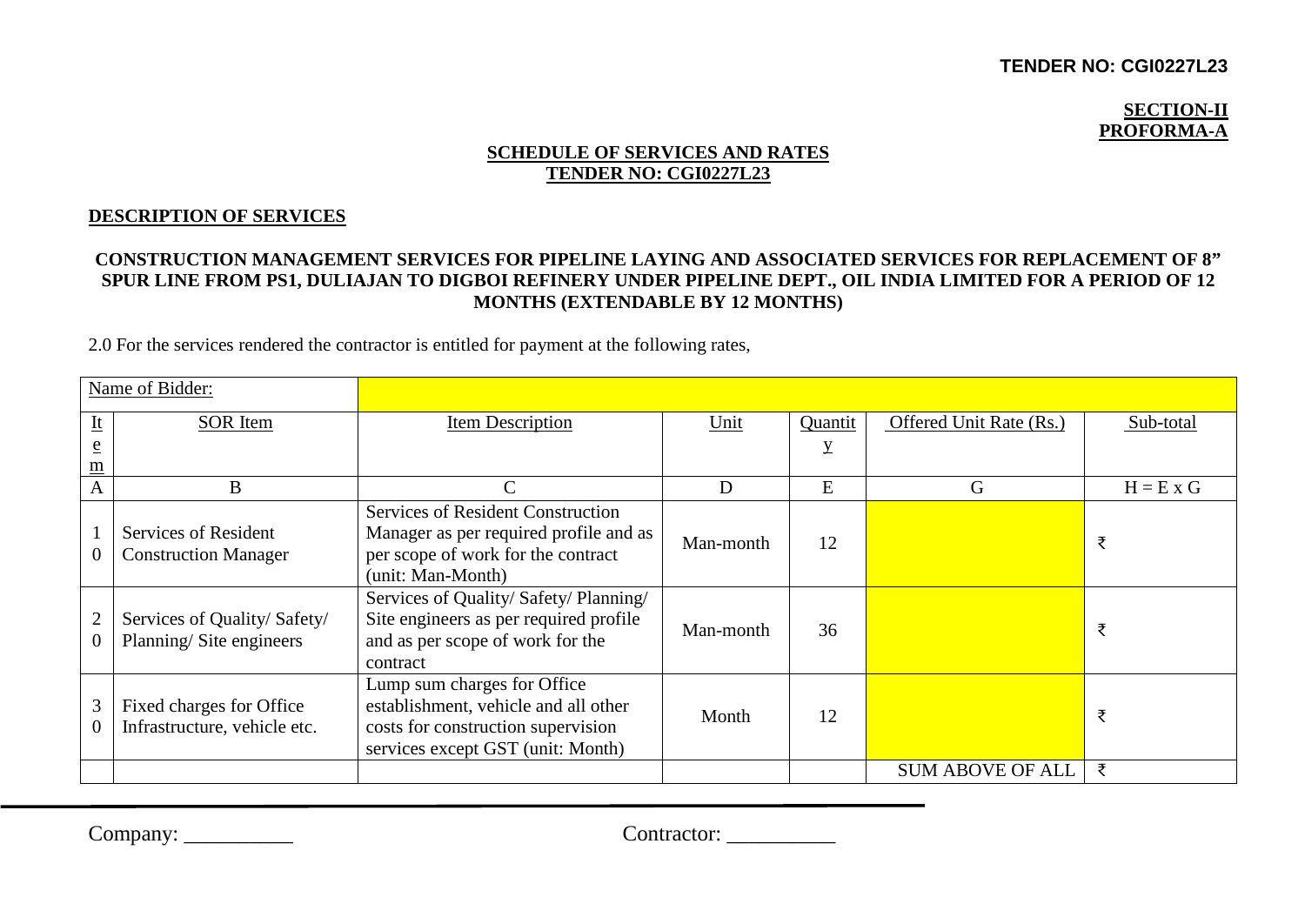| <b>TOTAL BID AMOUNT</b><br><b>EXCLUDING GST::</b><br>GST @ 18%::<br><b>GRAND TOTAL COST</b><br><b>INCLUDING GST::</b>                                          |                                                                                                                                                     |  |  |  |
|----------------------------------------------------------------------------------------------------------------------------------------------------------------|-----------------------------------------------------------------------------------------------------------------------------------------------------|--|--|--|
|                                                                                                                                                                |                                                                                                                                                     |  |  |  |
|                                                                                                                                                                |                                                                                                                                                     |  |  |  |
|                                                                                                                                                                |                                                                                                                                                     |  |  |  |
|                                                                                                                                                                |                                                                                                                                                     |  |  |  |
|                                                                                                                                                                |                                                                                                                                                     |  |  |  |
|                                                                                                                                                                |                                                                                                                                                     |  |  |  |
| Mandatory Clause: Sub-total value of item 30 cannot be more than 40% of total                                                                                  |                                                                                                                                                     |  |  |  |
| contract value exclusive of GST                                                                                                                                |                                                                                                                                                     |  |  |  |
| <b>General Notes:</b>                                                                                                                                          |                                                                                                                                                     |  |  |  |
| A Price schedule shall be read in conjunction with General Conditions of Contract, Scope of services, Instructions to Bidders of this Bid document.<br>1)      |                                                                                                                                                     |  |  |  |
| Prices set forth shall be inclusive of all cost, risk and expense, overhead, profit and/or fee related to the satisfactory performance and completion of<br>2) |                                                                                                                                                     |  |  |  |
| excluding<br>Work<br>all<br>duties<br>and<br>taxes<br>and<br>the                                                                                               | GST.                                                                                                                                                |  |  |  |
| Said unit prices shall include, but not be limited to, the costs of all safety PPEs and other equipment, all labour, supervision, management                   |                                                                                                                                                     |  |  |  |
| (including, but not limited to, wages, benefits, payroll, taxes, and other costs related thereto as are paid to employees), all equipment rental of third      |                                                                                                                                                     |  |  |  |
|                                                                                                                                                                | party equipment, communications equipment, communications charges, office infrastructure cost, all reproduction and graphics costs of whatever      |  |  |  |
|                                                                                                                                                                | kind, stationery, postage and courier expenses, all insurance requirements and coverage and financing, charges for over-time working (if required), |  |  |  |
| charges for working on holidays (if required), and all other costs or expenses of any type or kind whatsoever which directly or indirectly relate to           |                                                                                                                                                     |  |  |  |
| accomplishing the Work and complying in full with the provisions of the Contract, and which are not otherwise set forth or referred to in the                  |                                                                                                                                                     |  |  |  |
| Contract as a reimbursable expense. The said unit prices shall be inclusive of all general administrative costs of Contractor's operation (including           |                                                                                                                                                     |  |  |  |
| mobilization,<br>de-mobilization,<br>lodging,<br>boarding,<br>facility.<br>travel.<br>transport                                                                | offices).                                                                                                                                           |  |  |  |
| In addition to above, the quoted price shall include performance of all activities though not specifically mentioned in tender, but otherwise required         |                                                                                                                                                     |  |  |  |
| for overall completion of the project.                                                                                                                         |                                                                                                                                                     |  |  |  |
| 3)<br><b>ERRORS</b><br><b>AND</b>                                                                                                                              | <b>OMISSIONS</b>                                                                                                                                    |  |  |  |
| Bidders shall ensure that there are no errors or omissions in the Priced Bid. All the columns of the price bid are mandatory to be filled -up. In case,        |                                                                                                                                                     |  |  |  |
| there is no amount, "0" (zero) needs to be mentioned. In case any omissions are noticed in the Priced Bid, the Bid is liable to be rejected.                   |                                                                                                                                                     |  |  |  |
| Payment will be made as per Payment Terms<br>4)                                                                                                                |                                                                                                                                                     |  |  |  |
| Bidders are also requested to refer the Taxes and Duties clause during GST regime attached vide Annexure-A for compliance. The rates are<br>5)                 |                                                                                                                                                     |  |  |  |
| inclusive of all Taxes (VAT etc) and duties as applicable but excluding GST. The rates are inclusive of all liabilities including statutory liabilities.       |                                                                                                                                                     |  |  |  |
| The price bid should be properly signed $\&$ sealed by the Authorized signatory of the Firm.<br>6)                                                             |                                                                                                                                                     |  |  |  |

Company: \_\_\_\_\_\_\_\_\_\_ Contractor: \_\_\_\_\_\_\_\_\_\_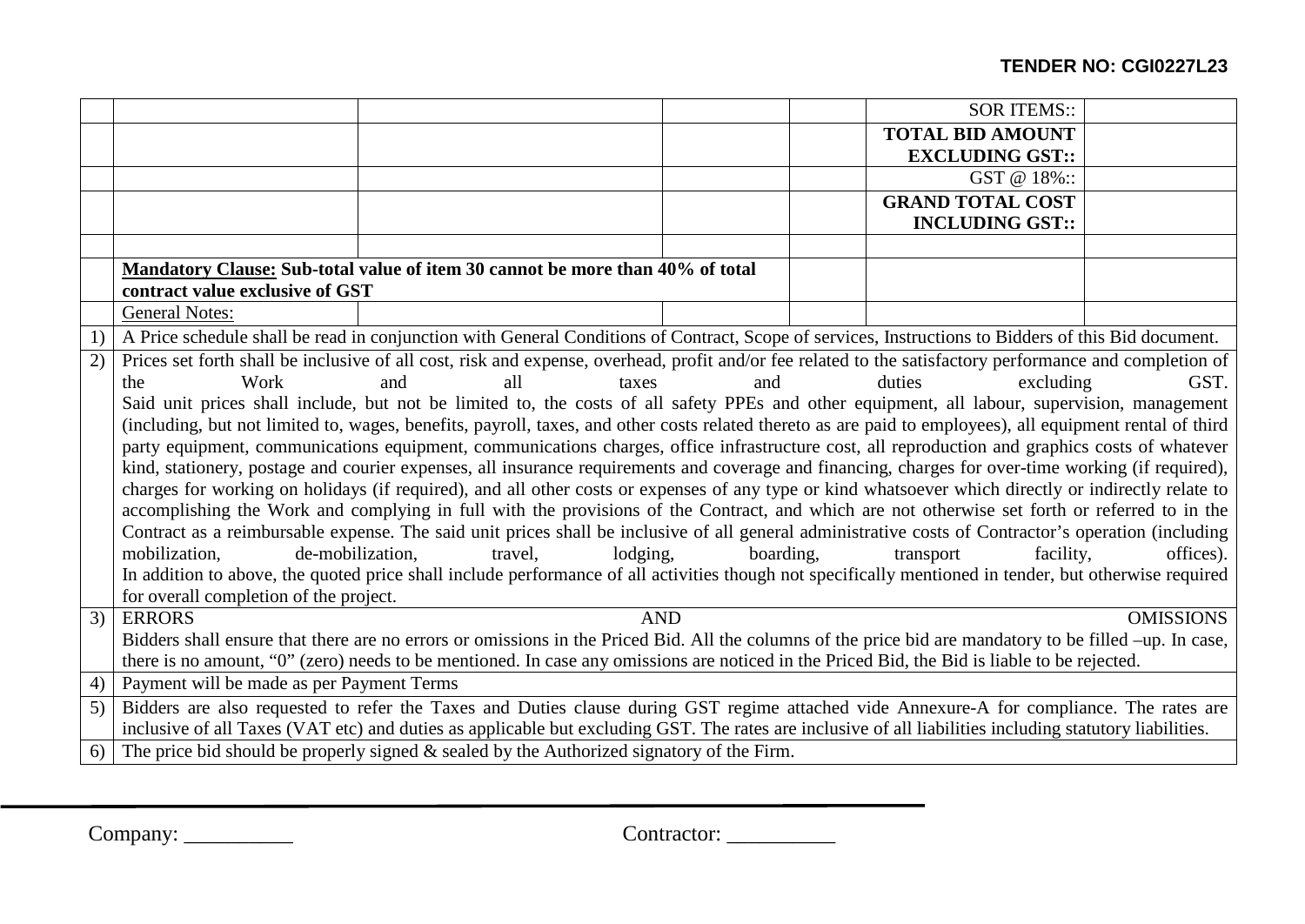#### **Annexure –A**

## **TAXES AND DUTIES CLAUSE - FOR VENDOR/SUPPLIER/CONTRACTOR (For Supplies/ Services during GST Regime i.e., New Tender)**

## **INDIRECT TAXES/ GST**

- 1. For the purposes of levy and imposition of GST, the expressions shall have the following meanings:
	- (a) GST means any tax imposed on the supply of goods and/or services under GST Law.
	- (b) Cess means any applicable cess, existing or future on the supply of Goods and Services as per Goods and Services Tax (Compensation to States) Act, 2017.
	- (c) GST Law means IGST Act 2017, CGST Act 2017, UTGST Act, 2017 and SGST Act, 2017and all related ancillary Rules and Notifications issued in this regard from time to time.
- 2. The rates quoted by the bidders shall be inclusive of all taxes, duties and levies. However, bidders are required to provide separately the rate and amount of all types of taxes, duties and levies. In case, the quoted information related to various taxes, duties & levies subsequently proves wrong, incorrect or misleading, OIL will have no liability to reimburse the difference in the duty/ tax, if the finally assessed amount is on the higher side and OIL will have to right to recover the difference in case the rate of duty/ taxes finally assessed is on the lower side. Further, for the purpose of this contract, it is agreed between the parties that if Goods and Services Tax introduced during the tenure of this contract/agreement then the bidders have to clearly show the amount of GST separately in the Tax Invoices. Further, it is the responsibility of the bidders to make all possible efforts to make their accounting / IT system GST compliant in order to ensure availability of Input Tax Credit (ITC) to Oil India Ltd.
- 3. Offers without giving any of the details of the taxes (Including rates and amounts) as specified above will be considered as inclusive of all taxes including GST. When a bidder mentions taxes as extra without specifying the rates &amount, the offer will be loaded with maximum value towards taxes received against the tender for comparison purposes. If the bidder emerges as lowest bidder after such loading, in the event of order on that bidder, taxes mentioned by OIL on the Purchase Order/ Contracts will be binding on the bidder.
- 4. Bidders are required to pass on the benefit arising out of introduction of GST, including seamless flow of Input Tax Credit, reduction in Tax Rate on inputs as well as final goods by way of reduction of price as contemplated in the provision relating to Anti-Profiteering Measure vide Section 171 of the CGST Act, 2017. Accordingly, for supplies made under GST, the bidders should confirm that benefit of lower costs has been passed on to OIL by way of lower prices/taxes and also provide details of the same as applicable. OIL reserves the right to examine such details about costs of inputs/input services of the bidders to ensure that the intended benefits of GST have been passed on to OIL.
- 5. Oil India Ltd. shall declare the value of free issue of materials and services, if any, involved in the execution of the contract. The Contractor should consider the same while working out the GST liability, if any. Further in cases where GST is leviable on any facilities provided by OIL and used by bidders and the consideration for which is recovered by OIL in the form of reduction in the invoice raised by bidders then OIL will raise GST invoices on such transactions and the same will be reimbursed by bidders.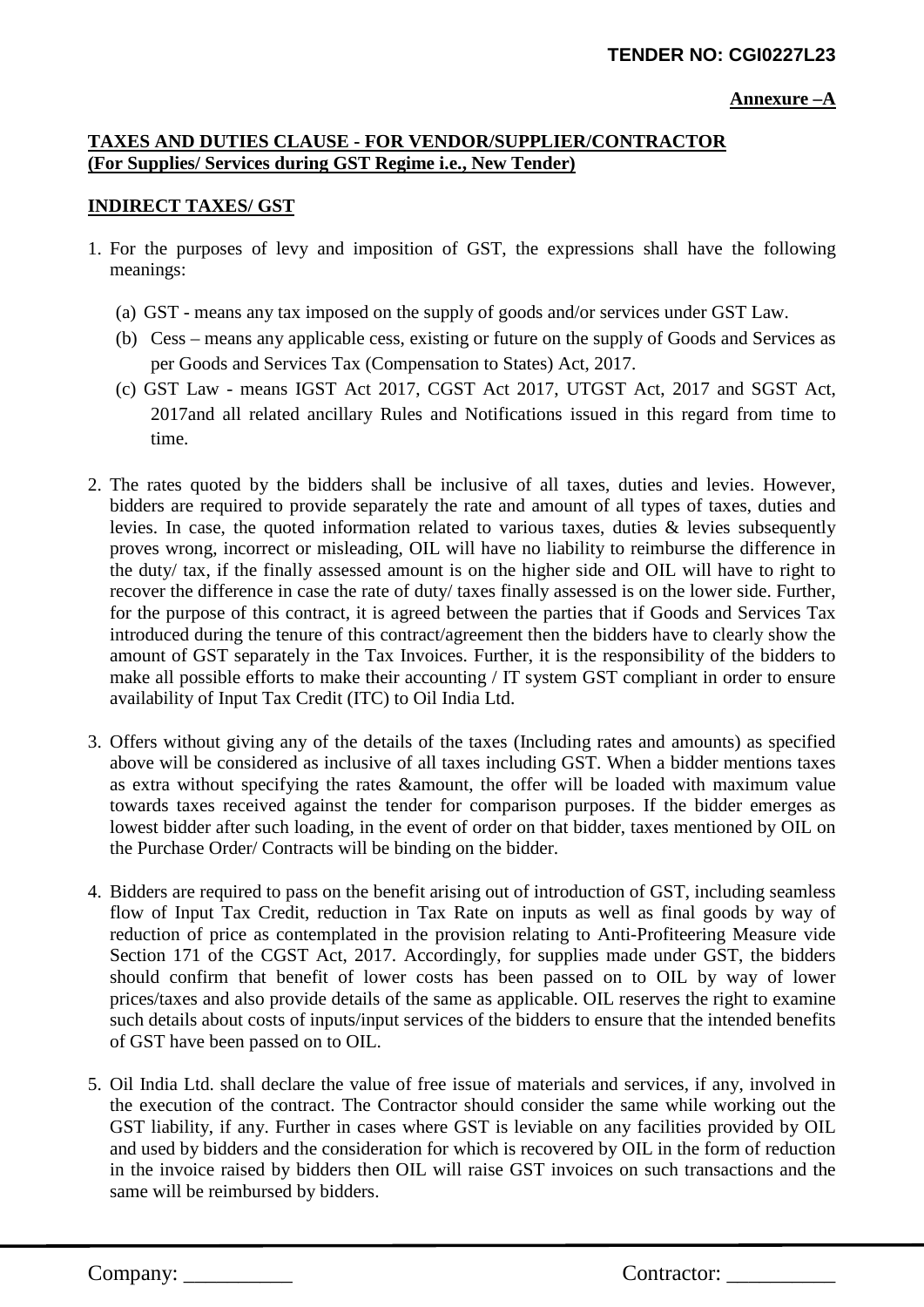**6. When Input tax credit is available for Set Off as per the end use certification given by User Department at the time of raising Purchase Requisition (P.R.)**

Evaluation of L-1 prices shall be done based on Quoted price after deduction of Input Tax Credit (ITC) of GST, if available to OIL.OIL shall evaluate the offers on the basis of the quoted rates only and any claim subsequently by the bidders for additional payment/liability shall not be admitted and has to be borne by the bidders

## **When Input tax credit is NOT available for Set Off**

Evaluation of L-1 prices shall be done based on Quoted price only. OIL shall evaluate the offers on the basis of the quoted rates only and any claim subsequently by the bidders for additional payment/liability shall not be admitted and has to be borne by the bidders

- 7. In a situation where Purchase Orders (POs)/ Contracts have been placed prior to GST Regime and supplies are effected during GST Regime, it is made clear that any statutory variation (increase/decrease) due to introduction of GST, as the case may be, but within the contractual delivery/completion period will be to the account of OIL subject to documentary evidence. However, any increase in statutory levy after the expiry of the scheduled date of delivery shall be to the supplier's account.
- 8. Bidders agree to do all things not limited to providing GST compliant Tax Invoices or other documentation as per GST law relating to the supply of goods and/or services covered in the instant contract like raising of and /or acceptance or rejection of credit notes / debit notes as the case may be, payment of taxes, timely filing of valid statutory Returns for the tax period on the Goods and Service Tax Network (GSTN), submission of general information as and when called for by OIL in the customized format shared by OIL in order to enable OIL to update its database etc. that may be necessary to match the invoices on GSTN common portal and enable OIL to claim input tax credit in relation to any GST payable under this Contract or in respect of any supply under this Contract.
- 9. In case Input Tax Credit of GST is denied or demand is recovered from OIL by the Central / State Authorities on account of any non-compliance by bidders, including non-payment of GST charged and recovered, the Vendor/Supplier/Contractor shall indemnify OIL in respect of all claims of tax, penalty and/or interest, loss, damages, costs, expenses and liability that may arise due to such non-compliance. OIL, at its discretion, may also withhold/recover such disputed amount from the pending payments of the bidders.
- 10. GST liability, if any on account of supply of free samples against any tender shall be to Bidder's account.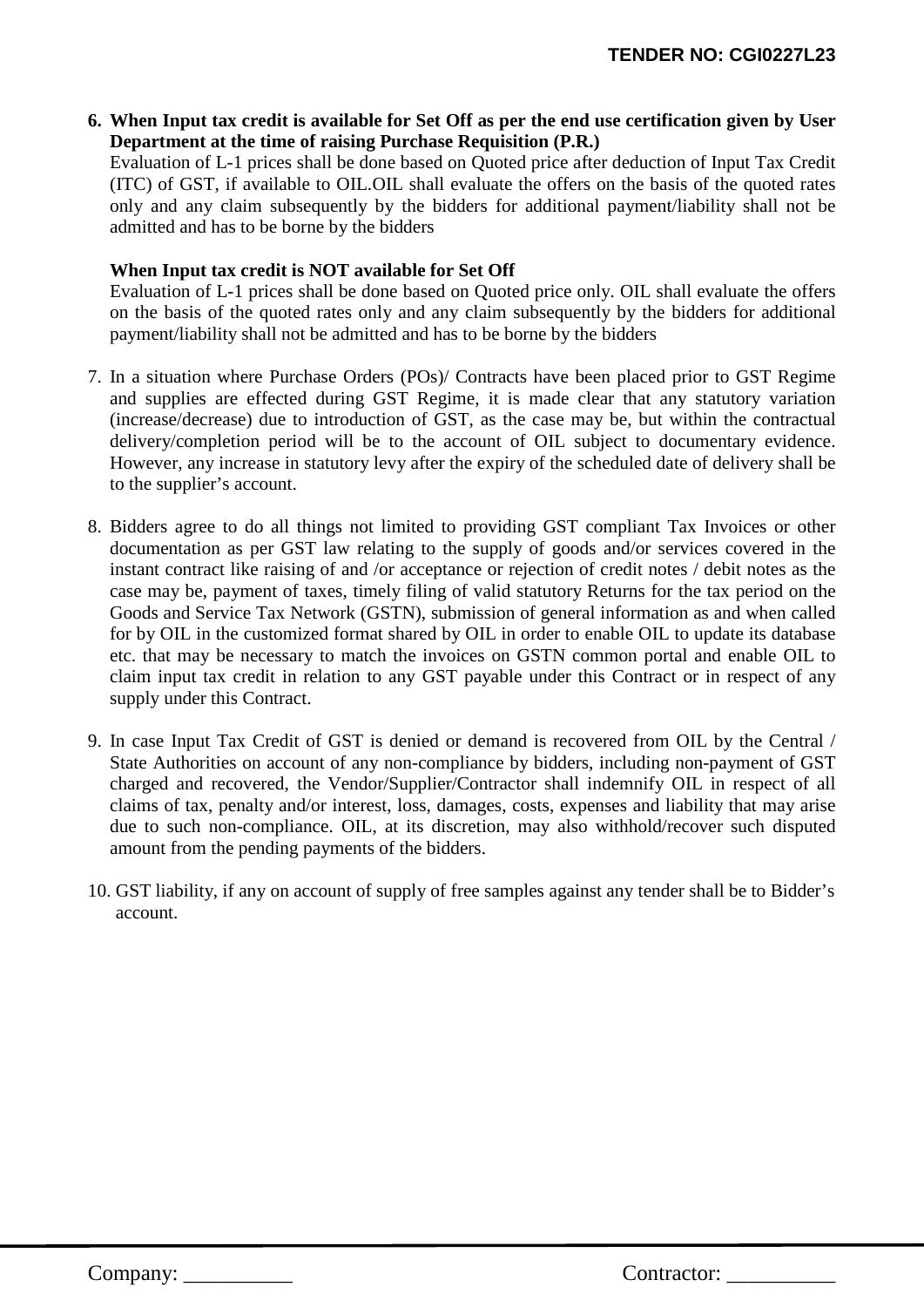## **SECTION-III SCOPE OF WORK, PAYMENT TERMS AND SPECIAL TERMS & CONDITIONS**

**Terms and conditions of the contract shall include but not limited to the following:** 

**Scope of works:**

## **CONSTRUCTION MANAGEMENT SERVICES FOR PIPELINE LAYING AND ASSOCIATED SERVICES FOR REPLACEMENT OF 8" SPUR LINE FROM PS1, DULIAJAN TO DIGBOI REFINERY UNDER PIPELINE DEPT., OIL INDIA LIMITED FOR A PERIOD OF 12 MONTHS (EXTENDABLE BY 12 MONTHS)**

### **SCOPE OF WORK**

OIL is operating 200 NB (8 Inch diameter), 35 Km long buried Crude Oil spur line from Pump Station - 1, Duliajan to Digboi Refinery with one intermediate pigging station and a receipt terminal at Digboi Refinery since 1958. This pipeline is routed through a pipeline corridor along with other oil  $\&$  gas flow lines, mostly along Digboi – Duliajan road. Now, the company is replacing this pipeline with new one, complying to required statutory norms. One OFC duct with cable will be laid in the same pipeline trench. Construction of some portion of the pipeline has been completed and remaining portion mostly under Forest jurisdiction will be started shortly.

Being a replacement project, OIL has carried out major portion of engineering and procurement for the project of its own. However, for Construction Supervision and Quality Control of the pipeline laying and associated activities, OIL intend to hire services for Construction Management.

In Forest portion, pipeline laying works may be carried out by contractor directly engaged by OIL or by other contractor engaged by other organization on behalf of OIL. In some portion, 8-inch crude oil pipeline & OFC may be laid in the same trench with other hydrocarbon pipeline (to be newly laid). Construction supervision of OIL's pipeline system will only be in the scope of this contract.

## **(A) BRIEF SCOPE OF WORK**

As a *Construction Management Service Provider* for the job, the agency shall act as an extension of the Owner, always keeping in view Owner's interests and advising/guiding the Owner on all important matters and ensure that the project is completed within specified cost and time with quality deliverables.

The route of the pipeline is mostly along Duliajan-Digboi Road with certain detour portions at Duliajan, Bhadoi and Digboi area. Total length of the pipeline will be approximately 37.5 km. 3 LPE coated API 5LX46 grade line pipes have already been procured. Pipeline will be laid underground, complying to OISD 141 standard and following industry best practices. OFC duct with cable will be laid in the same trench of the pipeline. Installation of temporary Cathodic protection is in the scope of pipeline laying contractor. Route survey for the entire pipeline route has already been carried out. Part of pipeline laying under the project has been completed.

The scope of work of the *Construction Management Service Provider* is broadly defined under the following heads however the list is not exclusive/exhaustive. The service provider shall also be required to do the works not envisaged herein and specifically mentioned below, but otherwise required for overall completion of the project as Construction Manager, within the quoted price/awarded value of work to the Construction Management Service.

- a) Initial Site visit
- b) Review of owner's data (technical documents, survey reports, reports related to already executed works etc.)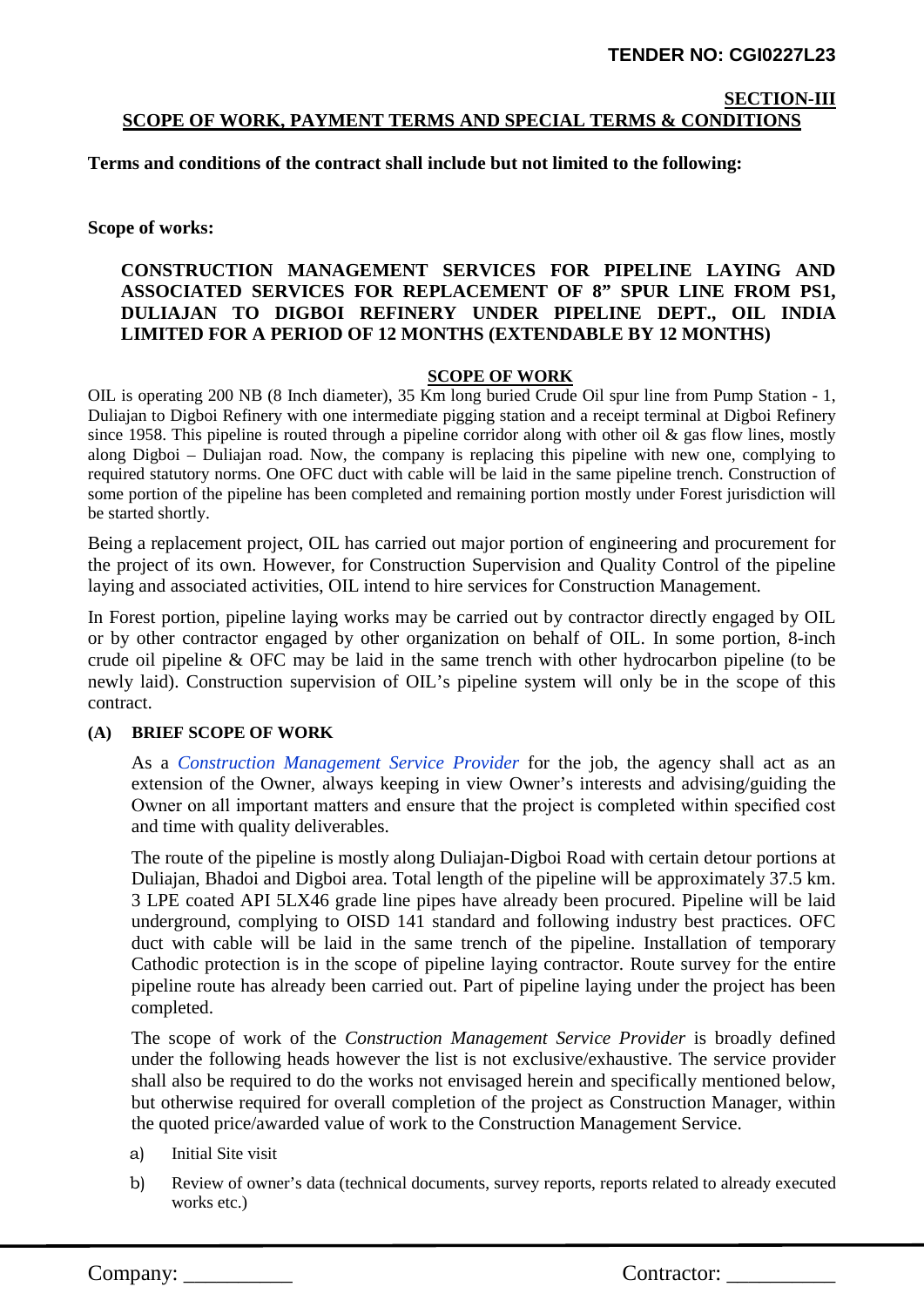- c) Preparation of drawings and Project Document Index, as required
- d) Design and engineering of minor works related to Pipeline laying and Civil & Structural works
- e) Planning of detailed activities and Scheduling
- f) Liaison for Permissions from authorities as per site requirements
- g) Preparation of item wise cost estimate, as required
- h) Preparation of Specifications, Work Procedure, SOP, Quality document (QA/QC)

i) Procurement, Inspection and Expediting of Materials.

j) Materials Management

k) Construction Management and Supervision

l) Construction Risk Analysis and formulation of mitigation plan

- m) Establish Quality Management System and ensure Quality control as per approved Quality Assurance plan
- n) Information management related to construction
- o) Health & Safety Management System complying with Statutory, Regulatory and National & International Standards.
- p) Measurement, Certification and forwarding the vendors bills to Owner within stipulated time
- q) Review and approval of 'As Built Documents/Drawings'.

r)Lodging of Insurance claims and realization of the same

s) Maintaining Hindrance Register

t)Performance evaluation of Vendor (s)/ Contractor (s)

- u) Pre-commissioning and Commissioning of Pipeline system
- v) Pipeline laying contract close-out
- w) Assistance to client to resolve disputes

The Construction Management agency shall work with the aim to complete the Pipeline laying  $\&$ commissioning works on or before the schedule, within the stipulated cost and shall follow all relevant & applicable international/national codes and standards.

#### **(B) DETAIL SCOPE OF WORK**

#### **1.0 Site Visit**

- a) Construction Management agency shall carryout site visits of ROW, Pump Station, Terminal and Repeater station with Owner's personnel for assessing the ROW condition and corelate/supplement the same with the data made available by the owner to have a correct assessment of the ROW, infrastructure availability, approach roads for movement of men, material and heavy equipment to the site and other details as required. No separate ROW survey either by the Construction Management agency or owner is envisaged.
- b) All expenses of the Construction Management agency including transportation, accommodation of Agency's personnel shall be to Agency's account.

### **2.0 Review of Data and Initial Studies**

- a) Review the owner's data and documents (ROW/ROU Data, GIS Data, survey reports etc.) with regards to the pipeline system.
- b) Review the Pipeline Alignment Sheets
- c) All pipeline laying documents in regards to pipeline laying works already completed.

#### **3.0 Preparation of drawings and Project Document Index, as required**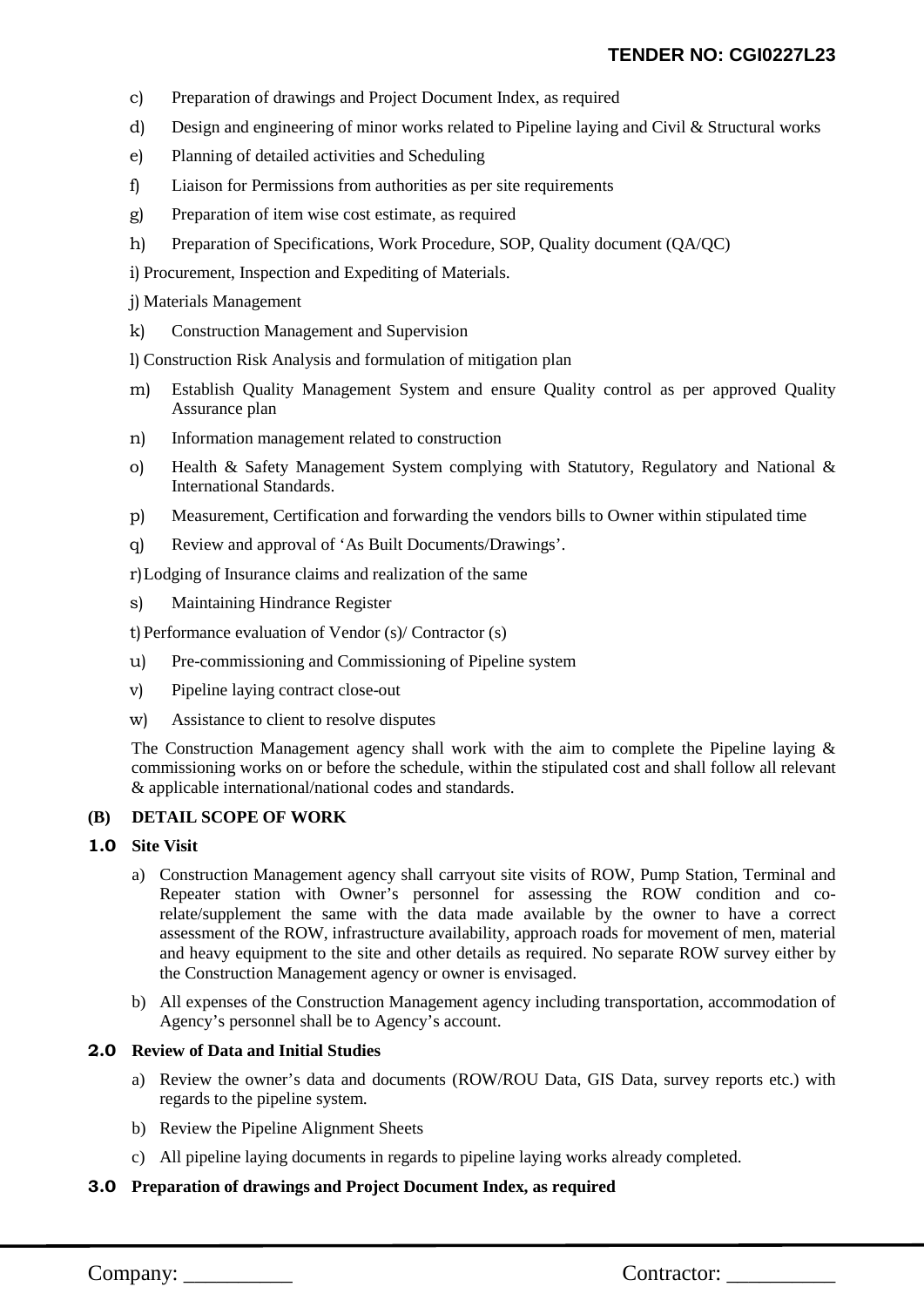The Construction Manager shall develop field drawings and documents as required and generate necessary indexing.

#### **4.0 Design and engineering**

Design and engineering for the Pipeline Laying has been carried out by OIL. Construction Manager shall carry out some other minor design requirements as per site necessity. No extra cost shall be charged to OIL for such design.

#### **5.0 Planning of detailed activities and Scheduling**

As a CONSTRUCTION MANAGER for the job, the agency shall act as an extension of the Owner, always keeping in view the Owner's interests and advising/guiding the Owner on all important matters and ensure that the project is completed within specified cost and time with quality deliverables.

The CONSTRUCTION MANAGER shall be completely responsible for preparing construction plans and schedules in line with the Overall Construction Schedule provided by the owner. Construction Manager shall evaluate Contractor's resource requirement for each activity and monitor actual deployment in field.

Construction Manager shall prepare schedule for bought out materials by the contractor for timely delivery at site and monitor actual status.

Construction Manager shall generate weekly and monthly Construction Progress statistics in percentage basis considering various major activities to be executed under the Pipeline Construction and Laying tender and assigning suitable weightage.

#### **6.0 Permissions from Authorities**

- a) Reviews of approvals obtained by the owner from various external Authorities and conforming necessary compliance as required by the relevant approval.
- b) Construction Manager shall interact with locals/ villagers/ Gram Panchayats for obtaining necessary permissions (if any) during physical execution. However, local issues arising during the execution of job by the Works Contractor (viz. damage to village roads/ crop damage outside RoW etc), shall be the responsibility of Works Contractor and CONSTRUCTION MANAGER shall ensure that the job progress is not hampered.
- c) Provide technical support, data & drawings that are required to highlight design, specification and drawings to be submitted to the concerned authorities.

#### **7.0 Cost Estimation**

For any extra/ supplementary item requirement not mentioned in the Pipeline Laying tender, Construction Manager shall

- a) Prepare cost estimate and submit to owner, including basis for cost estimate
- b) This cost estimate shall include all factors of major cost significance and shall be complete with necessary documentation to support the cost estimate.
- c) Preparation of accurate estimates in time (based on past data/ CPWD basis/ local state Schedule of Rate / Market rate Analysis)/ Oerheads for procurement items and works is an important activity in Cost Estimation.

#### **8.0 Work procedures, Specifications, Drawings & Standards, Quality document (QA/QC)**

The CONSTRUCTION MANAGER shall establish and submit to Owner, work procedures, SOPs, standards and codes in line with National/International standard for all major and critical activities of Pipeline Laying and associated activities covering required HSE aspects.

The Construction Manager shall

- a) Establish Quality Plan, QC procedures/table for activities involved in the scope.
- b) Establish a Quality Plan for bought out items for acceptance levels of project.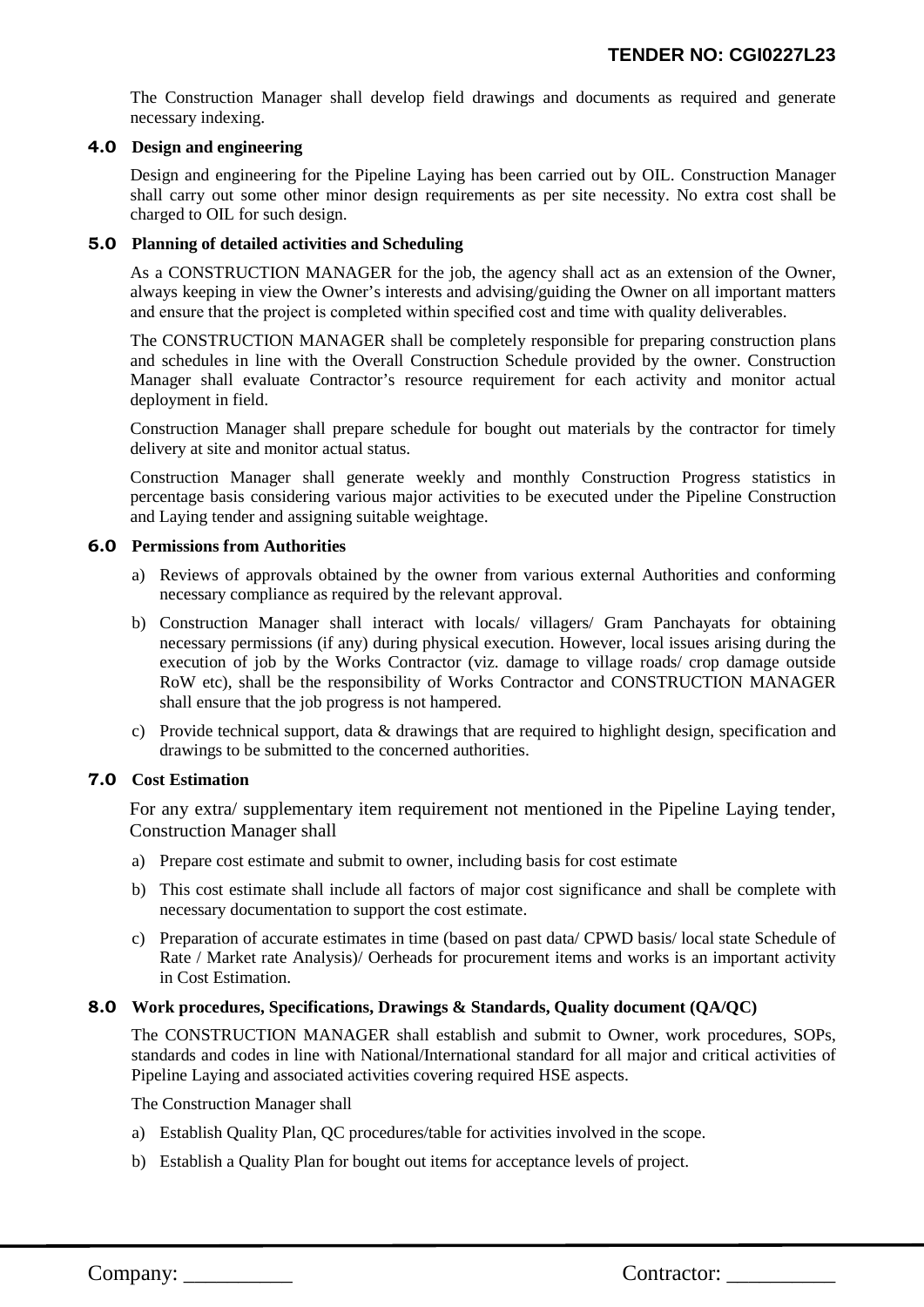c) Establish final acceptance level. Define acceptance criteria before taking over the pipeline system from Works contractor.

The Construction Manager shall generate necessary formats for checklist, documentation and records as per standard documentation practice adopted by the industry.

The Construction Manager shall review and grant approval of design/drawings/ documents for material supply and work execution as submitted by vendors/ contractors/ suppliers.

#### **9.0 Procurement, inspection and expediting of Materials**

The CONSTRUCTION MANAGER shall rigorously monitor purchase of bought out materials as required for execution of the works contract. Construction Manager shall adequately guide the contractor regarding material specifications, sources for purchase, quality assurance plans, inspections etc.

The Construction Manager shall carry out necessary inspection of bought out materials related to works contracts at Factory and Site as per instruction of owner.

For bought out items, the Construction Manager shall rigorously monitor manufacturing status to ensure timely delivery of materials at site.

For any additional material requirement outside the present scope of Pipeline Laying contract, the Construction Manager shall assist client/ vendor for purchasing the same.

#### **10.0 Materials Management**

The Construction Manager, on behalf of the Owner, shall issue Free Issue Materials to the Contractor. All necessary documentation till final reconciliation shall be carried out by the Construction Manager.

For bought out materials by Contractor, the Construction Manager shall Inspect incoming materials for quality, quantity, test certificates, other documents and records. Necessary Inspection Reports shall be generated, reviewed and approved.

The Construction Manager shall receive unused material returned by the contractors and hand over the same to the owner along with reconciled statement, Inspection Certificates and documents.

#### **11.0 Construction Management and Supervision**

- (i) Review contractor's resources, procurement schedules and construction schedules
- (ii) Prepare and implement all necessary procedures to ensure compliance to HSE norms for safety of personnel working in field activities /field inspection /testing. Also ensure that all precautions and safety measures required to be adopted while working in RoW having live hydrocarbon pipelines are fully adhered to.
- (iii) Ensure adherence to established work procedures/specification
- (iv) Ensure all personnel working adjacent to live pipelines are fully aware of the various safety hazards.
- (v) Deploy necessary expert manpower at site for Overall Management, HSE, Quality Control, Planning & Co-ordination, Material Management etc.
- (vi) Carryout supervision activities based on the established work procedures.
- (vii) Inspect & supervise the work as per established Quality Assurance Plan and check conformity as per the established Quality Control standard. CONSTRUCTION MANAGER shall certify the same through formats.
- (viii) Carryout progress measurement, scrutiny, works certification of contractor's bills for payments. CONSTRUCTION MANAGER shall forward duly certified bills to OIL for payment without undue delay.
- (ix) Organize Meetings with Stakeholders as required for Construction Management.
- (x) Review and certify as built drawings to be prepared by respective Work Contractors.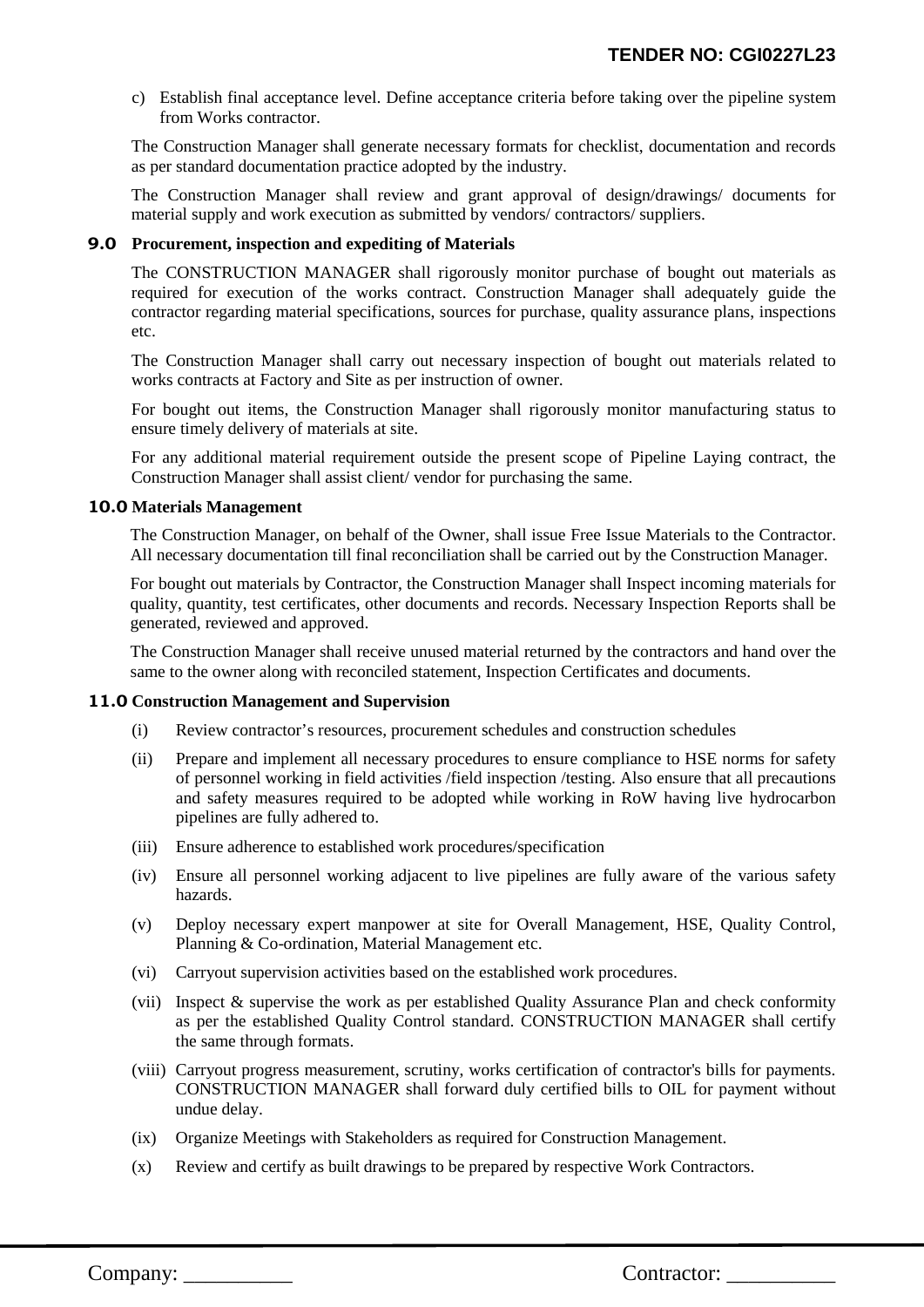- (xi) Requirement of Deviations, extra items/ work, time extension if any, of the Works contractors shall be analyzed and the recommendations shall be forwarded to Owner for approval.
- (xii) Process recoveries from Works Contractor(s) for issue of Owners materials, hire charges, rents and taxes etc. as per provision of the contracts.
- (xiii) Initiate action for arranging services of vendor's specialists if required during the execution of the Works Contract.
- (xiv) Monitoring of Works contractor's logistics for material delivery & Storage etc. and ensure mobilization of additional resources by Works Contractor without any cost implication to make-up for any slippage.
- (xv) CONSTRUCTION MANAGER shall regularly monitor compliance of all Acts and regulations (viz. Factories Act, Mines Act, Minimum Wages Act, Workmen's Compensation Act, Payment of Wages Act, Payment of Bonus Act, Contract Labour Act, EPS, EPF, Workmen Insurance, Labour Clearance etc.) by the Works Contractors. Construction Manager, on behalf of owner, shall carry out all necessary verification/ inspection and shall maintain documentation, as required.
- (xvi) Construction Manager shall be responsible for resolution and submission of recommendations with analysis on extra claims/ disputes/ arbitration cases raised by the contractors/ vendors. Final acceptance/ settlement shall be taken care of by Owner.

For the period up to 12 (Twelve) months after the completion of the project, the CONSTRUCTION MANAGER shall provide such assistance from his Home Office at no extra cost to Owner. In case any visit is to be undertaken by CONSTRUCTION MANAGER's personnel related to such services, travel related expenses shall be reimbursed by Owner at actual.

However, in case Owner desires any such services from CONSTRUCTION MANAGEMENT SERVICE PROVIDER beyond 12 months after contract completion, CONSTRUCTION MANAGER shall provide the same on per-diem rate reimbursable basis, wherein if any travel is required travel related expenses shall be reimbursed by Owner at actual.

- (xvii) All Boarding, lodging, transportation, Resident/Site/camp office, office infrastructure, required by the CONSTRUCTION MANAGER for execution of the job shall in Construction Management Agency's scope. If Owner provides such spare facilities, rent will be charged as per established norms of Owner.
- (xviii)Resident Construction Manager (RCM) shall be responsible for all the activities related to work at site including assistance to Owner for liaison with local authorities.
- (xix) Construction Manager shall generate Daily, Weekly and Monthly Progress Reports, monthly HSE reports, material reconciliation report etc. as required for Construction Management.

#### **12.0 Construction Risk Analysis and formulation of mitigation plan**

Construction Manager shall prepare a Risk Management plan along with Risk Register for Construction, Pre-commissioning and Commissioning activities and detailed Risk Analysis (Qualitative as well as Quantitative). Construction Manager shall formulate suitable mitigation plan and integrate the same with Owner's existing Disaster Management Plan.

#### **13.0 Quality Management System and ensuring Quality control**

Construction Manager, on behalf of owner, shall carry out all quality control and management for the pipeline construction and associated services including purchase of bought out materials, consumables etc. by the contractor. All necessary work procedures and purchase specifications (for bought out materials) are to be established as per the Tender document for Pipeline Laying Tender for the subject job conforming to National and International standards in practice.

Construction Manager shall review and approve above work procedures and specifications.

Construction Manager shall ensure compliance of the work procedures and specification during execution.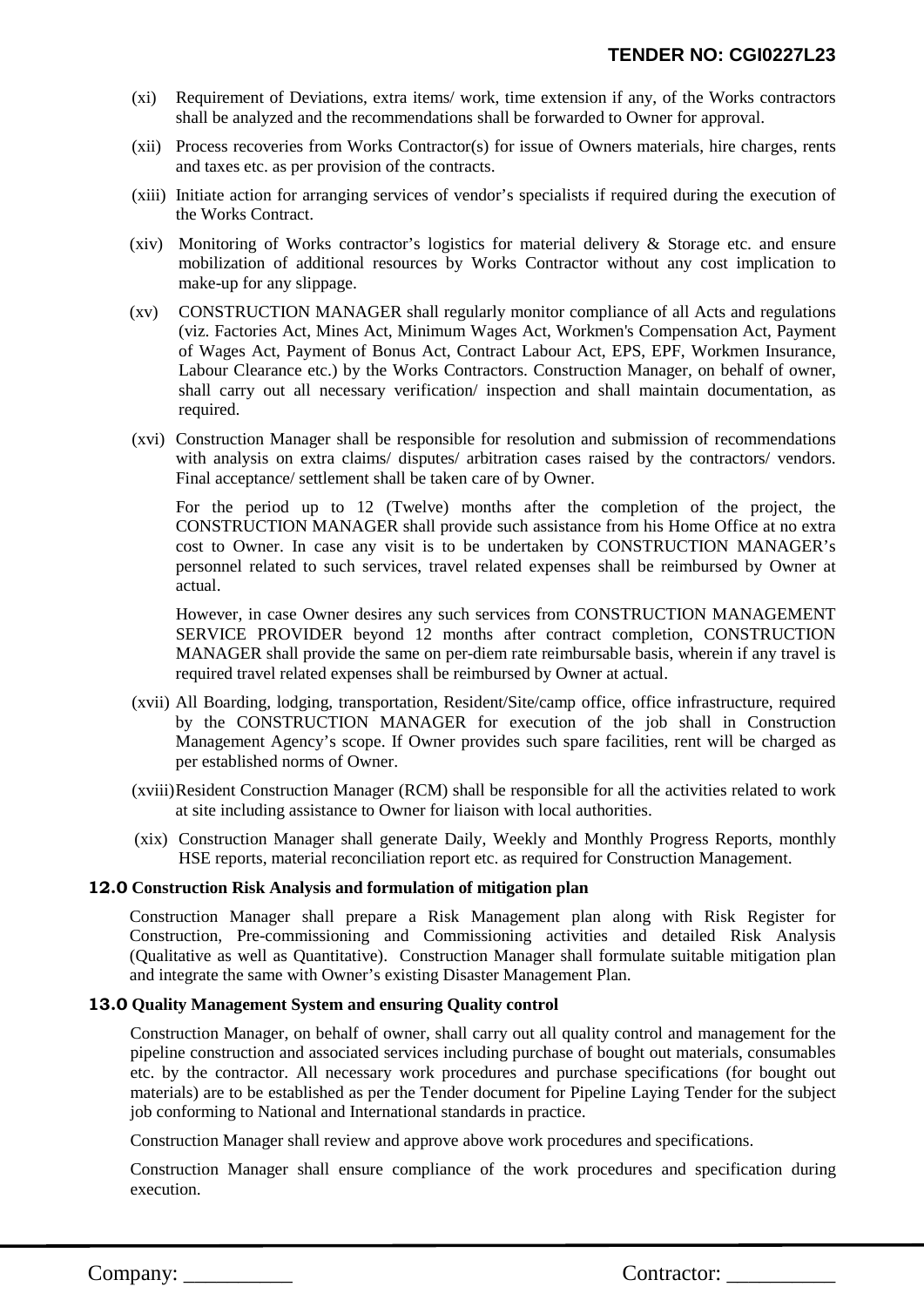Construction Manager shall ensure compliance of calibration requirement of all testing and measuring equipment.

Construction Manager shall ensure documentation as per approved formats and approved all accepted documents.

#### **14.0 Information management related to construction**

- i) Construction Manager shall prepare monthly progress reports for the project and provide all assistance to the Owner for preparing-MIS reports required by the Owner for submission to concerned authorities/ Ministry Monitoring cell. Submission of all documents, reports, presentations, queries from Ministry needs to be prepared and submitted on time.
- **ii)** Construction Manager shall generate Daily, Weekly and Monthly Progress Reports, material reconciliation report etc. as required for Construction Management. As a minimum the following information shall be available in the monthly report

a)Project status report

b) Progress on Procurement of bought out materials

c)Progress on Construction work

- d) Status of Quality reporting
- e)HSE report

f) Status of pending activities along with action plan

- iii) Attendance of CONSTRUCTION MANAGEMENT AGENCY's Manpower shall be recorded and routed through Owner's Engineer in Charge/ Authorized personnel and certified by Resident Construction Manager.
- iv) Preparation of a look-ahead model/ catch-up plan for the project from time to time and ensure mobilization of adequate resources.
- v) Highlight pitfalls, if any, caused by the Vendors/ Contractors / any agency hindering execution of the project,
- vi) Identifying the root causes of the problems/ shortcomings encountered in material delivery and Construction activities.
- vii) Prepare contract close out report, including performance report of contractor (s).
- viii) Apart from the above deliverables, CONSTRUCTION MANAGEMENT AGENCY shall be required to submit other documents in the form of reports, as deemed necessary for successful and timely project implementation.

#### **15.0 Management of Health & Safety Management System**

It is Owner's objective and policy to ensure that potential health and safety factors and environmental effects are assessed for all products, project activities and acquisitions. For projects this is implemented by staged audits of health, safety and environmental aspects from concept stage to completion in order to determine any shortcomings or noncompliance.

The specific requirement includes the following:

#### **15.1 Safety Review**

A formal safety review shall be carried out periodically by Owner and CONSTRUCTION MANAGER, integrated across various activities. Owner's review team shall require data, input from key personnel from contractors and access to all locations being used by contractor (s). CONSTRUCTION MANAGER shall make all necessary arrangements for such reviews as required by Owner and shall ensure that contractors make available such data, personnel and locations as required. CONSTRUCTION MANAGER shall ensure that all recommendations and findings from safety reviews are implemented by contractors in a timely manner.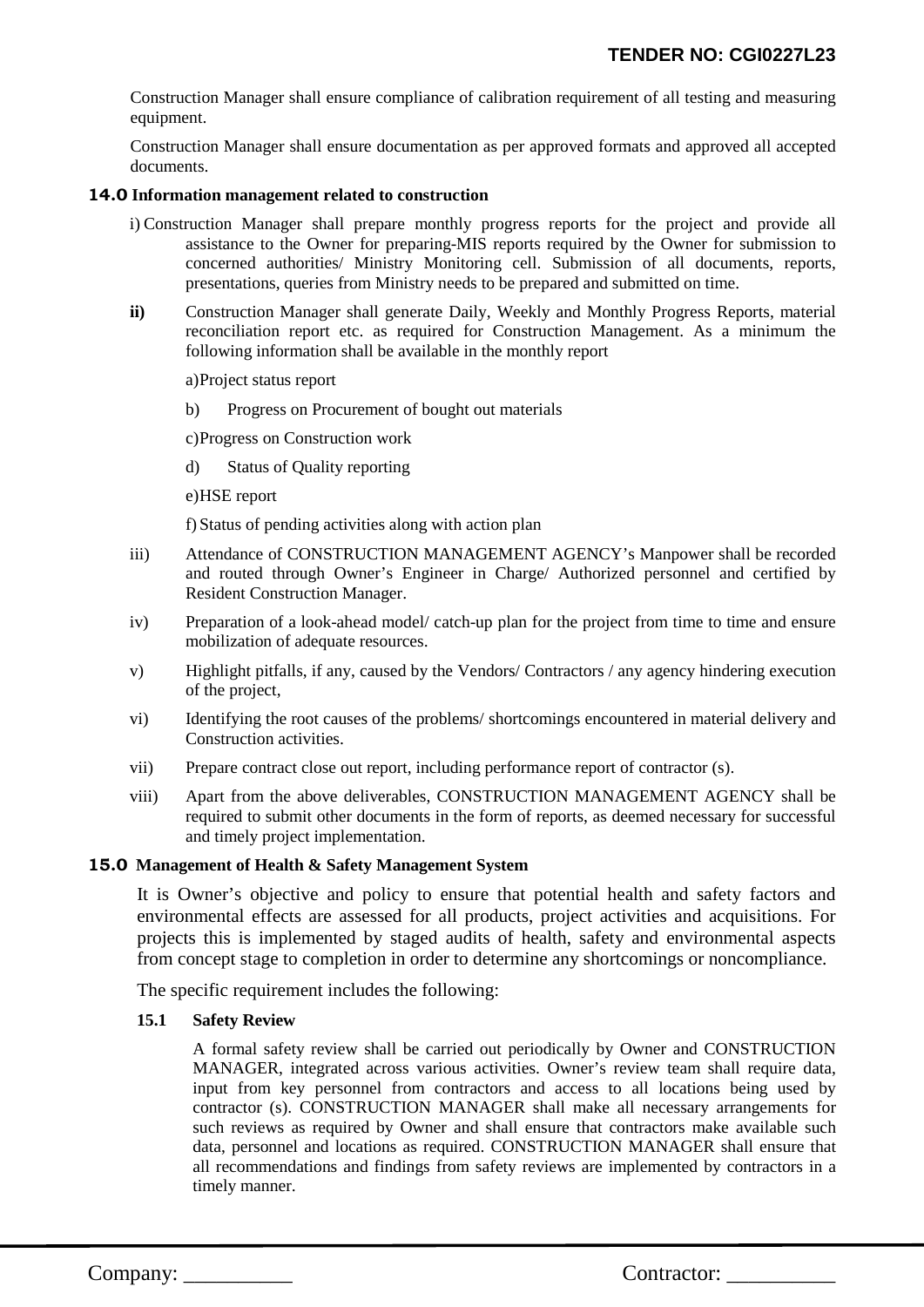#### **15.2 Environmental Impact Assessment (EIA) and Group Risk Assessment (GRA)**

Owner has carried out EIA study for the proposed Pipeline Construction and laying work through competent service provider. CONSTRUCTION MANAGER shall conduct GROUP RISK ANALYSIS (GRA) for critical activities related to pipeline construction activity adjacent to live pipelines and ensure that all recommendations resulting from the EIA/GRA studies related to construction activities, on approval by owner, are implementation by contractor. CONSTRUCTION MANAGER shall provide scrap disposal management system in line with State/ Central PCB norms and ensure strict compliance by contractor/ subcontractor. The purpose of this is to prevent any accidents, incidents or events that could result in degradation/deterioration of the environment.

#### **15.3 Health, Site Safety and Security**

CONSTRUCTION MANAGER shall be responsible, on behalf of owner for ensuring a high standard of occupational health and site safety management and for ensuring the requirements for health, safety and security to be maintained by contractors, subcontractors and other personnel working at site. CONSTRUCTION MANAGER shall ensure compliance of the safety requirement by the contractors.

The purpose of these safety requirements shall be to prevent any accidents, incidents or events that could result in injury or fatality to personnel and/or damage or destruction to property, equipment and material of contractors, subcontractors or CONSTRUCTION MANAGER, owner or third parties. The requirements shall be intended to supplement any Statutory Authority/State/Municipal/local or other regulations applicable to the site, which CONSTRUCTION MANAGER shall be obliged to enforce on behalf of Owner. CONSTRUCTION MANAGER shall agree with Owner's representative at site for any variation in these requirements. CONSTRUCTION MANAGER shall monitor reports and ensure that the above requirements are fully adhered.

#### **15.4 Site Safety Organization**

CONSTRUCTION MANAGER shall appoint a Safety Engineer, whose responsibility is to monitor all safety activities on the job and report the findings. The Safety Engineer shall make safety inspections of the job site. The inspections should be made jointly with the Safety officer/ In-charge of the contractors responsible for ongoing work in the areas to be inspected. Any infractions or poor safety practices uncovered by these inspections shall be promptly corrected. Safety requirements shall be enforced on all the contractors and subcontractors.

#### **15.5 Site Safety Planning**

Prior to start of site works, CONSTRUCTION MANAGER shall plan job safety requirement in conjunction with contractors giving due consideration to:

- i) Owner's / CONSTRUCTION MANAGER's Safety requirements
- ii) Statutory requirements
- iii) Risks/Hazards involved in working adjacent to high pressure live hydrocarbon pipelines
- iv) Location of job site(s)
- v) Type, background and quality of labour resources and anticipated training programs
- vi) Nature of work, types of hazards anticipated and hazard prevention methods
- vii) Inspection & testing activities, implementation and ensure compliance to work permit system.
- viii) Equipment and material to be used.
- ix) Specific safety requirement for working in Forest area
- x) Barricading of open trench, barricading during Radiographic Testing etc.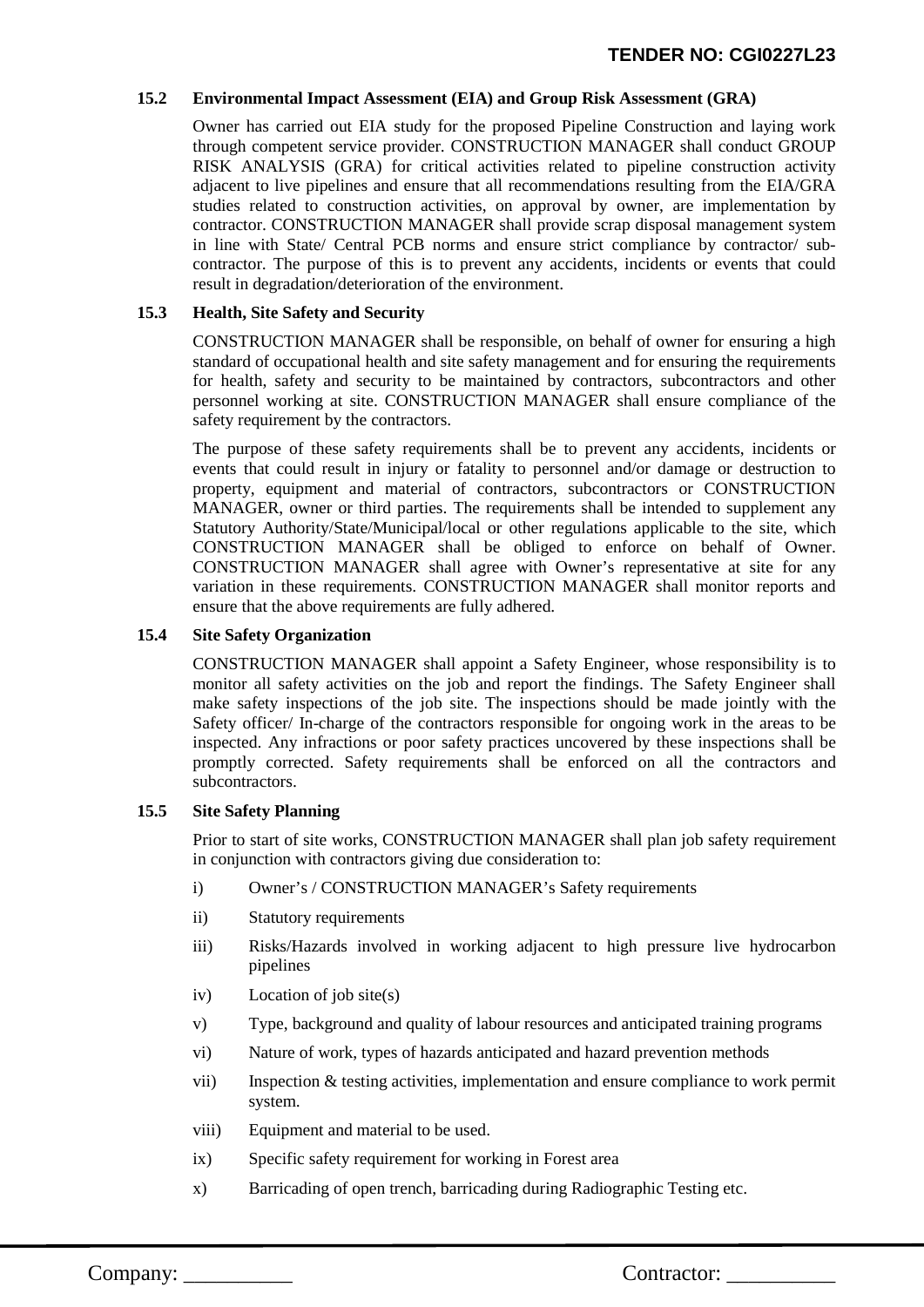- xi) The number of personnel working concurrently in any area at the same time.
- xii) Personal protective equipment (PPE) requirements. CONSTRUCTION MANAGER shall ensure that contractors ensure availability and usage of PPE during work execution.
- xiii) All specific guidelines issued by Forest authorities in regards to the works within Forest area

#### **15.6 Site Safety Guidelines**

Prior to start of work at each job site, CONSTRUCTION MANAGER shall ensure publicity of safety guidelines, safety bulletin, Dos & Don'ts about Safety through site contractor to cover safety activities. CONSTRUCTION MANAGER shall suggest and ensure installation of Safety board and barricading tapes at appropriate places at site. The matter for safety slogans for display shall also be suggested by CONSTRUCTION MANAGER.

The contents of the safety manual shall include, as a minimum the following:

- (i) Owner's & CONSTRUCTION MANAGER's safety organization, philosophy and responsibilities.
- (ii) Owner's & CONSTRUCTION MANAGER's safety requirement
- (iii) The general safety rules applicable to the job site
- (iv) Safety precautions and safety measures which are required when working with high pressure live hydrocarbon pipelines
- (v) The requirements and availability personal equipment for specific activities at job site.
- (vi) Traffic regulations at the work sites
- (vii) Requirements and standards for use of scaffolding/ladders
- (viii) Safety precautions and safety measures which are required when working in pipeline trench
- (ix) Requirements for grounding electrical equipment and tools
- (x) Type, availability and responsibility for use of firefighting equipment;
- (xi) Work permit procedures
- (xii) Procedures to be followed when an accident, injury or fire occurs;
- (xiii) Procedure to be followed by entire contractor's organization should major accident occur;
- (xiv) Control access to site

#### **15.7 Preparation of Emergency Action Plan**

The CONSTRUCTION MANAGER shall prepare the Emergency Action Plan for Site by integrating with Owner's existing Disaster Management Plan in-line with the requirements of statutory authorities, OISD, PNGRB and other safety norms. The same shall be handed over to Owner for approval and subsequent circulation.

#### **15.8 Safety Activities**

CONSTRUCTION MANAGER shall ensure that contractors/ subcontractors carry out their activities in accordance with the safety plan throughout the course of the construction of the project to inculcate and maintain safety awareness among their personnel. If necessitated, each personnel, prior to beginning work, shall be given a safety orientation course. CONSTRUCTION MANAGER shall be responsible for arranging and providing such trainings and ensuring consistency of knowledge and understanding across all work groups. All personnel must be fully aware of the potential hazards involved in the work they supervise and the safe practices to be followed while working adjacent to high pressure live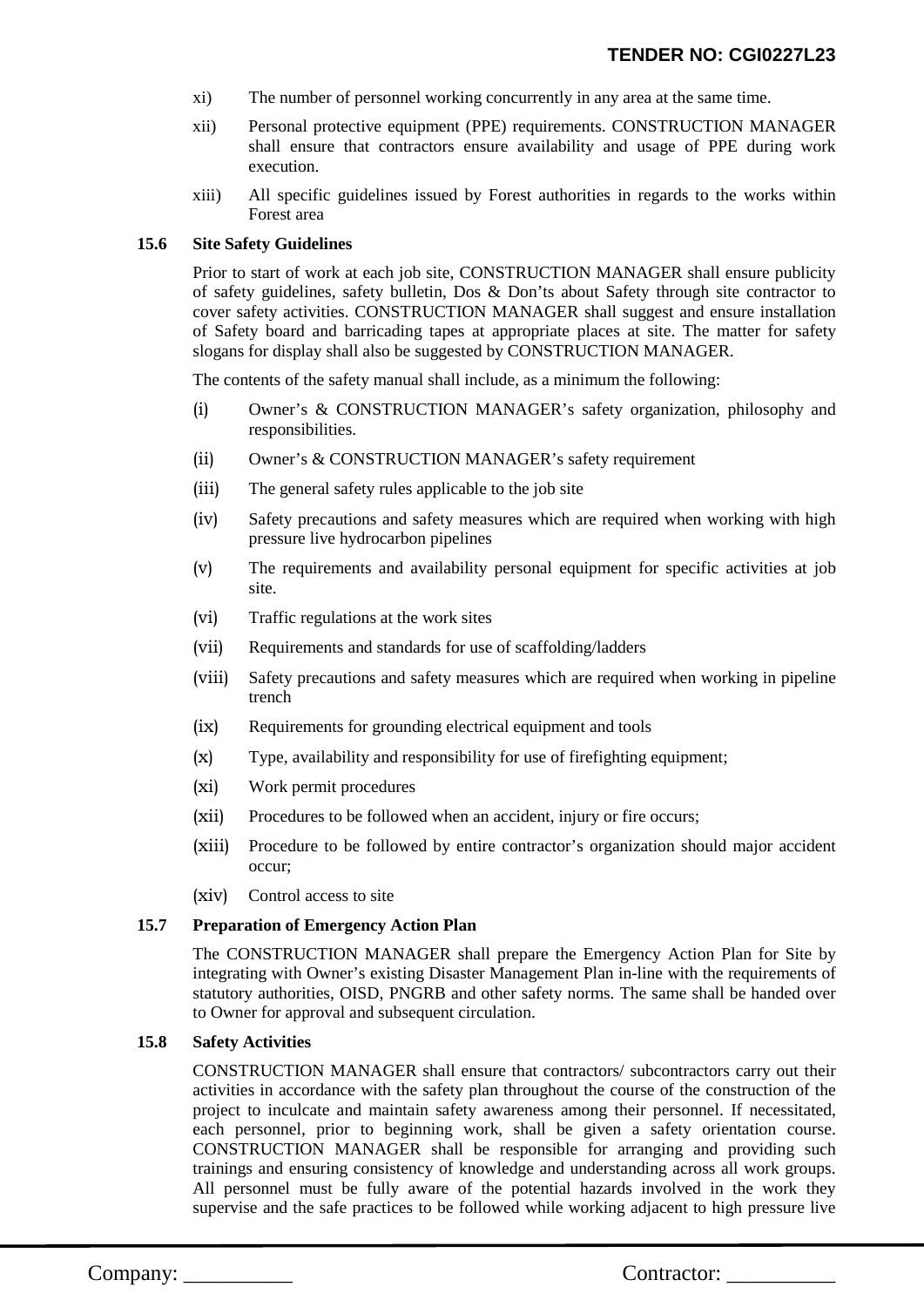hydrocarbon pipelines. CONSTRUCTION MANAGER will be responsible for execution of works by following all safety measures and ensure no deviation is taken in adopting safety standards, at any cost during construction.

#### **15.9 Accident Reporting and Investigation**

Any accident or incident resulting in a lost time injury, death of person, or damage to property or equipment is to be investigated by CONSTRUCTION MANAGER. Every incident shall be documented properly after the incident including the results of investigation and recommendations for preventive action. CONSTRUCTION MANAGER shall also ensure that all necessary publicity is given, across all sites, to ensure that such incidents do not occur in future. This investigation and report shall not preclude any similar investigations and reports required by government regulation.

CONSTRUCTION MANAGER shall maintain safety performance and accident statistics records for the whole site in conformance to the international standards. Updated safety performance and accident statistics shall be included in CONSTRUCTION MANAGER's every monthly report.

#### **16.0 Measurement, Certification and forwarding the vendors bills**

Construction Manager shall carry out physical measurement of executed quantity of work, qualified and accepted for billing in Measurement sheet format. Relevant documentary proof must be thoroughly verified by competent personnel of Construction Manager before forwarding bills for payment. Payment terms mentioned in the Contract for Contractor's relevant work shall be complied while billing.

For supply items, relevant Material Inspection documents (TPI and Construction Manager, as applicable) shall be thoroughly verified.

Construction Manager shall also verify other relevant documents (to be submitted along with bills) such as Insurance, PF etc. as per tender document for 'Pipeline Laying works'.

Construction Manager shall forward the bills to the Owner, duly verified and certified for payment, within the stipulated time from the date of receipt.

Construction Manager shall maintain records of bills for future reference.

#### **17.0 Review and approval of 'As Built Documents/ Drawings'**

Construction Manager shall arrange to generate 'As Built Documents/ Drawings' as per contract/ tender terms for 'Pipeline Laying Tender', verify the same, make necessary corrections and forward the same to owner as final documentation for acceptance.

All such final drawing/ documents shall be submitted in hard copies as well in soft copies.

#### **18.0Lodging of Insurance claims and realization of the same**

Construction Manager shall provide complete assistance in Lodging of Insurance claims and realization of the same. It shall be the Construction Manager's responsibility to carry all the technical & coordination works for lodging of insurance claims and assistance in realization of these claims from the insurance agencies. However, taking of insurance policies and payment of its premium would be in the scope of Owner.

#### **19.0Maintaining Hindrance Register**

During work execution, Construction Manager shall maintain all records of ROW/RoU obstruction/ hindrances with due justifications in the format provided by Owner.

#### **20.0Performance evaluation of Vendor (s)/ Contractor (s)**

As per requirement of Owner, Construction Manager shall

- Carry out the vendor performance evaluation of vendors/contractors.
- Along with the order/contract closing statements, PMC shall also provide performance evaluation report of all the vendors/ contractors.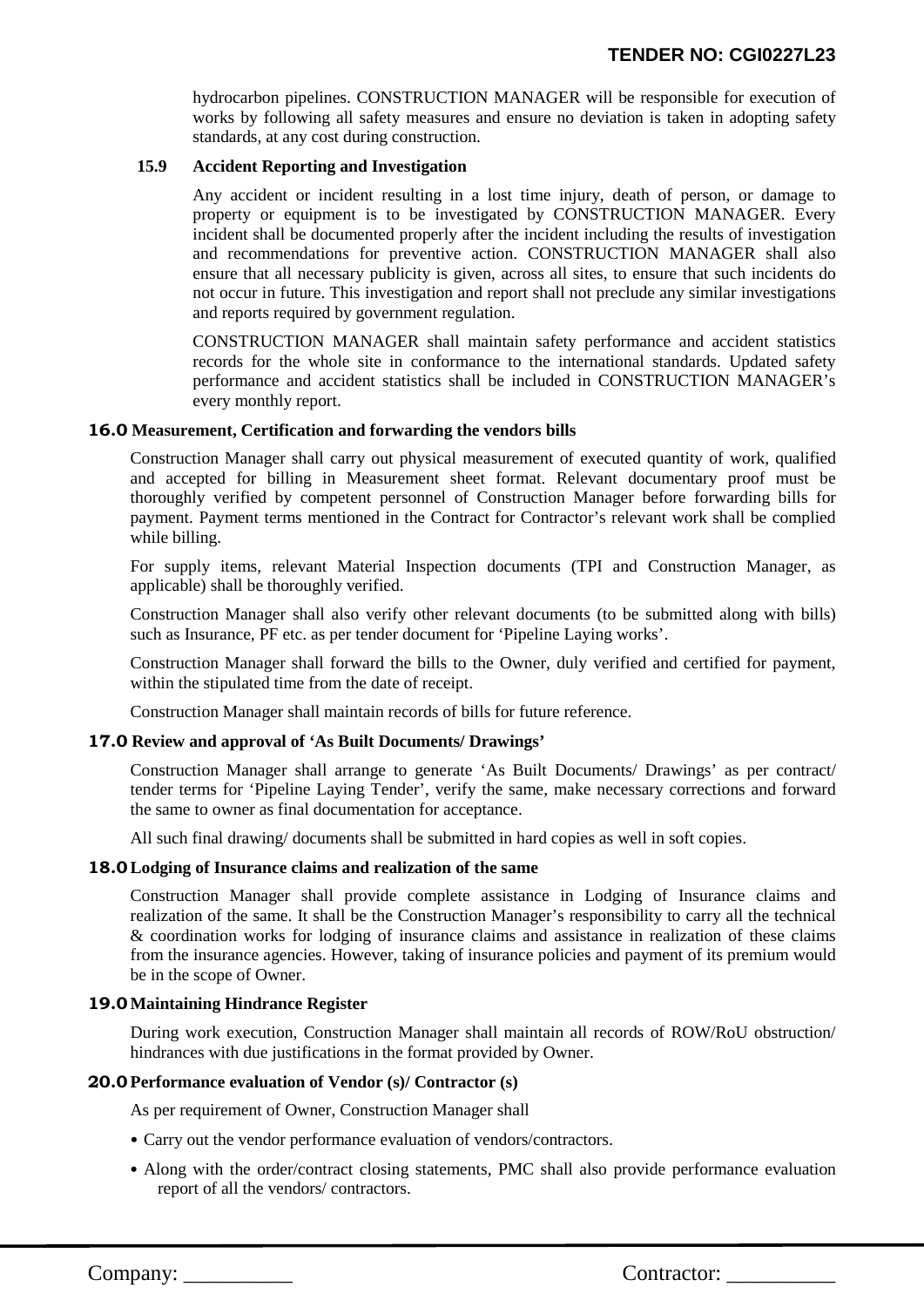#### **21.0Pre-commissioning and Commissioning of Pipeline system**

Construction Manager shall provide all necessary management service for pre-commissioning and commissioning of the new pipeline, including hook-up works, crude oil evacuation from old pipeline, disposal of water, commissioning of the new pipeline, pre-commissioning and commissioning of OFC cable systems, execution of restoration works etc.

#### **22.0Pipeline laying contract close-out**

Consequent upon the successful completion of the Pipeline construction and laying works, the CONSTRUCTION MANAGER shall be responsible for following:

- (i) Settling Final Bill (s).
- (ii) Follow up with vendors and contractors for as-built drawings/ documents in required editable soft and hardcopies, review/approve the same and forward to Owner.
- (iii) Submission of all project related documents to Owner for future reference and records as per standard international practice.
- (iv) **Submission of final documents** in required soft and hardcopies format shall be under the following heads:
	- a) As built drawings
	- b) As built pipeline alignment sheets
	- c) All Construction documents like field reports, QC, RT, UT
	- d) Pipebook
	- e) Chainage wise Block Valve with coating details
	- f) Chainage wise details of Pipeline repair, if any
	- g) Chainage wise details of crossings
	- h) Chainage wise details of Type of TLP installed
	- i) TCP commissioning report with as built drawings
	- j) CP Survey reports
	- k) OFC laying documentation as per tender document
	- l) Contract Closeout Report incorporating the following
		- Contract brief
		- Chronology of Activities
		- CONSTRUCTION MANAGER's Office Organogram
		- Names of CONSTRUCTION MANAGER Personnel working for the project along with all contact details.
		- Pipeline Spread details, with details of Works contractor
		- List of key milestones and date of actual achievement.
		- List of POs/WO's including vendors / contractors name and contact detail (if applicable)
		- Lesson learnt: Report on problems faced during the project execution and mitigation measures taken for future reference.
		- Submission of all evaluation sheets of performance for all vendors and contracts in line with established procedures on whom orders were placed.
		- Construction Photographs and videos with time stamp

#### **23.0 Assistance to client to resolve disputes**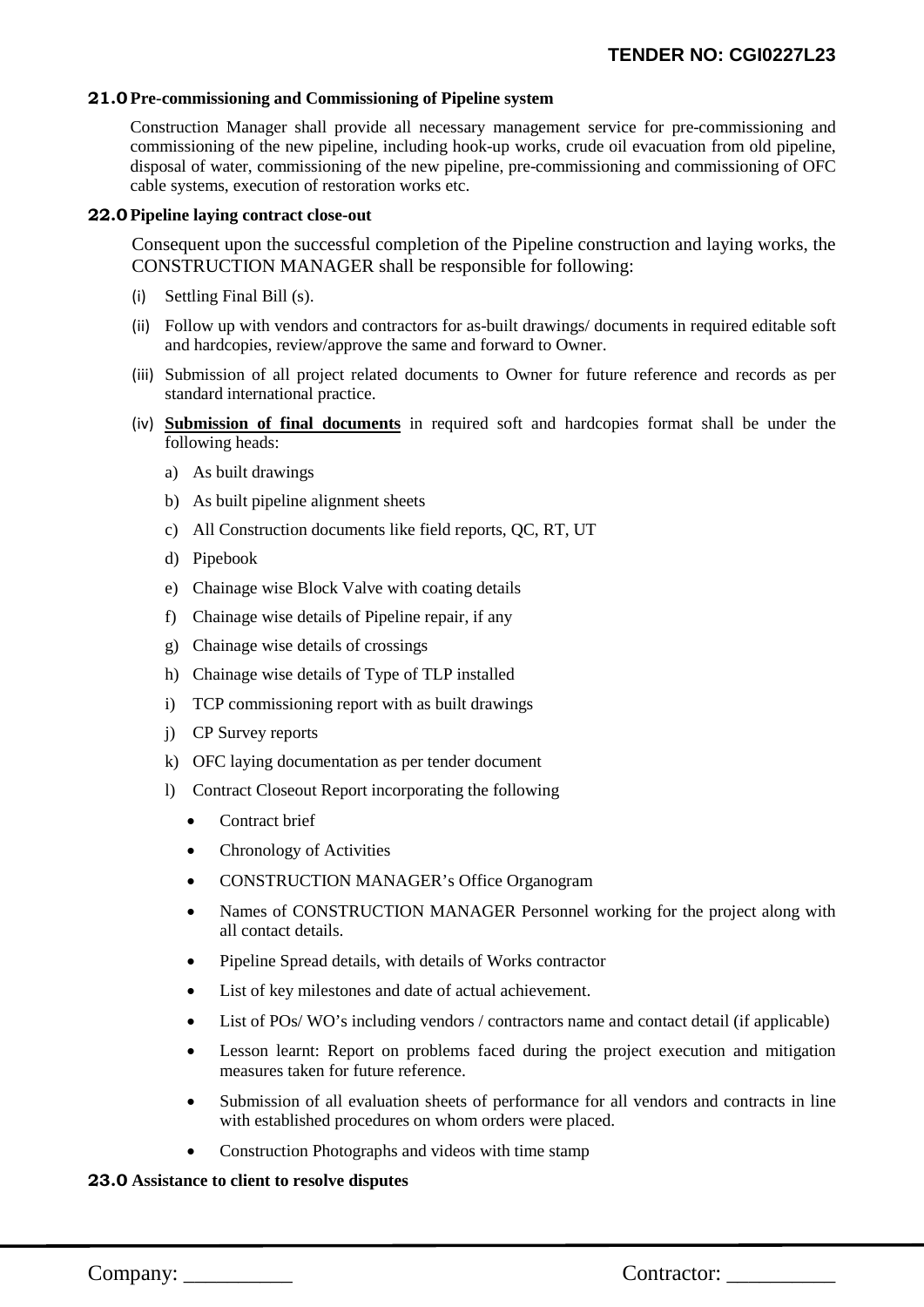Assistance to client to resolve disputes as they arise and, should a dispute become intractable, assistance to client to compile all necessary reports, documents and evidence needed for presenting its claim to arbitration

#### **24.0 Exclusion from Construction Manager's Scope**

The following are excluded from scope, however, all technical assistance shall be provided by Construction Manager:

- (i) Acquisition of land
- (ii) Project insurance shall be taken by Owner, however, assistance in lodging of insurance claims and realization of the same shall be done by CONSTRUCTION MANAGER.
- (iii) Statutory clearances (however extending support is the responsibility of CONSTRUCTION MANAGER)

#### **25.0 Addition, Reduction in scope and Re-Tendering**

- (i) Addition/ reduction of CONSTRUCTION MANAGER fees would be considered in case of addition (certain extra activities not envisaged in the original scope of work) or deletion in the scope of the project.
- (ii) Change in drawings / documents due to site conditions is to be carried out by the CONSTRUCTION MANAGER without any extra cost to Owner.
- (iii) In case Construction Manager is required to execute certain extra activities not envisaged in the original scope of work, then Construction Manager shall submit to the Owner, the detailed scope of work along with estimated man-hours and the additional time if required. Man-hours and extra time schedule shall be mutually agreed between the Owner & Construction Manager.

#### **26.0 Other Conditions:**

- (i) CONSTRUCTION MANAGER shall perform the work under this CONTRACT with diligence and conforming to the best international practices available.
- (ii) CONSTRUCTION MANAGER shall perform their obligations conforming to rules, regulations and procedures prescribed by law/Statues.
- (iii) CONSTRUCTION MANAGER shall be responsible for ownership of the design engineering, patent etc.
- (iv) CONSTRUCTION MANAGER shall suggest measures to cut-down cost and time over run without compromising the quality of work required in implementing the project.
- (v) CONSTRUCTION MANAGER should intimate in advance any owner's obligations for timely completion of activities (e.g.) requirements of statutory norms, regulatory authorities etc.
- (vi) CONSTRUCTION MANAGER shall provide all necessary documents in time to the contractor for commencing and proceeding with the work as per agreed schedule.

#### **(C) CONSTRUCTION MANAGEMENT AGENCY'S MANPOWER**

- **1.0** CONSTRUCTION MANAGER shall deploy required number of qualified and experienced personnel e.g. professional engineers, subordinate engineering personnel, construction supervisors, inspection engineers and other specialists of appropriate levels to ensure:
	- Quality at all stages and aspects as per requirement of codes, standards, specifications and best international practices
	- Timely & expeditious completion of the Pipeline Construction
	- Economize expenses.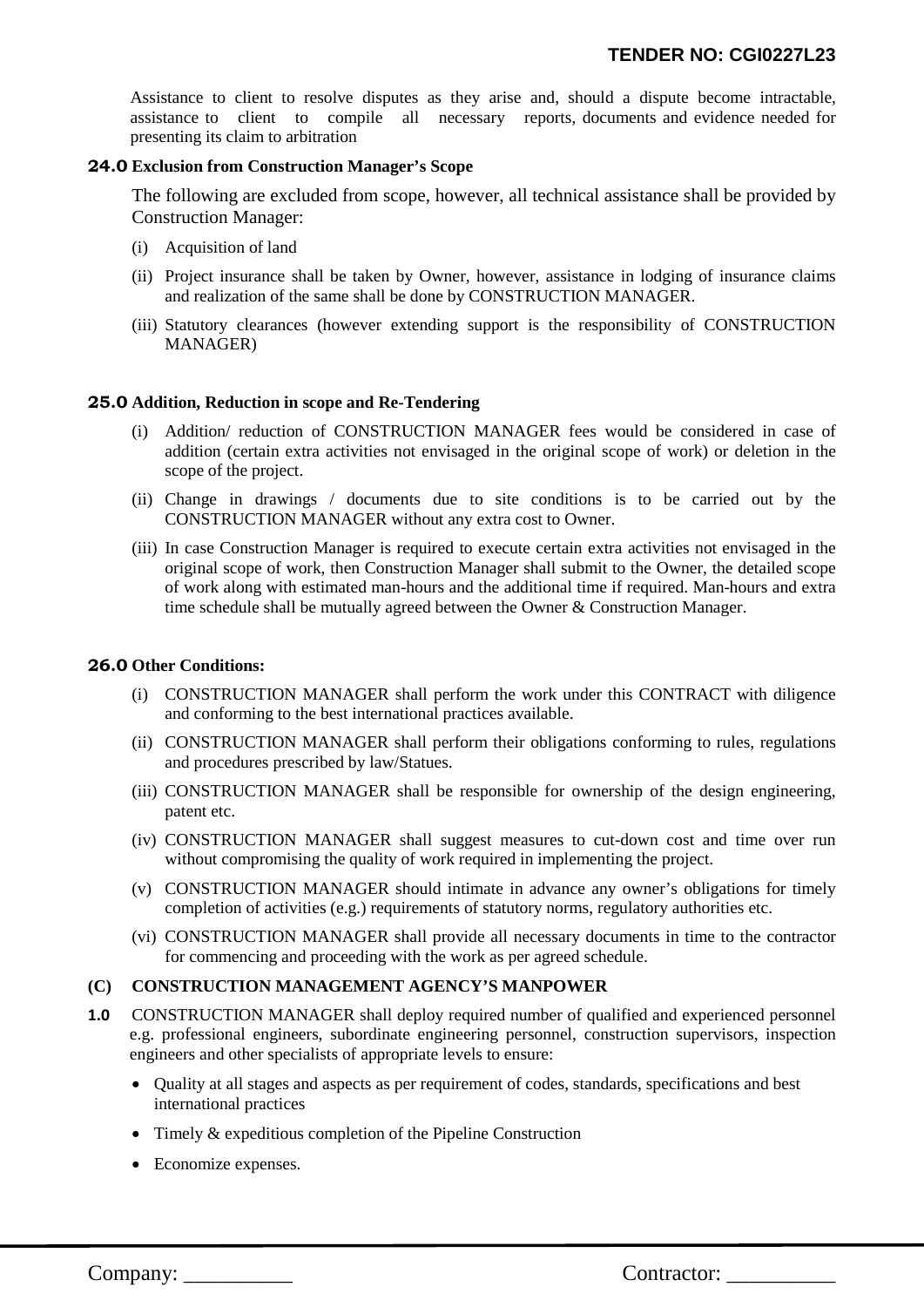- **2.0** CONSTRUCTION MANAGER shall submit the following for approval of the Owner after award of LOA
	- Organogram
	- Manning schedule
- **3.0** The Resident Construction Manager (RCM) shall be required to be deployed from the date of Start of Contract till closure of the construction contract/ Owner's Written Intimation.
- **4.0** CONSTRUCTION MANAGER shall ensure optimum utilization of the deployed manpower such that no person is idle. In order to expedite progress, within same scope of work, CONSTRUCTION MANAGER may be required to augment with more manpower. CONSTRUCTION MANAGER's deployment of manpower shall be reviewed during Progress Meetings.
- **5.0** Substituting of CONSTRUCTION MANAGER's personnel (if any) with other personnel will be done with either same level & experience or higher level & experience.
- **6.0** Construction Manager shall deploy qualified personnel as per activity requirement of Pipeline Construction and Laying works. However, **before mobilizing such personnel, written advice/ clearance from Owner shall be obtained**. Also, when there is no/ reduced site activity, **Construction Manager shall demobilize its personnel as per written advice / clearance from Owner**.
- **7.0** The Construction Manager shall mandatory submit the following before deployment
	- a) Bio-Data with qualification and experience of Resident Construction Manager proposed for the work.
	- b) Bio-Data with qualification and experience for all personnel under Resident Construction Manager shall be submitted to Owner for review and approval prior to their deployment.
- **8.0** The CONSTRUCTION MANAGER shall be required to depute qualified and experienced manpower for the execution of the service. CONSTRUCTION MANAGER shall ensure that the complete manpower whose names have been proposed to be engaged for the service is not changed during execution. In case of any change in deployment, the CONSTRUCTION MANAGER shall submit bio data of the substitute manpower proposed and take Owner's approval. The various categories of manpower with Qualification and experience required to be engaged for the service are detailed as under:

| Sl. No           | <b>Type</b>                         | <b>Qualification &amp; Knowledge</b>                                                                                                                                                                                                                                                                            | <b>Experience</b>                                                                                                                                                                                                                                                                                                                                                                                      |
|------------------|-------------------------------------|-----------------------------------------------------------------------------------------------------------------------------------------------------------------------------------------------------------------------------------------------------------------------------------------------------------------|--------------------------------------------------------------------------------------------------------------------------------------------------------------------------------------------------------------------------------------------------------------------------------------------------------------------------------------------------------------------------------------------------------|
| 1.               | Resident<br>Construction<br>Manager | Degree in Engineering in any<br>Discipline.<br>Knowledge of Project<br>Management, Construction<br>Management, handling of<br>contracts, Codes and Standards<br>pertaining to construction of<br>pipelines, Industry accepted Best Mandatory Experience: Out of<br>Practices in executing pipeline<br>projects. | <b>Overall Experience:</b> At least 12<br>years of experience in executing<br>projects in Hydrocarbon Industry<br>i.e. Hydrocarbon Process Plants,<br>Pipelines (Hydrocarbon/Crude/<br>Oil / Gas), Petrochemical Plant,<br>LPG Plant, Refinery etc.<br>the 12 years of experience, at least<br>6 years of experience shall be in<br>works related to construction of<br>hydrocarbon pipeline projects. |
| $\overline{2}$ . | Planning cum<br>Site Engineer       | Degree in any Engineering<br>Knowledge of Planning $\&$<br>Scheduling for projects related to<br>hydrocarbon industry, pipelines.                                                                                                                                                                               | <b>Overall Experience:</b> At least 3<br>years of experience in executing<br>projects in Hydrocarbon Industry<br>i.e. Hydrocarbon Process Plants,<br>Pipelines (Hydrocarbon/ Crude /                                                                                                                                                                                                                   |

#### **Qualification and Experience**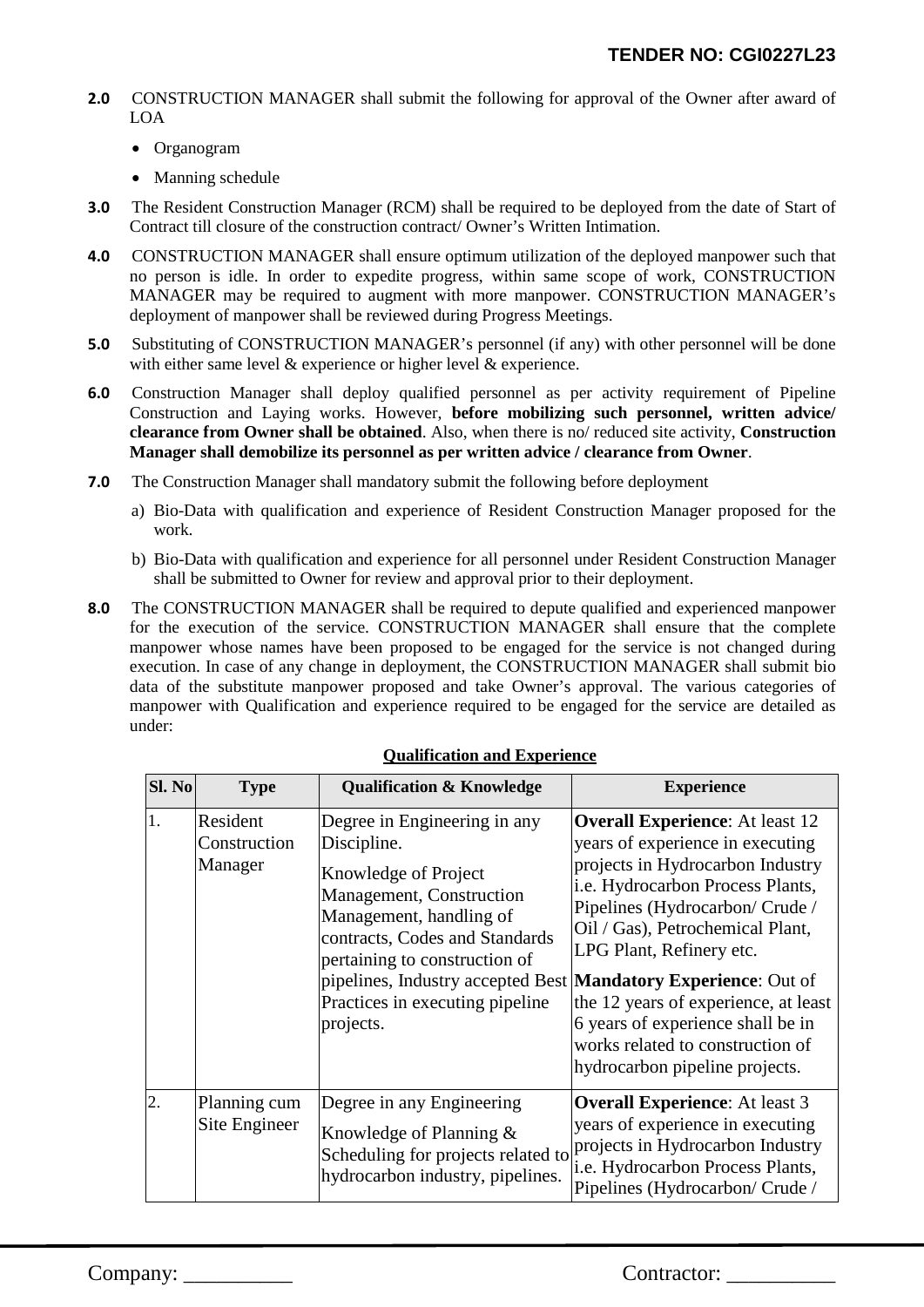| Sl. No | <b>Type</b>                | <b>Qualification &amp; Knowledge</b>                                                                                                                                                                                                                                                                   | <b>Experience</b>                                                                                                                                                                                                                                                                                                                                                                                                                                                      |
|--------|----------------------------|--------------------------------------------------------------------------------------------------------------------------------------------------------------------------------------------------------------------------------------------------------------------------------------------------------|------------------------------------------------------------------------------------------------------------------------------------------------------------------------------------------------------------------------------------------------------------------------------------------------------------------------------------------------------------------------------------------------------------------------------------------------------------------------|
|        |                            | Familiar with latest software in<br>planning. Knowledge of various<br>activities related to execution of<br>pipeline projects                                                                                                                                                                          | Oil / Gas), Petrochemical Plant,<br>LPG Plant, Refinery etc.<br><b>Mandatory Experience: Out of</b><br>the 3 years of experience, at least<br>1 year of experience shall be in<br>execution of hydrocarbon pipeline<br>projects.                                                                                                                                                                                                                                       |
| 3.     | Engineer                   | Safety cum Site Degree in Engineering in any<br>Discipline/ Diploma in Fire<br>Engineering & Safety<br>Management<br>Knowledge of safety standards,<br>Acts & Regulations, Best<br>Industrial practices in HSE and<br>safety aspects considered for<br>construction of oil & gas<br>pipeline projects. | <b>Overall Experience:</b> At least 3<br>years of experience for Degree<br>holder/ 5 years of experience for<br>Diploma holders in Hydrocarbon<br>Industry i.e. Hydrocarbon Process<br>Plants, Pipelines (Hydrocarbon/<br>Crude / Oil / Gas), Petrochemical<br>Plant, LPG Plant, Refinery etc.<br><b>Mandatory Experience: Out of</b><br>the required years of experience,<br>at least 50% of experience shall be<br>in execution of hydrocarbon<br>pipeline projects. |
| 6.     | (NDT) cum<br>Site Engineer | Quality Control Degree in Engineering in any<br>Discipline.<br>Should have valid ASNT NDT<br>Level-II (Radiographic Testing)                                                                                                                                                                           | <b>Overall Experience:</b> At least 3<br>years of experience in<br>Hydrocarbon Industry i.e.<br><b>Hydrocarbon Process Plants,</b><br>Pipelines (Hydrocarbon/ Crude /<br>Oil / Gas), Petrochemical Plant,<br>LPG Plant, Refinery etc.<br><b>Mandatory Experience: Out of</b><br>the 3 years of experience, at least                                                                                                                                                    |
|        |                            |                                                                                                                                                                                                                                                                                                        | 1 year of experience must be in<br>works related to pipeline.                                                                                                                                                                                                                                                                                                                                                                                                          |

**9.0** A recommended structure for CONSTRUCTION MANAGER's manpower is as under:



### **(D) OTHER TERMS AND CONDITIONS**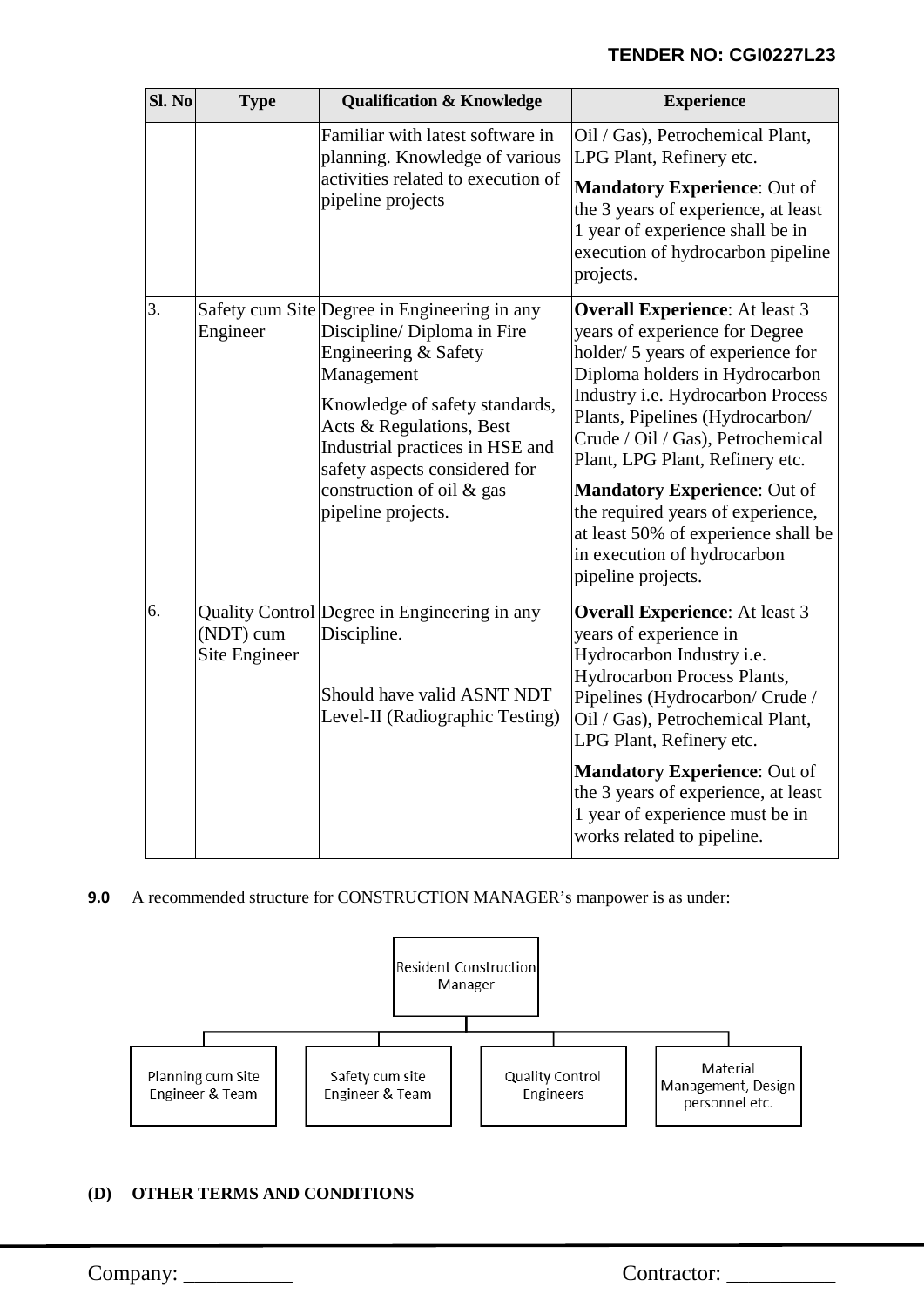- **i)** All costs related to Site Office Establishment, Vehicle, Office Operation, Accommodation, Construction Manager's Manpower etc. are in Construction Manager's scope.
- **ii)** Minimum One number of vehicle shall be arranged by the Construction Manager for movement between Duliajan to Digboi and areas falling within Dibrugarh and Tinsukia districts.
- **iii)** Subcontracting of Petty Services against this tender/ contract is not allowed.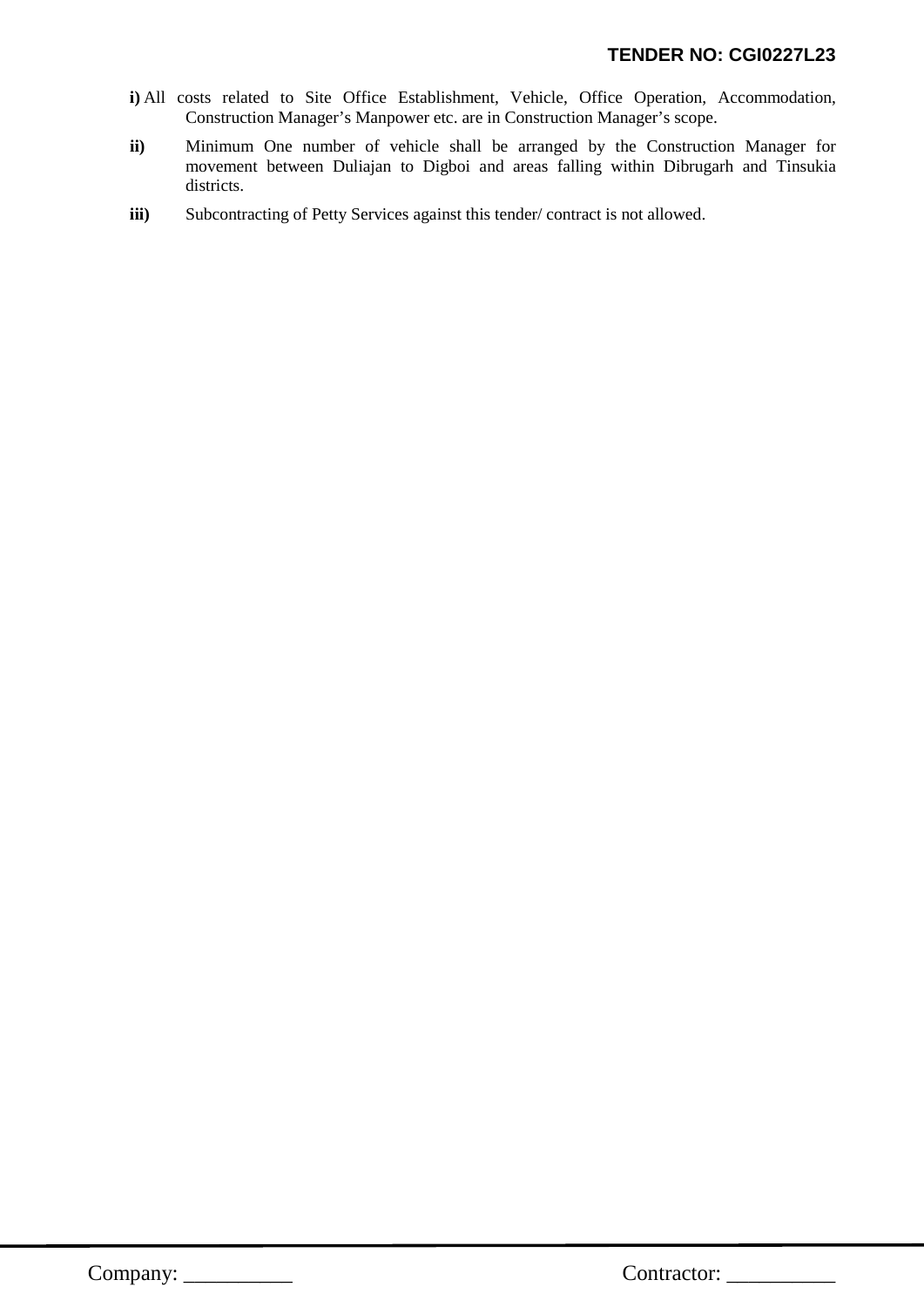#### **PAYMENT TERMS**

#### 1 **General**

The terms and mode of payment shall be as per details given below and as per the relevant clauses of GCC, ITB & SCC as applicable.

Payment shall start only after signing of Contact Agreement as per Tender document & receipt and confirmation of contract cum performance Bank Guarantee.

Prices shall be as per the Price Schedule Format. Statutory variation in taxes, if any, within the contractual completion period shall be borne by owner. Any decrease in the rate of taxes and duties shall be passed on to the owner. No variation in taxes duties or levies other than Goods & Service tax shall be payable.

#### 2 **Terms & Mode of Payment**

a) OIL will not pay any advance payment.

b) House Rent, Electricity charges etc. will be charged as per OIL's internal rate, if such facilities are availed from OIL.

c) All costs for deployment of manpower at site including conveyance, accommodation, telephone, PF,

Insurance, medical, safety PPEs, other benefits etc. are included in the man-month rate.

d) Monthly attendance sheet duly certified by RCM will be submitted along with RA Bill.

e) The CONTRACTOR has to raise the RA bill on monthly (minimum)/ quarterly (maximum) basis and

payment shall be made as per the following terms:

For all SOR items

i) 95 % progressively on completion of work as certified in RA bill.

ii) 5 % after acceptance of final bill at the end of the contract

f) Payment shall be made through RTGS/NEFT.

g) Owner has the right to process the payment with certain deviations or retention with sufficient justifications. Decision of the owner in this regard shall be final and binding.

h) Quantities given in the price bid format may deviate during execution. Contractor shall raise bill as per actual amount of work executed and payment will be processed for certified quantities. Contractor shall execute any such deviated quantity as per site requirement.

i) PF amount deposit proof will be submitted along with monthly invoices. Relevant GCC clause to be referred.

#### 3 **Penalty**

In case of delay in mobilization of personnel as per requirement intimated in writing within 15 days from the date of intimation, 2% of per day rate against the respective contract item will be deducted for each day of delay starting from 16<sup>th</sup> day.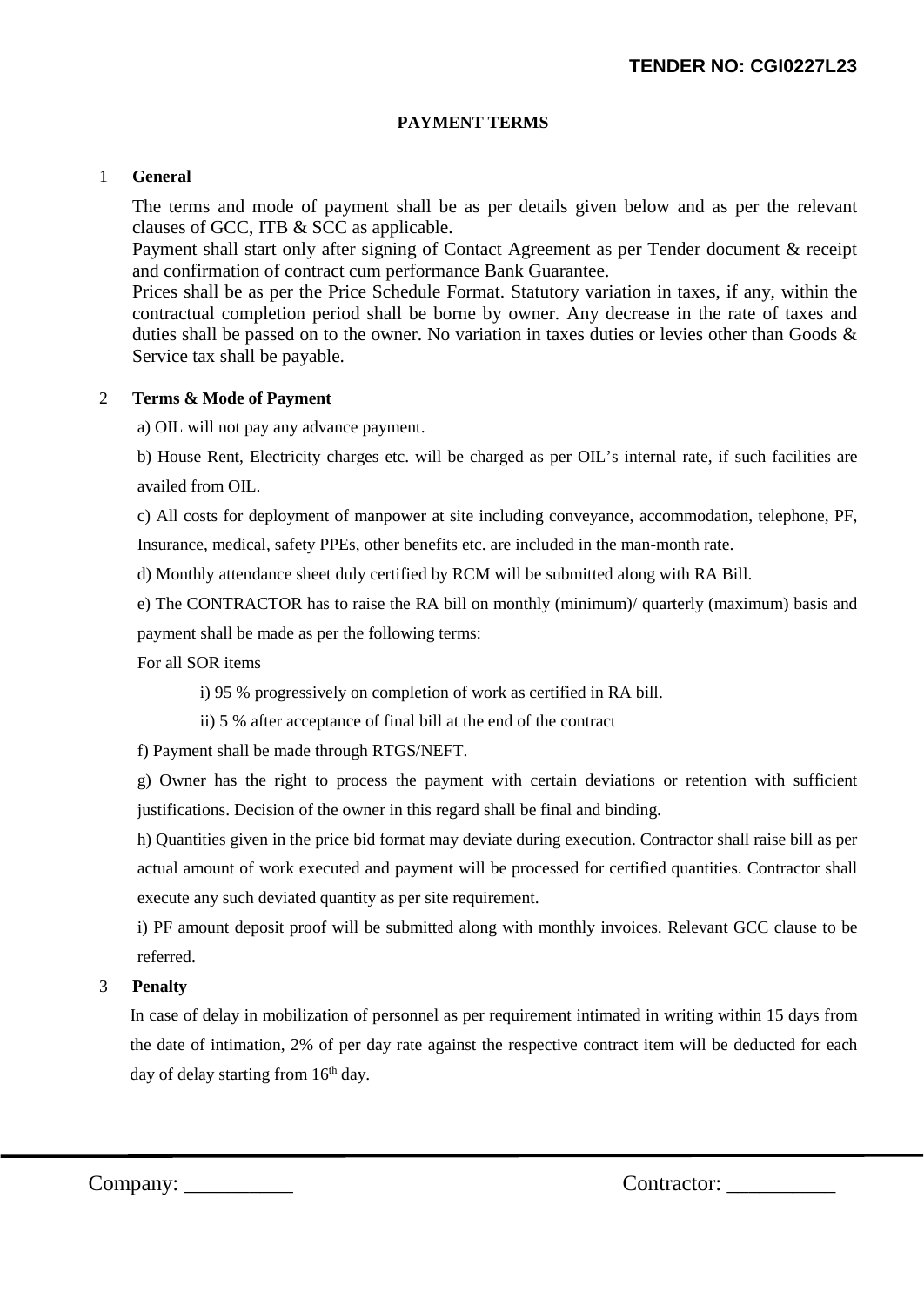# **SPECIAL CONDITIONS OF CONTRACT**

### 1.0 **GENERAL**

- a) Special Conditions of Contract (SCC) shall be read in conjunction with the General Conditions of Contract (GCC), Specifications of Work, Drawings and other documents forming part of this contract wherever the context so requires.
- b) Notwithstanding the sub-division of the documents into these separate parts and volumes, every part of each shall be deemed to be supplementary to and complementary of every other part and shall be read with and into the contract in so far as it may be practicable to do so.
- c) Where any portion of the General Condition of Contract is repugnant to or at variance with any provisions of the Special Conditions of Contract, unless a different intention appears, the provisions of the special Conditions of Contract shall be deemed to over-ride the provisions of
- d) The General Conditions of Contract and shall to the extent of such repugnancy, or variations, prevail.
- e) Wherever it is mentioned in the scope of work that the contractor shall perform certain jobs such as assessment, inspection or travel, accommodation etc., it is understood that the contractor shall do so at his cost and the value of contract shall be deemed to have included cost of such performance and provisions so mentioned.
- f) The materials, tools, machineries and workmanship shall satisfy the relevant Indian Standards, the Job Specifications contained herein and Codes referred to. Where the job specification stipulate requirements in addition to those contained in the standard codes and specifications, these additional requirements shall also be satisfied.
- g) In case of an irreconcilable conflict between Indian or other applicable standards, General Conditions of Contract, Special Conditions of Contract, Scope of Work or Schedule of Rates, the following shall prevail to the extent of such irreconcilable conflict in order of precedence:
	- i) Contract Agreement
	- ii) Detailed Letter of Acceptance along with Statement of Agreed Variations.
	- iii) Fax / Letter of Intent / Fax of Acceptance.
	- iv) Schedule of Rates as enclosures to Detailed Letter of Acceptance.
	- v) Scope of Work.
	- vi) Special Conditions of Contract.
	- vii) Instruction to Bidders
	- viii)General Conditions of Contract.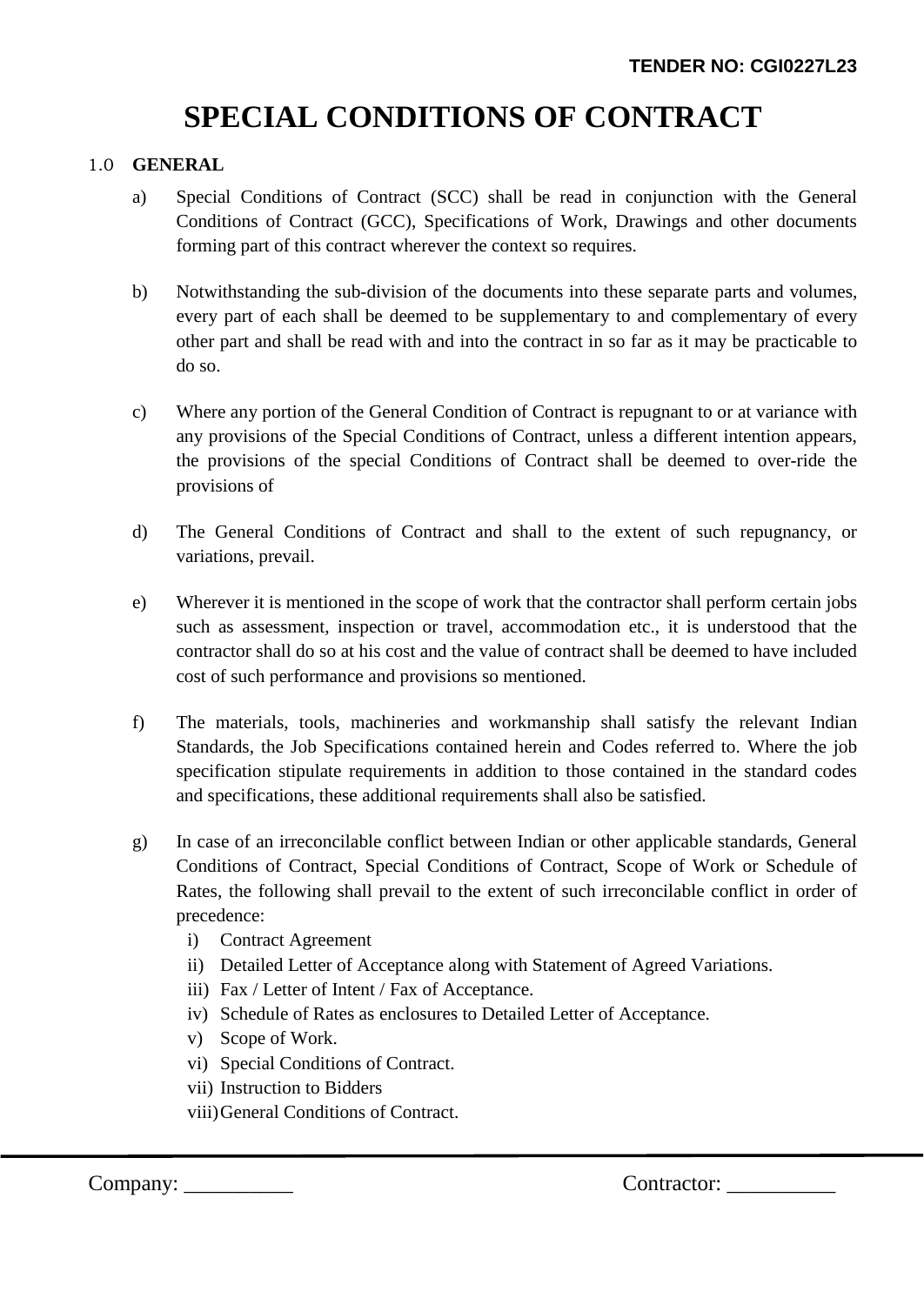- ix) Indian Standards
- x) Other applicable Standards
- xi) A variation or amendment issued after the execution of the formal contract shall take precedence over respective clauses of the formal contract and its Annexures.
- h) It will be the contractor's responsibility to bring to the notice of Engineer-in-Charge any irreconcilable conflict in the contract documents before starting the work (s) with reference to which the conflict exists.
- i) Scope of work shall be read in conjunction with item description of Schedule of Rates.

### 2.0 **ACCOMODATION & OTHER FACILTIES**

All Boarding, lodging, transportation, Resident/Site/camp office, office infrastructure, required by the contractor for execution of the job shall be to contractor's account.

#### 3.0 **TIME SCHEDULE**

Start date of contract shall be from the date of Issue of Work Order.

The CONSTRUCTION MANAGER shall put its best effort to ensure that the project shall be completed within the stipulated time frame. The contractor would prepare detailed activity schedule for the project in consultation with the Owner at the beginning/during kick-off meeting. All efforts should be made to meet all the intermediate schedule and milestones.

The contract may be short-closed upon completion of the project/ work. Due payment as per actual quantity consumed will be paid till end date of contract.

### 4.0 **LIQUIDATED DAMAGES(LD) / PRICE REDUCTION SCHEDULE**

Clause No. 30.0 (d) of the GCC stands deleted and replaced with the following:

"LD will be calculated on the basis of Total Executed Contract value (excluding amount for SOR deviation/ extra work, if any) excluding duties and taxes, where such duties/taxes have been shown separately in the contract. However, the applicable GST on the LD shall have to be borne by the CONTRACTOR. Accordingly, the liquidated damages shall be recovered from the CONTRACTOR along with applicable GST."

#### 5.0 **INSURANCES**

Insurance mentioned under GCC Clause No. 14 (i) to (vii) are not mandatory under this contract. However, contractor may provide insurances under these schemes or any other scheme as per his insurance coverage preference.

Employee Compensation Insurance Policy/ Group Personal Accident Insurance Policy with sum insured 10 times of Annual Income/ or maximum allowed level shall be mandatorily provided covering all personnel engaged by the CONTRUCTION MANAGER for the period of contract validity. In case of contract extension, validity will be suitably extended.

Documentary proof of all insurances shall be submitted to client before start of work.

No additional amount will be reimbursed to contractor against insurances.

#### 6.0 **HEALTH & SAFETY**

Construction Manager shall ensure that all its personnel wears required PPEs when working inside Industrial area. All costs involved for PPEs are in contractor's scope.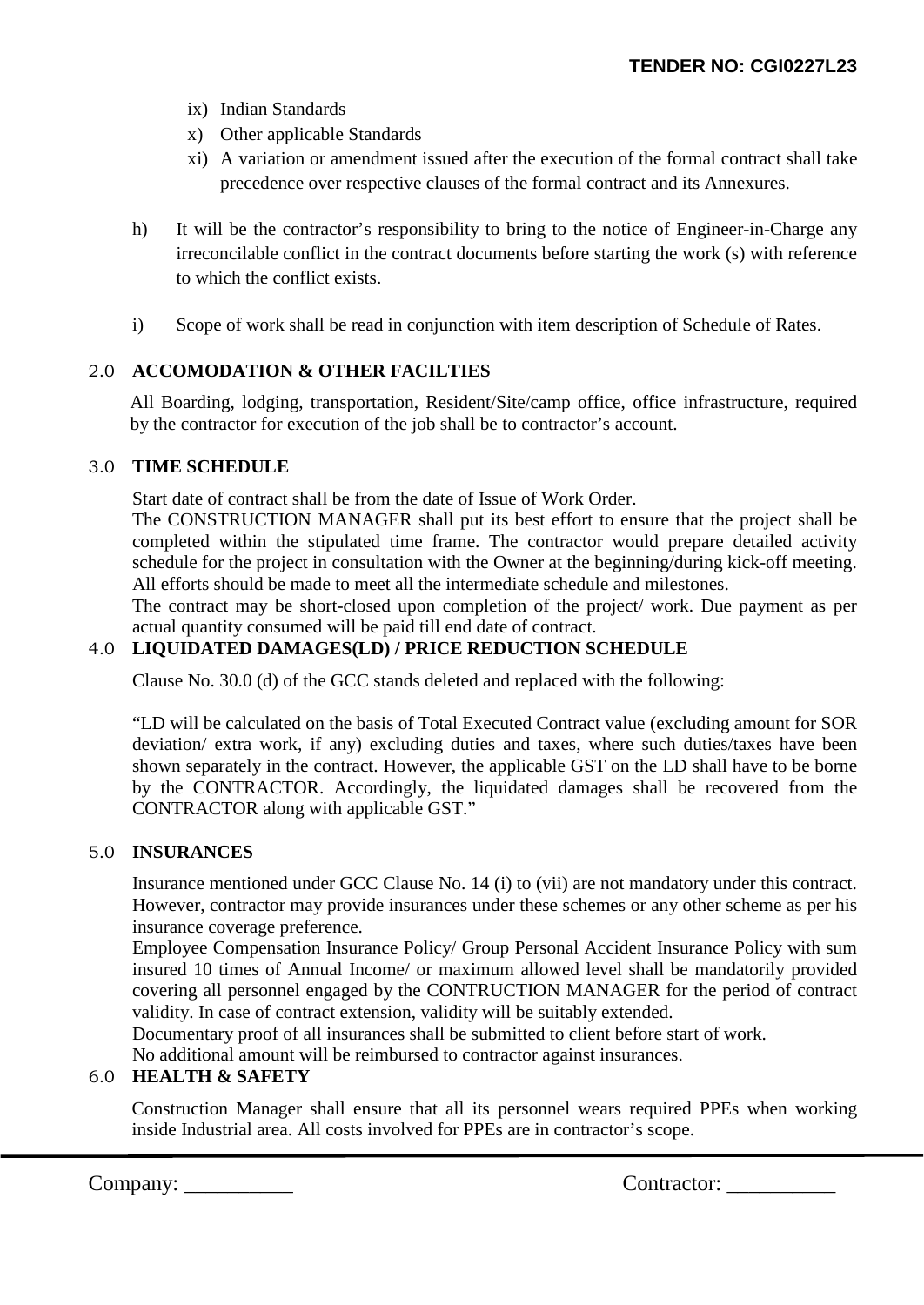Initial Medical Examination report shall be submitted to client before start of the contract. Periodic Medical Examination (PME) will be done every subsequent year. All costs involved for IME/ PME are in contractor's scope.

In case of accident or physical injury to any contractor's personnel, all responsibilities for medical treatment, financial compensation etc. will be in contractor's scope. In case, OIL arranges for medical treatment etc. in case of urgency, cost of the same shall be deducted from contractor.

### 7.0 **DEFECT LIABILITY PERIOD**

The Defect liability period for the works under the contract is 3 months from the date of completion of contract.

\*\*\*\*\*\*

## **END OF SECTION-III**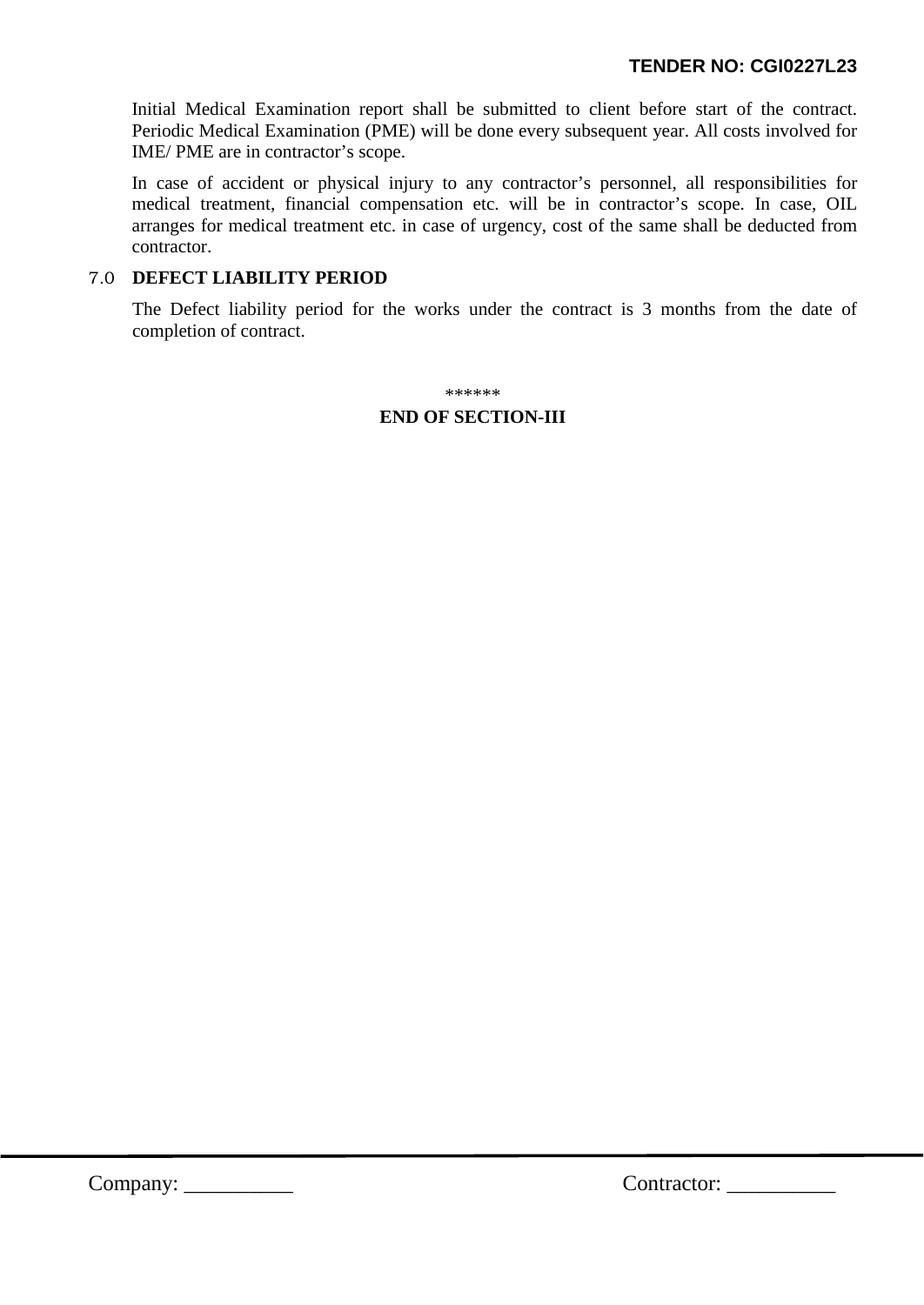#### **SECTION –IV**

#### **SAFETY MEASURES & COMPLIANCE FORMAT**

GENERAL MANAGER (CONTRACTS) OIL INDIA LIMITED GUWAHATI

#### **SUB: SAFETY MEASURES Tender No: CGI0227L23**

### **Subject: CONSTRUCTION MANAGEMENT SERVICES FOR PIPELINE LAYING AND ASSOCIATED SERVICES FOR REPLACEMENT OF 8" SPUR LINE FROM PS1, DULIAJAN TO DIGBOI REFINERY UNDER PIPELINE DEPT., OIL INDIA LIMITED FOR A PERIOD OF 12 MONTHS (EXTENDABLE BY 12 MONTHS)**

We hereby confirm that we have fully understood the safety measures to be adopted during execution of the above contract and that the same have been explained to us by the concerned authorities. We also give the following assurances.

- a) Only experienced and competent persons shall be engaged by us for carrying out work under the said contract.
- b) The names of the authorized persons who would be supervising the jobs on day to day basis from our end are the following

ii) \_\_\_\_\_\_\_\_\_\_\_\_\_\_\_\_\_\_\_\_\_\_\_\_\_\_\_\_\_\_\_\_ iii) \_\_\_\_\_\_\_\_\_\_\_\_\_\_\_\_\_\_\_\_\_\_\_\_\_\_\_\_\_\_\_\_

The above personnel are fully familiar with the nature of jobs assigned and safety precautions required.

- c) Due notice would be given for any change of personnel under item(b) above.
- d) We hereby accept the responsibility for the safety of all the personnel engaged by us and for the safety of the Company's person and property involved during the course of our working under this contract. We would ensure that all the provisions under the Factory Act,1948 and other safety rules related to execution of our work would be strictly followed by our personnel. Any violation pointed out by the Company's Engineers would be rectified forthwith or the work suspended till such time the rectification is completed by us and all expenditure towards this would be on our account.
- e) We confirm that all persons engaged by us would be provided with the necessary Safety Gears at our cost.
- f) All losses caused due to inadequate safety measures or lack of supervision on our part would be fully compensated by us and the Company will not be responsible for any lapses on our part in this regard.

(Seal)

Yours Faithfully

 $M/s$ 

Dated<br>
For & On Behalf Of Contractor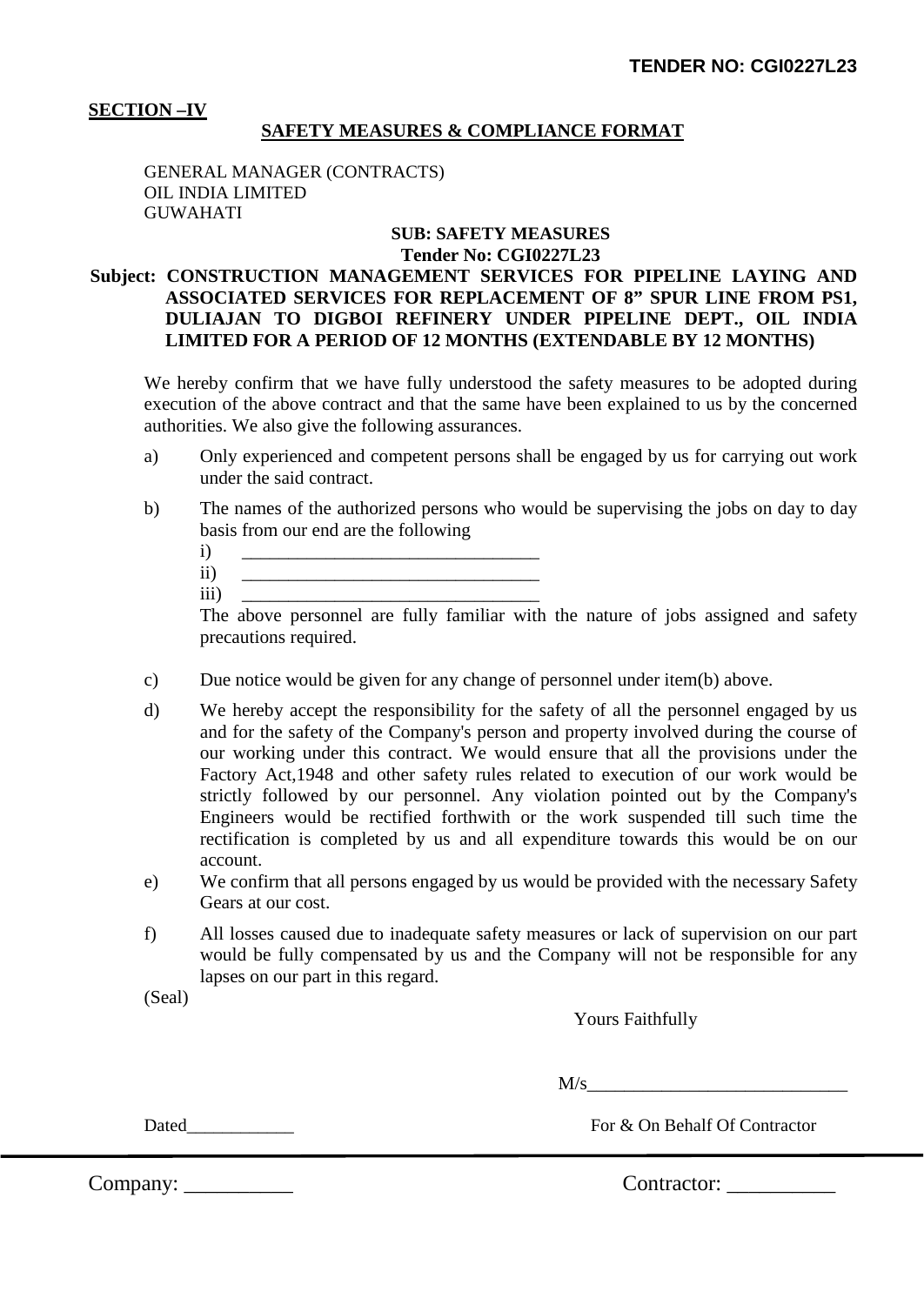### **TENDER NO: CGI0227L23**

### **SECTION-V**

### **INTEGRITY PACT (***Not applicable for this tender***)**

Between

Oil India Limited (OIL) hereinafter referred to as "The Principal"

And

(Name of the bidder)......................................................hereinafter referred to as "The Bidder/Contractor"

#### **Preamble**:

The Principal intends to award, under laid down organizational procedures, contract/s for **…………………………………** The Principal values full compliance with all relevant laws and regulations, and the principles of economic use of resources, and of fairness and transparency in its relations with its Bidder/s and Contractor/s.

In order to achieve these goals, the Principal cooperates with the renowned international Non-Governmental Organization "Transparency International" (TI). Following TI's national and international experience, the Principal will appoint an external independent Monitor who will monitor the tender process and the execution of the contract for compliance with the principles mentioned above.

#### **Section: 1 -Commitments of the Principal**

**(1)** The Principal commits itself to take all measures necessary to prevent corruption and to observe the following principles:

- (i) No employee of the Principal, personally or through family members, will in connection with the tender for, or the execution of a contract, demand, take a promise for or accept, for him/herself or third person, any material or immaterial benefit which he/she is not legally entitled to.
- (ii) The Principal will, during the tender process treat all Bidders with equity and reason. The Principal will in particular, before and during the tender process, provide to all Bidders the same information and will not provide to any Bidder confidential/additional information through which the Bidder could obtain an advantage in relation to the tender process or the contract execution.
- (iii) The Principal will exclude from the process all known prejudiced persons.

**(2)** If the Principal obtains information on the conduct of any of its employees which is a criminal offence under the relevant Anti-Corruption Laws of India, or if there be a substantive suspicion in this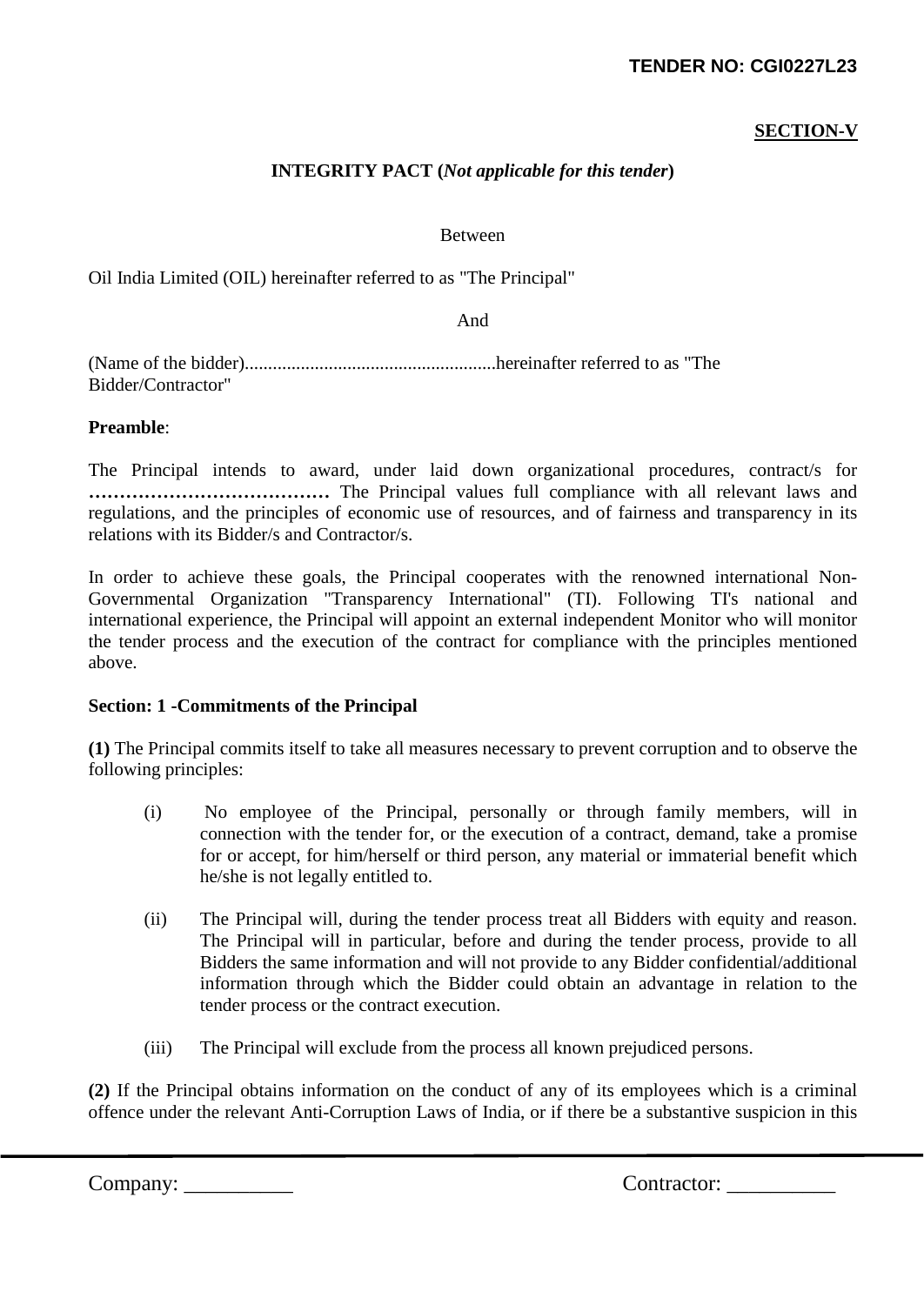regard, the Principal will inform the Chief Vigilance Officers and in addition can initiate disciplinary actions.

### **Section: 2 -Commitments of the Bidder/Contractor**

**(1)** The Bidder/Contractor commits itself to take all measures necessary to prevent corruption. He commits himself to observe the following principles during his participation in the tender process and during the contract execution.

- (i) The Bidder/Contractor will not, directly or through any other person or firm, offer, promise or give to any of the Principal's employees involved in the tender process or the execution of the contract or to any third person any material or immaterial benefit which h e/she is not legally entitled to, in order to obtain in exchange any advantage of any kind whatsoever during the tender process or during the execution of the contract.
- (ii) The Bidder/Contractor will not enter with other Bidders into any undisclosed agreement or understanding, whether formal or informal. This applies in particular to prices, specifications, certifications, Subsidiary contracts, submission or non-submission of bids or any other actions to restrict competitiveness or to introduce cartelization in the bidding process.
- (iii) The Bidder (s) / Contractor (s) will not commit any offence under the relevant Anticorruption Laws of India, further, the Bidder (s) / Contractor (s) will not use improperly, for purposes of competition or personal gain, or pass on to others, any information or document provided by the Principal as part of the business relationship, regarding plans, technical proposals and business details, including information contained or transmitted electronically.
- (iv) The Bidder/Contractor will, when presenting his bid, disclose any and all payments he has made, is committed to or intends to make to agents, brokers or any other intermediaries in connection with the award of the contract.
- (v) Bidders to disclose any transgressions with any other company that may impinge on the anti-corruption principle.
- (vi) The Bidder (s)/ Contractor (s) of foreign origin shall disclose the name and address of the Agents/ representatives in India, if any. Similarly, the Bidder (s)/ Contractor (s) of Indian Nationality shall furnish the name and address of the foreign principals, if any. Further, all the payments made to the Indian agent/ representative have to be in India Rupees only.
- (vii) Bidders not to pass any information provided by Principal as part of business relationship to others and not to commit any offence under PC/ IPC Act;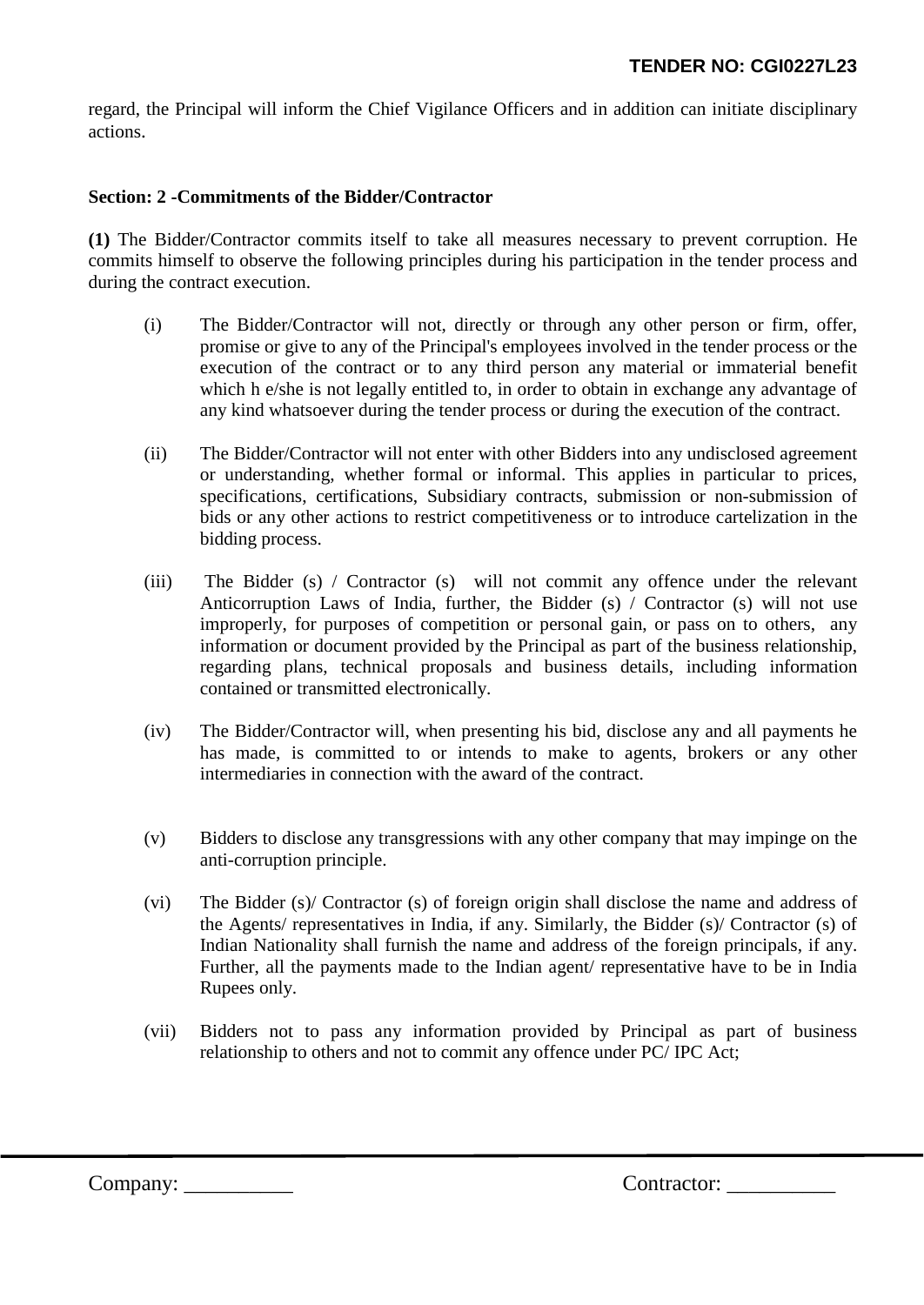- **(2)** The Bidder/Contractor will not instigate third persons to commit offences outlined above or be an accessory to such offences.
- **(3)** The Bidder/Contractor signing Integrity Pact shall not approach the Courts while representing the matters to IEMs and he/she will await their decision in the matter.

### **Section 3 -Disqualification from tender process and exclusion from future Contracts**

If the Bidder, before contract award has committed a transgression through a violation of Section 2 or in any other form such as to put his reliability or risibility as Bidder into question, the Principal is entitled to disqualify the Bidder from the tender process or to terminate the contract, if already signed, for such reason.

1. If the Bidder/Contractor has committed a transgression through a violation of Section 2 such as to put his reliability or credibility into question, the Principal is entitled also to exclude the Bidder/Contractor from future contract award processes. The imposition and duration of the exclusion will be determined by the severity of the transgression. The severity will be determined by the circumstances of the case, in particular the number of transgressions, the position of the transgressions within the company hierarchy of the Bidder and the amount of the damage. The exclusion will be imposed for a minimum of 6 months and maximum of 3 years.

2. The Bidder accepts and undertakes to respect and uphold the Principal's Absolute right to resort to and impose such exclusion and further accepts and undertakes not to challenge or question such exclusion on any ground, including the lack of any hearing before the decision to resort to such exclusion is taken. This undertaking is given freely and after obtaining independent legal advice.

3. If the Bidder/Contractor can prove that he has restored/recouped the Damage caused by him and has installed a suitable corruption prevention system, the Principal may revoke the exclusion prematurely.

4. A transgression is considered to have occurred if in light of available evidence, no reasonable doubt is possible.

5. Integrity Pact, in respect of a particular contract, shall be operative from the date Integrity Pact is signed by both the parties till the final completion of the contract **or as mentioned in Section 9- Pact Duration whichever is later**. Any violation of the same would entail disqualification of the bidders and exclusion from future business dealings. Any issue relating to execution of contract, if specifically raised before the IEMs shall be looked into by IEMs.

### **Section 4 -Compensation for Damages**

1. If the Principal has disqualified the Bidder from the tender process prior to the award according to Section 3, the Principal is entitled to demand and recover from the Bidder liquidated damages equivalent to Earnest Money Deposit / Bid Security.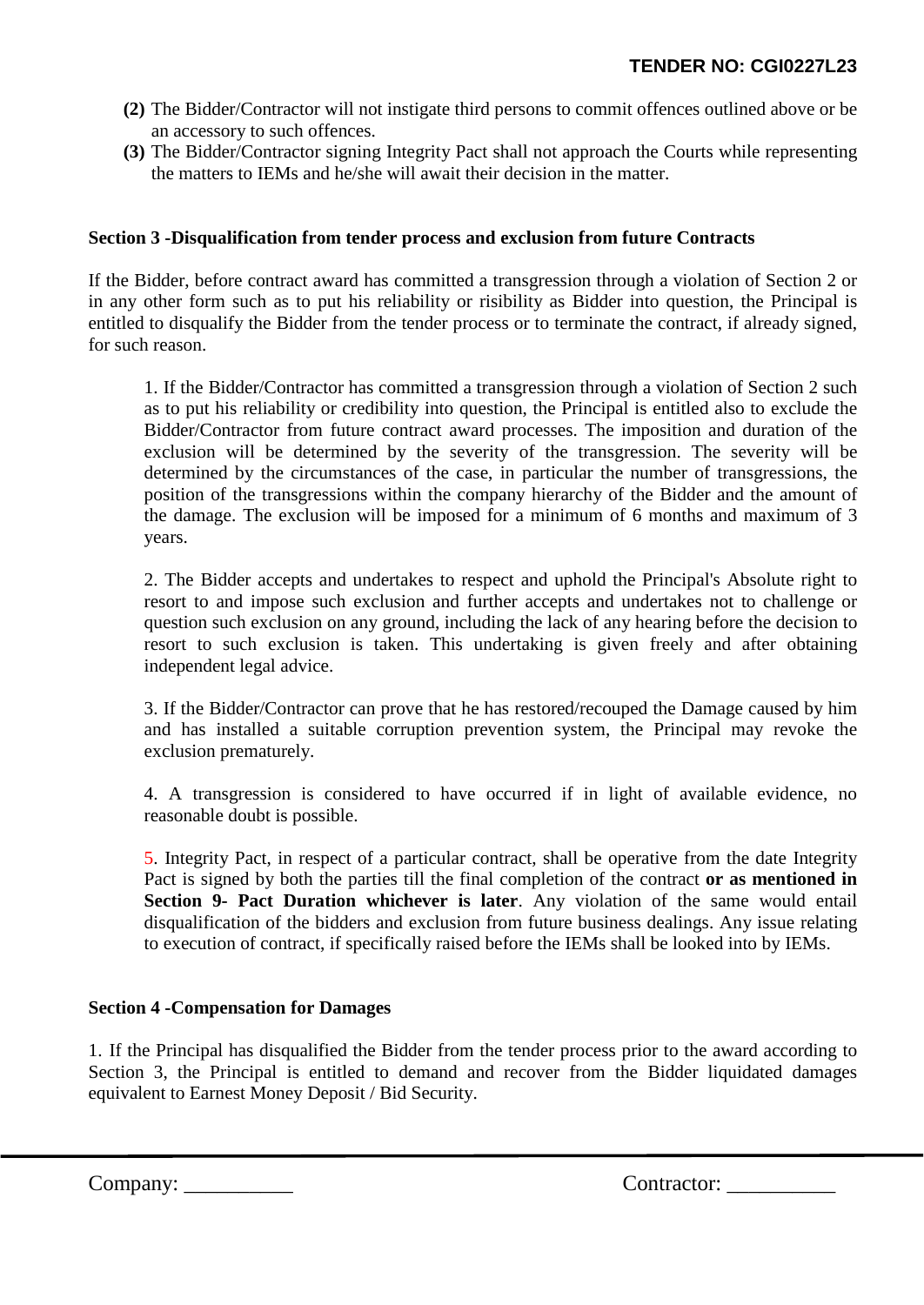### **TENDER NO: CGI0227L23**

(2) If the Principal has terminated the contract according to Section 3, or if the Principal is entitled to terminate the contract according to Section 3, the principal shall be entitled to demand and recover from the Contractor liquidated damages equivalent to Security Deposit / Performance Bank Guarantee.

3. The bidder agrees and undertakes to pay the said amounts without protest or demur subject only to condition that if the Bidder/Contractor can prove and establish that the exclusion of the Bidder from the tender process or the termination of the contract after the contract award has caused no damage or less damage than the amount or the liquidated damages, the Bidder/Contractor shall compensate the Principal only to the extent of the damage in the amount proved.

### **Section 5 -Previous transgression**

1. The Bidder declares that no previous transgression occurred in the last 3 years with any other Company in any country conforming to the TI approach or with any other Public Sector Enterprise in India that could justify his exclusion from the tender process.

2. If the Bidder makes incorrect statement on this subject, he can be disqualified from the tender process or the contract, if already awarded, can be terminated for such reason.

### **Section: 6 -Equal treatment of all Bidders/Contractor/Subcontractors**

1. The Principal will enter into Pacts on identical terms with all bidders and contractors.

2. The Bidder / Contractor undertake(s) to procure from all subcontractors a commitment in conformity with this Integrity Pact. The Bidder/Contractor shall be responsible for any violation(s) of the provisions laid down in this agreement/Pact by any of its sub-contractors/sub-vendors.

3. The Principal will disqualify from the tender process all bidders who do not sign this Pact or violate its provisions.

### **Section: 7 -Criminal charges against violating Bidders/Contractors/ Subcontractors**

If the Principal obtains knowledge of conduct of a Bidder, Contractor or Subcontractor, or of an employee or a representative or an associate of a Bidder, Contractor or Subcontractor, which constitutes corruption, or if the Principal has substantive suspicion in this regard, the Principal will inform the Vigilance Office.

#### **Section: 8 -External Independent Monitor/Monitors**

1. The Principal appoints competent and credible external independent Monitor for this Pact. The task of the Monitor is to review independently and objectively, whether and to what extent the parties comply with the obligations under this agreement.

2. The Monitor is not subject to instructions by the representatives of the parties and performs his functions neutrally and independently. He reports to the Chairperson of the Board of the Principal.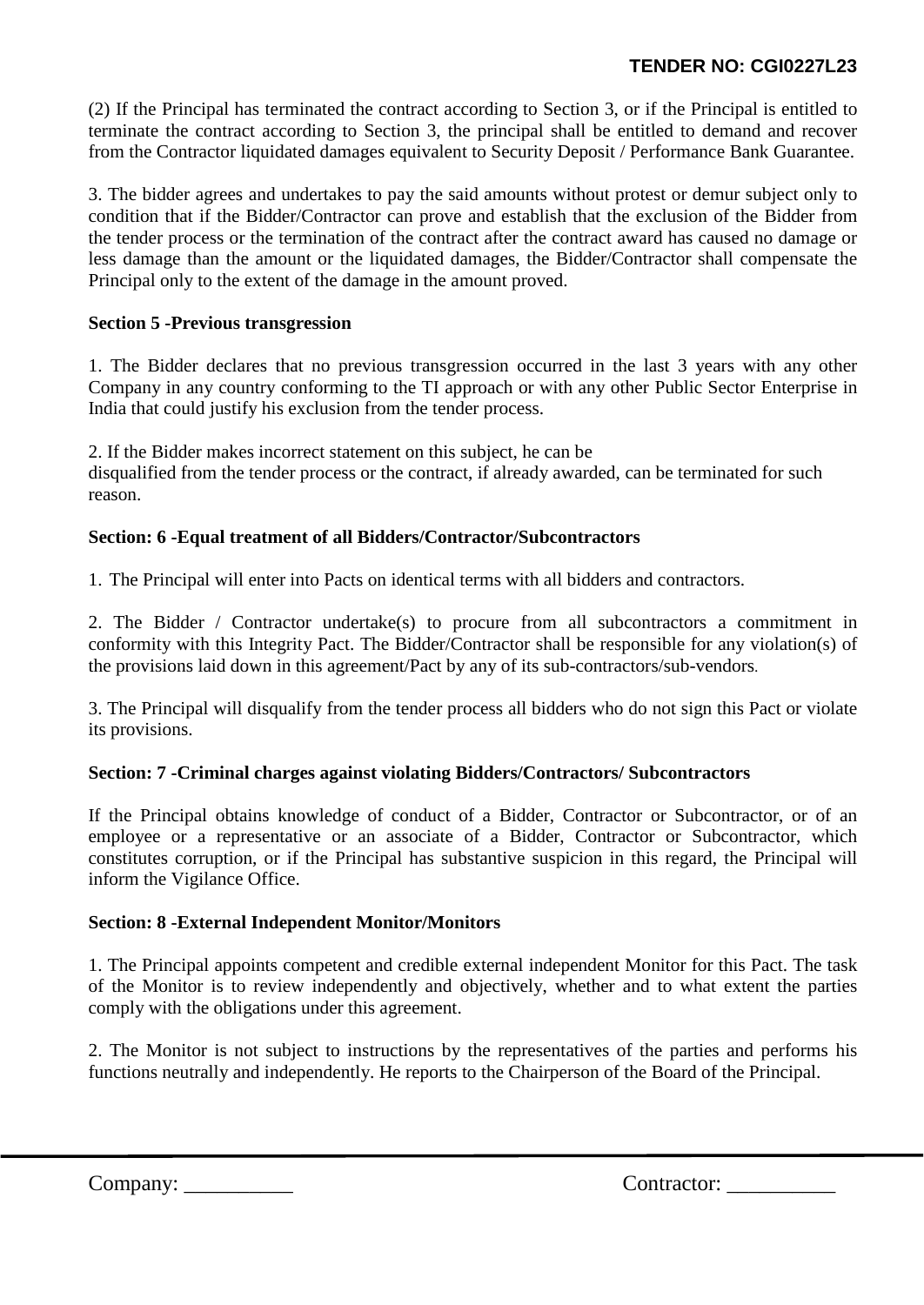3. The Contractor accepts that the Monitor has the right to access without restriction to all Project documentation of the Principal including that provided by the Contractor. The Contractor will also grant the Monitor, upon his request and demonstration of a valid interest, unrestricted and unconditional access to his project documentation. The same is applicable to Subcontractors. The Monitor is under contractual obligation to treat the information and documents of the Bidder/Contractor/Subcontractor with confidentiality. However, the documents/records/information having National Security implications and those documents which have been classified as Secret/Top Secret are not to be disclosed.

4. The Principal will provide to the Monitor sufficient information about all meetings among the parties related to the Project provided such meetings could have an impact on the contractual relations between the Principal and the Contractor. The parties offer to the Monitor the option to participate in such meetings.

5. As soon as the Monitor notices, or believes to notice, a violation of this agreement, he will so inform the Management of the Principal and request the Management to discontinue or heal the violation, or to take other relevant action. The monitor can in this regard submit non-binding recommendations. Beyond this, the Monitor has no right to demand from the parties that they act in a specific manner, refrain from action or tolerate action. However, the Independent External Monitor shall give an opportunity to the bidder / contractor to present its case before making its recommendations to the Principal.

6. The Monitor will submit a written report to the Chairperson of the Board of the Principal within 8 to 10 weeks from the date of reference or intimation to him by the 'Principal' and, should the occasion arise, submit proposals for correcting problematic situations.

7. If the Monitor has reported to the Chairperson of the Board a Substantiated suspicion of an offence under relevant Anti-Corruption Laws of India, and the Chairperson has not, within reasonable time, taken visible action to proceed against such offence or reported it to the Vigilance Office, the Monitor may also transmit this information directly to the Central Vigilance Commissioner, Government of India.

- 8. The word 'Monitor' would include both singular and plural.
- 9. In case of any complaints referred under IP Program, the role of IEMs is advisory and would not be legally binding and it is restricted to resolving the issues raised by an intending bidder regarding any aspect of the tender which allegedly restricts competition or bias towards some bidder.

#### **Section:9 -Pact Duration**

This Pact begins when both parties have legally signed it. It expires for the Contractor 12 months after the last payment under the respective contract, and for all other Bidders 6 months after the contract has been awarded.

If any claim is made/ lodged during this time, the same shall be binding and continue to be valid despite the lapse of this pact as specified above, unless it is discharged/determined by Chairperson of the Principal.

### **Section:10 -Other provisions**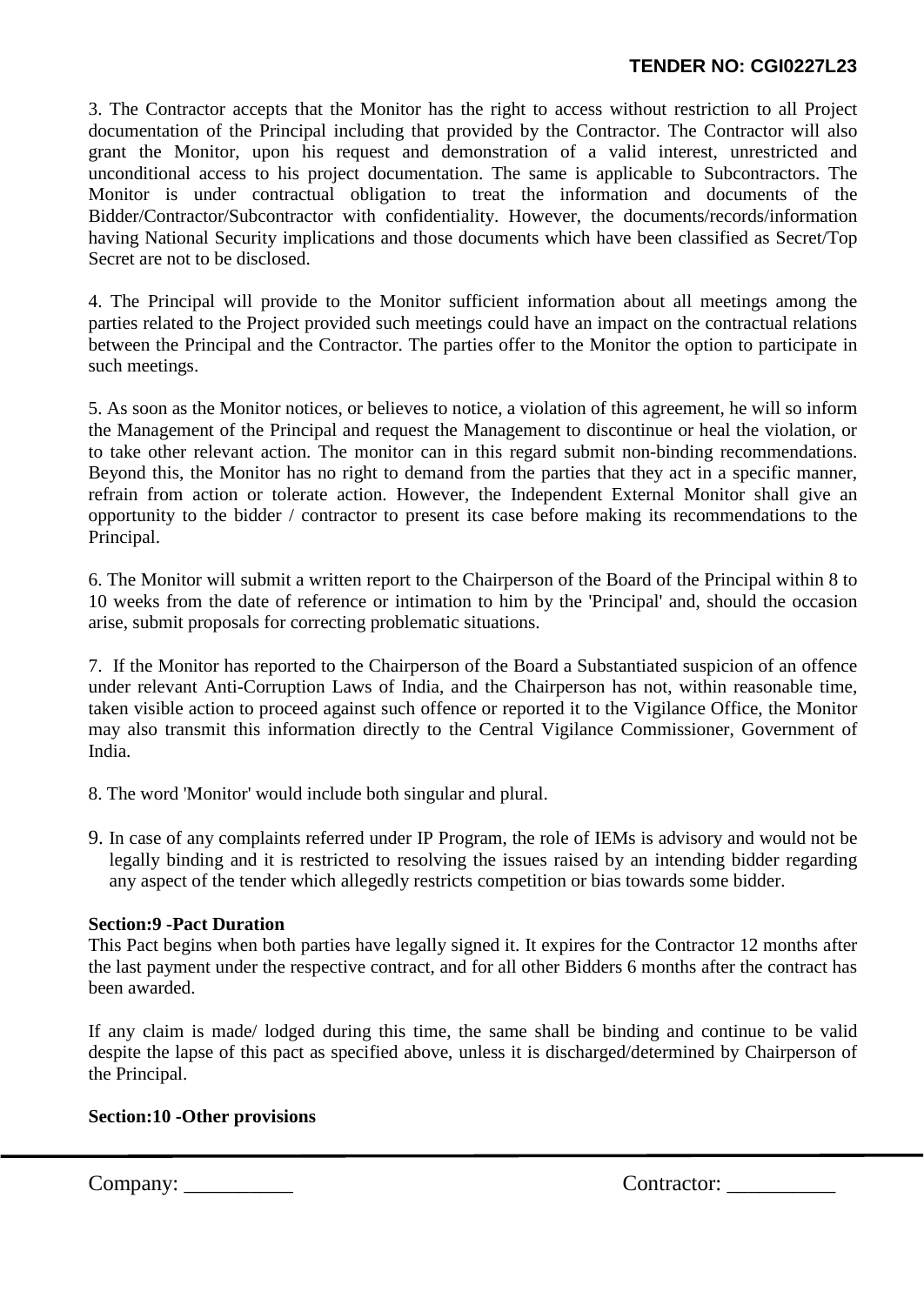1. This agreement is subject to Indian Law. Place of performance and jurisdiction is the Registered Office of the Principal. The Arbitration clause provided in the main tender document / contract shall not be applicable for any issue / dispute arising under Integrity Pact.

2. Changes and supplements as well as termination notices need to be made in writing. Side agreements have not been made.

3. If the Contractor / Bidder is a Joint Venture or a partnership concern or a consortium, this agreement must be signed by all partners or consortium members. In case of sub-contracting, the Principal contractor shall take the responsibility of the adoption of IP by the sub-contractor and all sub-contractors shall also sign the IP.

4. Should one or several provisions of this agreement turn out to be invalid, the remainder of this agreement remains valid. In this case, the parties will strive to come to an agreement to their original intensions.

5. Issues like warranty / guarantee, etc. shall be outside the purview of IEMs.

| <b>For the Principal</b> | For the Bidder/Contractor |
|--------------------------|---------------------------|
| Date:<br>Place:          |                           |

\*\*\*\*\*\*\*\*\*\*\*\*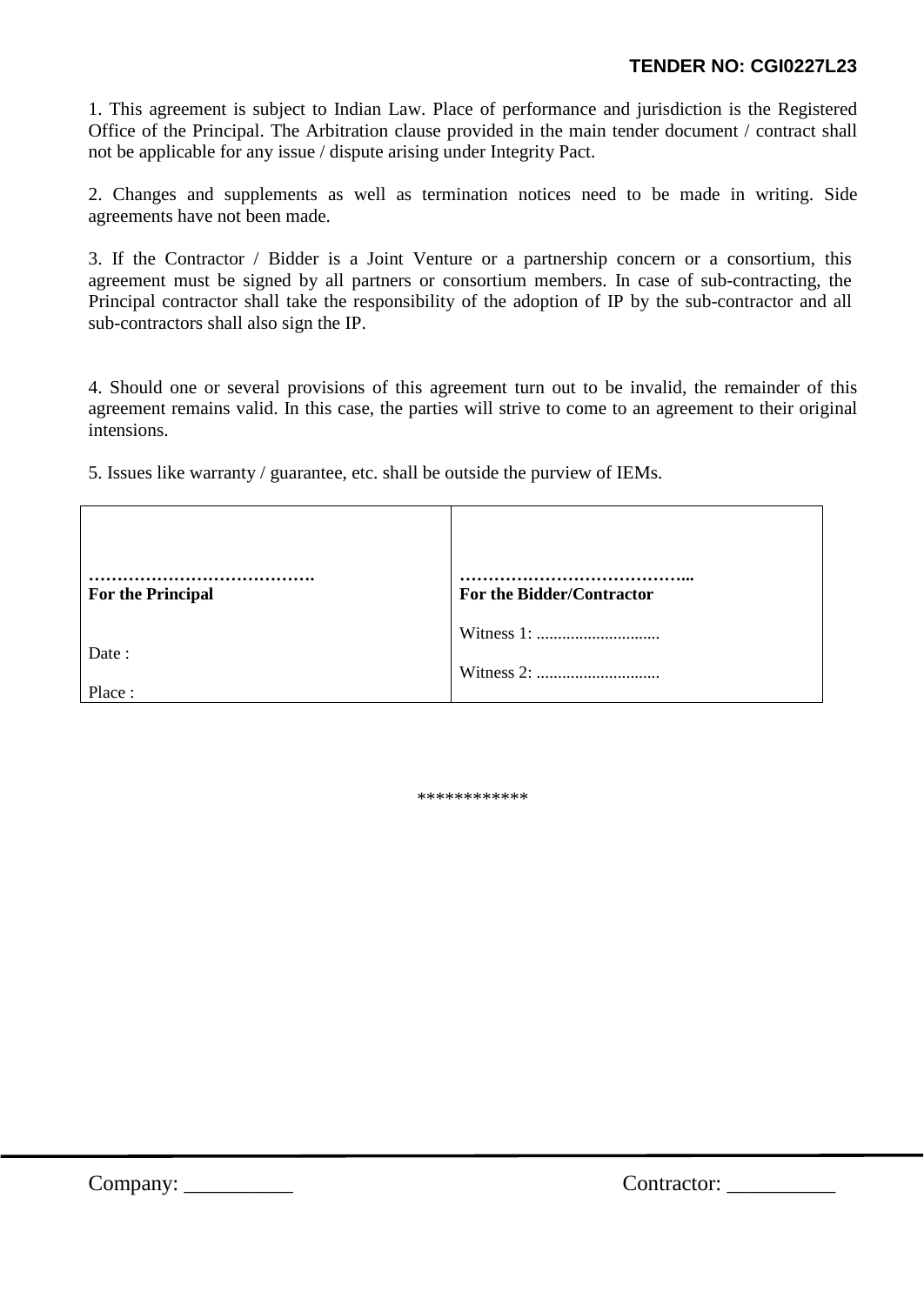### **PROFORMA-A**

### **PRICE BID**

### **TENDER NO. CGI0227L23**

 **As per Section –II of the tender document and shall be quoted on line Format.** 

**\*\*\*\*\*\*\*\*\*\*\***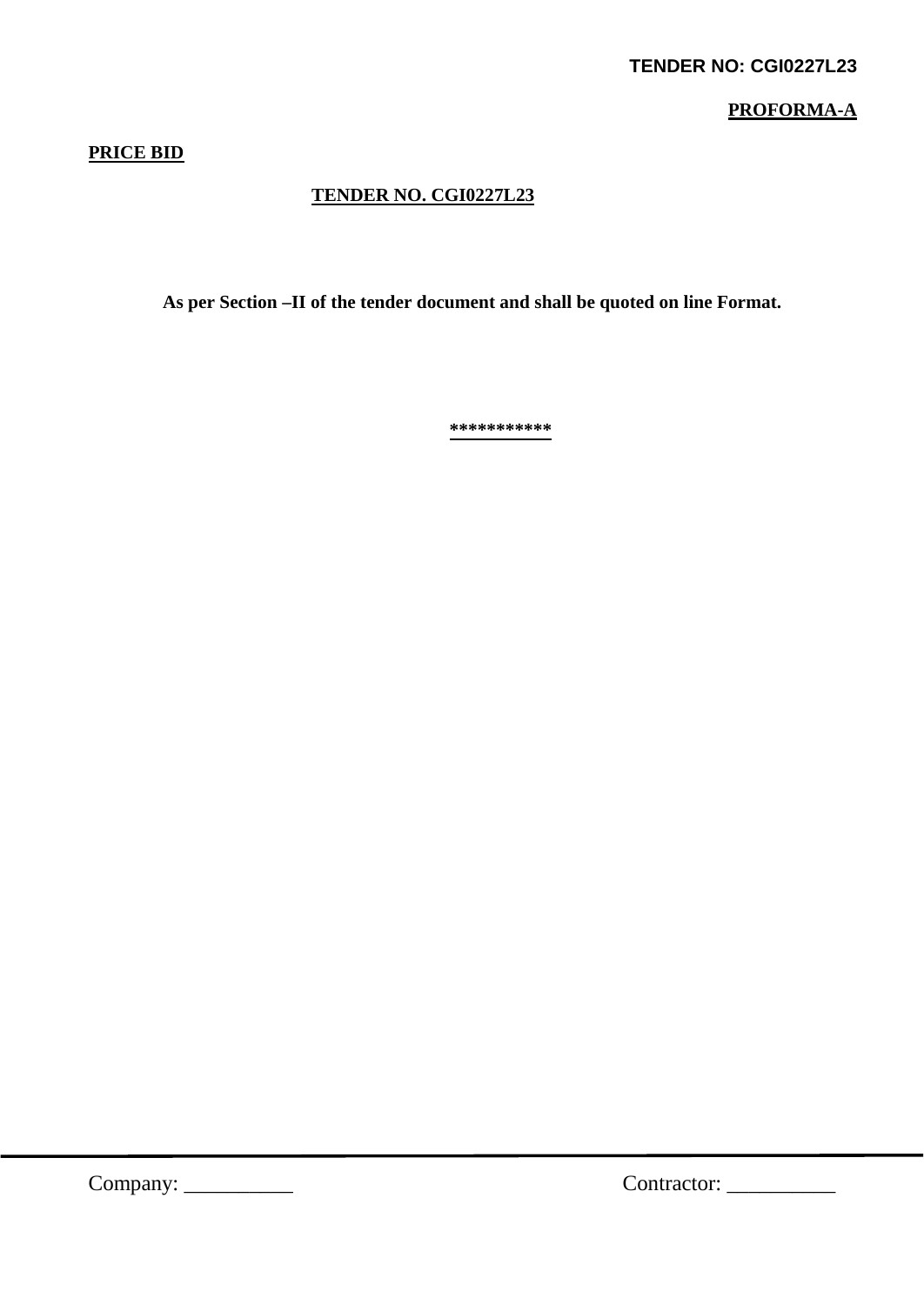#### **PROFORMA-B**

#### **BID FORM**

To M/S. OIL INDIA LIMITED, PIPELINE HEAD QUARTER

 $Sub:$  Tender No. :

Dear Sir,

Having examined the General and Special Conditions of Contract and the Terms of Reference including all attachments thereto, the receipt of which is hereby duly acknowledged, we the undersigned offer to perform the services in conformity with the said conditions of Contract and Terms of Reference for the sum of  $(Total Bid Amount in words and figures)$ or such other sums as may be ascertained in accordance with the Schedule of Prices attached herewith and made part of this Bid.

We undertake, if our Bid is accepted, to commence the work within () days calculated from the date both parties have signed the Contract.

 If our Bid is accepted, we will obtain the guarantee of a bank in a sum not exceeding for the due performance of the Contract.

 We agree to abide by this Bid for a period of **90 days** from the date fixed for Bid opening and it shall remain binding upon us and may be accepted at any time before the expiration of that period.

 Until a formal Contract is prepared and executed, this Bid, together with your written acceptance thereof in your notification of award shall constitute a binding Contract between us.

We understand that you are not bound to accept the lowest or any Bid you may receive.

Dated this \_\_\_\_\_\_\_\_\_\_\_\_ day of \_\_\_\_\_\_\_\_\_\_\_\_\_\_\_\_\_\_ 2021.

 ------------------- Signature

 $\frac{1}{2}$  ,  $\frac{1}{2}$  ,  $\frac{1}{2}$  ,  $\frac{1}{2}$  ,  $\frac{1}{2}$  ,  $\frac{1}{2}$  ,  $\frac{1}{2}$  ,  $\frac{1}{2}$  ,  $\frac{1}{2}$  ,  $\frac{1}{2}$  ,  $\frac{1}{2}$  ,  $\frac{1}{2}$  ,  $\frac{1}{2}$  ,  $\frac{1}{2}$  ,  $\frac{1}{2}$  ,  $\frac{1}{2}$  ,  $\frac{1}{2}$  ,  $\frac{1}{2}$  ,  $\frac{1$ (In the capacity of)

> ----------------- \*\*\*\*\*\*\*\*\*\*\*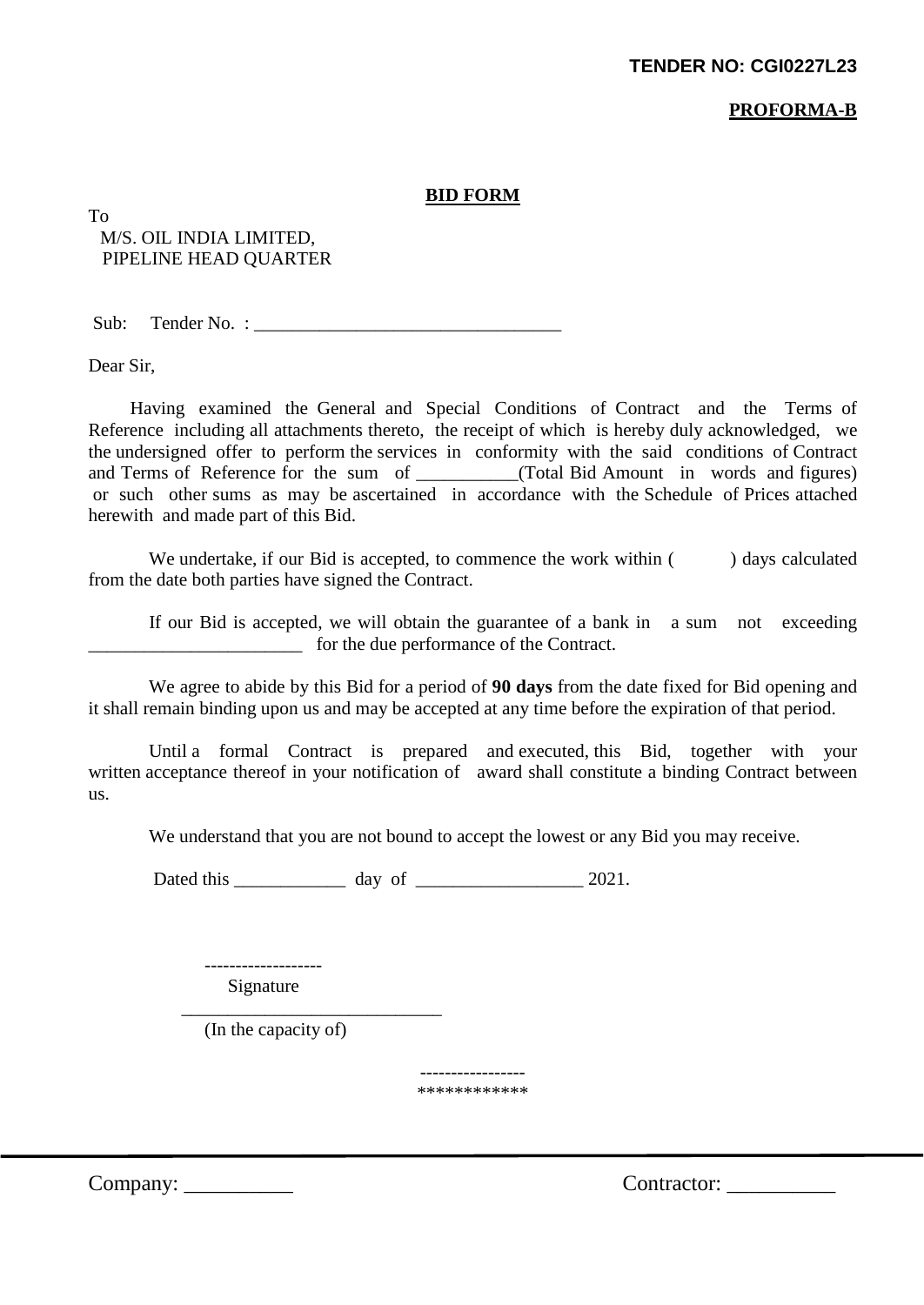### **TENDER NO: CGI0227L23**

### **PROFORMA - C**

#### **DECLARATION FOR BID SECURITY**

| To,                    |  |
|------------------------|--|
| M/s. Oil India Limited |  |
|                        |  |
|                        |  |
|                        |  |
|                        |  |
|                        |  |

Dear Madam/Sir,

After examining / reviewing provisions of above referred tender documents (including all corrigendum/ Addenda), we M/s. …………… (Name of Bidder) have submitted our offer / bid no…………

We, M/s. ………………….(Name of Bidder) hereby understand that, according to your conditions, we are submitting this Declaration for Bid Security.

We understand that we will be put on watch list/holiday/banning list (as per policies of OIL INDIA in this regard), if we are in breach of our obligation(s) as per following: have withdrawn/modified/amended, impairs or derogates from the tender, my/our Bid during the period of bid validity specified in the form of Bid; or

having been notified of the acceptance of our Bid by the OIL INDIA LIMITED during the period of bid validity:

fail or refuse to execute the Contract, if required, or

fail or refuse to furnish the Contract Performance Security, in accordance provisions of tender document.

Fail or refuse to accept 'arithmetical corrections' as per provision of tender document.

having indulged in corrupt/fraudulent/collusive/coercive practice as per procedure.

Place: [Signature of Authorized Signatory of Bidder] Date: Name: Designation: Seal: \*\*\*\*\*\*\*\*\*\*\*\*\*\*\*\*\*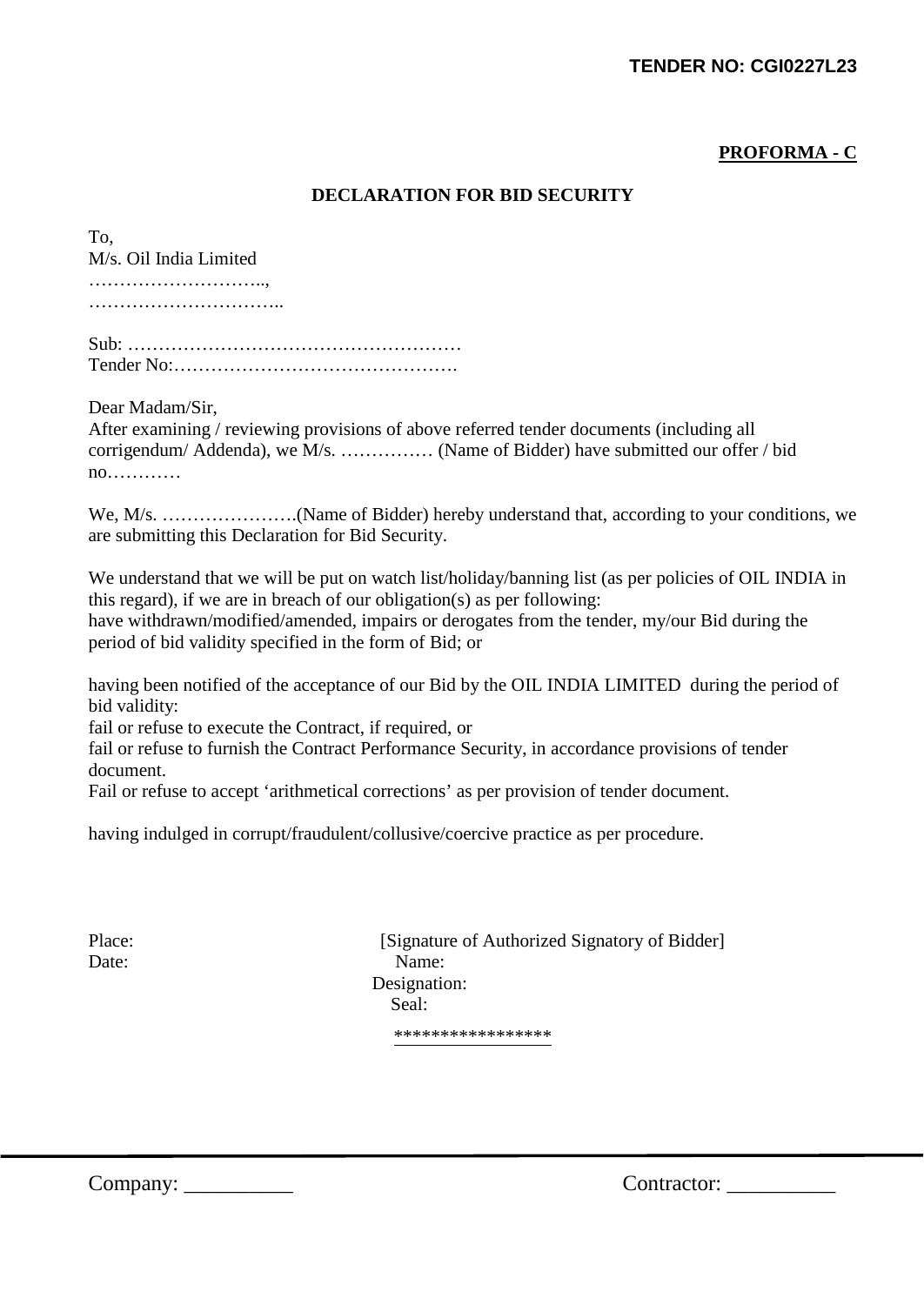#### **PROFORMA-D**

#### **FORM OF PERFORMANCE BANK GUARANTEE**

To: M/s. OIL INDIA LIMITED, ( **GENERAL MANAGER -CONTRACTS**)

Guwahati, Assam, India, Pin – 781171

WHEREAS NET ALL ASSESS WHEREAS NET A LOCAL AND MONOGRAPH (Name and address of Contractor) (hereinafter called "Contractor") had undertaken, in pursuance of Contract No. to execute (Name of Contract and Brief Description of the Work) \_\_\_\_\_\_\_\_\_\_\_\_\_\_\_\_\_\_\_ (hereinafter called "the Contract").

AND WHEREAS it has been stipulated by you in the said Contract that the Contractor shall furnish you with a Bank Guarantee as security for compliance with Contractor's obligations in accordance with the Contract.

AND WHEREAS we have agreed to give the Contractor such a Bank Guarantee; NOW THEREFORE we hereby affirm that we are Guarantors on behalf of the Contractor, up to a total of (Amount of Guarantee in figures) \_\_\_\_\_\_\_\_\_\_\_\_\_ (in words \_\_\_\_\_\_\_\_\_\_\_\_\_\_\_\_\_\_\_), such amount being payable in the types and proportions of currencies in which the Contract price is payable, and we undertake to pay you, upon your first written demand and without cavil or argument, any sum or sums within the limits of guarantee sum as aforesaid without your needing to prove or to show grounds or reasons for your demand for the sum specified therein. We hereby waive the necessity of your demanding the said debt from the Contractor before presenting us with the demand.

We further agree that no change or addition to or other modification of the terms of the Contract or the work to be performed thereunder or of any of the Contract documents which may be made between you and the Contractor shall in any way cease us from any liability under this guarantee, and we hereby waive notice of such change, addition or modification.

This guarantee is valid until the date \_\_\_\_\_\_\_\_\_ (calculated at **3 months** after Contract completion date).

|              | SIGNATURE AND SEAL OF THE GUARANTORS                                                                                |  |
|--------------|---------------------------------------------------------------------------------------------------------------------|--|
| Designation  | <u> 1989 - Johann Barbara, markazi bashkar mashrida ma'lumot olib tashkalarda olib tashkalarda olib tashkalarda</u> |  |
| Name of Bank |                                                                                                                     |  |
| Address      |                                                                                                                     |  |
| Witness      |                                                                                                                     |  |
| Address      |                                                                                                                     |  |
| Date         |                                                                                                                     |  |
| Place        |                                                                                                                     |  |
|              |                                                                                                                     |  |
|              | ************                                                                                                        |  |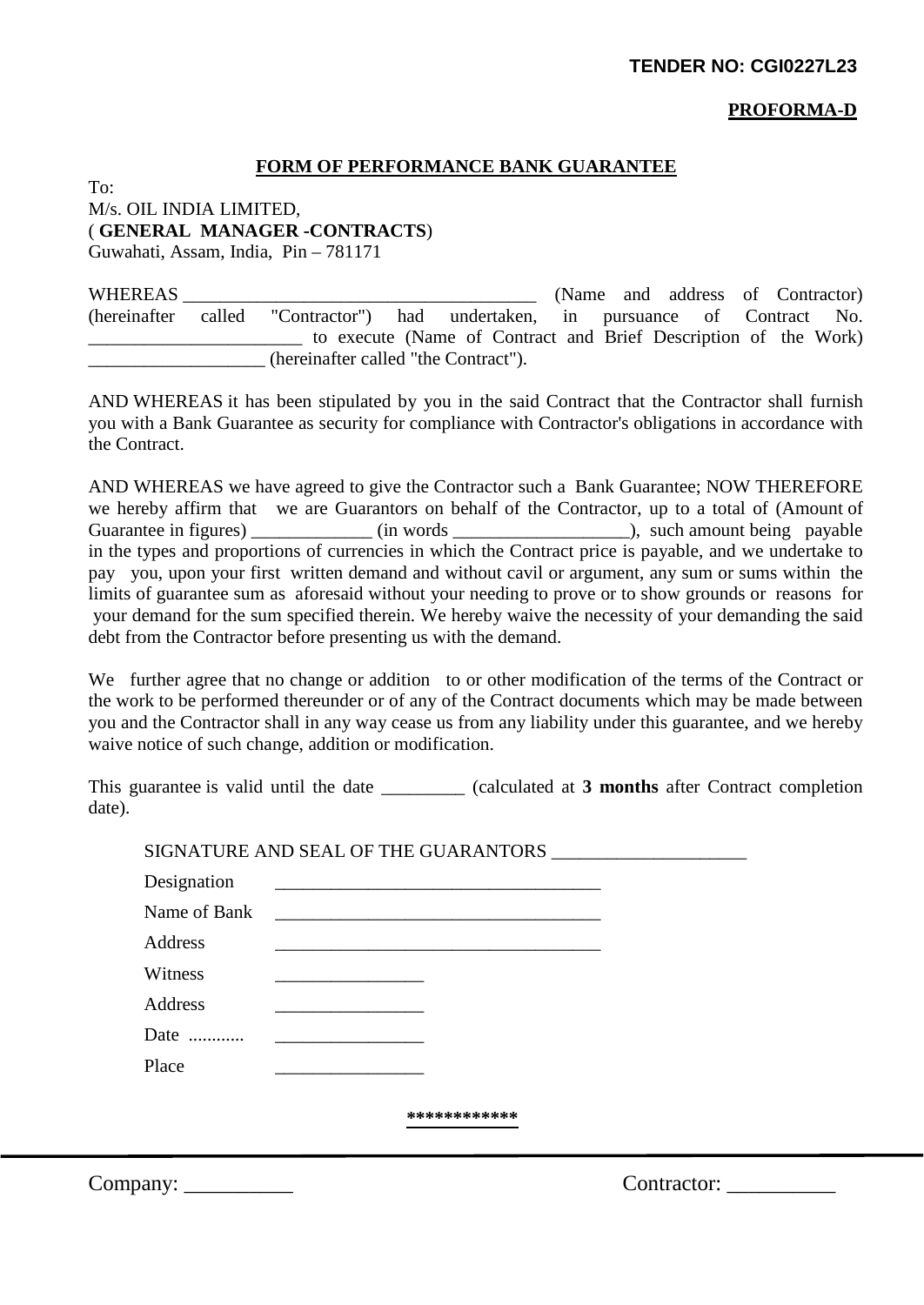# **PROFORMA - E**

#### **DRAFT AGREEMENT COPY (To be executed by the successful Bidder)**

This AGREEMENT is made on the ….. day of ……..

#### **BETWEEN**

OIL INDIA LIMITED, a Government of India Enterprise, incorporated under the Companies Act 1956, having its registered office at Duliajan in the state of Assam, hereinafter called the **"COMPANY"** which expression unless repugnant to the context shall include executors, administrators and assignees on one part

#### **AND**

M/s. ………….., having its address ………… hereinafter called the "**CONTRACTOR**" or **"Transport Supplier:** "which term shall unless excluded by or repugnant to the subject or context include its successors and permitted assignees, on the other part,

#### **WHEREAS**

- A. OIL INDIA LIMITED being desirous of awarding a comprehensive contract for " hiring the services of a brand new vehicle of type …………………….., and has issued an enquiry under reference No…………….. dated ………., containing the Schedule of Works, Terms and Conditions,
- B. M/s. ………… , have examined the nature and magnitude of the service to be provided and have satisfied themselves by careful examination before quoting their rates as to the nature and magnitude of the services to be provided , local conditions, the availability of manpower and resources necessary for rendering the service and have made local and independent enquiries and obtained complete information and have examined and considered all other issues, conditions and things and probable and possible contingencies, and generally all matters incidental thereto and auxiliary thereof affecting the services and have included them while making their offer.

**WHEREAS,** Company, (OIL INDIA LIMITED) having accepted the offer of the Contractor and (subsequent letter dated\_\_\_\_\_\_\_\_), issued the "Letter of Award" under reference \_\_\_\_\_\_\_\_\_\_\_\_\_\_\_\_\_\_\_ dated\_\_\_\_\_\_\_\_\_\_\_\_\_.

Whereas, the Contractor has accepted Company's Letter of Award vide their letter **with a ward vides** their letter

NOW IN CONSIDERATION OF THE MUTUAL COVENANTS AND AGREEMENTS HEREINAFTER CONTAINED IT IS HEREBY AGREED AS FOLLOWS:

- i) In this Agreement words and expressions shall have the same meanings as are respectively assigned to them in the General Conditions of Contract referred to.
- ii) The following documents shall be deemed to form and be read and construed as part of this agreement viz:
	- (a) The Tender Document No…………………dated ………, inter-alia providing the Instruction to the bidder ,General Conditions of Contract, Scope of Work / terms of reference /Technical specifications etc., Special conditions of contract.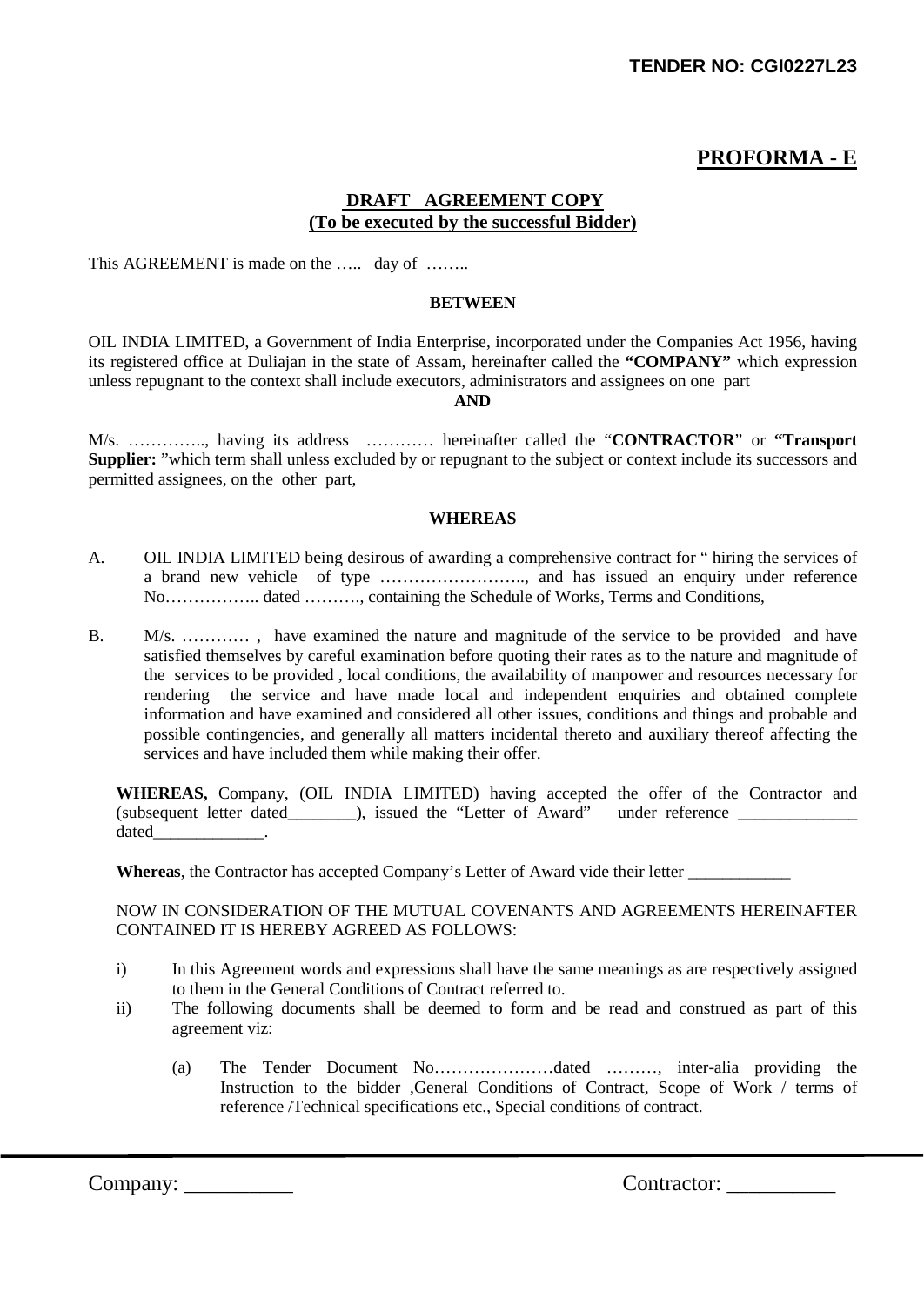#### **TENDER NO: CGI0227L23**

- (b) The Bid submitted by the Contractor in response to the Tender enquiry,
- (c) The contractors letter dated ………. ( after price negotiation) if any .
- (d) The Company's Notification of Award vide Letter of Award No. \_\_\_\_\_\_\_\_\_\_\_\_ dated
- (e) Section-I, II, III & IV hereto.
- (f) Annexure –I hereto

 $\overline{\phantom{a}}$ 

- iii) The rates payable for the job will be as indicated in **PROFORMA-A**
- iv) In consideration of the payment to be made by the Company to the Contractor for carrying out the assigned service , the Contractor hereby covenants with the Company that the Contractor shall and will carry out the assigned service and complete the said

service and shall do and perform all other acts and things mentioned in the Agreement or described or which are to be implied there from or may be reasonably necessary for the execution of the said assignment in the desired manner and time and subject to the terms and conditions or stipulations mentioned in the Agreement.

v) The Company hereby covenants to pay the Contractor in consideration of the due provision, execution and completion of the services and the remedying of defects therein , the contract price or such other sum as may become payable under the provisions of this contract at times and in manner prescribed in this contract.

IN WITNESS thereof, the parties have executed this contract on the day and the year first above mentioned at the office of the General Manager, Pipelines, Pipeline Head Quarter, Narengi, Guwahati, Assam.

| Signed and Delivered for and<br>On behalf of Company | Signed and Delivered for and<br>on behalf of Contractor |  |  |
|------------------------------------------------------|---------------------------------------------------------|--|--|
| (Oil India Limited)                                  |                                                         |  |  |
| IN PRESENCE OF TWO WITNESSES :                       | IN PRESENCE OF TWO WITNESSES                            |  |  |
|                                                      |                                                         |  |  |

### **PROFORMA-F**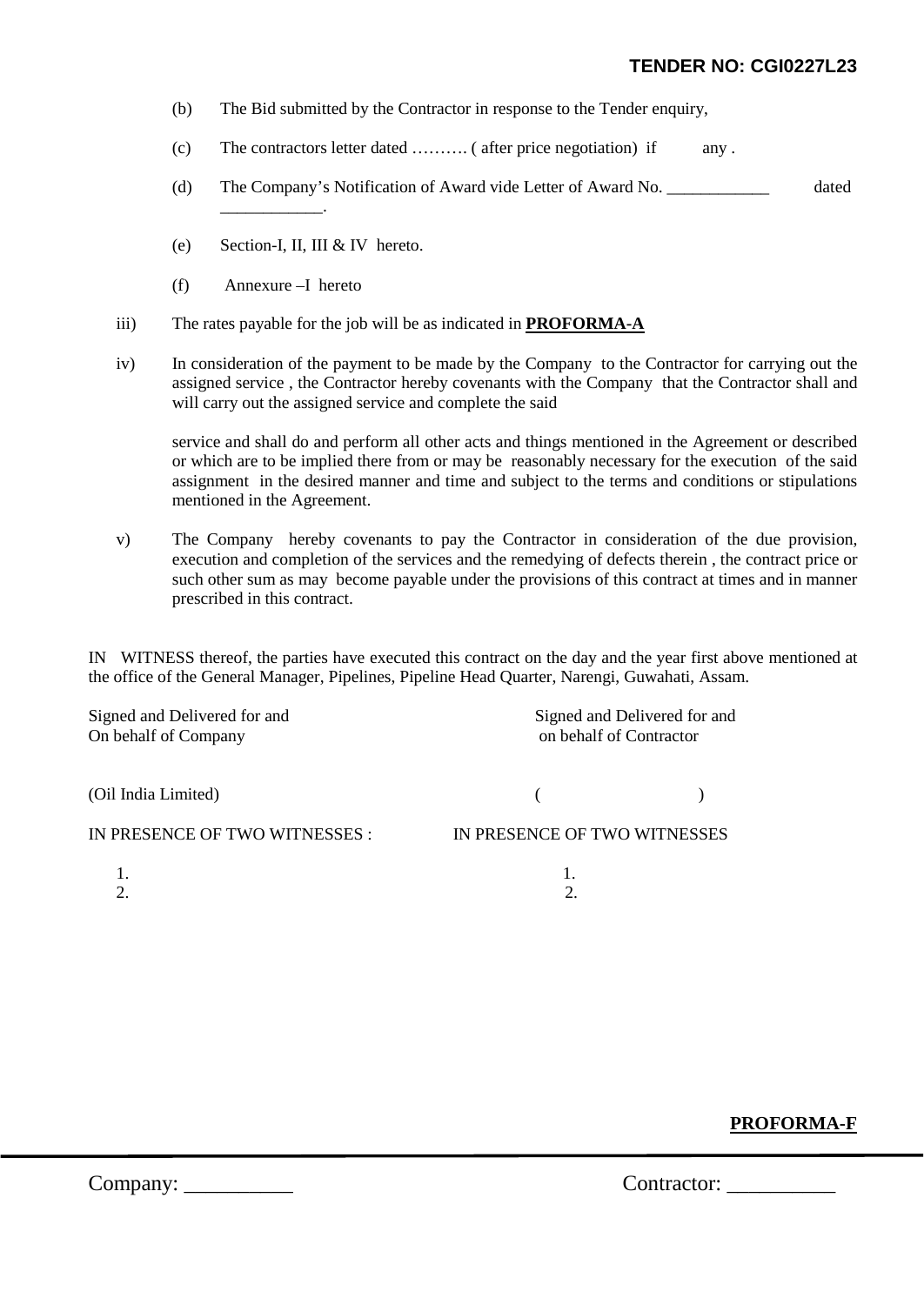#### **STATEMENT OF COMPLIANCE/NON-COMPLIANCE**

OIL expects the bidders to fully accept the terms and conditions of the bidding documents. However, should the bidder experience some exception and deviations to the terms of the bidding documents, the same should be indicated here and put in un-priced bid. In order to be considered responsive, Bidder's offer must specifically include the following statement:

(a) We certify that our offer complies with all IFB requirements and specifications without any deviations.

#### Or

(b) We certify that our offer complies with all NIT requirements and specifications with the following deviations:

| SL. | SECTION/          | <b>BRIEF STATEMENT</b> | COMPLIANCE/              | <b>DEVIATION</b> |
|-----|-------------------|------------------------|--------------------------|------------------|
| NO. | <b>CLAUSE NO.</b> |                        | NON-COMPLIANCE STATEMENT |                  |
|     |                   |                        |                          |                  |
|     |                   |                        |                          |                  |
|     |                   |                        |                          |                  |
|     |                   |                        |                          |                  |
|     |                   |                        |                          |                  |
|     |                   |                        |                          |                  |
|     |                   |                        |                          |                  |
|     |                   |                        |                          |                  |
|     |                   |                        |                          |                  |
|     |                   |                        |                          |                  |

We undertake that excepting above deviations all the terms and conditions in the tender document shall be fully complied with. Company will not recognize any deviations/exception(s) which is not listed in this Annexure.

\_\_\_\_\_\_\_\_\_\_\_\_\_\_\_\_\_\_\_\_\_\_\_\_\_\_\_\_\_\_\_\_\_\_ Signature of the Bidder

Name of Bidder:

Seal of the Company:

----------------- \*\*\*\*\*\*\*\*\*\*\*\*

**PERFORMA – G** 

### **FORMAT FOR COURT AFFIDAVIT**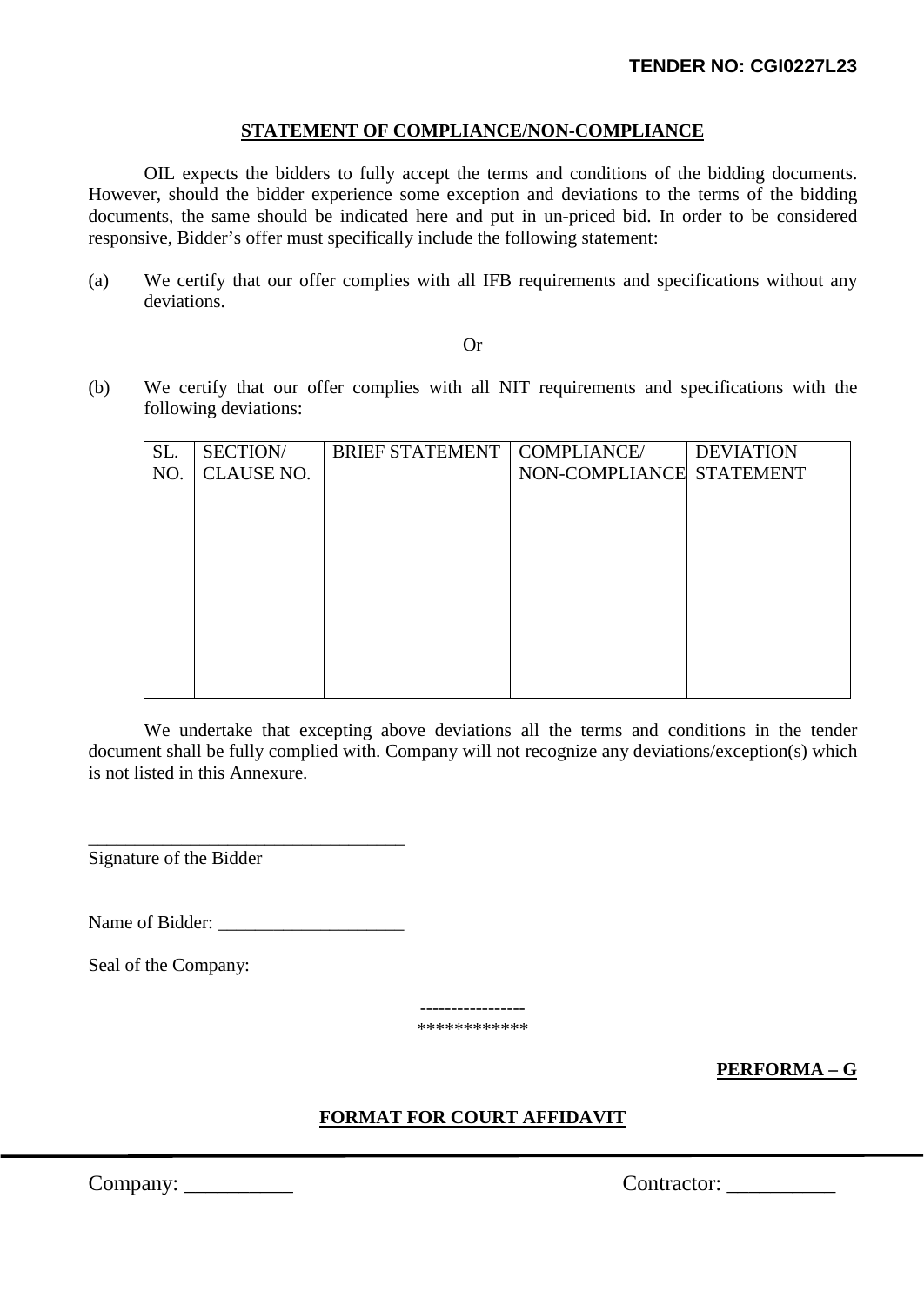### **TENDER NO: CGI0227L23**

|      |                                           |             | Date |                    |
|------|-------------------------------------------|-------------|------|--------------------|
|      |                                           | S/O/D/O/W/O |      |                    |
|      |                                           |             |      |                    |
|      |                                           | resident of |      |                    |
| P.S. |                                           |             |      | to hereby solemnly |
|      | officers and dealers are eath as follows: |             |      |                    |

affirm and declare an oath as follows:-

- 01. That the deponent is permanently residing at the above address with the family members.
- 02. That the deponent is not an OIL employee in service or dependant of OIL employee in service.
- 03. The deponent has not submitted any other application as a Proprietor or Partner of any other firm or against the name of deponent against the Tender Notice No…**………….. dated ……….**
- 04. The deponent is not employed in any Government/Quasi Government/Public Sector Undertaking.
- 05. That the deponent is sole proprietor of  $M/s$   $\qquad \qquad$  of \_\_\_\_\_\_\_\_\_\_\_\_\_\_\_\_\_\_ (if applicable) participating in the **T. Notice**  No dated \_\_\_\_\_\_\_.
- 06. That the deponent has own Bank account No \_\_\_\_\_\_\_\_\_\_\_\_\_\_\_\_ at \_\_\_\_\_\_\_\_\_\_\_\_\_\_\_ Branch
- 07. That the deponent desires to submit a bid for supply of **\_\_\_\_\_\_\_\_\_\_\_\_\_\_\_\_\_\_\_\_\_\_\_\_\_\_\_\_\_\_\_\_** FOR A PERIOD OF **1 (ONE) YEAR** TO BE AT  $\mathcal{L}$
- 08. That the deponent's communication address is not the same with any OIL's quarters/settlement area/premises etc.
- 09. That the deponent will abide by the rules and conditions of the said contract basis of **Oil India Limited, Pipeline Headquarters, Narengi, Guwahati-781171, District-Kamrup, Assam.**
- 10. That the deponent has fully understood & accepted the rates, terms and conditions of the above tender and is also fully convergent with the general terms and conditions of Transport Service contracts and agrees to abide by the same throughout the entire contractual period (including any extension to the contract being granted by OIL).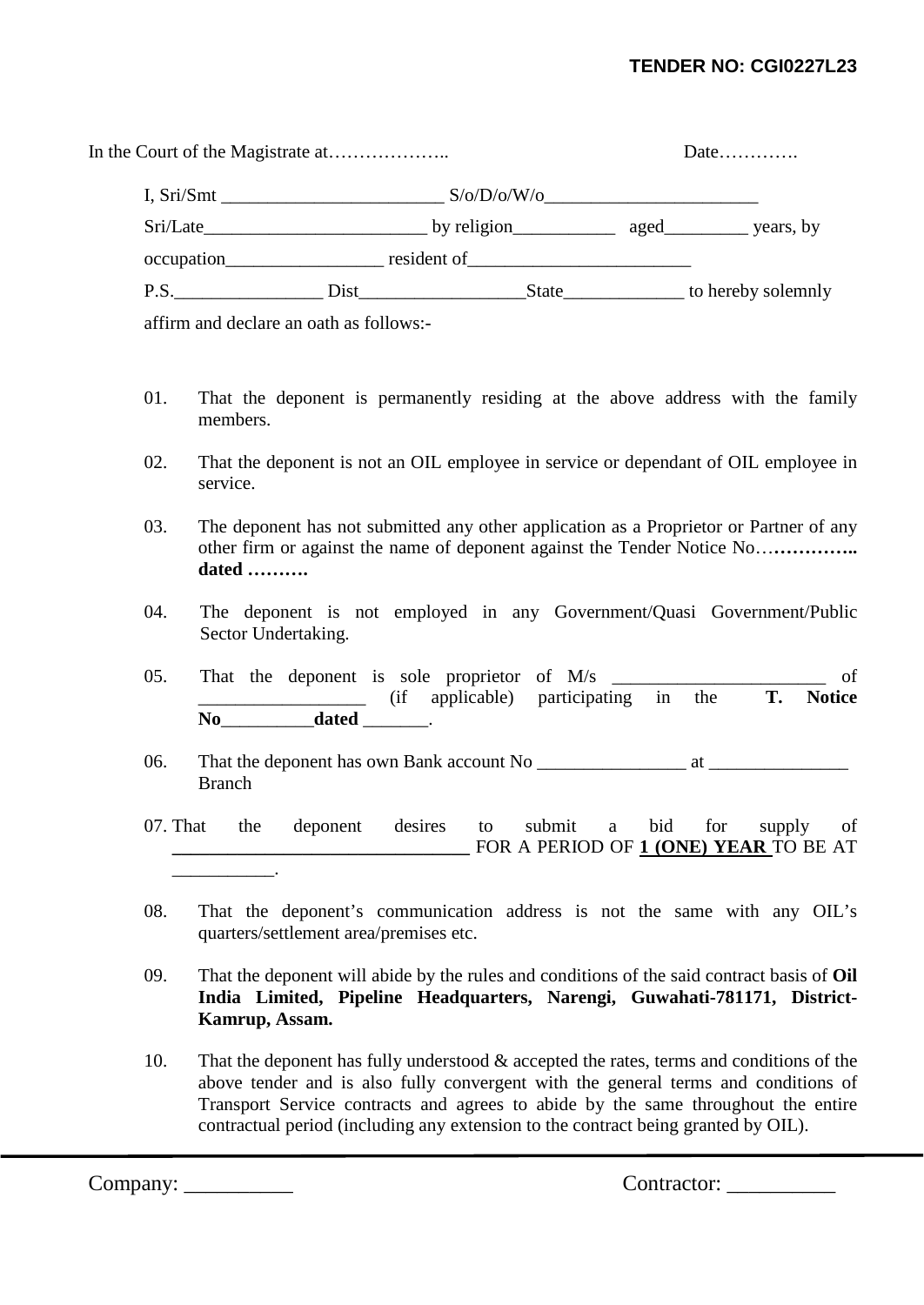The above statements from Para 1 to 10 are true to the best of my knowledge, belief and information.

In case the above statement of mine is found to be false/incorrect the award of contract if selected shall be cancelled and Company is at liberty to initiate necessary action as deemed fit against me.

The deponent Sri/Smti \_\_\_\_\_\_\_\_\_\_\_\_\_\_\_\_\_\_\_\_\_\_\_ sign as\_\_\_\_\_\_\_\_\_\_\_\_\_\_\_\_\_

Passport size photograph

Passport size photo affixed herewith

Introduced by:

Advocate,……………………. Deponent

Signed and sworn before me by the above named deponent on being identified by Sri\_\_\_\_\_\_\_\_\_\_\_\_\_\_\_\_\_\_\_\_ Advocate \_\_\_\_\_\_\_\_\_\_\_\_\_\_\_\_\_\_\_\_ on\_\_\_\_\_\_\_\_\_\_\_\_.

*NOTARY*

**\*\*\*\*\*\*\*\*\*\*\*** 

**PROFORMA – H** 

### **CERTIFICATE OF ANNUAL TURNOVER & NET WORTH**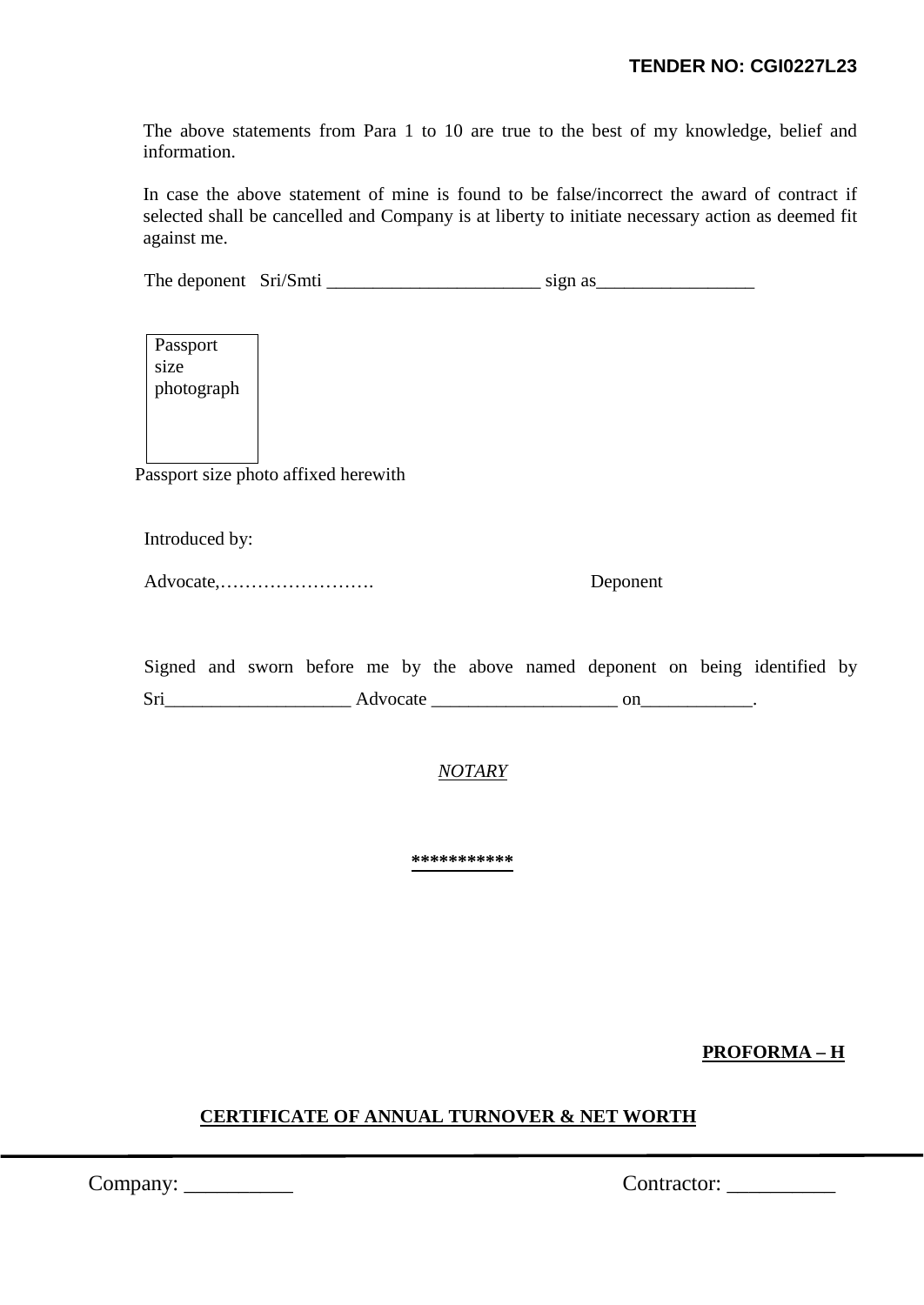### **(**TO BE ISSUED BY **PRACTISING CHARTERED ACCOUNTANTS' FIRM** ON THEIR LETTER HEAD**)**

### **TO WHOM IT MAY CONCERN**

This is to certify that the following financial positions extracted from the audited financial statements of M/s.......................................... (Name of the Bidder) for the last three (3) completed accounting years up to ……………..**(as the case may be)** are correct.

| <b>YEAR</b> | <b>TURN OVER</b><br>In $INR$ $(Rs.)$ | <b>NET WORTH</b><br>In $INR(Rs.)$ |
|-------------|--------------------------------------|-----------------------------------|
|             |                                      |                                   |
|             |                                      |                                   |
|             |                                      |                                   |

*Place: Date: Seal: Membership Code & Registration No. : UDIN: Signature*

**PROFORMA -I** 

To, General Manager (F&A) PL Oil India Limited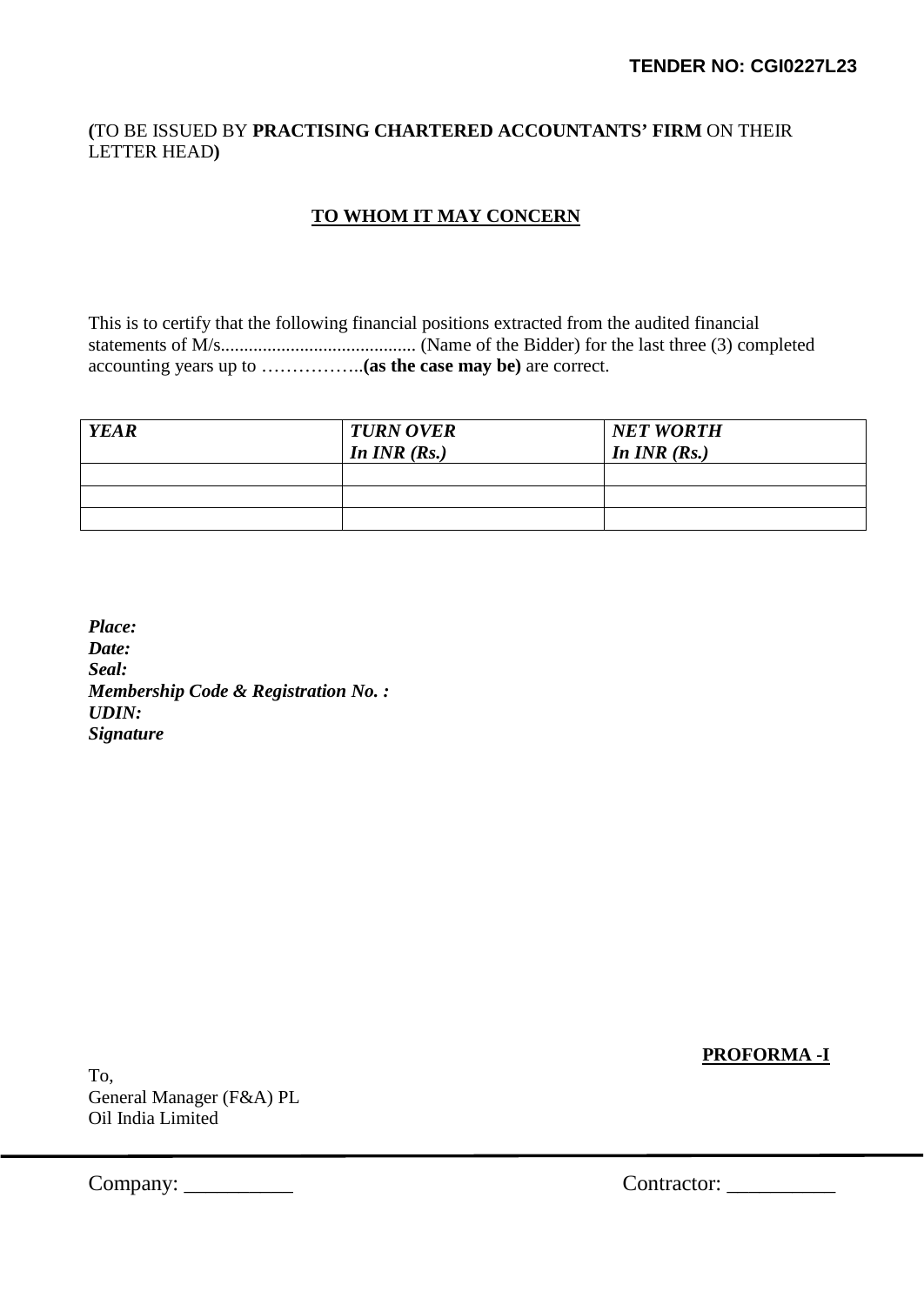Pipeline HQ, Narangi , Guwahati ,Assam-781171

Dear Sir,

Sub: E–Payments vide RTGS/NEFT

I/We request and hereby authorise you to execute E-Payment vide RTGS/NEFT modes to My /Our Bank account as per the details given below:

#### (A) BANK DETAILS

- 1. Bank A/c No. ( Must Enclose Cancelled Cheque)
- 2. Account Type Saving Bank/ Current Account
- 3. Bank Branch
- 4. Bank Address
- 5. IFSC Code
- 6. MICR No.
- (B) VENDOR DETAILS :
- 1. Vendor Code ( See the vendor code given in the PO/Contract)
- 2. Name
- 3. PAN No. (Must enclosed self-attested photo copy of PAN Card )
- 4. Address with Mobile/Telephone No.
- 5. GST Regn. No.

6. Email ID

I/We hereby declare that the particulars given above are correct and complete. I/We confirm that I/we shall bear the charges, if any levied by my/our bank for the credit in our above account through NEFT. If the transaction is delayed or lost because of incomplete or incorrect information, we would not hold the company responsible.

Thanking you,

| Date: | Authorised Signatory & Stamp |
|-------|------------------------------|
|       |                              |

#### Bank Certificate

We confirm that the details given above are correct as per our records.

Date: 2008. 2010. 2010. 2010. 2010. 2010. 2010. 2010. 2010. 2010. 2010. 2010. 2010. 2010. 2010. 2010. 2010. 20 **Official** 

Place: Signature, Code & Stamp of Authorised Bank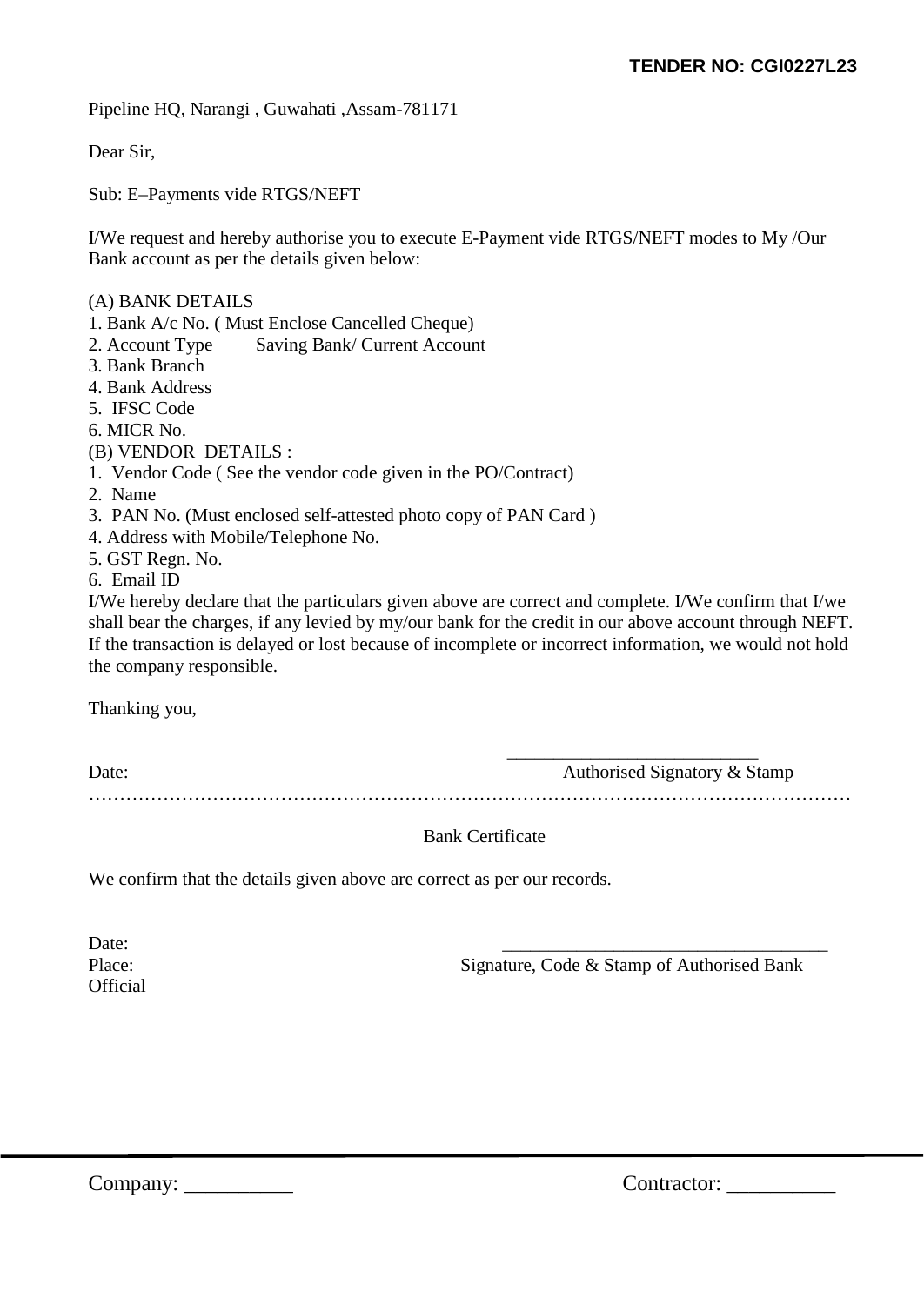#### **PROFORMA-J**

**Format of Undertaking by Bidders towards submission of authentic information/ documents**

*(To be typed on the letter head of the bidder)* 

**General Manager (Contracts)-PL** Oil India Limited Pipeline HQ, Narangi , Guwahati ,Assam-781171

Subject: Undertaking of Authenticity of Information/documents submitted

Refer : Tender No…………………..Dated…………………

Sir/Madam

With reference to our quotation against your above-referred tender, we hereby undertake that no fraudulent information/documents have been submitted by us.

We take full responsibility for the submission of authentic information/documents against the above cited bid.

We also agree that, during any stage of the tender/contract agreement, in case any of the information/documents submitted by us are found to be false/forged/fraudulent , OIL has right to reject our bid at any stage including forfeiture of our EMD and/or PBG and/or cancel the award of contract and/or carry out other penal action on us, as deemed fit.

Yours faithfully,

For (type name of the firm here)

Signature of Authorised Signatory

Name:

Designation:

Phone No:

Place:

Date:

(Affix seal of the Organization here, if applicable)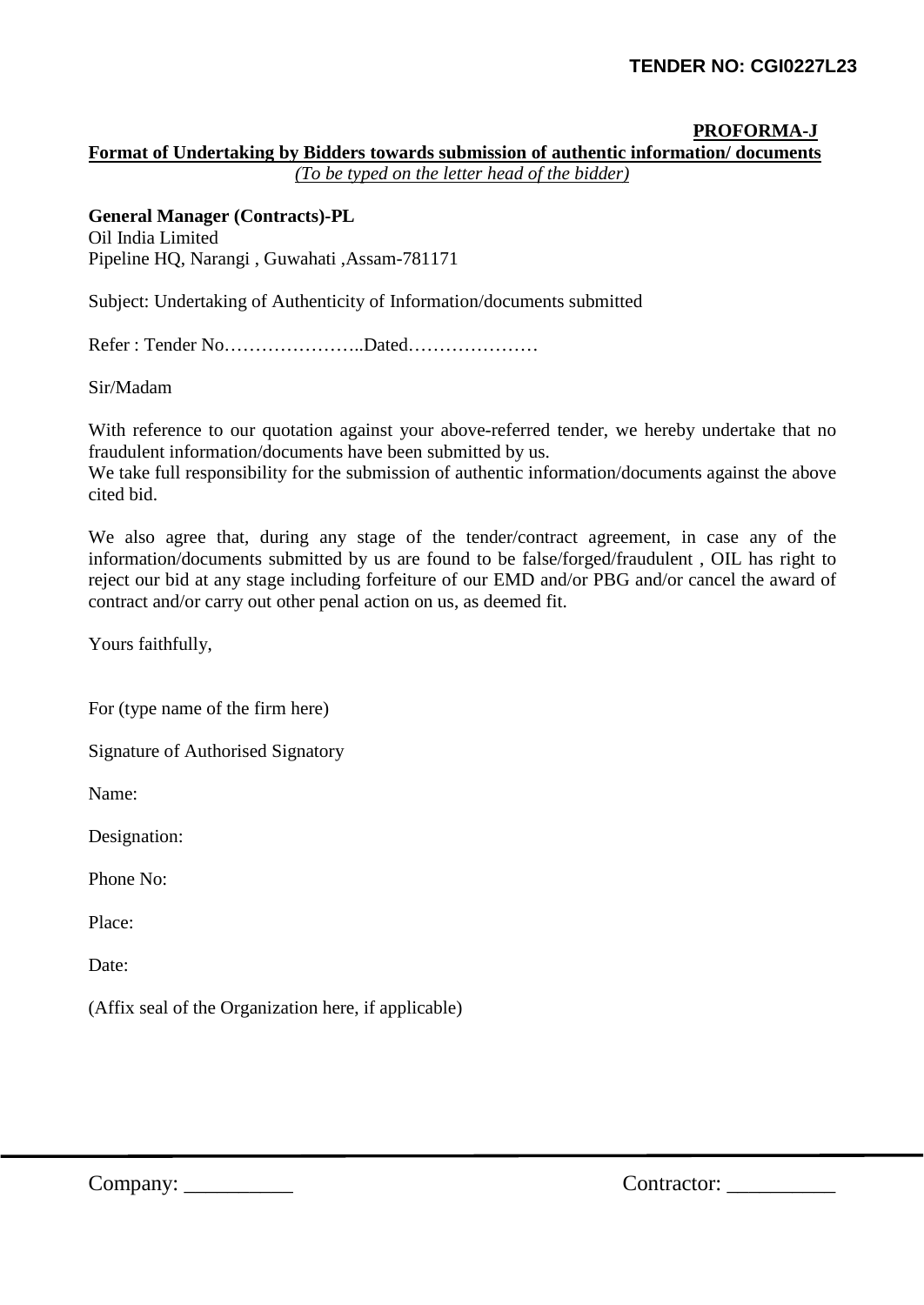### **PROFORMA–K**

### **PROFORMA LETTER OF AUTHORITY**

To **General Manager (Contracts)P/L** Oil India Ltd., P.O. Udayan Vihar - 781171 Assam, India

Sir,

Sub: **OIL's Tender No: \_\_\_\_\_\_\_\_\_\_** 

\_\_\_\_\_\_\_\_\_\_\_\_\_\_\_\_\_\_\_\_\_\_\_.

| We |                               |                                                                                                | confirm that Mr. |  |  | (Name and address) as      |  |
|----|-------------------------------|------------------------------------------------------------------------------------------------|------------------|--|--|----------------------------|--|
|    |                               | authorized to represent us to Bid, negotiate and conclude the agreement on our behalf with you |                  |  |  |                            |  |
|    | against Tender Invitation No. |                                                                                                |                  |  |  | for hiring of services for |  |

We confirm that we shall be bound by all and whatsoever our said representative shall commit.

Yours Faithfully,

Authorised Person's Signature:

| Name:        |  |
|--------------|--|
| Designation: |  |

Seal of the Bidder:

Note: This letter of authority shall be on printed letter head of the Bidder and shall be signed by a person competent and having the power of attorney (power of attorney shall be annexed) to bind such Bidder. If signed by a consortium, it shall be signed by members of the consortium.

\*\*\*\*\*\*\*\*\*\*\*\*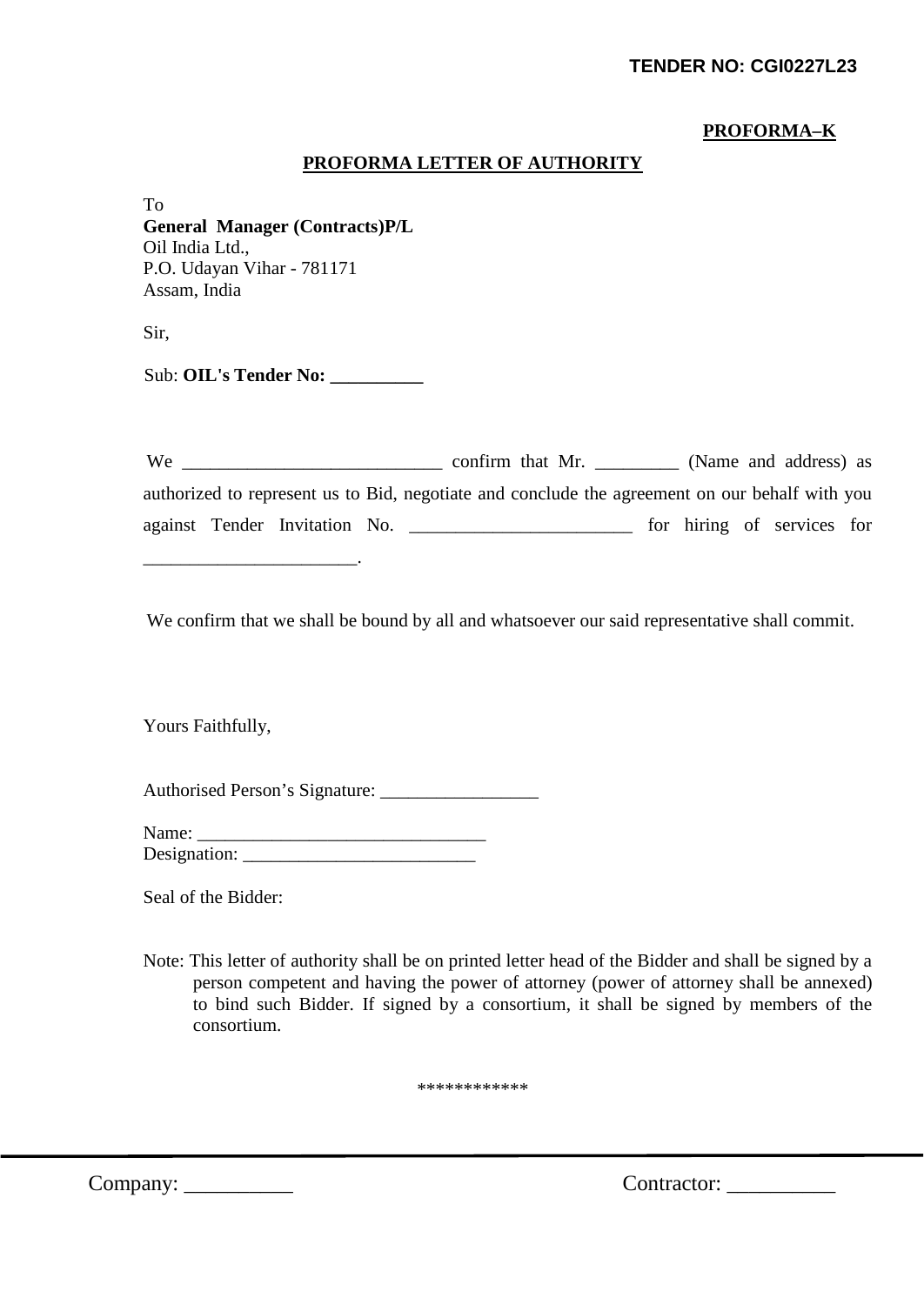#### **PROFORMA-L**

### **UNDERTAKING BY VENDOR ON SUBMISSION OF PERFORMANCE BANK GUARANTEE**

| To.                                                                                                                                                                                         |
|---------------------------------------------------------------------------------------------------------------------------------------------------------------------------------------------|
| The Oil India Limited                                                                                                                                                                       |
| Materials/Contracts Department                                                                                                                                                              |
| Duliajan - 786 602                                                                                                                                                                          |
| Assam                                                                                                                                                                                       |
| We .<br>M/s<br>are                                                                                                                                                                          |
| submitting the performance security in favour of Oil India Limited, Duliajan in the form of bank guarantee                                                                                  |
| bearing reference                                                                                                                                                                           |
| no. $\cdots$ $\cdots$ $\cdots$ $\cdots$ $\cdots$ $\cdots$ $\cdots$ $\cdots$ $\cdots$ $\cdots$ $\cdots$ $\cdots$ $\cdots$ $\cdots$ $\cdots$ $\cdots$ $\cdots$<br>of<br>INR/USD/EUR<br>amount |
|                                                                                                                                                                                             |
|                                                                                                                                                                                             |
| PBG issuing bank details:-                                                                                                                                                                  |
| Bank                                                                                                                                                                                        |
| <b>Branch</b>                                                                                                                                                                               |
| <b>IFS Code</b>                                                                                                                                                                             |
| <b>Contact Details</b>                                                                                                                                                                      |
| E-mail Addresses Mobile                                                                                                                                                                     |
| Telephone                                                                                                                                                                                   |
| Fax                                                                                                                                                                                         |
| Correspondence Address                                                                                                                                                                      |
| H No/Street/City                                                                                                                                                                            |
| <b>State</b>                                                                                                                                                                                |
| Country                                                                                                                                                                                     |
| Pin Code                                                                                                                                                                                    |
| Declaration:-                                                                                                                                                                               |
| We have arranged to send the confirmation of issuance of the performance bank guarantee via SFMS portal                                                                                     |
| through our bank using the details mentioned in the contract/purchase order and hereby confirming the                                                                                       |
| correctness<br>of the details mentioned.                                                                                                                                                    |
|                                                                                                                                                                                             |
|                                                                                                                                                                                             |
|                                                                                                                                                                                             |
|                                                                                                                                                                                             |
|                                                                                                                                                                                             |
| Encl: Original performance bank guarantee                                                                                                                                                   |
|                                                                                                                                                                                             |
|                                                                                                                                                                                             |

Mobile No \_\_\_\_\_\_\_\_\_\_\_\_\_\_\_\_\_\_\_\_\_\_\_\_\_\_\_\_\_\_\_ Encl: Original performance bank guarantee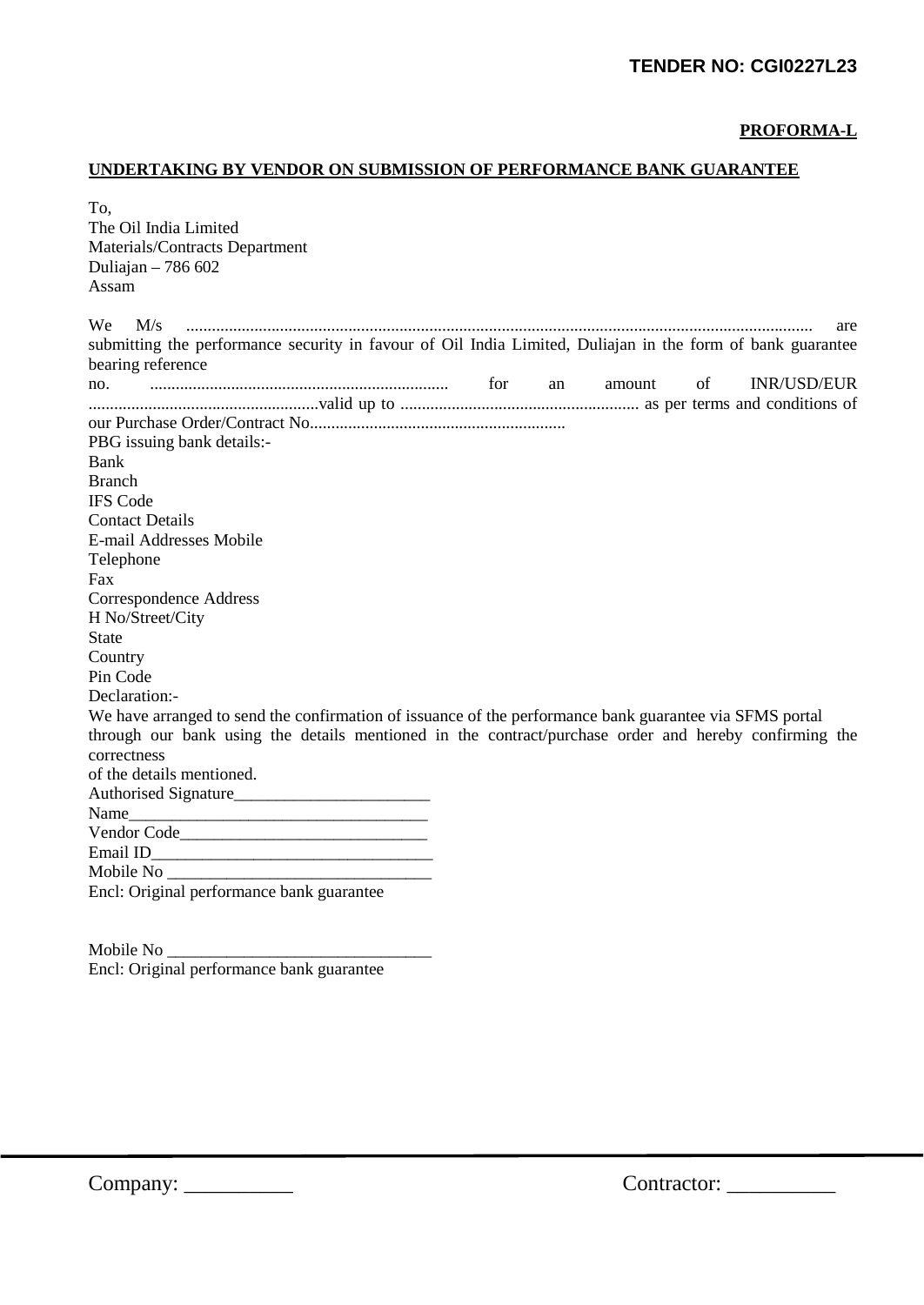# **CHECKLIST**

# **DATE:**

# **TENDER NO**: **CGI0227L23**

### **BIDDER:**

# $\boxtimes$  = SUBMITTED,  $\boxtimes$  = NOT SUBMITTED

| <b>DOCUMENTS TO BE SUBMITTED ALONG WITH</b><br><b>THE BID</b>                                          | <b>SUBMITTED/NOT</b><br><b>SUBMITTED</b> | <b>REMARKS</b> |
|--------------------------------------------------------------------------------------------------------|------------------------------------------|----------------|
| Price Schedule Format, (Proforma-A)                                                                    |                                          |                |
| Bid Form, (Proforma-B)                                                                                 |                                          |                |
| Bid Security Declaration Form (Proforma-C)                                                             |                                          |                |
| Performance Security Form, (Proforma-D)                                                                |                                          |                |
| Sample Agreement Form (Proforma-E)                                                                     |                                          |                |
| Statement of compliance/ Non compliance<br>(Proforma-F)                                                |                                          |                |
| Court Affidavit (Proforma-G)                                                                           |                                          |                |
| Integrity Pact (Sec-V), if applicable                                                                  |                                          |                |
| E-payments vide RTGS/NEFT (Proforma - I)                                                               |                                          |                |
| Format of undertaking by Bidders towards submission of<br>authentic information/documents (Proforma-J) |                                          |                |
| PROFORMA LETTER OF AUTHORITY<br>PROFORMA-K                                                             |                                          |                |
| UNDERTAKING BY VENDOR ON SUBMISSION OF<br>PERFORMANCE BANK GUARANTEE<br>PROFORMA-L                     |                                          |                |

\*\*\*\*\*\*\*\*\*\*\*\*\*\*\*\*\*\*\*\*\*\*\*\*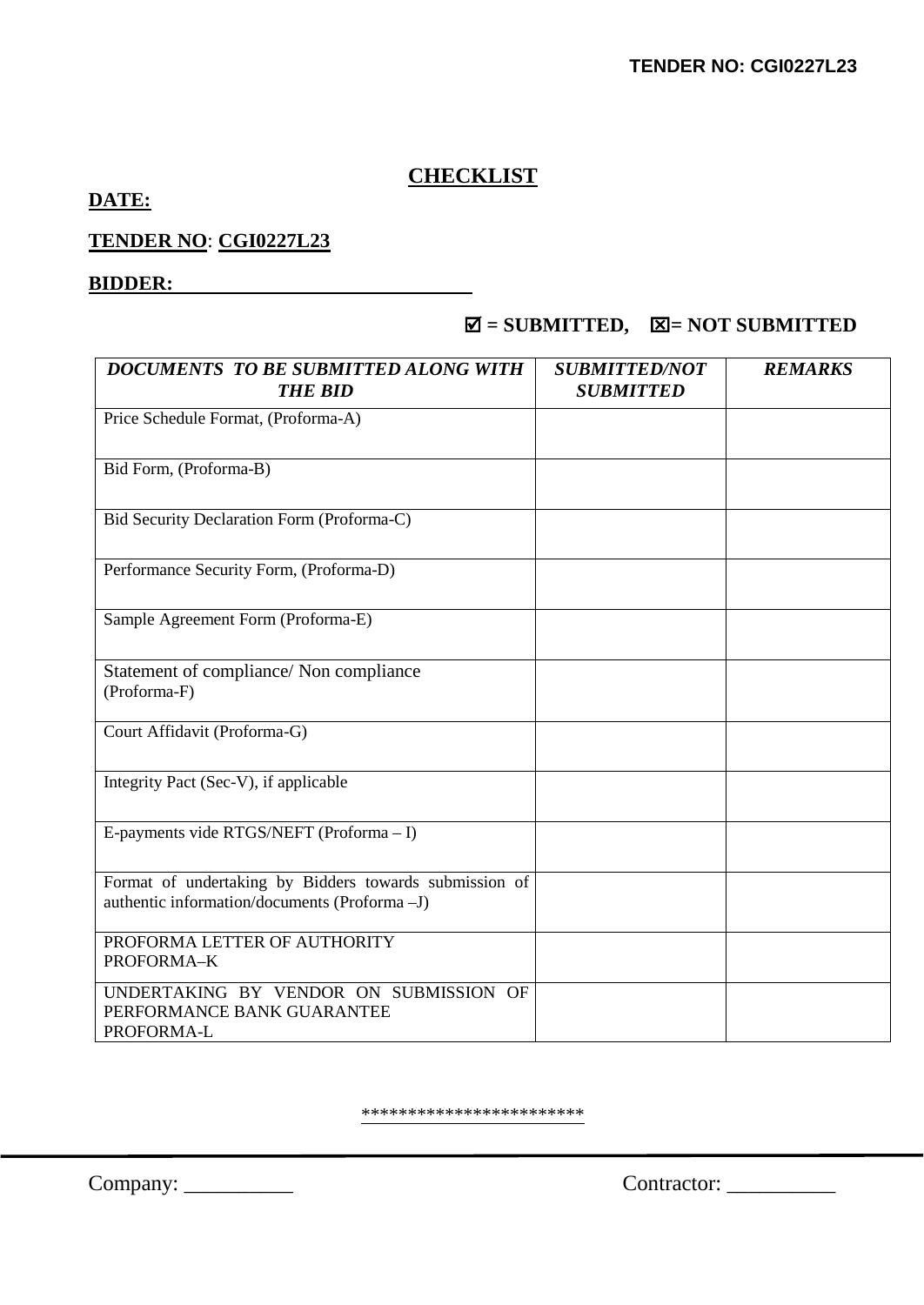APPENDIX-A

# **HEALTH, SAFETY & ENVIRONMENT (HSE) POINTS**

The Contractor shall adhere to following points (as applicable for installations under the Factories Act) while performing the works under this contract:

1. The Contractor shall be solely responsible to comply all the statutory norms as applicable while executing the job. It will be solely the Contractor's responsibility to fulfil all the legal formalities with respect to the Health, Safety and Environmental aspects of the entire job (namely: the person employed by him, the equipment, the environment, etc.) under the jurisdiction of the district of that state where it is operating. Ensure that all sub-contractors hired by him comply with the same requirement as the Contractor himself and shall be liable for ensuring compliance of all HSE laws by the sub-contractors. It will be the responsibility of the Contractor/his Supervisor/representative to ensure strict adherence to all HSE measures and statutory Rules during operation in OIL's installations and safety of workers engaged by him. The crew members will not refuse to follow any instruction given by representative of OIL.

2. The Contractor engaged for any electrical installation, maintenance, repairs etc., should possess a valid electrical Contractor license issued by the State Electricity Licensing Board and engage adequate number of competent electrical personnel. All the Competent persons shall have appropriate Work Permit/ Supervisory License issued by State Electricity Licensing Board. It shall be included in Terms and Conditions of contract agreement/NIT (Notice Inviting Tender) and shall be ensured by the OIL Engineer in charge.

3. The Contractor shall ensure complete safety of the personnel engaged by him, and of all the equipment, they will handle and must take full responsibility for their safety.

4. Contractor's arrangements for health and safety management shall be consistent with those for the company (OIL).

5. A Contractor employee must, while at work, take reasonable care for the health and safety of people who are at the employee's place of work and who may be affected by the employee's Actor omissions at work.

6. The Contractor should frame a mutually agreed bridging document between OIL & the Contractor for all issues not envisaged under the terms and conditions of the contract with the roles and responsibilities clearly defined.

7. Statutory forms to be maintained in respect to Mines Act, 1952, Mines Rules 1955, Oil Mines Regulations 2017, the Environment (Protection) Act-1986 and other applicable laws.

8. The Contractor, wherever applicable, shall obtain necessary hazardous waste authorization from the Stat Pollution Control Board for storage, handling and disposal of hazardous waste.

9. As per DGMS circular & Gazette Notification for maintenance of register as required by the Mines Act1952 and Mines Rules, 1955, the forms A, B, D and E have been updated and modified. The abovementioned forms need to be maintained as per the new format.

10. The Contractor shall submit to DGMS returns indicating — Name of his firm, Registration number, Name and address of person heading the firm, Nature of work, type of deployment work persons, Number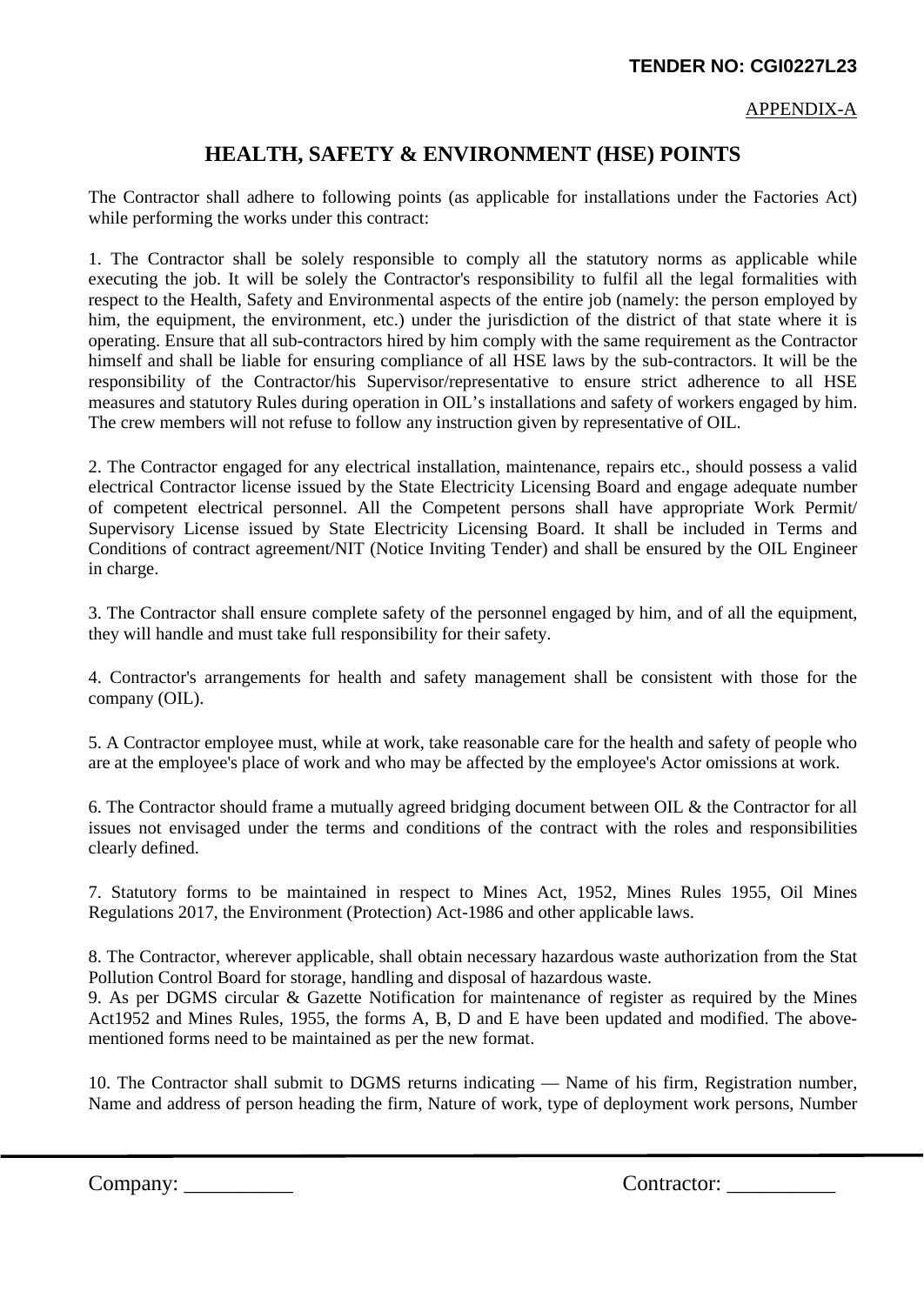of work persons deployed, how many work hold VT Certificate, how many work persons undergone IME and type of medical coverage given to the work persons.

11. The return shall be submitted quarterly (by 10th of April. July, October & January) for contracts of more than one year. However, for contracts of less than one year, returns shall be submitted monthly.

12. The Contractor has to keep a register of the persons employed by him/her. The Contractor's supervisor shall take and maintain attendance of his men every day for the work, punctually.

13. The health check-up of Contractor's personnel is to be done by the Contractor in OIL empaneled Hospital and the reports and statutory forms as applicable to be vetted from the OIL authorized Medical Officer. The frequency of periodic medical examinations should be every five years for the employees up to 45 years of age and every three years for employees of 45 years of age and above. Initial Medical Examination should be in line with the standard followed by OIL.

14. All persons deployed by the Contractor for working in a mine must undergo Mines Vocational Training, initial medical examination and Periodic Medical Examination (if required). They should be issued cards stating the name of the Contractor and the work and its validity period, indicating status of MVT, IME & PME.

15. Every person deployed by the Contractor must use appropriate PPEs (Personal Protective Equipment) to be provided by the Contractor. The Contractor shall provide Personnel Protective Equipment as per the hazard identified and risk assessed for the job and conforming to statutory requirement and company's PPE schedule. Safety appliances like protective footwear, Safety Helmet and Full Body harness, Fall Prevention Devises (FPD) shall conform to relevant IS codes. Necessary supportive document shall have to be available at site as proof. If the Contractor fails to provide the safety items as mentioned above to the working personnel, the Contractor may request to the Company (OIL) for providing the same. In case of exigency OIL will provide the safety items if available. However in turn, OIL will recover the actual cost of the items by deducting from Contractor's Bill. However, it will be the Contractor's sole responsibility to ensure that the persons engaged by him in the mines use the proper PPE while at work. Contractor employees should be trained in the proper use and maintenance of PPE. In absence of appropriate PPEs, the representative of OIL has the right to stop the work which will be binding for the Contractor. Moreover, the accountability towards any delay in work/ penalty due non-adherence to PPE shall be binding to the Contractor.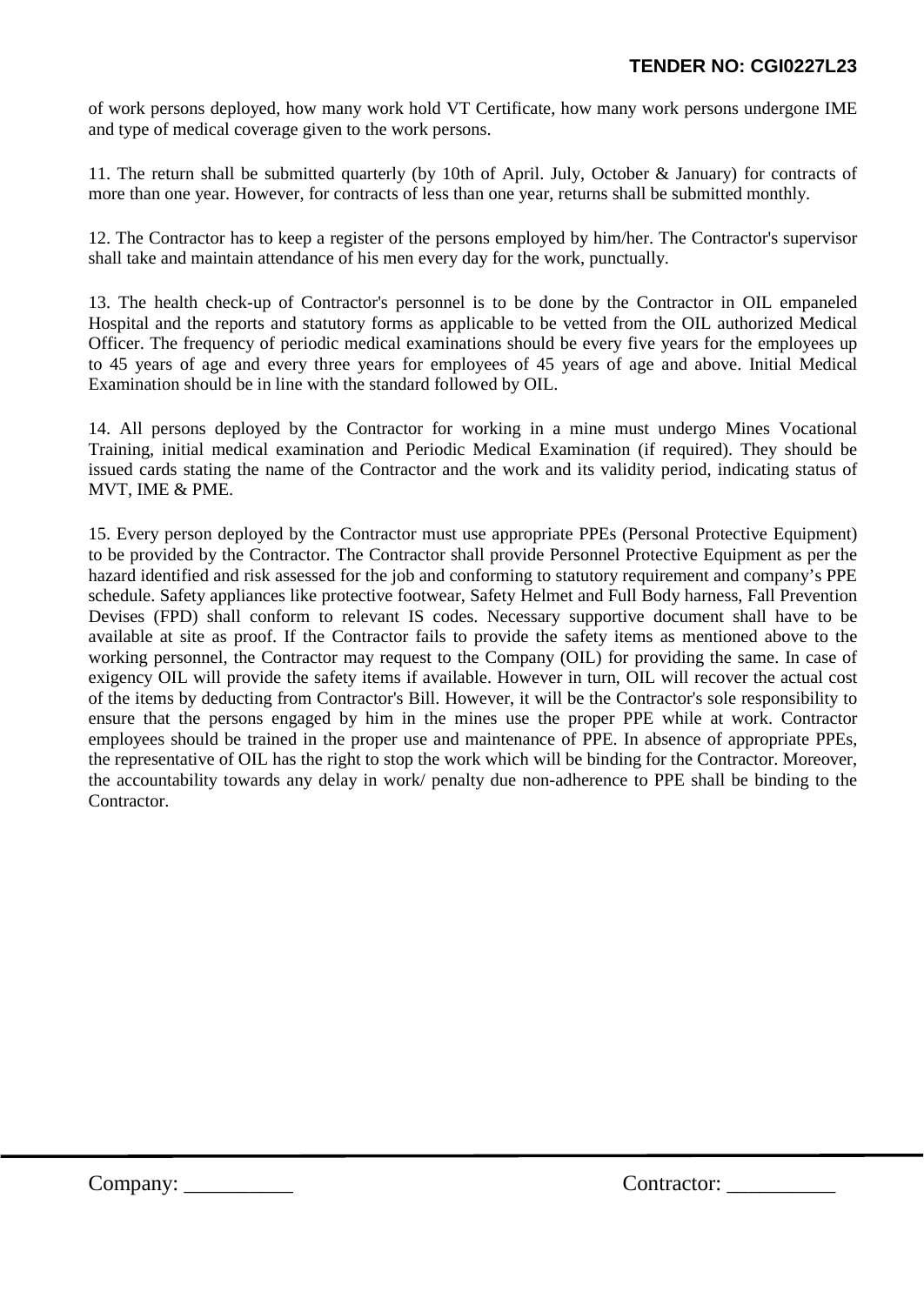16. Soft copy of the Standard Operating Procedures (SOPs) related to scope of work shall be handed over to the representative of OIL by Contractor including an assessment of risk, wherever possible and safe methods to deal with it/them. Printout of copy (spiral binding) of the SOP mentioned above is to be kept with all working teams at all times. The SOP clearly stating the risk arising to men, machineries  $\&$  material from the mining operation / other operations to be done by the Contractor and how it is to be managed. However; in case of any doubts, the Contractor shall reconfirm the same from the Engineer In Charge  $(OIL)$ .

17. Contractor has to ensure that all work is carried out in accordance with the Statute and the SOP and for the purpose he may deploy adequate qualified and competent personnel for the purpose of carrying out the job in a safe manner. For the work which is not covered under SOP, the Contractor shall develop it and submit to the representatives of OIL.

18. In case of deviation of SOP or non-availability of SOP, Job Safety Analysis (JSA) shall be carried out before commencement of the work.

19. Necessary cold and hot work permits including excavation clearance and permission for working at height, Confined Space Entry as applicable are to be obtained by the competent person of the Contractor from the site representative of OIL before start of the job(s). Work Permit System should be inline as per guidelines issued by HSE Department.

20. Necessary facilities for monitoring the levels of parameters in respect of Methane, Oxygen, Hydrogen Sulphide and Carbon Monoxide should be provided at mines. Portable multi-gas detector (LEL/O2/CO/H2S) and FLP torch light to be made available at site.

21. The Contractor's personnel should be aware about the existing as well as probable hazards and ensured their training to tackle such untoward events by the Contractor. If the Company (OIL) arranges any safety awareness program / training for the working personnel at site (company employee, Contractor worker, etc.) the Contractor will not have any objection to any such training.

22. The Contactor personnel shall arrange daily meeting and monthly pit level meeting headed by the OIL Engineer and maintain records accordingly. Safety Briefing, Evacuation plan in case of emergency and how to inform (in case of emergency) to be discussed during the Tool Box meeting.

23. After receipt of the work order the Contractor shall have to submit authorized list of Contract Personnel, who will be engaged for the jobs including name of the Contractor's competent persons and every contact details. No person shall be engaged in any job in a mine unless his competency has been assessed and approved by the OIL Engineer In Charge.

24. The Contractor shall not engage minor laborer below eighteen (18) years of age under any circumstances.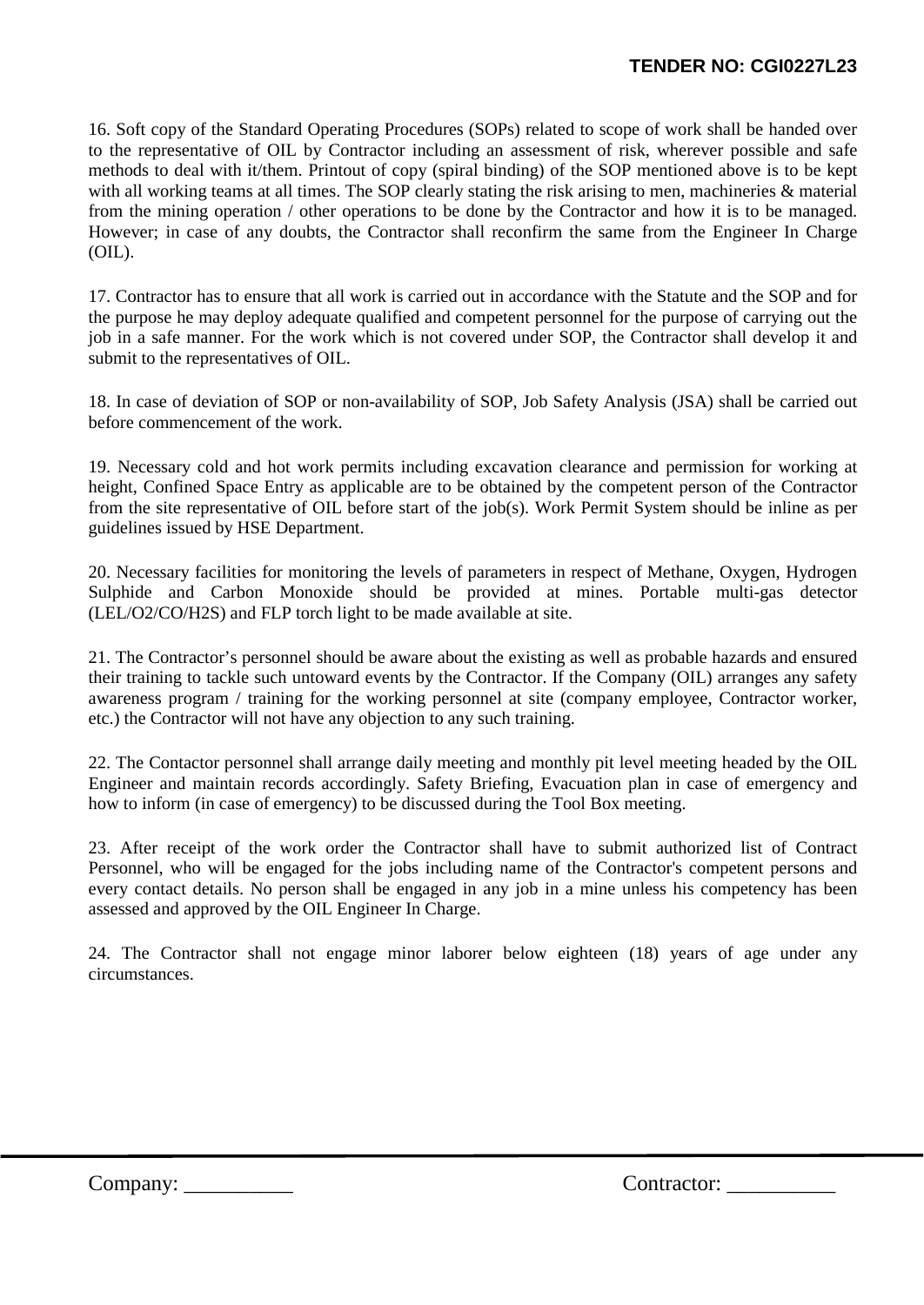25. OIL will communicate all information to the Contractor or his authorized representative only.

26. The Contractor shall have to report all incidents including near miss to the representative of OIL who shall be supervising the Contractor's work.

27. Any compensation arising out of the job carried out by the Contractor whether related to pollution, Safety or Health will be paid by the Contractor only.

28. Any compensation arising due to accident of the Contractor's personnel while carrying out the job, will be payable by the Contractor and their medical treatment/ facilities in case of accidents should be provided by the same Contractor. The Contractor's personnel should be aware about the existing as well as probable hazards and ensured their training to tackle such untoward events by the Contractor.

29. Contractor shall keep a reasonable degree of order by disposing of accumulated rubbish and excess material. Disposal of solid wastes generated by the Contractor shall be in accordance with the company's Procedure for Solid Waste Management. The Contractor Personnel have to take every possible care to keep the environment clean and free from pollution.

30. The Contractor have to ensure the quality and reliability of all the tools, equipment and instruments they use. The supporting documents relevant to prove the above should be submitted. Defective tools shall be immediately removed.

31. The Contractor should prevent the frequent change of his deployed employees as far as practicable. The Contractor shall not employ or terminate his worker without the knowledge of the OIL engineer in charge. However, if OIL Engineer In Charge found any person not appropriate to with respect to job, the Contractor has to remove the person and replace a suitable person within the timeline as per the terms of the Contract.

32. Contractor's Supervisor/ Contractor's personnel needs to be aware about the site specific emergency response plan (which includes display of emergency contact nos., establish telephone communication, layout of working area, use of fire extinguisher, emergency exit, assembly point).

33. All Lifting equipment of the Contractor like Crane etc. shall have to be duly calibrated. Calibration Certificate of this equipment shall have to be submitted to the representatives of OIL and a copy of the same to be made available at site.

34. Necessary sign-board / warning signals like caution, "hot work" in progress, emergency telephone numbers, no entry without permission etc. should be used while working on tanks. The said signals / signboards shall have to be arranged by the Contractor and shall be in line with the circular of signboards issued by HSE Department, Oil India Limited.

35. Barricading of area to be done with reflecting tapes as applicable during work.

36. The First-Aid box should be provided by the Contractor and the same has to be kept ready to use at the site throughout the working hours.

37. The availability of First-Aid Fire Fighting equipment should be ensured by the Contractor at all working hours.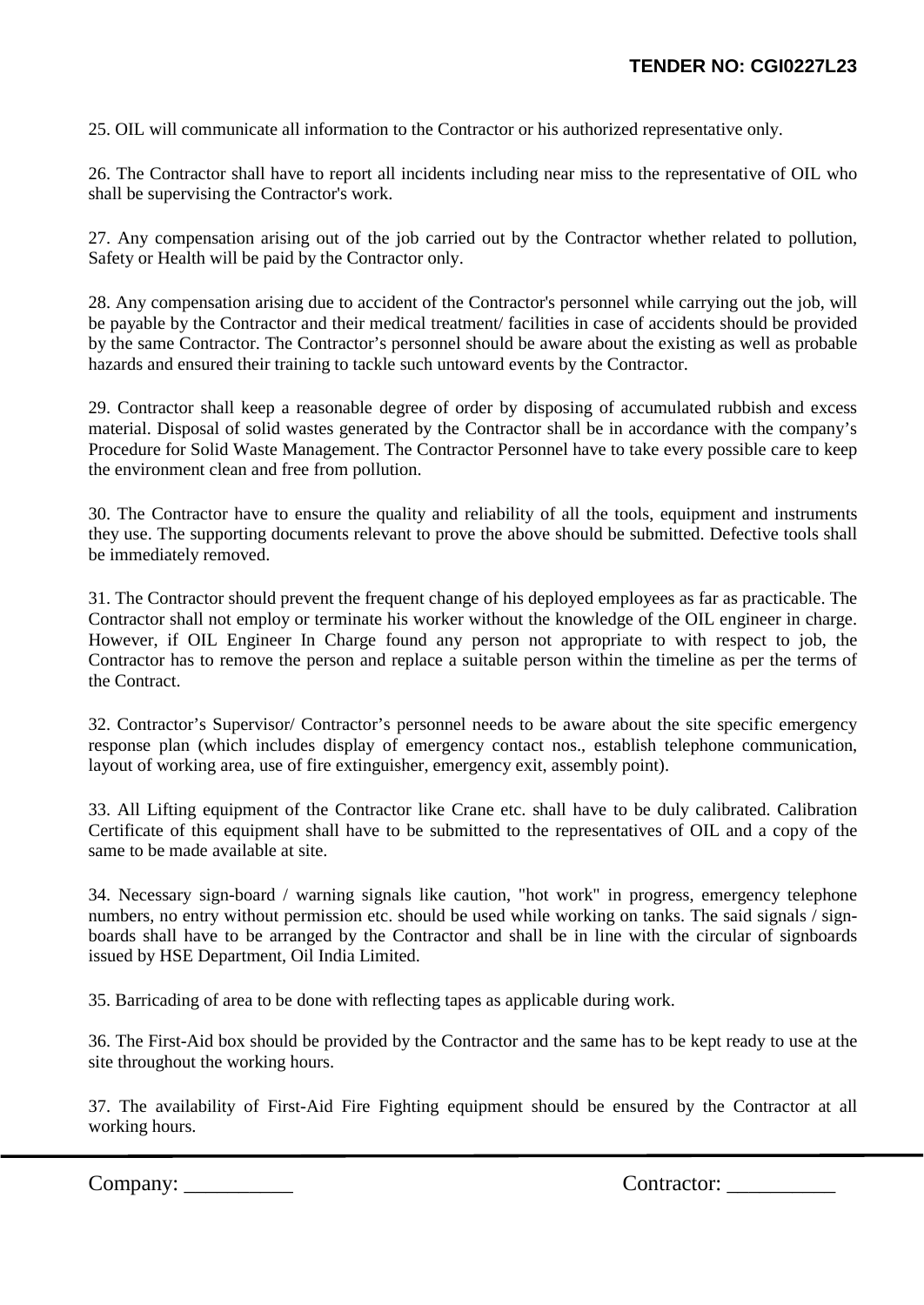## **TENDER NO: CGI0227L23**

38. Smoking is prohibited in all Company restricted areas except in authorized smoking areas/ shelters. Carrying of matches and lighters into the Hazardous Area is prohibited. Cellular phones shall not be used in operating areas / hazardous areas unless they have been classified as 'intrinsically safe' for use in that atmosphere. Consumption of alcohol and possession of non- prescribed drug in Company work site is strictly prohibited.

39. When there is a significant risk to health, environment or safety of a person or place arising because of a non-compliance of HSE Measures Company will have the right to direct the Contractor to cease work until the non-compliance is corrected.

40. The Contractor personnel should understand the implication of the known hazards related to the work undertaken by them and the necessity of having an emergency plan approved by OIL to counter them, if anything goes wrong.

41. In case Contractor is found non-compliant of HSE laws as required and all the above mentioned general HSE points, company will have the right for directing the Contractor to take action to comply with the requirements, and for further non-compliance, the Contractor will be penalized as per the terms of the Contract.

42. Considering the ongoing Covid-19 pandemic, those who are engaged in the above operations should be followed the Covid-19 Protocol as per the prevailing Government Guidelines.

43. Any requirement arise by the Statutory Authorities during the period of contract shall be applicable and binding for the Contractor.

\*\*\*\*\*\*\*\*\*\*\*\*\*\*\*\*\*\*\*\*\*\*